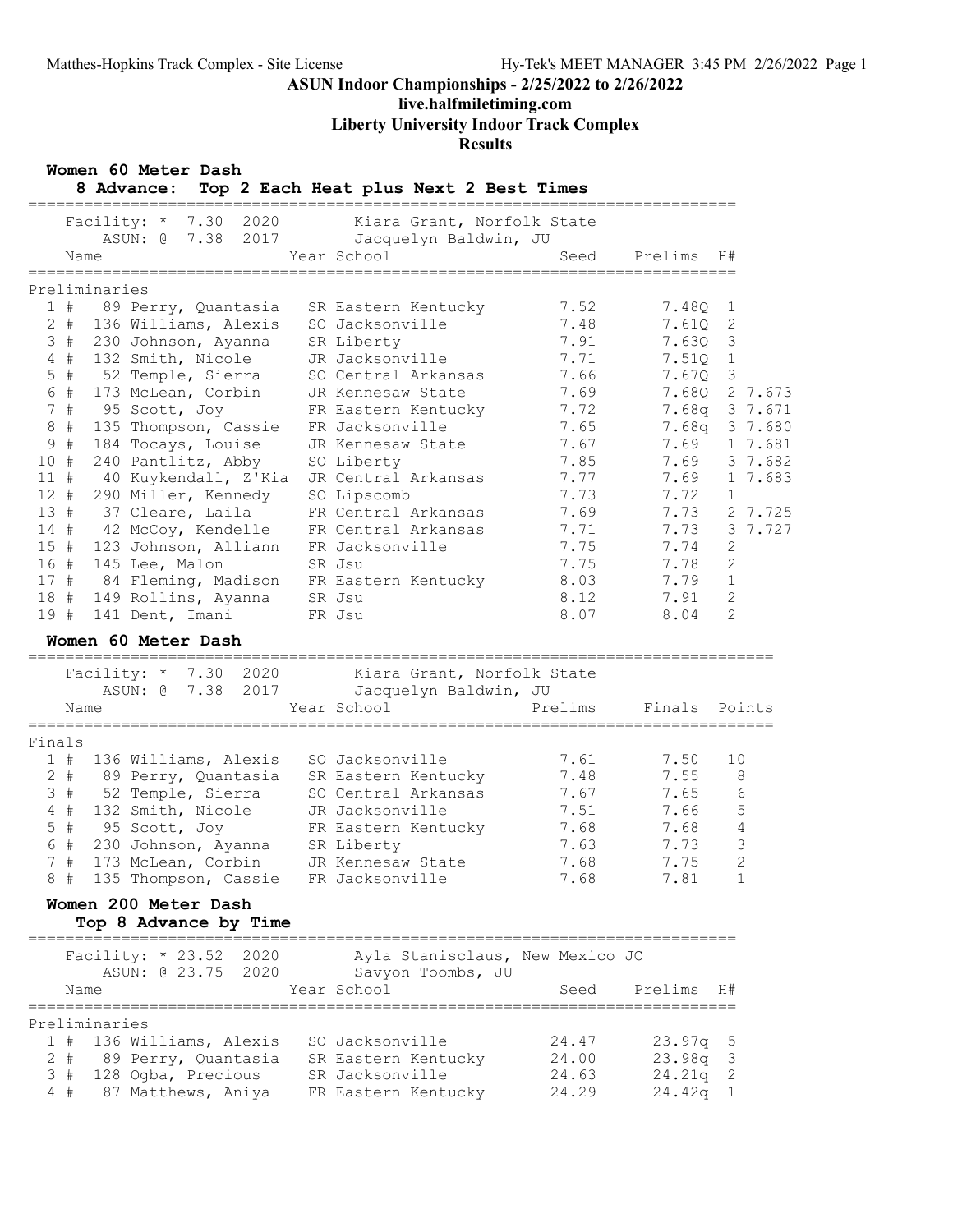# live.halfmiletiming.com

Liberty University Indoor Track Complex

# Results

#### ....Women 200 Meter Dash

| $5$ #  | 90 Phillips, Felicia                   | SR Eastern Kentucky                       |       |         | 24.46q 1 24.455 |
|--------|----------------------------------------|-------------------------------------------|-------|---------|-----------------|
| 6#     |                                        | 132 Smith, Nicole      JR Jacksonville    | 25.09 |         | 24.46q 5 24.456 |
| 7#     | 241 Scott, Janai SR Liberty            |                                           | 24.96 | 24.54a  | 2 24.533        |
| 8#     |                                        | 173 McLean, Corbin JR Kennesaw State      | 25.15 |         | 24.54g 1 24.538 |
| 9#     |                                        | 95 Scott, Joy        FR Eastern Kentucky  | 24.88 | 24.64   | 4               |
| 10 #   |                                        | 184 Tocays, Louise GJR Kennesaw State     | 24.69 | 24.85   | 4               |
|        |                                        | 11 # 37 Cleare, Laila FR Central Arkansas | 25.32 | 25.08   | 3               |
|        | 12 # 135 Thompson, Cassie              | FR Jacksonville                           |       | 25.30   | 3               |
|        | 13 # 42 McCoy, Kendelle                | FR Central Arkansas                       | 26.03 | 25.35   | 4               |
| 14#    | 145 Lee, Malon                         | SR Jsu                                    | 25.35 | 25.48   | 3               |
| 15#    | 290 Miller, Kennedy                    | SO Lipscomb                               | 25.61 | 25.51 1 |                 |
|        | 16 # 40 Kuykendall, Z'Kia              | JR Central Arkansas 25.88                 |       | 25.54   | 4               |
|        | 17 # 5 Kamarute, Katrina SO Bellarmine |                                           | 25.80 | 25.78   | 2               |
| 18 #   | 240 Pantlitz, Abby                     | SO Liberty                                | 25.72 | 25.92   | 5               |
| 19 #   | 149 Rollins, Ayanna SR Jsu             |                                           | 26.48 | 26.14   | $\overline{2}$  |
| $20 +$ | 141 Dent, Imani Karata Su              |                                           | 27.34 | 27.12   | 5               |
|        |                                        |                                           |       |         |                 |

#### Women 200 Meter Dash

=================================================================================== Facility: \* 23.52 2020 Ayla Stanisclaus, New Mexico JC

|        | racility. ZJ.JZ ZUZU<br>ASUN: @ 23.75 2020 |  |                        |  | Ayla Stanisciaus, New Mexico Sc<br>Savyon Toombs, JU |                     |         |                  |                |                         |
|--------|--------------------------------------------|--|------------------------|--|------------------------------------------------------|---------------------|---------|------------------|----------------|-------------------------|
|        | Name                                       |  |                        |  |                                                      | Year School         | Prelims | Finals H# Points |                |                         |
| Finals |                                            |  |                        |  |                                                      |                     |         |                  |                |                         |
|        | 1#                                         |  |                        |  | 89 Perry, Quantasia                                  | SR Eastern Kentucky | 23.98   | 23.78            |                | 2 10                    |
|        | $2 +$                                      |  |                        |  | 136 Williams, Alexis                                 | SO Jacksonville     | 23.97   | 23.97            | $\overline{2}$ | - 8                     |
|        | 3#                                         |  | 128 Ogba, Precious     |  |                                                      | SR Jacksonville     | 24.21   | 24.38            | $\mathbf{1}$   | -6                      |
|        | 4#                                         |  | 241 Scott, Janai       |  |                                                      | SR Liberty          | 24.54   | 24.63            | $\overline{2}$ | $-5$                    |
|        |                                            |  | 5 # 87 Matthews, Aniya |  |                                                      | FR Eastern Kentucky | 24.42   | 24.80            | $\mathbf{1}$   | $\overline{4}$          |
|        | 6 #                                        |  |                        |  | 90 Phillips, Felicia                                 | SR Eastern Kentucky | 24.46   | 24.95            | 2              | $\overline{\mathbf{3}}$ |
|        | 7#                                         |  | 173 McLean, Corbin     |  |                                                      | JR Kennesaw State   | 24.54   | 25.01            |                | -2                      |
| $--$ # |                                            |  | 132 Smith, Nicole      |  |                                                      | JR Jacksonville     | 24.46   | <b>DNS</b>       |                |                         |
|        |                                            |  |                        |  |                                                      |                     |         |                  |                |                         |

#### Women 400 Meter Dash

#### Top 8 Advance by Time

| Facility: * 52.55 2019<br>ASUN: @ 53.79 2012<br>Name | Athing Mu, UNA<br>Brianna Frazier, UNF<br>Year School | Seed  | Prelims<br>H# |  |  |  |  |  |  |  |
|------------------------------------------------------|-------------------------------------------------------|-------|---------------|--|--|--|--|--|--|--|
| Preliminaries                                        |                                                       |       |               |  |  |  |  |  |  |  |
| 1 # 166 Hendrick, Sarah<br>27.162 (27.162)           | JR Kennesaw State<br>55.052 (27.890)                  |       | $55.06q$ 6    |  |  |  |  |  |  |  |
| 2 # 48 Rose, Tyler<br>25.612 (25.612)                | SR Central Arkansas<br>55.618 (30.006)                | 56.47 | $55.62q$ 6    |  |  |  |  |  |  |  |
| 3 # 90 Phillips, Felicia<br>25.122 (25.122)          | SR Eastern Kentucky<br>55.632 (30.510)                | 55.33 | $55.64q$ 3    |  |  |  |  |  |  |  |
| 128 Ogba, Precious<br>4#<br>25.384 (25.384)          | SR Jacksonville<br>56.038 (30.654)                    | 56.33 | $56.04q$ 2    |  |  |  |  |  |  |  |
| 5#<br>118 Davidson, Sadae<br>25.871 (25.871)         | JR Jacksonville<br>56.221 (30.350)                    | 56.84 | $56.23q$ 5    |  |  |  |  |  |  |  |
| 87 Matthews, Aniya<br>6#<br>25.866 (25.866)          | FR Eastern Kentucky<br>56.626 (30.760)                | 57.03 | 56.63a<br>- 6 |  |  |  |  |  |  |  |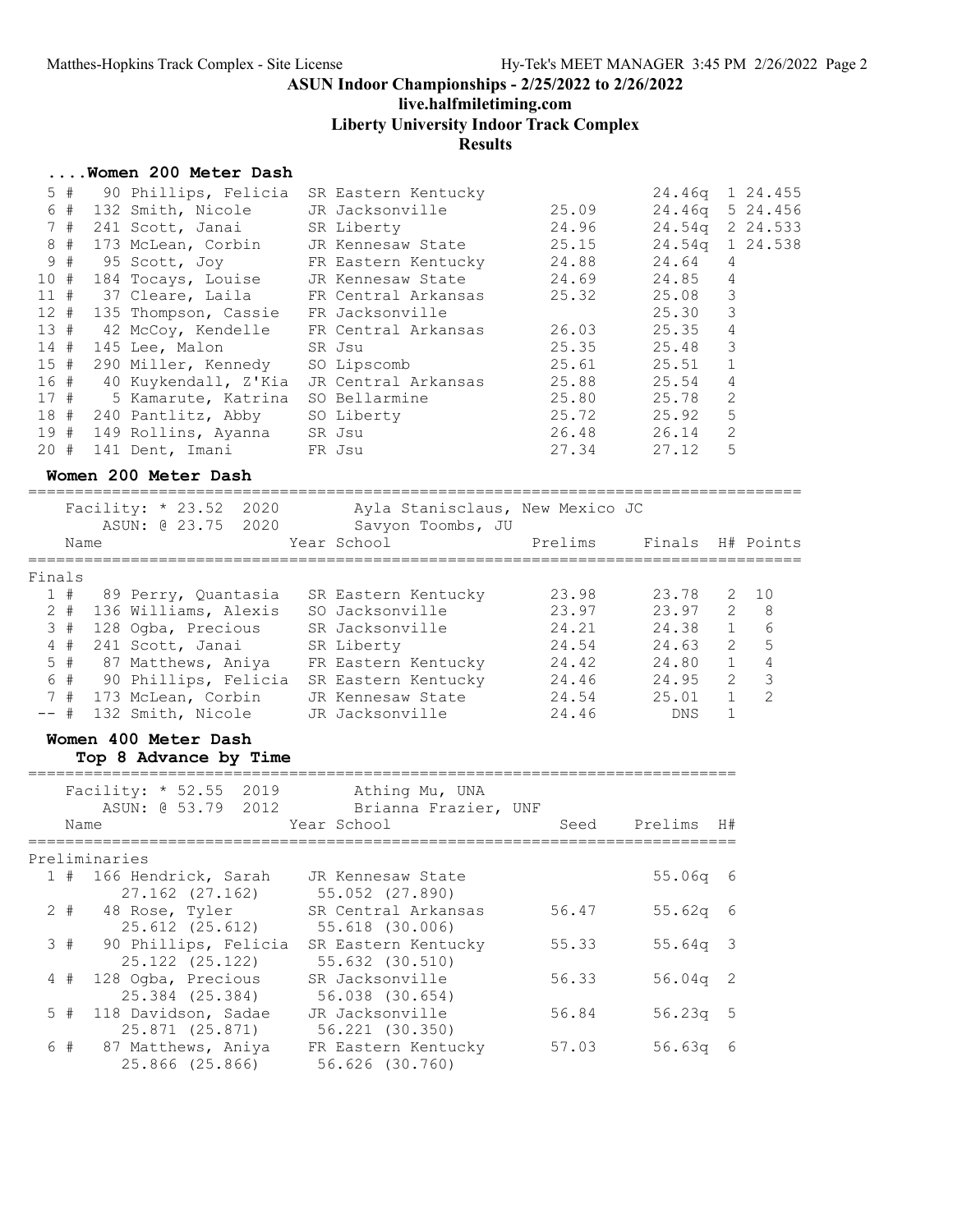# live.halfmiletiming.com

Liberty University Indoor Track Complex

Results

|  |  |  |  |  | Women 400 Meter Dash |  |
|--|--|--|--|--|----------------------|--|
|--|--|--|--|--|----------------------|--|

| 26.283 (26.283)                                                                                                                                                                |                                                                                                                                                                                                                  |                                                                                                                                                                                                                                                                                                                                                                                                                                                                                                                                                                                                                                                                                                                                                                                                                                                                                                                                                                                                                                                                                                                                                     |                                                           |                |                                                                        |
|--------------------------------------------------------------------------------------------------------------------------------------------------------------------------------|------------------------------------------------------------------------------------------------------------------------------------------------------------------------------------------------------------------|-----------------------------------------------------------------------------------------------------------------------------------------------------------------------------------------------------------------------------------------------------------------------------------------------------------------------------------------------------------------------------------------------------------------------------------------------------------------------------------------------------------------------------------------------------------------------------------------------------------------------------------------------------------------------------------------------------------------------------------------------------------------------------------------------------------------------------------------------------------------------------------------------------------------------------------------------------------------------------------------------------------------------------------------------------------------------------------------------------------------------------------------------------|-----------------------------------------------------------|----------------|------------------------------------------------------------------------|
| 26.561 (26.561)                                                                                                                                                                |                                                                                                                                                                                                                  |                                                                                                                                                                                                                                                                                                                                                                                                                                                                                                                                                                                                                                                                                                                                                                                                                                                                                                                                                                                                                                                                                                                                                     |                                                           |                |                                                                        |
|                                                                                                                                                                                |                                                                                                                                                                                                                  | 56.63                                                                                                                                                                                                                                                                                                                                                                                                                                                                                                                                                                                                                                                                                                                                                                                                                                                                                                                                                                                                                                                                                                                                               | 57.03                                                     | 4              |                                                                        |
|                                                                                                                                                                                |                                                                                                                                                                                                                  | 58.21                                                                                                                                                                                                                                                                                                                                                                                                                                                                                                                                                                                                                                                                                                                                                                                                                                                                                                                                                                                                                                                                                                                                               | 57.06                                                     | 3              |                                                                        |
|                                                                                                                                                                                |                                                                                                                                                                                                                  | 57.00                                                                                                                                                                                                                                                                                                                                                                                                                                                                                                                                                                                                                                                                                                                                                                                                                                                                                                                                                                                                                                                                                                                                               | 57.22                                                     | 4              |                                                                        |
|                                                                                                                                                                                |                                                                                                                                                                                                                  | 56.29                                                                                                                                                                                                                                                                                                                                                                                                                                                                                                                                                                                                                                                                                                                                                                                                                                                                                                                                                                                                                                                                                                                                               | 57.32                                                     | 1              |                                                                        |
|                                                                                                                                                                                |                                                                                                                                                                                                                  |                                                                                                                                                                                                                                                                                                                                                                                                                                                                                                                                                                                                                                                                                                                                                                                                                                                                                                                                                                                                                                                                                                                                                     | 57.61                                                     | $\mathbf{2}$   |                                                                        |
| 278 Anderson, Hanna                                                                                                                                                            |                                                                                                                                                                                                                  | 58.11                                                                                                                                                                                                                                                                                                                                                                                                                                                                                                                                                                                                                                                                                                                                                                                                                                                                                                                                                                                                                                                                                                                                               | 57.74                                                     | 1              |                                                                        |
|                                                                                                                                                                                |                                                                                                                                                                                                                  | 58.87                                                                                                                                                                                                                                                                                                                                                                                                                                                                                                                                                                                                                                                                                                                                                                                                                                                                                                                                                                                                                                                                                                                                               | 57.76                                                     | 4              |                                                                        |
|                                                                                                                                                                                |                                                                                                                                                                                                                  | 58.38                                                                                                                                                                                                                                                                                                                                                                                                                                                                                                                                                                                                                                                                                                                                                                                                                                                                                                                                                                                                                                                                                                                                               | 57.88                                                     | $\mathbf 1$    |                                                                        |
|                                                                                                                                                                                |                                                                                                                                                                                                                  | 58.65                                                                                                                                                                                                                                                                                                                                                                                                                                                                                                                                                                                                                                                                                                                                                                                                                                                                                                                                                                                                                                                                                                                                               | 58.28                                                     | 6              |                                                                        |
|                                                                                                                                                                                |                                                                                                                                                                                                                  | 58.40                                                                                                                                                                                                                                                                                                                                                                                                                                                                                                                                                                                                                                                                                                                                                                                                                                                                                                                                                                                                                                                                                                                                               | 58.43                                                     | $\mathbf{2}$   |                                                                        |
|                                                                                                                                                                                |                                                                                                                                                                                                                  | 1:00.60                                                                                                                                                                                                                                                                                                                                                                                                                                                                                                                                                                                                                                                                                                                                                                                                                                                                                                                                                                                                                                                                                                                                             | 58.98                                                     | 5              |                                                                        |
|                                                                                                                                                                                |                                                                                                                                                                                                                  | 59.71                                                                                                                                                                                                                                                                                                                                                                                                                                                                                                                                                                                                                                                                                                                                                                                                                                                                                                                                                                                                                                                                                                                                               | 59.53                                                     | 5              |                                                                        |
|                                                                                                                                                                                |                                                                                                                                                                                                                  |                                                                                                                                                                                                                                                                                                                                                                                                                                                                                                                                                                                                                                                                                                                                                                                                                                                                                                                                                                                                                                                                                                                                                     | 1:09.25                                                   | $\overline{4}$ |                                                                        |
|                                                                                                                                                                                |                                                                                                                                                                                                                  |                                                                                                                                                                                                                                                                                                                                                                                                                                                                                                                                                                                                                                                                                                                                                                                                                                                                                                                                                                                                                                                                                                                                                     |                                                           |                | $3 5 - 2 - b$                                                          |
|                                                                                                                                                                                |                                                                                                                                                                                                                  |                                                                                                                                                                                                                                                                                                                                                                                                                                                                                                                                                                                                                                                                                                                                                                                                                                                                                                                                                                                                                                                                                                                                                     |                                                           |                |                                                                        |
|                                                                                                                                                                                |                                                                                                                                                                                                                  |                                                                                                                                                                                                                                                                                                                                                                                                                                                                                                                                                                                                                                                                                                                                                                                                                                                                                                                                                                                                                                                                                                                                                     |                                                           |                |                                                                        |
|                                                                                                                                                                                |                                                                                                                                                                                                                  | Prelims                                                                                                                                                                                                                                                                                                                                                                                                                                                                                                                                                                                                                                                                                                                                                                                                                                                                                                                                                                                                                                                                                                                                             |                                                           |                |                                                                        |
|                                                                                                                                                                                |                                                                                                                                                                                                                  |                                                                                                                                                                                                                                                                                                                                                                                                                                                                                                                                                                                                                                                                                                                                                                                                                                                                                                                                                                                                                                                                                                                                                     |                                                           |                |                                                                        |
|                                                                                                                                                                                |                                                                                                                                                                                                                  |                                                                                                                                                                                                                                                                                                                                                                                                                                                                                                                                                                                                                                                                                                                                                                                                                                                                                                                                                                                                                                                                                                                                                     |                                                           |                |                                                                        |
|                                                                                                                                                                                | 54.366 (27.891)                                                                                                                                                                                                  | 55.06                                                                                                                                                                                                                                                                                                                                                                                                                                                                                                                                                                                                                                                                                                                                                                                                                                                                                                                                                                                                                                                                                                                                               |                                                           |                | 2 10                                                                   |
| 48 Rose, Tyler<br>25.586 (25.586)                                                                                                                                              | SR Central Arkansas<br>54.832 (29.246)                                                                                                                                                                           | 55.62                                                                                                                                                                                                                                                                                                                                                                                                                                                                                                                                                                                                                                                                                                                                                                                                                                                                                                                                                                                                                                                                                                                                               | 54.84                                                     | 2              | 8                                                                      |
| 25.808 (25.808)                                                                                                                                                                | JR Jacksonville<br>55.382 (29.574)                                                                                                                                                                               | 56.23                                                                                                                                                                                                                                                                                                                                                                                                                                                                                                                                                                                                                                                                                                                                                                                                                                                                                                                                                                                                                                                                                                                                               | 55.39                                                     | 2              | 6                                                                      |
| 128 Ogba, Precious<br>25.475 (25.475)                                                                                                                                          | SR Jacksonville<br>55.989 (30.514)                                                                                                                                                                               | 56.04                                                                                                                                                                                                                                                                                                                                                                                                                                                                                                                                                                                                                                                                                                                                                                                                                                                                                                                                                                                                                                                                                                                                               | 55.99                                                     | 1              | $\mathsf S$                                                            |
| 162 Christian, Imani<br>27.030 (27.030)                                                                                                                                        | JR Kennesaw State<br>56.337 (29.307)                                                                                                                                                                             | 56.89                                                                                                                                                                                                                                                                                                                                                                                                                                                                                                                                                                                                                                                                                                                                                                                                                                                                                                                                                                                                                                                                                                                                               | 56.34                                                     | 2              | $\overline{4}$                                                         |
| 87 Matthews, Aniya<br>25.500 (25.500)                                                                                                                                          | FR Eastern Kentucky<br>56.436 (30.936)                                                                                                                                                                           | 56.63                                                                                                                                                                                                                                                                                                                                                                                                                                                                                                                                                                                                                                                                                                                                                                                                                                                                                                                                                                                                                                                                                                                                               | 56.44                                                     | 1              | 3                                                                      |
|                                                                                                                                                                                |                                                                                                                                                                                                                  |                                                                                                                                                                                                                                                                                                                                                                                                                                                                                                                                                                                                                                                                                                                                                                                                                                                                                                                                                                                                                                                                                                                                                     |                                                           |                |                                                                        |
| 7#<br>8#<br>9#<br>10 #<br>11#<br>$12 +$<br>13#<br>$14$ #<br>$15$ #<br>16 #<br>17#<br>18 #<br>19 #<br>$20 +$<br>21#<br>$--$ #<br>Finals<br>$2$ #<br>3#<br>$4$ #<br>$5$ #<br>6 # | 162 Christian, Imani<br>26.361 (26.361)<br>26.698 (26.698)<br>26.146 (26.146)<br>26.548 (26.548)<br>27.961 (27.961)<br>27.773 (27.773)<br>27.109 (27.109)<br>Women 400 Meter Dash<br>Name<br>118 Davidson, Sadae | JR Kennesaw State<br>56.882 (30.599)<br>126 McKenzie, Nicole FR Jacksonville<br>56.890 (30.329)<br>176 Mobley, Jayla SR Kennesaw State<br>57.025 (30.664)<br>139 Custodio, Leandra JR Jsu<br>57.055 (30.357)<br>92 Recio, Alicia JR Eastern Kentucky<br>57.214 (31.068)<br>137 Williams, Pashen SR Jacksonville<br>57.317 (30.769)<br>94 Roesser, Emily SO Eastern Kentucky<br>27.358 (27.358) 57.605 (30.247)<br>SO Lipscomb<br>57.739 (29.778)<br>49 Sanders, Talayssi FR Central Arkansas<br>26.583 (26.583) 57.754 (31.171)<br>286 Long, Kendall SR Lipscomb<br>28.119 (28.119) 57.878 (29.759)<br>3 Freilinger, Chloe FR Bellarmine<br>58.278 (30.505)<br>5 Kamarute, Katrina SO Bellarmine<br>58.429 (31.320)<br>153 Tucker, Hailey FR Jsu<br>26.894 (26.894) 58.978 (32.084)<br>277 Alvarado, Abigail FR Lipscomb<br>27.016 (27.016) 59.528 (32.512)<br>329 Woodall, Shawna FR North Florida<br>29.257 (29.257)<br>$1:09.243$ (39.986)<br>161 Chatfield, Britne FR Kennesaw State<br>25.681 (25.681) 58.587 (32.906)<br>Facility: * 52.55 2019 Athing Mu, UNA<br>Year School<br>1 # 166 Hendrick, Sarah JR Kennesaw State<br>26.475 (26.475) | 57.49<br>56.81<br>ASUN: @ 53.79 2012 Brianna Frazier, UNF | 58.14          | 56.89q 2 56.882<br>56.89q 5 56.890<br>DQ.<br>Finals H# Points<br>54.37 |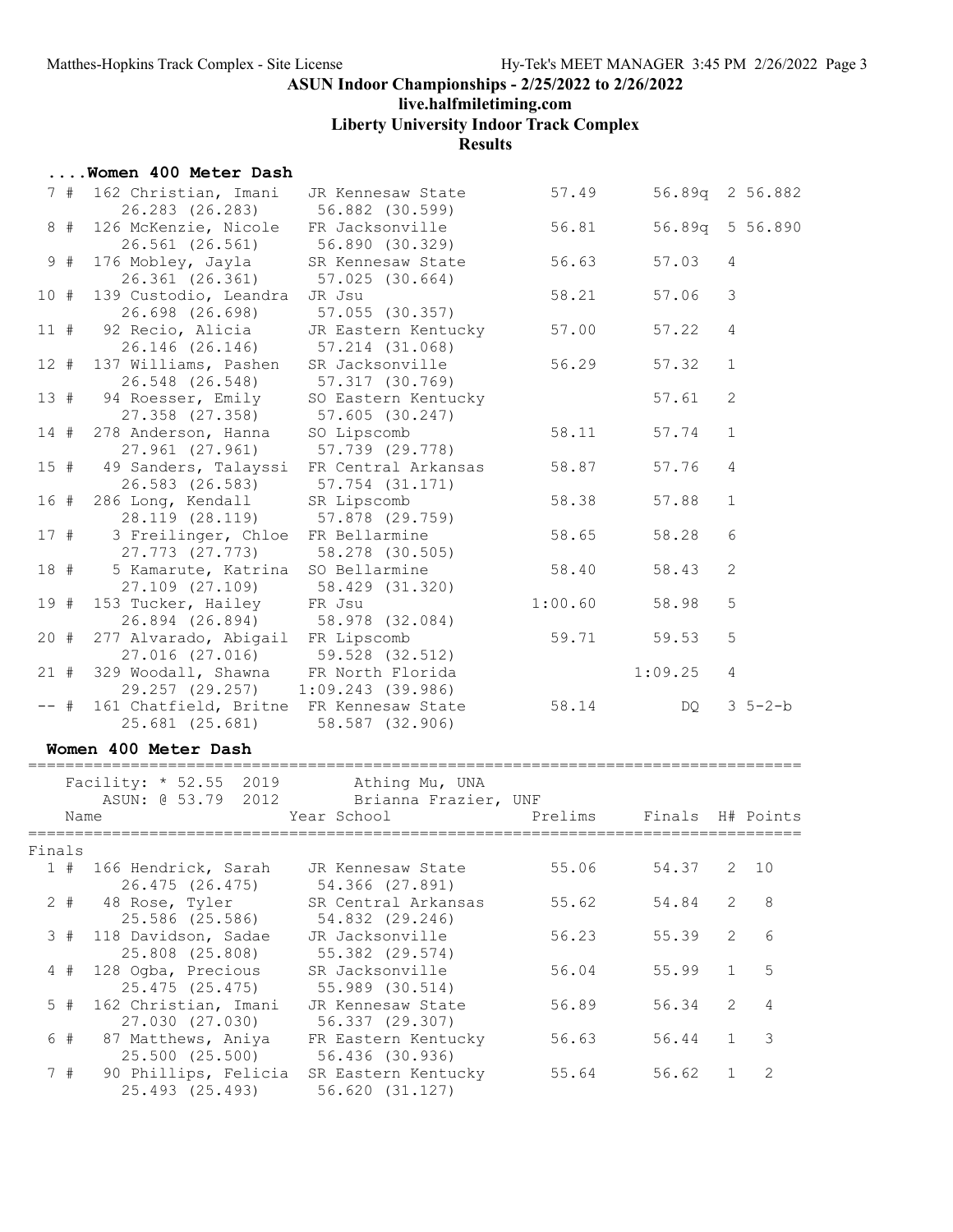# live.halfmiletiming.com

Liberty University Indoor Track Complex

#### Results

|        |       | Women 400 Meter Dash                                                        |                                                                       |                                |                                                                   |  |
|--------|-------|-----------------------------------------------------------------------------|-----------------------------------------------------------------------|--------------------------------|-------------------------------------------------------------------|--|
|        |       | 8 # 126 McKenzie, Nicole FR Jacksonville<br>25.673 (25.673) 57.526 (31.853) |                                                                       |                                | 56.89 57.53 1 1                                                   |  |
|        |       | Women 800 Meter Run                                                         |                                                                       |                                |                                                                   |  |
|        |       | 8 Advance:                                                                  | Top 2 Each Heat plus Next 4 Best Times                                |                                |                                                                   |  |
|        |       | Facility: * 2:03.73 2021                                                    |                                                                       | Sarah Hendrick, Kennesaw State |                                                                   |  |
|        |       |                                                                             | ASUN: @ 2:03.73 2021 Sarah Hendrick, KSU                              |                                |                                                                   |  |
|        | Name  |                                                                             | Year School                                                           | Seed                           | Prelims H#                                                        |  |
|        |       | Preliminaries                                                               |                                                                       |                                |                                                                   |  |
|        |       | 1 # 281 Carter, Kiara                                                       | FR Lipscomb 2:10.46 2:12.96Q 1                                        |                                |                                                                   |  |
|        |       | 32.093 (32.093)                                                             | $1:05.666$ (33.573)                                                   |                                | $1:39.196$ (33.530) $2:12.953$ (33.757)                           |  |
|        | $2$ # | 163 Cummings, Natalie FR Kennesaw State                                     |                                                                       |                                | $2:12.63$ $2:14.10Q$ 2                                            |  |
|        |       | 32.770 (32.770)                                                             | $1:06.584$ (33.814)                                                   |                                | $1:40.923$ (34.339) $2:14.100$ (33.177)                           |  |
|        | 3#    | 127 Morris, Sadie FR Jacksonville                                           |                                                                       |                                | $2:08.36$ $2:13.18Q$ 1                                            |  |
|        |       | 31.590 (31.590) 1:05.252 (33.662)                                           |                                                                       |                                | $1:39.181$ (33.929) $2:13.178$ (33.997)                           |  |
|        | 4#    | 134 Sullivan, Emma                                                          | FR Jacksonville<br>$1:07.068$ (33.990)                                |                                | $2:08.49$ $2:14.13Q$ 2                                            |  |
|        | $5$ # | 33.078 (33.078)<br>121 Greentree, Anna                                      | SR Jacksonville                                                       |                                | $1:41.432$ (34.364) $2:14.122$ (32.690)<br>$2:11.46$ $2:13.31q$ 1 |  |
|        |       | 31.876 (31.876)                                                             | $1:05.847$ (33.971)                                                   | $1:39.522$ (33.675)            | 2:13.310 (33.788)                                                 |  |
|        | 6 #   | 218 Armstrong, Naomi                                                        | JR Liberty                                                            |                                | $2:09.86$ $2:15.03q$ 2                                            |  |
|        |       | 33.001 (33.001)                                                             | $1:07.271$ $(34.270)$                                                 | 1:41.179(33.908)               | 2:15.028 (33.849)                                                 |  |
|        | 7#    | 92 Recio, Alicia                                                            | JR Eastern Kentucky                                                   |                                | 2:11.75 2:15.06q 2                                                |  |
|        |       | 32.918 (32.918)                                                             | $1:06.902$ $(33.984)$                                                 | 1:41.271(34.369)               | 2:15.053 (33.782)                                                 |  |
|        | 8#    | 185 Wallace, Madigan FR Kennesaw State                                      |                                                                       |                                | 2:14.33  2:15.58q  1                                              |  |
|        |       | 32.014 (32.014)                                                             | $1:05.505$ (33.491)                                                   |                                | 1:39.789 (34.284) 2:15.575 (35.786)                               |  |
|        | 9#    | 235 McKenzie, Annamar JR Liberty                                            |                                                                       |                                | 2:19.22<br>1                                                      |  |
|        |       | 32.033 (32.033)                                                             | $1:06.188$ (34.155)                                                   |                                | $1:40.155$ (33.967) $2:19.213$ (39.058)                           |  |
| 10#    |       | 36 Bommes, Anna                                                             | SO Central Arkansas                                                   |                                | $2:17.88$ $2:20.05$ 1                                             |  |
|        |       | 31.929 (31.929)                                                             | $1:06.468$ $(34.539)$                                                 |                                | $1:43.141$ (36.673) $2:20.043$ (36.902)                           |  |
| 11#    |       | 50 St Louis, Zadie                                                          | JR Central Arkansas                                                   |                                | $2:18.19$ $2:20.16$<br>2                                          |  |
|        |       | 33.251 (33.251)                                                             | $1:07.945$ (34.694)                                                   |                                | $1:44.065$ (36.120) $2:20.156$ (36.091)                           |  |
| 12#    |       | 284 Liddle, Ashlyn                                                          | FR Lipscomb                                                           |                                | $2:20.10$ $2:21.35$<br>2                                          |  |
|        |       | 33.439 (33.439)                                                             | 1:07.800(34.361)                                                      |                                | $1:43.003$ (35.203) $2:21.342$ (38.339)                           |  |
| 13#    |       | 151 Schulz, Miriam                                                          | FR Jsu                                                                |                                | $2:33.31$ $2:31.33$ 1                                             |  |
|        |       |                                                                             | 32.493 (32.493) 1:07.583 (35.090) 1:47.506 (39.923) 2:31.325 (43.819) |                                |                                                                   |  |
|        |       | Women 800 Meter Run<br>-------------------------------                      |                                                                       |                                |                                                                   |  |
|        |       | Facility: * 2:03.73 2021                                                    |                                                                       | Sarah Hendrick, Kennesaw State |                                                                   |  |
|        |       | ASUN: @ 2:03.73 2021                                                        | Sarah Hendrick, KSU<br>Year School                                    | Prelims                        | Finals Points                                                     |  |
|        | Name  |                                                                             |                                                                       |                                |                                                                   |  |
| Finals |       |                                                                             |                                                                       |                                |                                                                   |  |
|        | 1#    | 281 Carter, Kiara                                                           | FR Lipscomb                                                           |                                | $2:12.96$ $2:08.31$<br>10                                         |  |
|        |       | 30.886 (30.886)                                                             | $1:02.789$ $(31.903)$                                                 | $1:35.296$ (32.507)            | 2:08.301 (33.005)                                                 |  |
|        | $2 +$ | 134 Sullivan, Emma                                                          | FR Jacksonville                                                       | 2:14.13                        | 2:09.20<br>8 <sup>8</sup>                                         |  |
|        |       | 30.981 (30.981)                                                             | $1:03.029$ (32.048)                                                   |                                | $1:35.740$ (32.711) $2:09.196$ (33.456)                           |  |
|        | 3#    | 127 Morris, Sadie                                                           | FR Jacksonville                                                       | 2:13.18                        | 2:09.58<br>6                                                      |  |

 30.649 (30.649) 1:02.338 (31.689) 1:35.206 (32.868) 2:09.579 (34.373) 4 # 218 Armstrong, Naomi JR Liberty 2:15.03 2:09.80 5

30.724 (30.724) 1:02.809 (32.085) 1:35.940 (33.131) 2:09.794 (33.854)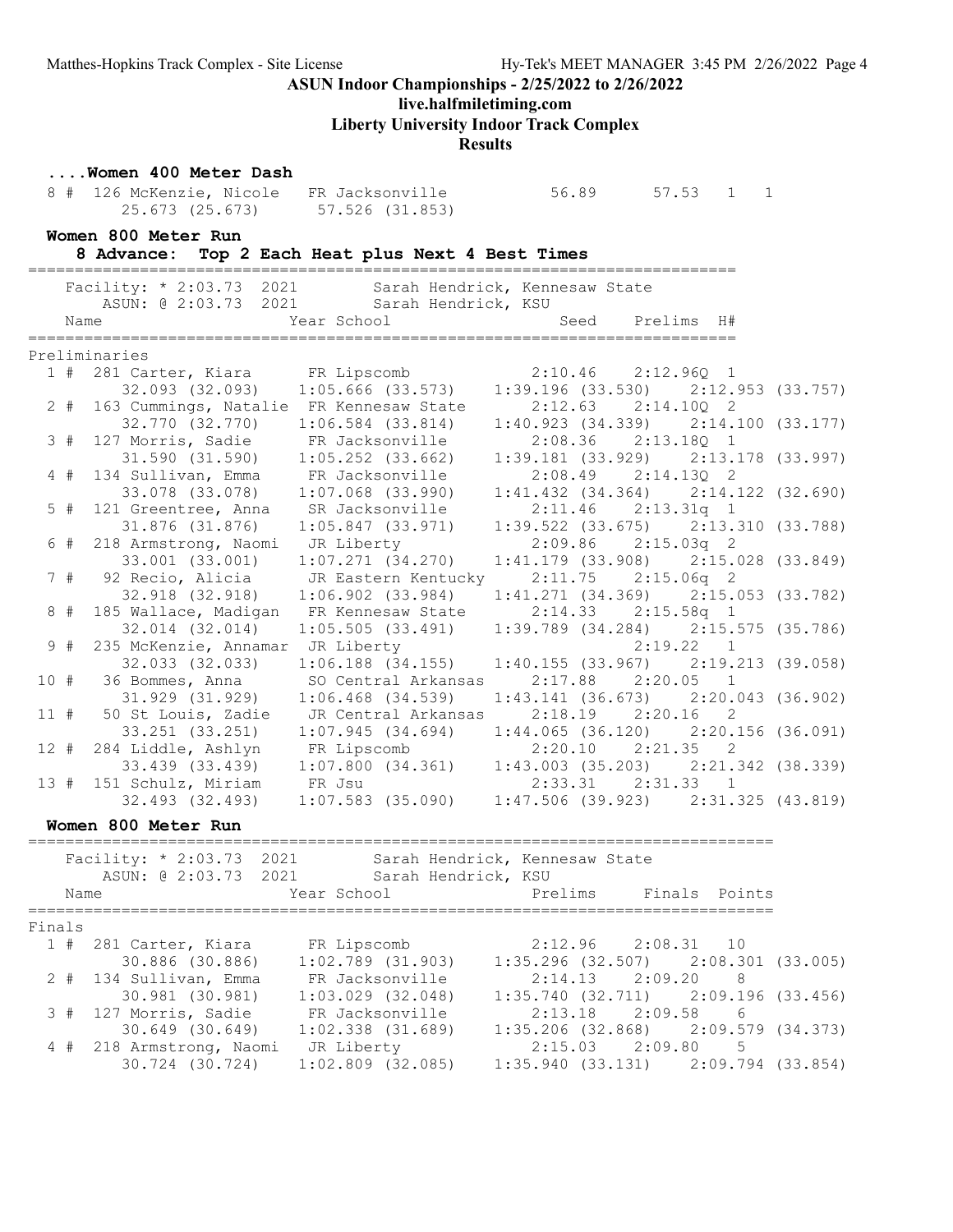live.halfmiletiming.com

Liberty University Indoor Track Complex

# Results

# ....Women 800 Meter Run

|     | $5$ # | 121 Greentree, Anna                                               | SR Jacksonville       | $2:13.31$ $2:10.60$<br>$\overline{4}$                                                                             |  |
|-----|-------|-------------------------------------------------------------------|-----------------------|-------------------------------------------------------------------------------------------------------------------|--|
|     |       | 31.317 (31.317)                                                   | $1:03.438$ $(32.121)$ | $1:36.688$ (33.250) $2:10.598$ (33.910)                                                                           |  |
|     | 6 #   | 163 Cummings, Natalie FR Kennesaw State                           |                       | $2:14.10$ $2:13.25$<br>3                                                                                          |  |
|     |       | 31.312 (31.312)                                                   | $1:03.448$ (32.136)   | $1:37.478$ (34.030) $2:13.246$ (35.768)                                                                           |  |
|     | 7#    | 92 Recio, Alicia                                                  | JR Eastern Kentucky   | $2:15.06$ $2:14.44$ 2                                                                                             |  |
|     |       | $31.165$ $(31.165)$                                               | $1:03.168$ (32.003)   | $1:37.212$ $(34.044)$ $2:14.431$ $(37.219)$                                                                       |  |
|     | $8 +$ | 185 Wallace, Madigan FR Kennesaw State                            |                       | $2:15.58$ $2:14.84$ 1                                                                                             |  |
|     |       | $31.504$ $(31.504)$                                               |                       | $1:03.806$ (32.302) $1:38.164$ (34.358) $2:14.836$ (36.672)                                                       |  |
|     |       |                                                                   |                       |                                                                                                                   |  |
|     |       | Women 1 Mile Run                                                  |                       |                                                                                                                   |  |
|     |       | 10 Advance: Top 3 Each Heat plus Next 4 Best Times                |                       |                                                                                                                   |  |
|     |       |                                                                   |                       |                                                                                                                   |  |
|     |       | Facility: * 4:37.42 2022 Anna Vess, NC State                      |                       |                                                                                                                   |  |
|     |       | ASUN: @ 4:39.39 2009 Heidi Dahl, ETSU                             |                       |                                                                                                                   |  |
|     |       | Name                                                              | Year School           | Seed<br>Prelims H#                                                                                                |  |
|     |       |                                                                   |                       |                                                                                                                   |  |
|     |       | Preliminaries                                                     |                       |                                                                                                                   |  |
|     |       |                                                                   |                       | 1 # 291 Miller, Lydia FR Lipscomb 4:50.48 4:54.240 1<br>36.853 (36.853) 1:13.289 (36.436) 1:51.078 (37.789) 2:28. |  |
|     |       |                                                                   |                       | $1:51.078$ (37.789) $2:28.720$ (37.642)                                                                           |  |
|     |       | $3:05.592$ (36.872)                                               | $3:42.293$ (36.701)   | $4:18.768$ (36.475) $4:54.239$ (35.471)                                                                           |  |
|     |       | 2 # 166 Hendrick, Sarah                                           | JR Kennesaw State     | 4:43.69  4:54.28Q  2                                                                                              |  |
|     |       | 37.684 (37.684)                                                   | 1:14.985(37.301)      | $1:53.280$ (38.295) $2:31.713$ (38.433)                                                                           |  |
|     |       | $3:09.459$ $(37.746)$                                             | 3:45.160(35.701)      | $4:19.547$ (34.387) $4:54.275$ (34.728)                                                                           |  |
|     |       | 3 # 216 Ackley, Adelyn                                            | FR Liberty            | $4:49.18$ $4:54.35Q$ 1                                                                                            |  |
|     |       | 37.345 (37.345)                                                   | 1:14.120(36.775)      | $1:51.825$ (37.705) $2:29.673$ (37.848)                                                                           |  |
|     |       | $3:06.376$ (36.703)                                               | $3:43.508$ (37.132)   | $4:19.607$ (36.099) $4:54.345$ (34.738)                                                                           |  |
|     | 4#    | 293 Naqwandala, Merab SR Lipscomb                                 |                       | $4:52.22$ $4:55.150$ 2                                                                                            |  |
|     |       | 38.078 (38.078)                                                   | 1:14.721(36.643)      | $1:53.040$ (38.319) $2:31.511$ (38.471)                                                                           |  |
|     |       | $3:09.595$ $(38.084)$                                             | $3:45.808$ $(36.213)$ | $4:21.468$ (35.660) $4:55.142$ (33.674)                                                                           |  |
|     | $5$ # | 229 Hostetler, Marie                                              | FR Liberty            | $4:59.68$ $4:54.48Q$ 1                                                                                            |  |
|     |       | 37.431 (37.431)                                                   | $1:14.394$ (36.963)   | $1:52.098$ (37.704) $2:29.950$ (37.852)                                                                           |  |
|     |       | $3:06.673$ (36.723)                                               | $3:43.928$ (37.255)   | $4:20.379$ (36.451) $4:54.480$ (34.101)                                                                           |  |
|     | 6#    | 129 Palotti, Hayleigh JR Jacksonville                             |                       | 5:06.57  4:55.25Q  2                                                                                              |  |
|     |       | 38.498 (38.498)                                                   | 1:16.413(37.915)      |                                                                                                                   |  |
|     |       | $3:10.326$ (37.851)                                               | $3:47.238$ $(36.912)$ | $1:54.219$ (37.806) $2:32.475$ (38.256)<br>4:23.534 (36.296) 4:55.243 (31.709)                                    |  |
|     |       | 7 # 285 Liddle, Sydney                                            |                       | $4:56.59$ $4:54.57q$ 1                                                                                            |  |
|     |       | i Liddle, Sydney FR Lipscomb<br>36.974 (36.974) 1:13.581 (36.607) |                       | $1:51.323$ (37.742) $2:29.038$ (37.715)                                                                           |  |
|     |       | $3:05.854$ (36.816)                                               |                       | $4:19.335$ (36.730) $4:54.561$ (35.226)                                                                           |  |
|     |       |                                                                   | $3:42.605$ (36.751)   |                                                                                                                   |  |
|     | $8 +$ | 98 Zabaleta- Larrana JR Eastern Kentucky                          |                       | $4:54.13$ $4:56.05q$ 2                                                                                            |  |
|     |       | 38.350 (38.350)                                                   | $1:15.389$ (37.039)   | 1:53.534 (38.145) 2:31.905 (38.371)                                                                               |  |
|     |       | 3:09.833(37.928)                                                  | $3:46.132$ $(36.299)$ | $4:21.641$ (35.509) $4:56.050$ (34.409)                                                                           |  |
|     | 9 #   |                                                                   |                       | 97 Van Gils, Anouk SO Eastern Kentucky 1:58.52 4:57.74q 1                                                         |  |
|     |       | 37.159 (37.159)                                                   | $1:13.856$ (36.697)   | 2:29.383 (37.807)<br>1:51.576 (37.720)                                                                            |  |
|     |       | $3:06.119$ $(36.736)$                                             | $3:43.816$ (37.697)   | 4:20.400(36.584)                                                                                                  |  |
| 10# |       | 232 Kiplagat, Priscil JR Liberty                                  |                       | $4:59.48$ $4:58.32q$ 2                                                                                            |  |
|     |       | 38.949 (38.949)                                                   | $1:15.888$ (36.939)   | $1:53.877$ (37.989)<br>2:32.013(38.136)                                                                           |  |
|     |       | $3:09.784$ $(37.771)$                                             | $3:45.743$ (35.959)   | $4:21.874$ (36.131)<br>4:58.316 (36.442)                                                                          |  |
| 11# |       | 83 Chapman, Katy                                                  | SO Eastern Kentucky   | $4:59.12$ $5:00.04$<br>2                                                                                          |  |
|     |       | 38.671 (38.671)                                                   | $1:15.725$ (37.054)   | $1:53.821$ (38.096) $2:32.246$ (38.425)                                                                           |  |
|     |       | $3:10.066$ $(37.820)$                                             | $3:46.956$ (36.890)   | $4:23.867$ (36.911)<br>$5:00.033$ $(36.166)$                                                                      |  |
| 12# |       | 323 McLain, Mia                                                   | FR North Florida      | $5:05.93$ $5:04.47$ 1                                                                                             |  |
|     |       | 37.573 (37.573)                                                   | 1:14.925(37.352)      | $2:30.924$ (38.190)<br>$1:52.734$ (37.809)                                                                        |  |
|     |       | $3:08.991$ (38.067)                                               | $3:48.024$ (39.033)   | $4:27.057$ (39.033)                                                                                               |  |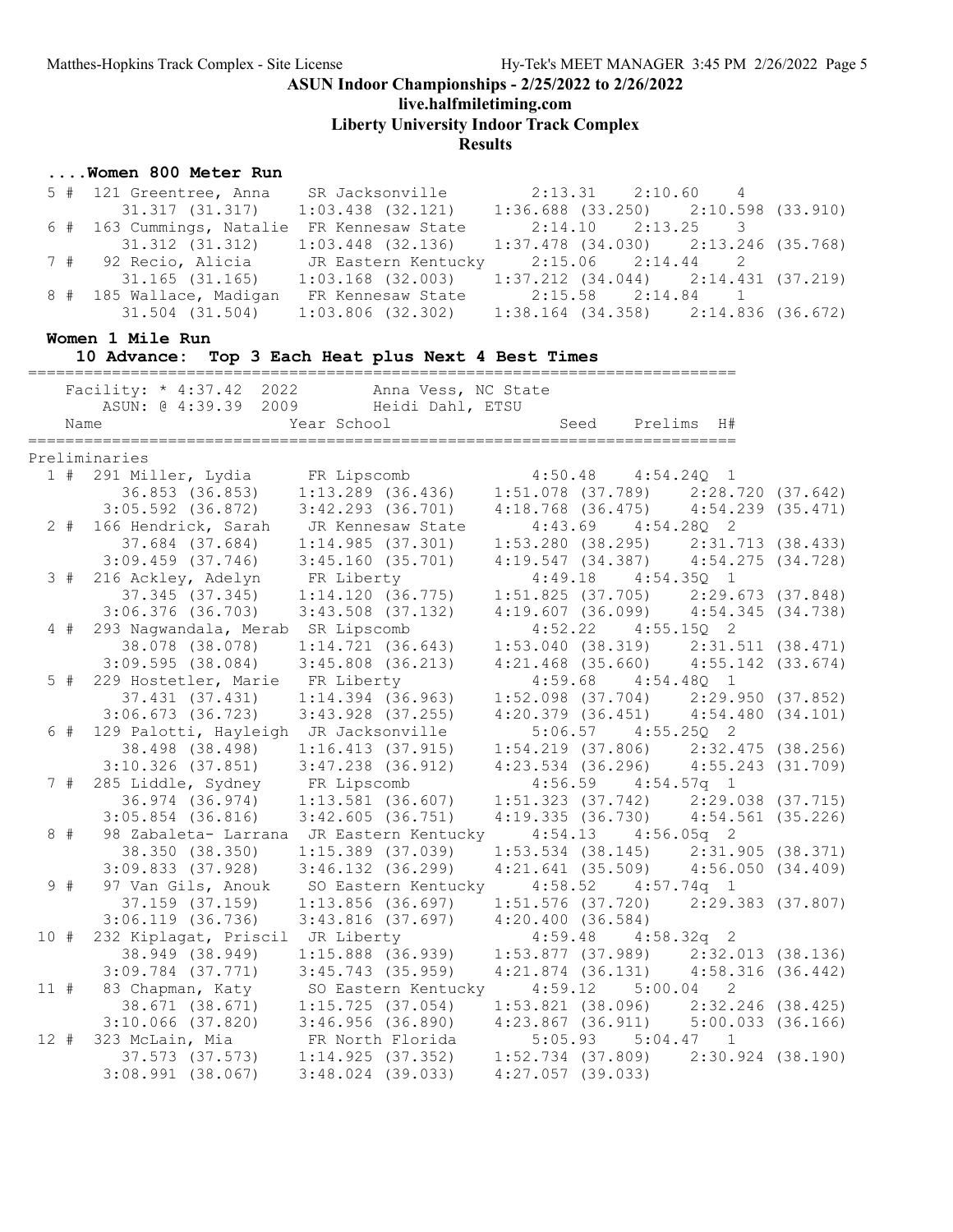live.halfmiletiming.com

Liberty University Indoor Track Complex

# Results

### ....Women 1 Mile Run

| 13 # 327 Schlageter, Emma | FR North Florida      | 5:08.30 5:04.65 2                       |  |
|---------------------------|-----------------------|-----------------------------------------|--|
| 38.727 (38.727)           | $1:16.166$ (37.439)   | $1:54.496$ (38.330) $2:32.762$ (38.266) |  |
| $3:10.612$ (37.850)       | $3:47.704$ (37.092)   | $4:25.984$ (38.280) $5:04.642$ (38.658) |  |
| 14 # 319 Fisher, Erica    | SO North Florida      | $5:14.79$ $5:07.74$ 1                   |  |
| 37.819 (37.819)           | 1:15.277(37.458)      | $1:53.305$ (38.028) $2:31.508$ (38.203) |  |
| $3:09.948$ $(38.440)$     | 3:49.277(39.329)      | 4:28.995(39.718)                        |  |
| 15 # 317 Castillo, Billie | FR North Florida      | $5:12.76$ $5:08.28$ 1                   |  |
| 37.726 (37.726)           | 1:15.125(37.399)      | $1:53.094$ (37.969) $2:31.263$ (38.169) |  |
| $3:09.629$ (38.366)       | $3:49.048$ (39.419)   | $4:28.838$ $(39.790)$                   |  |
| 16 # 322 Martin, Hannah   | FR North Florida      | $5:17.90$ $5:13.37$ 2                   |  |
| 39.273 (39.273)           | 1:16.695(37.422)      | $1:54.684$ (37.989) 2:33.156 (38.472)   |  |
| $3:11.758$ (38.602)       | $3:52.298$ (40.540)   | $4:33.867$ (41.569) $5:13.367$ (39.500) |  |
| 17 # 119 de Wit, Luzaan   | FR Jacksonville       | $5:16.81$ 1                             |  |
| 37.558 (37.558)           | $1:14.582$ $(37.024)$ | $1:52.380$ (37.798) $2:30.648$ (38.268) |  |
| $3:09.247$ (38.599)       | 3:49.060(39.813)      | $4:31.256$ $(42.196)$                   |  |
| 18 # 116 Bodrato, Mya     | FR Jacksonville       | $5:22.05$ $5:21.54$ 2                   |  |
| 39.191 (39.191)           | 1:16.898 (37.707)     | $1:55.129$ (38.231) 2:33.920 (38.791)   |  |
| $3:14.598$ (40.678)       | $3:57.601$ (43.003)   | $4:41.595$ (43.994) $5:21.540$ (39.945) |  |
|                           |                       |                                         |  |

Women 1 Mile Run

================================================================================

|        |      | Facility: * 4:37.42 2022 Anna Vess, NC State                                                                             |                                                 |                                             |                       |  |
|--------|------|--------------------------------------------------------------------------------------------------------------------------|-------------------------------------------------|---------------------------------------------|-----------------------|--|
|        |      | ASUN: @ 4:39.39 2009 Heidi Dahl, ETSU                                                                                    |                                                 |                                             |                       |  |
|        | Name |                                                                                                                          | Year School <b>Finals</b> Prelims Finals Points |                                             |                       |  |
|        |      | ================                                                                                                         |                                                 |                                             |                       |  |
| Finals |      | 1 # 166 Hendrick, Sarah JR Kennesaw State 4:54.28 4:47.39 10                                                             |                                                 |                                             |                       |  |
|        |      |                                                                                                                          | 36.214 (36.214) 1:11.419 (35.205)               | $1:47.763$ (36.344) $2:24.591$ (36.828)     |                       |  |
|        |      | 3:01.723 (37.132) 3:38.036 (36.313) 4:12.696 (34.660) 4:47.383 (34.687)                                                  |                                                 |                                             |                       |  |
|        |      | 2 # 291 Miller, Lydia FR Lipscomb                                                                                        |                                                 |                                             |                       |  |
|        |      | 291 Miller, Lydia FR Lipscomb 4:54.24 4:50.38 8<br>35.520 (35.520) 1:10.671 (35.151) 1:47.133 (36.462) 2:24.414 (37.281) |                                                 |                                             |                       |  |
|        |      | $3:01.670$ (37.256)                                                                                                      | $3:38.524$ (36.854)                             | $4:14.539$ (36.015) $4:50.380$ (35.841)     |                       |  |
|        |      | 3 # 129 Palotti, Hayleigh JR Jacksonville                                                                                |                                                 |                                             | $4:55.25$ $4:52.26$ 6 |  |
|        |      | 36.897 (36.897)                                                                                                          | 1:13.487 (36.590)                               | $1:51.215$ (37.728) $2:29.357$ (38.142)     |                       |  |
|        |      | $3:07.609$ (38.252)                                                                                                      | $3:44.691$ (37.082)                             | $4:20.655$ (35.964) $4:52.257$ (31.602)     |                       |  |
|        |      | 4 # 98 Zabaleta- Larrana JR Eastern Kentucky 4:56.05 4:54.40 5                                                           |                                                 |                                             |                       |  |
|        |      | 36.790 (36.790) 1:13.601 (36.811)                                                                                        |                                                 | $1:51.171$ (37.570) $2:29.318$ (38.147)     |                       |  |
|        |      | $3:07.295$ $(37.977)$                                                                                                    | $3:43.741$ $(36.446)$                           | 4:19.056 (35.315) 4:54.391 (35.335)         |                       |  |
|        |      | 5 # 216 Ackley, Adelyn                                                                                                   | FR Liberty                                      |                                             | $4:54.35$ $4:54.49$ 4 |  |
|        |      |                                                                                                                          | 36.533 (36.533) 1:12.932 (36.399)               | $1:50.757$ (37.825) $2:29.021$ (38.264)     |                       |  |
|        |      | $3:07.360$ (38.339)                                                                                                      | $3:44.169$ (36.809)                             | 4:20.154 (35.985) 4:54.481 (34.327)         |                       |  |
|        |      | 6 # 293 Nagwandala, Merab SR Lipscomb                                                                                    |                                                 | $4:55.15$ $4:56.01$ 3                       |                       |  |
|        |      | 37.131 (37.131)                                                                                                          | $1:13.369$ (36.238)                             | $1:51.426$ (38.057) $2:30.228$ (38.802)     |                       |  |
|        |      | 3:08.150(37.922)                                                                                                         | 3:45.820(37.670)                                | $4:22.168$ (36.348) $4:56.002$ (33.834)     |                       |  |
|        |      | 7 # 285 Liddle, Sydney                                                                                                   | FR Lipscomb                                     |                                             | $4:54.57$ $4:56.22$ 2 |  |
|        |      |                                                                                                                          | 36.806 (36.806) 1:13.295 (36.489)               | $1:51.012$ (37.717) $2:29.152$ (38.140)     |                       |  |
|        |      | $3:07.371$ (38.219)                                                                                                      | 3:44.458 (37.087)                               | $4:20.929$ $(36.471)$ $4:56.216$ $(35.287)$ |                       |  |
|        |      | 8 # 232 Kiplagat, Priscil JR Liberty                                                                                     |                                                 |                                             | $4:58.32$ $4:56.51$ 1 |  |
|        |      | 37.344 (37.344)                                                                                                          | $1:14.109$ (36.765)                             | $1:51.896$ (37.787) $2:30.362$ (38.466)     |                       |  |
|        |      | 3:08.455(38.093)                                                                                                         | $3:46.088$ $(37.633)$                           | $4:22.437$ (36.349) $4:56.502$ (34.065)     |                       |  |
|        |      | 9 # 229 Hostetler, Marie FR Liberty                                                                                      |                                                 | $4:54.48$ $5:02.10$                         |                       |  |
|        |      |                                                                                                                          | 36.569 (36.569) 1:13.674 (37.105)               | $1:51.641$ (37.967) $2:30.040$ (38.399)     |                       |  |
|        |      | $3:07.814$ (37.774) $3:46.505$ (38.691)                                                                                  |                                                 | 4:24.608 (38.103) 5:02.094 (37.486)         |                       |  |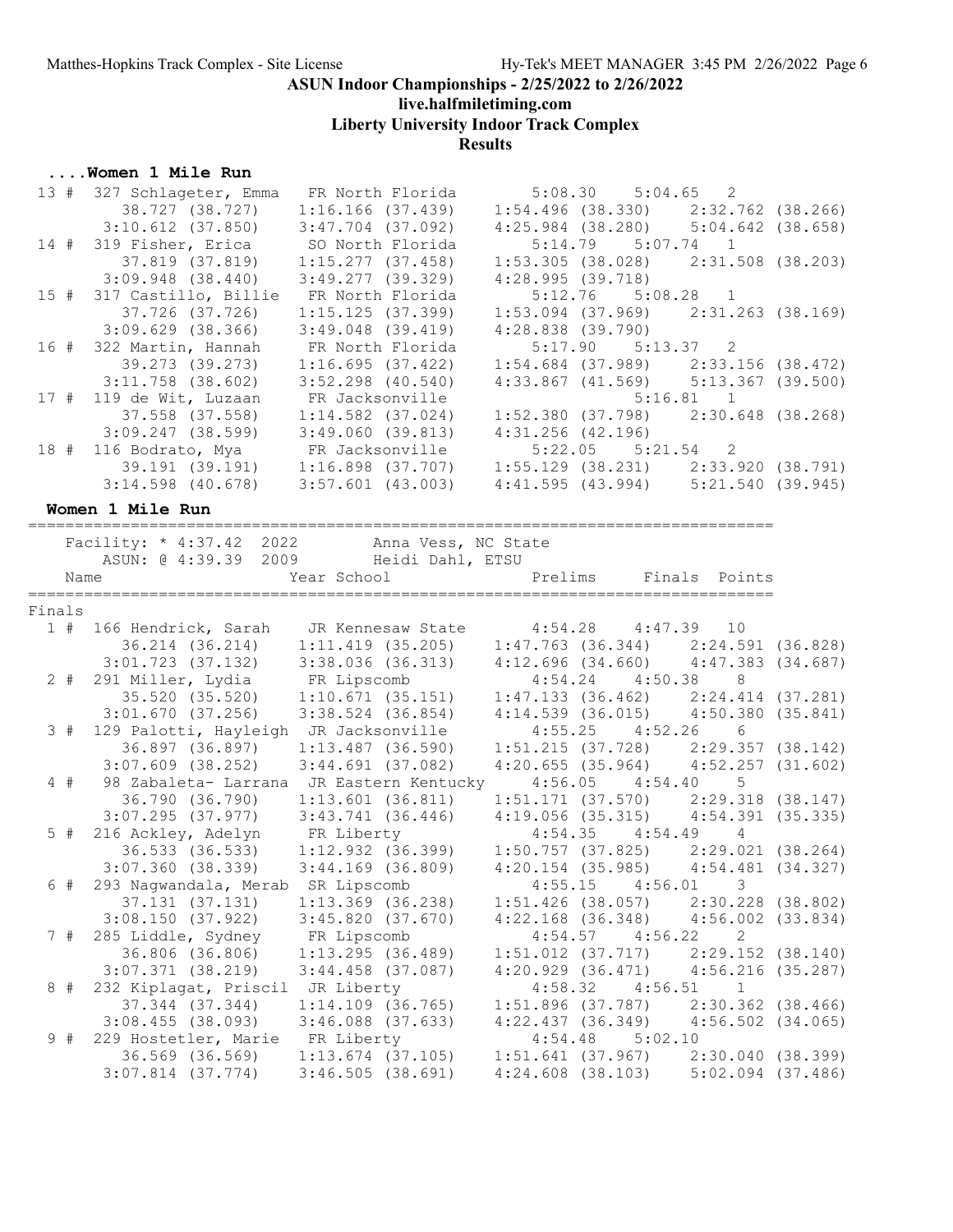live.halfmiletiming.com

Liberty University Indoor Track Complex

#### Results

#### ....Women 1 Mile Run

| 10 # 97 Van Gils, Anouk | SO Eastern Kentucky |                   | 4:57.74 5:04.77                         |  |
|-------------------------|---------------------|-------------------|-----------------------------------------|--|
| 37.112 (37.112)         | 1:13.871 (36.759)   |                   | $1:51.609$ (37.738) $2:29.706$ (38.097) |  |
| 3:08.341 (38.635)       | 3:46.972 (38.631)   | 4:26.329 (39.357) | 5:04.763 (38.434)                       |  |

#### Women 3000 Meter Run

=================================================================================== Facility: \* 9:22.82 2021 Michaela Meyer, UNA<br>ASUN: @ 9:30.38 2021 Lindsay Billings, KSU ASUN: @ 9:30.38 2021 Linds<br>e Year School Name The Year School Seed Finals H# Points =================================================================================== 1 # 98 Zabaleta- Larrana JR Eastern Kentucky 9:26.28 9:35.33 3 10 37.838 (37.838) 1:18.775 (40.937) 1:59.415 (40.640) 2:38.753 (39.338) 3:17.328 (38.575) 3:56.331 (39.003) 4:34.980 (38.649) 5:13.929 (38.949) 5:53.888 (39.959) 6:33.679 (39.791) 7:10.616 (36.937) 7:46.539 (35.923) 8:22.866 (36.327) 8:59.521 (36.655) 9:35.325 (35.804) 2 # 216 Ackley, Adelyn FR Liberty 9:20.16 9:38.30 3 8 38.121 (38.121) 1:18.678 (40.557) 1:59.601 (40.923) 2:38.851 (39.250) 3:17.885 (39.034) 3:56.972 (39.087) 4:35.314 (38.342) 5:14.156 (38.842) 5:54.155 (39.999) 6:34.529 (40.374) 7:12.133 (37.604) 7:49.686 (37.553) 8:27.944 (38.258) 9:05.265 (37.321) 9:38.293 (33.028) 3 # 228 Hostetler, Anna JR Liberty 9:40.87 9:38.42 3 6 38.128 (38.128) 1:19.030 (40.902) 1:59.698 (40.668) 2:39.002 (39.304) 3:17.704 (38.702) 3:56.657 (38.953) 4:35.065 (38.408) 5:14.057 (38.992) 5:53.963 (39.906) 6:34.277 (40.314) 7:11.791 (37.514) 7:49.442 (37.651) 8:27.439 (37.997) 9:04.870 (37.431) 9:38.420 (33.550) 4 # 96 Taborda, Laura SO Eastern Kentucky 9:27.07 9:40.51 3 5 37.035 (37.035) 1:18.005 (40.970) 1:58.501 (40.496) 2:38.136 (39.635) 3:17.114 (38.978) 3:56.009 (38.895) 4:34.582 (38.573) 5:13.724 (39.142) 5:53.650 (39.926) 6:33.751 (40.101) 7:11.280 (37.529) 7:49.145 (37.865) 8:27.420 (38.275) 9:04.930 (37.510) 9:40.505 (35.575) 5 # 279 Barnett, Mackenzi FR Lipscomb 9:47.70 9:44.44 3 4 37.677 (37.677) 1:18.571 (40.894) 1:59.229 (40.658) 2:38.471 (39.242) 3:17.252 (38.781) 3:56.189 (38.937) 4:34.733 (38.544) 5:13.904 (39.171) 5:53.816 (39.912) 6:34.155 (40.339) 7:11.689 (37.534) 7:50.186 (38.497) 8:29.711 (39.525) 9:09.046 (39.335) 9:44.433 (35.387) 6 # 174 Meyer, Katie SR Kennesaw State 9:54.00 9:44.55 3 3 37.551 (37.551) 1:18.435 (40.884) 1:59.149 (40.714) 2:38.487 (39.338) 3:17.529 (39.042) 3:56.553 (39.024) 4:35.191 (38.638) 5:14.456 (39.265) 5:53.807 (39.351) 6:33.942 (40.135) 7:12.020 (38.078) 7:50.205 (38.185) 8:29.116 (38.911) 9:08.731 (39.615) 9:44.544 (35.813) 7 # 86 Kilroy, Grace SO Eastern Kentucky 9:45.21 9:45.33 3 2 37.271 (37.271) 1:18.030 (40.759) 1:58.760 (40.730) 2:38.304 (39.544) 3:17.418 (39.114) 3:56.398 (38.980) 4:34.891 (38.493) 5:14.225 (39.334) 5:54.104 (39.879) 6:34.321 (40.217) 7:13.250 (38.929) 7:52.240 (38.990) 8:30.921 (38.681) 9:08.488 (37.567) 9:45.327 (36.839) 8 # 167 Hernandez, Nyah FR Kennesaw State 9:50.73 9:46.89 3 1 38.135 (38.135) 1:18.852 (40.717) 1:59.928 (41.076) 2:39.076 (39.148) 3:17.796 (38.720) 3:56.674 (38.878) 4:35.467 (38.793) 5:14.625 (39.158) 5:54.534 (39.909) 6:34.852 (40.318) 7:13.658 (38.806) 7:52.648 (38.990) 8:32.233 (39.585) 9:11.813 (39.580) 9:46.882 (35.069)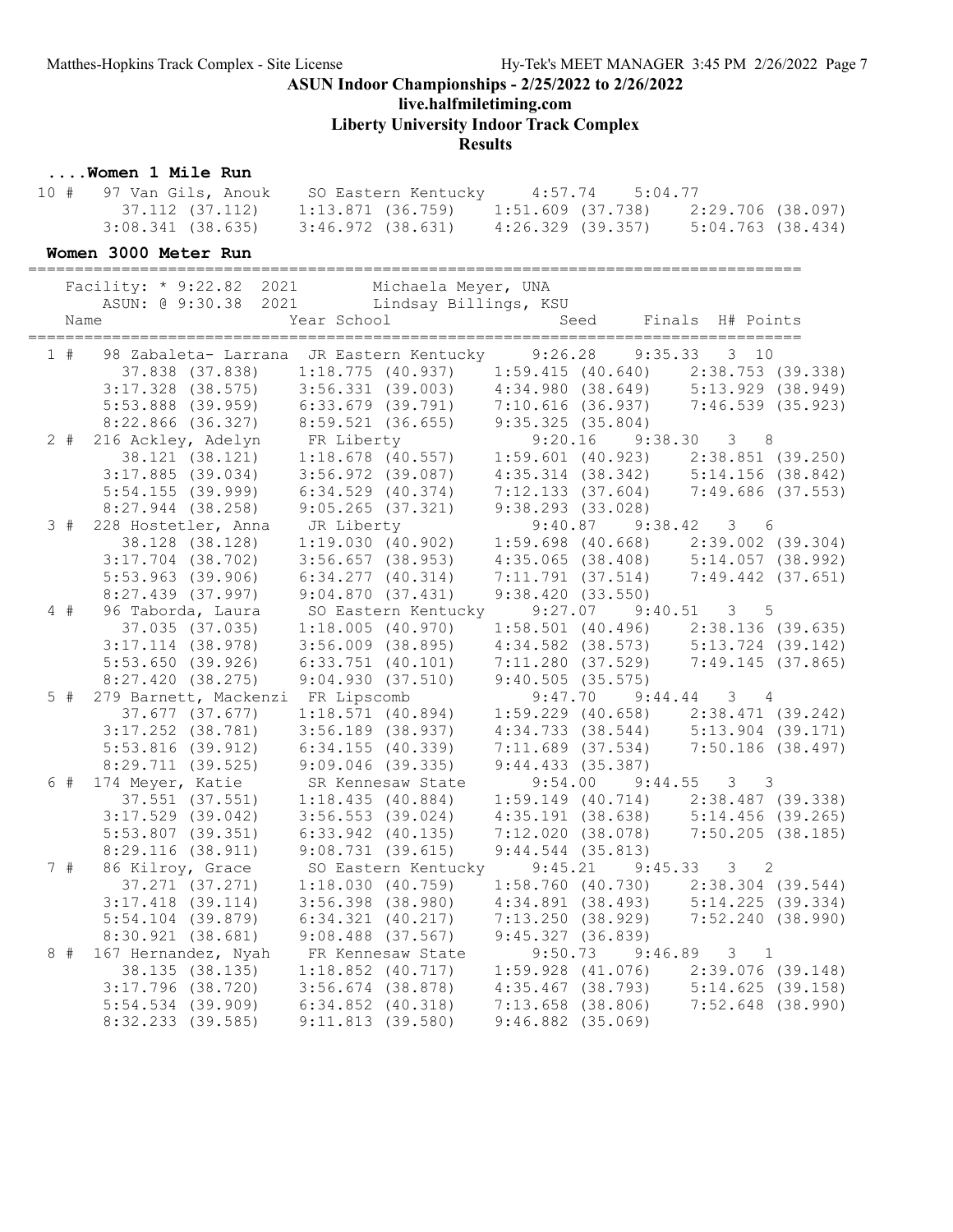live.halfmiletiming.com

Liberty University Indoor Track Complex

# Results

# ....Women 3000 Meter Run

| 9#   | 91 Pingpank, Saskia                        | SO Eastern Kentucky 10:07.43 9:50.12 2                      |                                                                                |                       |  |
|------|--------------------------------------------|-------------------------------------------------------------|--------------------------------------------------------------------------------|-----------------------|--|
|      | 37.765 (37.765)                            | $1:16.407$ (38.642)                                         | $1:55.875$ (39.468) $2:34.862$ (38.987)                                        |                       |  |
|      | 3:14.117(39.255)                           | $3:54.340$ (40.223)                                         | $4:34.049$ (39.709) $5:13.582$ (39.533)                                        |                       |  |
|      | $5:51.794$ (38.212)                        | $6:30.174$ $(38.380)$                                       | 7:09.258 (39.084) 7:49.506 (40.248)                                            |                       |  |
|      | $8:30.646$ $(41.140)$                      | $9:10.978$ (40.332)                                         | 9:50.115(39.137)                                                               |                       |  |
| 10#  | 280 Borland, Colbi                         | FR Lipscomb                                                 | 9:34.25 9:50.36 3                                                              |                       |  |
|      | 37.472 (37.472)                            | $1:18.396$ (40.924)                                         | $1:59.034$ (40.638) $2:38.237$ (39.203)                                        |                       |  |
|      | $3:17.013$ (38.776)                        | $3:55.939$ $(38.926)$                                       | $4:34.853$ (38.914) $5:14.312$ (39.459)                                        |                       |  |
|      | $5:54.191$ (39.879)                        | $6:34.589$ $(40.398)$                                       | 7:13.500(38.911)                                                               | 7:53.383 (39.883)     |  |
|      | 8:32.516 (39.133)                          | 9:12.316(39.800)                                            | $9:50.352$ (38.036)                                                            |                       |  |
| 11#  | 291 Miller, Lydia                          | FR Lipscomb<br>1.10 00                                      | $9:42.12$ $9:52.23$ 3                                                          |                       |  |
|      | 37.395 (37.395)                            | $1:18.224$ $(40.829)$                                       | $1:58.934$ (40.710) $2:37.947$ (39.013)                                        |                       |  |
|      | 3:16.850(38.903)                           | $3:55.756$ (38.906)                                         | $4:34.408$ (38.652) $5:13.622$ (39.214)                                        |                       |  |
|      | $5:53.566$ (39.944)                        | $6:34.023$ $(40.457)$                                       | $7:13.566$ (39.543) $7:53.000$ (39.434)                                        |                       |  |
|      | 8:32.895 (39.895)                          | $9:12.963$ (40.068)                                         | $9:52.224$ (39.261)                                                            |                       |  |
|      | 12 # 129 Palotti, Hayleigh JR Jacksonville |                                                             | $9:55.12$ $9:55.12$ 2                                                          |                       |  |
|      | 37.389 (37.389)                            | $1:15.732$ (38.343)                                         | $1:56.007$ (40.275) $2:35.323$ (39.316)<br>4:34.494 (39.836) 5:14.498 (40.004) |                       |  |
|      | $3:14.504$ (39.181)                        | $3:54.658$ (40.154)                                         |                                                                                |                       |  |
|      | $5:54.942$ $(40.444)$                      | $6:36.227$ $(41.285)$                                       | $7:18.349$ (42.122) $8:00.231$ (41.882)                                        |                       |  |
|      | 8:41.589 (41.358)                          | 9:21.745(40.156)                                            | $9:55.118$ (33.373)                                                            |                       |  |
| 13#  | 296 Suyak, Ally                            | JR Lipscomb                                                 | 10:11.16 9:59.43 2                                                             |                       |  |
|      | 36.333 (36.333)                            | $1:15.574$ (39.241)                                         | 1:55.716 (40.142) 2:35.167 (39.451)                                            |                       |  |
|      | $3:14.353$ (39.186)                        | $3:54.551$ (40.198)                                         |                                                                                |                       |  |
|      | 5:54.195(40.086)                           | $6:34.786$ $(40.591)$                                       | 4:34.333 (39.782) 5:14.109 (39.776)<br>7:16.007 (41.221) 7:58.087 (42.080)     |                       |  |
|      | 8:40.653(42.566)                           | 9:22.415(41.762)                                            | $9:59.423$ (37.008)                                                            |                       |  |
|      | 14 # 239 Palmer, Noel                      | JR Liberty                                                  | $9:54.72$ $10:02.23$ 3                                                         |                       |  |
|      | 38.640 (38.640)                            | 1:19.255(40.615)                                            | $2:00.101$ (40.846) $2:39.354$ (39.253)                                        |                       |  |
|      | $3:18.093$ $(38.739)$                      | $3:57.219$ (39.126)                                         | 4:35.860 (38.641) 5:14.985 (39.125)<br>7:16.587 (41.165) 7:58.263 (41.676)     |                       |  |
|      | $5:54.934$ (39.949)                        | $6:35.422$ $(40.488)$                                       |                                                                                |                       |  |
|      | 8:39.802 (41.539)                          | $9:21.263$ $(41.461)$                                       | $10:02.224$ $(40.961)$                                                         |                       |  |
| 15#  | 319 Fisher, Erica<br>38.568 (38.568)       | SO North Florida<br>1:18.130(39.562)                        | $10:29.13$ $10:11.81$ 1<br>$1:59.535$ (41.405) $2:41.527$ (41.992)             |                       |  |
|      | $3:24.221$ $(42.694)$                      | 4:04.995(40.774)                                            | $4:45.938$ (40.943) $5:27.157$ (41.219)                                        |                       |  |
|      | 6:09.530(42.373)                           | $6:52.715$ $(43.185)$                                       | 7:35.106 (42.391) 8:17.264 (42.158)                                            |                       |  |
|      | $8:58.882$ $(41.618)$                      | 9:36.717(37.835)                                            | $10:11.806$ (35.089)                                                           |                       |  |
| 16#  | 323 McLain, Mia                            | FR North Florida                                            | $10:19.42$ $10:14.32$ 2                                                        |                       |  |
|      | 37.649 (37.649)                            | $1:16.854$ (39.205) $1:56.727$ (39.873) $2:36.859$ (40.132) |                                                                                |                       |  |
|      | $3:17.184$ (40.325)                        | $3:58.127$ (40.943)                                         | 4:39.149 (41.022) 5:20.286 (41.137)                                            |                       |  |
|      | $6:02.252$ $(41.966)$                      | 6:44.653(42.401)                                            | $7:27.650$ (42.997) 8:10.515 (42.865)                                          |                       |  |
|      | 8:53.310(42.795)                           | 9:36.151(42.841)                                            | 10:14.313(38.162)                                                              |                       |  |
|      | 17 # 16 Wells, Emma                        | SO Bellarmine 10:24.71 10:14.42 2                           |                                                                                |                       |  |
|      | 38.384 (38.384)                            | $1:17.672$ (39.288)                                         | $1:58.549$ (40.877)                                                            | 2:39.686 (41.137)     |  |
|      | $3:20.179$ (40.493)                        | 4:01.780(41.601)                                            | $4:43.934$ $(42.154)$                                                          | $5:26.092$ $(42.158)$ |  |
|      | $6:07.994$ $(41.902)$                      | $6:49.969$ $(41.975)$                                       | $7:31.733$ $(41.764)$                                                          | 8:13.833(42.100)      |  |
|      | $8:55.367$ $(41.534)$                      | 9:36.611(41.244)                                            | 10:14.413(37.802)                                                              |                       |  |
| 18 # | 15 Wells, Anna                             | SO Bellarmine                                               | $10:26.14$ $10:15.25$                                                          | 2                     |  |
|      | 38.502 (38.502)                            | $1:17.962$ (39.460)                                         | $1:58.791$ (40.829)                                                            | 2:39.260(40.469)      |  |
|      | $3:19.681$ (40.421)                        | $4:01.057$ $(41.376)$                                       | 4:43.016(41.959)                                                               | 5:24.470(41.454)      |  |
|      | $6:05.992$ $(41.522)$                      | $6:48.153$ $(42.161)$                                       | 7:29.829(41.676)                                                               | 8:12.727(42.898)      |  |
|      | $8:55.216$ (42.489)                        | 9:36.990(41.774)                                            | $10:15.246$ (38.256)                                                           |                       |  |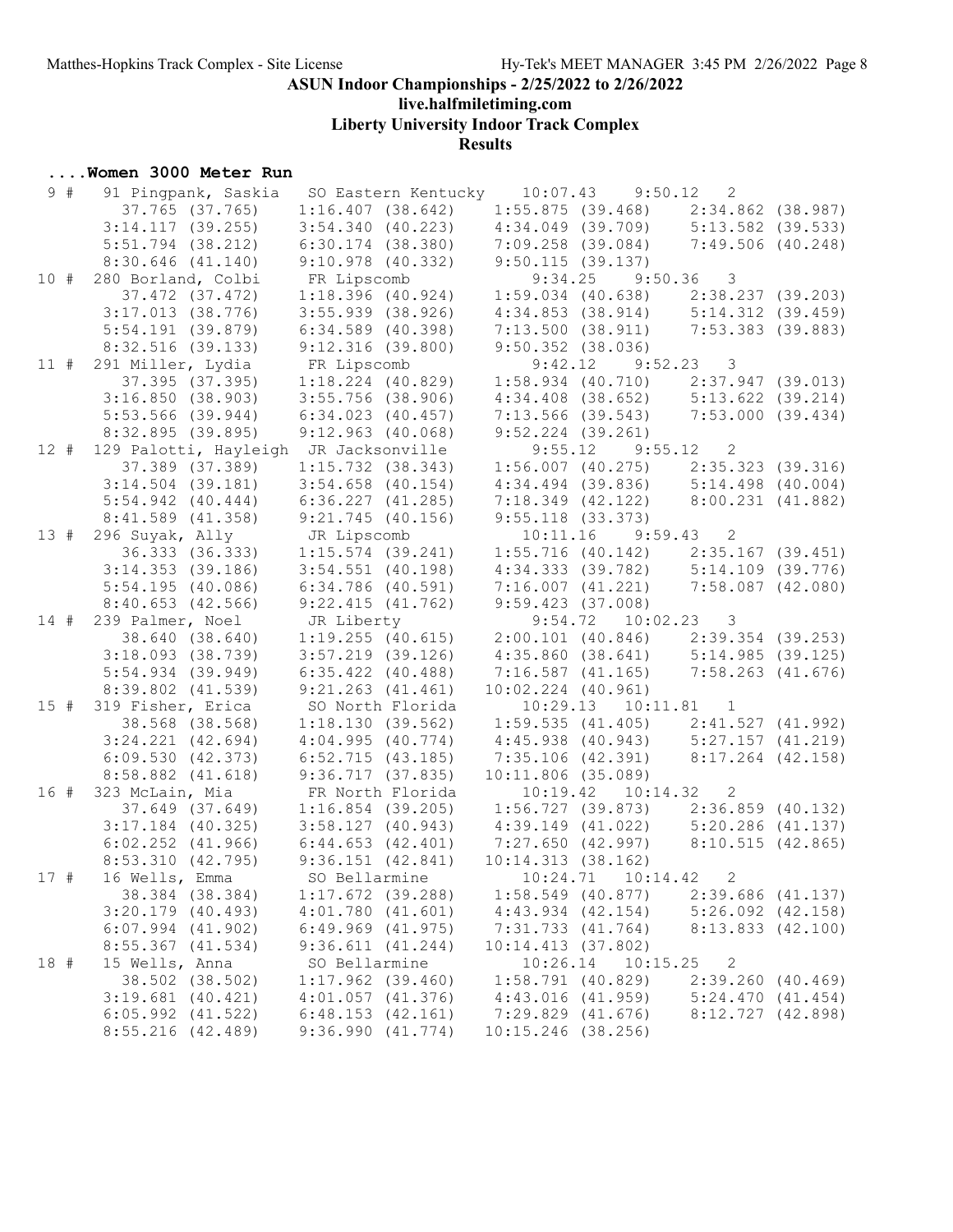live.halfmiletiming.com

Liberty University Indoor Track Complex

# Results

# ....Women 3000 Meter Run

| 19#    | 51 Steimel, Sara                      |                                        | SO Central Arkansas 10:41.53 10:15.98                                                                                                                                                        | $\sim$ 1              |  |
|--------|---------------------------------------|----------------------------------------|----------------------------------------------------------------------------------------------------------------------------------------------------------------------------------------------|-----------------------|--|
|        | 40.122 (40.122)                       |                                        | $1:20.253$ (40.131) $2:00.424$ (40.171) $2:41.654$ (41.230)                                                                                                                                  |                       |  |
|        | $3:24.338$ $(42.684)$                 |                                        | 4:05.299 (40.961) 4:46.316 (41.017) 5:27.456 (41.140)<br>6:52.858 (43.146) 7:34.995 (42.137) 8:16.961 (41.966)                                                                               |                       |  |
|        | $6:09.712$ $(42.256)$                 |                                        |                                                                                                                                                                                              |                       |  |
|        | $8:58.979$ (42.018)                   | 9:38.815(39.836)                       | 10:15.971(37.156)                                                                                                                                                                            |                       |  |
| $20 +$ | 97 Van Gils, Anouk                    |                                        | SO Eastern Kentucky 9:54.79 10:19.64 3                                                                                                                                                       |                       |  |
|        | 37.896 (37.896)                       |                                        | $1:18.955$ (41.059) $1:59.824$ (40.869) $2:39.369$ (39.545)                                                                                                                                  |                       |  |
|        | $3:19.688$ (40.319)                   |                                        | $4:01.223$ (41.535) $4:43.116$ (41.893) $5:24.784$ (41.668)                                                                                                                                  |                       |  |
|        | $6:07.433$ $(42.649)$                 |                                        | 6:50.160 (42.727) 7:33.181 (43.021) 8:16.087 (42.906)                                                                                                                                        |                       |  |
|        | $8:58.601$ $(42.514)$                 | $9:39.513$ (40.912)                    | 10:19.640(40.127)                                                                                                                                                                            |                       |  |
| $21 +$ | 44 Nachtigal, Ali                     |                                        | FR Central Arkansas 10:28.20 10:19.76 1                                                                                                                                                      |                       |  |
|        | 37.514 (37.514)                       | 1:16.523(39.009)                       | $1:57.406$ (40.883) $2:39.119$ (41.713)                                                                                                                                                      |                       |  |
|        | $3:21.129$ $(42.010)$                 |                                        | $4:02.859$ (41.730) $4:44.911$ (42.052) 5:26.956 (42.045)                                                                                                                                    |                       |  |
|        | $6:09.398$ $(42.442)$                 |                                        | $6:52.530$ (43.132) $7:34.852$ (42.322) $8:17.122$ (42.270)                                                                                                                                  |                       |  |
|        | 8:59.305(42.183)                      | $9:41.523$ (42.218) 10:19.753 (38.230) |                                                                                                                                                                                              |                       |  |
| $22 +$ | 287 Longmire, Mollie FR Lipscomb      |                                        |                                                                                                                                                                                              |                       |  |
|        | 37.133(37.133)                        |                                        | FR Lipscomb 10:23.25 10:20.29 2<br>1:16.161 (39.028) 1:56.566 (40.405) 2:36.378 (39.812)                                                                                                     |                       |  |
|        | 3:16.823(40.445)                      |                                        | $3:58.400$ (41.577) 4:39.591 (41.191) 5:21.217 (41.626)                                                                                                                                      |                       |  |
|        | 6:03.390(42.173)                      |                                        | 6:46.384 (42.994) 7:30.128 (43.744) 8:13.770 (43.642)                                                                                                                                        |                       |  |
|        | $8:57.142$ (43.372)                   | 9:41.575(44.433)                       | $10:20.282$ $(38.707)$                                                                                                                                                                       |                       |  |
|        | 23 # 169 James, Anna                  |                                        |                                                                                                                                                                                              |                       |  |
|        | 36.819 (36.819)                       |                                        | FR Kennesaw State 10:08.46 10:24.00 2<br>1:16.049 (39.230) 1:56.167 (40.118) 2:36.160 (39.993)<br>3:57.735 (41.152) 4:39.830 (42.095) 5:21.863 (42.033)                                      |                       |  |
|        | $3:16.583$ $(40.423)$                 |                                        |                                                                                                                                                                                              |                       |  |
|        | $6:04.452$ $(42.589)$                 |                                        | $6:47.549$ (43.097) 7:31.087 (43.538) 8:14.553 (43.466)                                                                                                                                      |                       |  |
|        | $8:57.669$ $(43.116)$                 | $9:41.266$ (43.597)                    | $10:23.998$ $(42.732)$                                                                                                                                                                       |                       |  |
| 24#    | 292 Moody, Maddie                     | SO Lipscomb                            | 10:09.92  10:24.62  2                                                                                                                                                                        |                       |  |
|        | 36.564 (36.564)                       | $1:15.838$ (39.274)                    |                                                                                                                                                                                              |                       |  |
|        | $3:16.291$ (40.300)                   | $3:57.641$ $(41.350)$                  |                                                                                                                                                                                              |                       |  |
|        | 6:02.785(42.165)                      | $6:46.703$ $(43.918)$                  | 1:56.243 (40.405) 2:35.991 (39.748)<br>4:39.358 (41.717) 5:20.620 (41.262)<br>7:30.395 (43.692) 8:14.360 (43.965)                                                                            |                       |  |
|        | 8:58.880 (44.520)                     | $9:43.388$ $(44.508)$                  | 10:24.613(41.225)                                                                                                                                                                            |                       |  |
| 25#    | 317 Castillo, Billie FR North Florida |                                        | 10:26.91  10:27.08  1                                                                                                                                                                        |                       |  |
|        | 37.280 (37.280)                       | $1:16.242$ (38.962)                    | $1:57.135$ (40.893) $2:38.836$ (41.701)                                                                                                                                                      |                       |  |
|        | $3:20.838$ $(42.002)$                 | 4:02.597(41.759)                       |                                                                                                                                                                                              |                       |  |
|        | $6:09.252$ $(42.417)$                 | $6:52.447$ $(43.195)$                  | 4:44.617 (42.020) 5:26.835 (42.218)<br>7:35.651 (43.204) 8:19.085 (43.434)                                                                                                                   |                       |  |
|        | $9:03.351$ $(44.266)$                 | $9:47.262$ $(43.911)$                  | $10:27.078$ (39.816)                                                                                                                                                                         |                       |  |
| 26#    | 6 Kannapel, Morgan JR Bellarmine      |                                        | $10:41.41$ $10:27.60$ 1                                                                                                                                                                      |                       |  |
|        | 38.921 (38.921)                       |                                        | $1:18.408$ (39.487) $1:59.892$ (41.484) $2:41.734$ (41.842)                                                                                                                                  |                       |  |
|        |                                       |                                        | 3:24.439 (42.705) $4:06.052$ (41.613) $4:48.176$ (42.124) $5:29.919$ (41.743)                                                                                                                |                       |  |
|        |                                       |                                        |                                                                                                                                                                                              |                       |  |
|        |                                       |                                        |                                                                                                                                                                                              |                       |  |
| 27#    | 322 Martin, Hannah                    |                                        | 6:13.195 (43.276) 6:56.826 (43.631) 7:40.481 (43.655) 8:24.171 (43.690)<br>9:07.500 (43.329) 9:49.068 (41.568) 10:27.600 (38.532)<br>322 Martin, Hannah FR North Florida 10:41.83 10:31.45 1 |                       |  |
|        | 37.887 (37.887)                       | $1:17.332$ (39.445)                    | $1:58.860$ (41.528)                                                                                                                                                                          | 2:41.325(42.465)      |  |
|        | $3:23.921$ $(42.596)$                 | $4:04.758$ (40.837)                    | $4:46.104$ $(41.346)$                                                                                                                                                                        | $5:28.376$ $(42.272)$ |  |
|        | $6:11.652$ $(43.276)$                 | $6:55.186$ (43.534)                    | $7:39.384$ $(44.198)$                                                                                                                                                                        | 8:23.745(44.361)      |  |
|        | 9:08.363(44.618)                      | $9:51.744$ (43.381)                    | 10:31.446 (39.702)                                                                                                                                                                           |                       |  |
| 28#    | 159 Bobak, Faith                      | FR Kennesaw State                      | 10:19.40<br>10:32.84                                                                                                                                                                         | 2                     |  |
|        | 38.016 (38.016)                       | 1:16.897(38.881)                       | 1:56.890(39.993)                                                                                                                                                                             | 2:37.280(40.390)      |  |
|        | $3:17.785$ (40.505)                   | $3:59.625$ $(41.840)$                  | 4:42.070(42.445)                                                                                                                                                                             | $5:24.209$ $(42.139)$ |  |
|        | $6:07.831$ $(43.622)$                 | 6:51.635(43.804)                       | $7:36.059$ $(44.424)$                                                                                                                                                                        | 8:20.831(44.772)      |  |
|        | 9:05.511(44.680)                      | 9:49.807(44.296)                       | 10:32.838 (43.031)                                                                                                                                                                           |                       |  |
|        |                                       |                                        |                                                                                                                                                                                              |                       |  |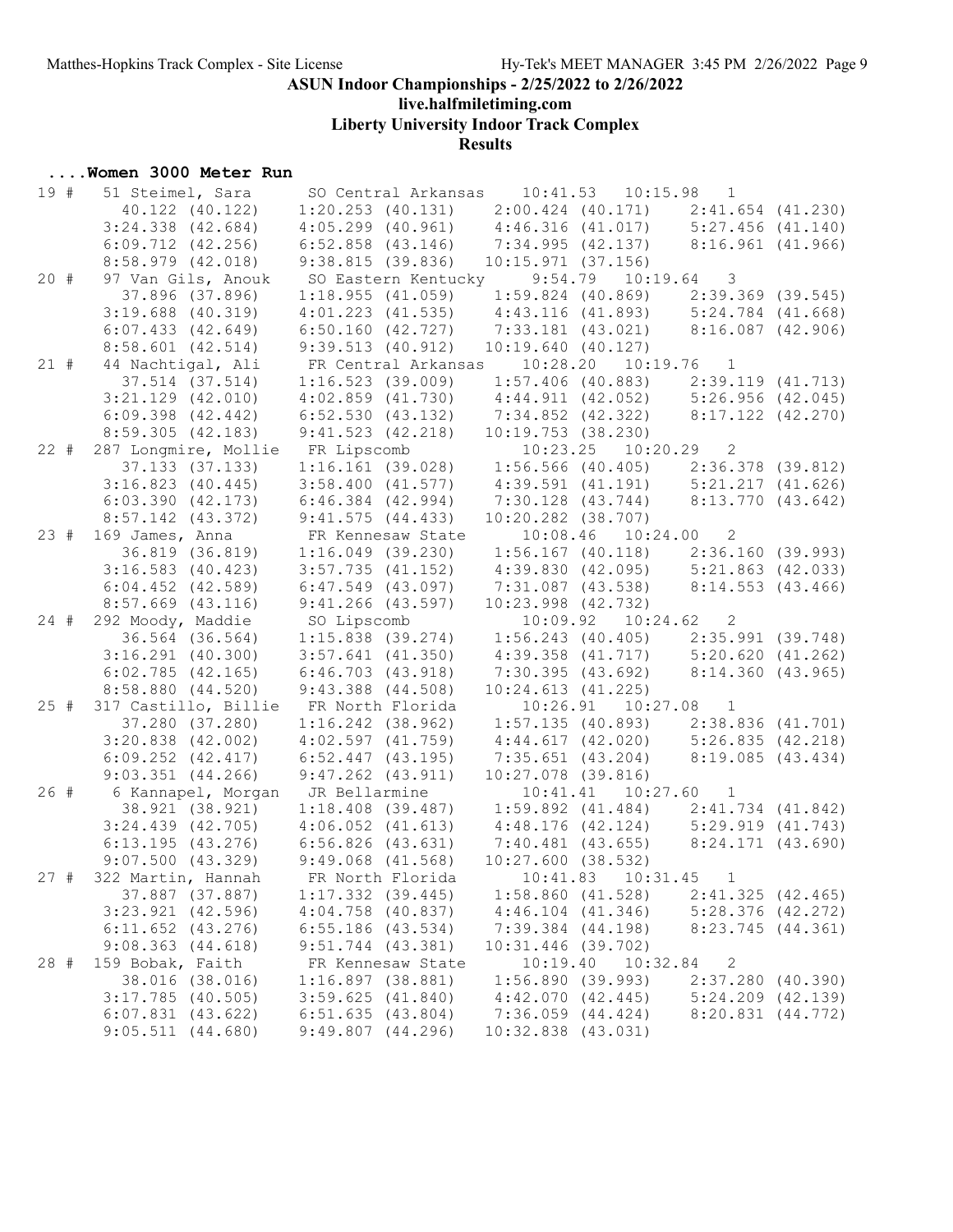live.halfmiletiming.com

Liberty University Indoor Track Complex

# Results

# ....Women 3000 Meter Run

| $1:58.758$ (41.450) $2:41.279$ (42.521)<br>37.839 (37.839) 1:17.308 (39.469)<br>$3:24.098$ $(42.819)$<br>$4:05.891$ $(41.793)$<br>$4:48.539$ (42.648) $5:31.145$ (42.606)<br>6:58.803 (43.948)<br>7:42.684 (43.881) 8:26.890 (44.206)<br>6:14.855(43.710)<br>$9:11.246$ (44.356)<br>9:54.895(43.649)<br>$10:35.549$ $(40.654)$<br>10:45.05  10:46.26  1<br>30 #<br>7 Luckett, Erin<br>FR Bellarmine<br>39.437 (39.437)<br>2:02.265 (41.687) 2:44.686 (42.421)<br>$1:20.578$ $(41.141)$<br>4:54.722 (43.042) 5:39.553 (44.831)<br>$3:27.985$ (43.299)<br>4:11.680(43.695)<br>7:54.551 (45.680) 8:39.980 (45.429)<br>$6:24.428$ $(44.875)$<br>7:08.871(44.443)<br>$9:25.056$ (45.076)<br>10:09.475(44.419)<br>$10:46.256$ (36.781)<br>10 Pohlman-Singleton FR Bellarmine<br>$10:38.56$ $10:46.28$ 1<br>31#<br>2:03.563 (42.077) 2:46.757 (43.194)<br>39.916 (39.916)<br>$1:21.486$ $(41.570)$<br>$4:53.655(42.714)$ $5:37.219(43.564)$<br>4:10.941(42.180)<br>$3:28.761$ $(42.004)$<br>7:50.911 (44.815) 8:34.897 (43.986)<br>$6:21.228$ $(44.009)$<br>$7:06.096$ $(44.868)$<br>$9:20.048$ (45.151)<br>$10:05.025$ $(44.977)$<br>$10:46.277$ $(41.252)$<br>32 # 2 Ellis, Hannah<br>2 Ellis, Hannah FR Bellarmine 10:51.22 10:47.10 1<br>39.171 (39.171) 1:19.324 (40.153) 2:01.016 (41.692) 2:43.630 (42.614)<br>3:27.372 (43.742) 4:11.301 (43.929) 4:54.543 (43.242) 5:39.049 (44.506)<br>$3:27.372$ $(43.742)$<br>7:53.962 (44.760) 8:39.262 (45.300)<br>$7:09.202$ $(45.200)$<br>$6:24.002$ $(44.953)$<br>9:24.519(45.257)<br>10:08.043(43.524)<br>$10:47.096$ (39.053)<br>33#<br>154 Wainer, Sierra<br>$10:56.67$ $10:54.90$ 1<br>FR Jsu<br>39.683 (39.683)<br>$1:20.864$ (41.181)<br>2:01.599 (40.735) 2:44.047 (42.448)<br>4:50.291 (43.480) 5:34.964 (44.673)<br>7:55.261 (47.817) 8:43.055 (47.794)<br>$3:24.627$ (40.580)<br>4:06.811(42.184)<br>$6:20.691$ $(45.727)$<br>$7:07.444$ (46.753)<br>10:15.675(45.481)<br>$9:30.194$ $(47.139)$<br>$10:54.891$ (39.216)<br>34 # 155 Wetmore, Elizabet SO Jsu<br>10:42.50  10:56.23  1<br>1:21.050(41.117)<br>2:01.895 (40.845) 2:43.795 (41.900)<br>39.933 (39.933)<br>4:54.733 (44.968) 5:39.831 (45.098)<br>$3:25.981$ $(42.186)$<br>4:09.765(43.784)<br>6:25.335(45.504)<br>7:58.970 (46.790) 8:45.370 (46.400)<br>7:12.180(46.845)<br>$10:56.229$ (40.596)<br>$9:31.356$ (45.986)<br>10:15.633(44.277)<br>-- # 175 Miles, Ciara FR Kennesaw State<br>9:54.97<br>DNF 2<br>37.531 (37.531) 1:16.390 (38.859) 1:56.354 (39.964) 2:35.551 (39.197)<br>$3:14.746$ (39.195) $3:54.916$ (40.170) $4:34.940$ (40.024) $5:15.152$ (40.212)<br>5:56.630(41.478)<br>6:39.173 (42.543)<br>7:22.226 (43.053) 8:06.967 (44.741)<br>$8:54.455$ (47.488)<br>285 Liddle, Sydney FR Lipscomb 10:12.43 DNF 2<br>36.115 (36.115) 1:15.374 (39.259) 1:55.526 (40.152) 2:34.594 (39.068)<br>$--$ #<br>3:54.080 (40.220) 4:33.764 (39.684) 5:13.412 (39.648)<br>$3:13.860$ (39.266)<br>-- # 53 Timmerman, Kenned JR Central Arkansas 10:27.10<br><b>DNS</b><br>2<br>-- # 321 Lespasio, Raquel JR North Florida<br>DNS<br>$\mathbf{1}$<br>-- # 229 Hostetler, Marie FR Liberty<br>DNS <sub>1</sub><br>2<br>#<br>232 Kiplagat, Priscil<br>JR Liberty<br>10:04.11<br>DNS<br>$- -$<br>$\mathbf{2}$<br>217 Anderson, Jamie<br>JR Liberty<br>10:27.57<br>${\rm DNS}$<br>2<br>327 Schlageter, Emma<br>FR North Florida<br>10:18.38<br>$_{\rm \#}$<br>DNS<br>328 Vansant, Lindsey<br>SR North Florida<br>1<br>$_{\rm \#}$<br>DNS<br>1<br>$_{\rm \#}$<br>144 Jaloma, Sarah<br>SR Jsu<br>DNS<br>10:46.68<br>JR North Florida<br>1<br>$_{\rm \#}$<br>324 Oliver, Chelsey<br>10:59.51<br>DNS | 29 # 325 Pelham, Leah FR North Florida |            | 10:29.87  10:35.55  1 |          |  |
|-------------------------------------------------------------------------------------------------------------------------------------------------------------------------------------------------------------------------------------------------------------------------------------------------------------------------------------------------------------------------------------------------------------------------------------------------------------------------------------------------------------------------------------------------------------------------------------------------------------------------------------------------------------------------------------------------------------------------------------------------------------------------------------------------------------------------------------------------------------------------------------------------------------------------------------------------------------------------------------------------------------------------------------------------------------------------------------------------------------------------------------------------------------------------------------------------------------------------------------------------------------------------------------------------------------------------------------------------------------------------------------------------------------------------------------------------------------------------------------------------------------------------------------------------------------------------------------------------------------------------------------------------------------------------------------------------------------------------------------------------------------------------------------------------------------------------------------------------------------------------------------------------------------------------------------------------------------------------------------------------------------------------------------------------------------------------------------------------------------------------------------------------------------------------------------------------------------------------------------------------------------------------------------------------------------------------------------------------------------------------------------------------------------------------------------------------------------------------------------------------------------------------------------------------------------------------------------------------------------------------------------------------------------------------------------------------------------------------------------------------------------------------------------------------------------------------------------------------------------------------------------------------------------------------------------------------------------------------------------------------------------------------------------------------------------------------------------------------------------------------------------------------------------------------------------------------------------------------------------------------------------------------------------------------------------------------------------------------------------------------------------------------------------------------------------------------------------------------------------------------------------------------------------------------------------------------------------------------------------------|----------------------------------------|------------|-----------------------|----------|--|
|                                                                                                                                                                                                                                                                                                                                                                                                                                                                                                                                                                                                                                                                                                                                                                                                                                                                                                                                                                                                                                                                                                                                                                                                                                                                                                                                                                                                                                                                                                                                                                                                                                                                                                                                                                                                                                                                                                                                                                                                                                                                                                                                                                                                                                                                                                                                                                                                                                                                                                                                                                                                                                                                                                                                                                                                                                                                                                                                                                                                                                                                                                                                                                                                                                                                                                                                                                                                                                                                                                                                                                                                                   |                                        |            |                       |          |  |
|                                                                                                                                                                                                                                                                                                                                                                                                                                                                                                                                                                                                                                                                                                                                                                                                                                                                                                                                                                                                                                                                                                                                                                                                                                                                                                                                                                                                                                                                                                                                                                                                                                                                                                                                                                                                                                                                                                                                                                                                                                                                                                                                                                                                                                                                                                                                                                                                                                                                                                                                                                                                                                                                                                                                                                                                                                                                                                                                                                                                                                                                                                                                                                                                                                                                                                                                                                                                                                                                                                                                                                                                                   |                                        |            |                       |          |  |
|                                                                                                                                                                                                                                                                                                                                                                                                                                                                                                                                                                                                                                                                                                                                                                                                                                                                                                                                                                                                                                                                                                                                                                                                                                                                                                                                                                                                                                                                                                                                                                                                                                                                                                                                                                                                                                                                                                                                                                                                                                                                                                                                                                                                                                                                                                                                                                                                                                                                                                                                                                                                                                                                                                                                                                                                                                                                                                                                                                                                                                                                                                                                                                                                                                                                                                                                                                                                                                                                                                                                                                                                                   |                                        |            |                       |          |  |
|                                                                                                                                                                                                                                                                                                                                                                                                                                                                                                                                                                                                                                                                                                                                                                                                                                                                                                                                                                                                                                                                                                                                                                                                                                                                                                                                                                                                                                                                                                                                                                                                                                                                                                                                                                                                                                                                                                                                                                                                                                                                                                                                                                                                                                                                                                                                                                                                                                                                                                                                                                                                                                                                                                                                                                                                                                                                                                                                                                                                                                                                                                                                                                                                                                                                                                                                                                                                                                                                                                                                                                                                                   |                                        |            |                       |          |  |
|                                                                                                                                                                                                                                                                                                                                                                                                                                                                                                                                                                                                                                                                                                                                                                                                                                                                                                                                                                                                                                                                                                                                                                                                                                                                                                                                                                                                                                                                                                                                                                                                                                                                                                                                                                                                                                                                                                                                                                                                                                                                                                                                                                                                                                                                                                                                                                                                                                                                                                                                                                                                                                                                                                                                                                                                                                                                                                                                                                                                                                                                                                                                                                                                                                                                                                                                                                                                                                                                                                                                                                                                                   |                                        |            |                       |          |  |
|                                                                                                                                                                                                                                                                                                                                                                                                                                                                                                                                                                                                                                                                                                                                                                                                                                                                                                                                                                                                                                                                                                                                                                                                                                                                                                                                                                                                                                                                                                                                                                                                                                                                                                                                                                                                                                                                                                                                                                                                                                                                                                                                                                                                                                                                                                                                                                                                                                                                                                                                                                                                                                                                                                                                                                                                                                                                                                                                                                                                                                                                                                                                                                                                                                                                                                                                                                                                                                                                                                                                                                                                                   |                                        |            |                       |          |  |
|                                                                                                                                                                                                                                                                                                                                                                                                                                                                                                                                                                                                                                                                                                                                                                                                                                                                                                                                                                                                                                                                                                                                                                                                                                                                                                                                                                                                                                                                                                                                                                                                                                                                                                                                                                                                                                                                                                                                                                                                                                                                                                                                                                                                                                                                                                                                                                                                                                                                                                                                                                                                                                                                                                                                                                                                                                                                                                                                                                                                                                                                                                                                                                                                                                                                                                                                                                                                                                                                                                                                                                                                                   |                                        |            |                       |          |  |
|                                                                                                                                                                                                                                                                                                                                                                                                                                                                                                                                                                                                                                                                                                                                                                                                                                                                                                                                                                                                                                                                                                                                                                                                                                                                                                                                                                                                                                                                                                                                                                                                                                                                                                                                                                                                                                                                                                                                                                                                                                                                                                                                                                                                                                                                                                                                                                                                                                                                                                                                                                                                                                                                                                                                                                                                                                                                                                                                                                                                                                                                                                                                                                                                                                                                                                                                                                                                                                                                                                                                                                                                                   |                                        |            |                       |          |  |
|                                                                                                                                                                                                                                                                                                                                                                                                                                                                                                                                                                                                                                                                                                                                                                                                                                                                                                                                                                                                                                                                                                                                                                                                                                                                                                                                                                                                                                                                                                                                                                                                                                                                                                                                                                                                                                                                                                                                                                                                                                                                                                                                                                                                                                                                                                                                                                                                                                                                                                                                                                                                                                                                                                                                                                                                                                                                                                                                                                                                                                                                                                                                                                                                                                                                                                                                                                                                                                                                                                                                                                                                                   |                                        |            |                       |          |  |
|                                                                                                                                                                                                                                                                                                                                                                                                                                                                                                                                                                                                                                                                                                                                                                                                                                                                                                                                                                                                                                                                                                                                                                                                                                                                                                                                                                                                                                                                                                                                                                                                                                                                                                                                                                                                                                                                                                                                                                                                                                                                                                                                                                                                                                                                                                                                                                                                                                                                                                                                                                                                                                                                                                                                                                                                                                                                                                                                                                                                                                                                                                                                                                                                                                                                                                                                                                                                                                                                                                                                                                                                                   |                                        |            |                       |          |  |
|                                                                                                                                                                                                                                                                                                                                                                                                                                                                                                                                                                                                                                                                                                                                                                                                                                                                                                                                                                                                                                                                                                                                                                                                                                                                                                                                                                                                                                                                                                                                                                                                                                                                                                                                                                                                                                                                                                                                                                                                                                                                                                                                                                                                                                                                                                                                                                                                                                                                                                                                                                                                                                                                                                                                                                                                                                                                                                                                                                                                                                                                                                                                                                                                                                                                                                                                                                                                                                                                                                                                                                                                                   |                                        |            |                       |          |  |
|                                                                                                                                                                                                                                                                                                                                                                                                                                                                                                                                                                                                                                                                                                                                                                                                                                                                                                                                                                                                                                                                                                                                                                                                                                                                                                                                                                                                                                                                                                                                                                                                                                                                                                                                                                                                                                                                                                                                                                                                                                                                                                                                                                                                                                                                                                                                                                                                                                                                                                                                                                                                                                                                                                                                                                                                                                                                                                                                                                                                                                                                                                                                                                                                                                                                                                                                                                                                                                                                                                                                                                                                                   |                                        |            |                       |          |  |
|                                                                                                                                                                                                                                                                                                                                                                                                                                                                                                                                                                                                                                                                                                                                                                                                                                                                                                                                                                                                                                                                                                                                                                                                                                                                                                                                                                                                                                                                                                                                                                                                                                                                                                                                                                                                                                                                                                                                                                                                                                                                                                                                                                                                                                                                                                                                                                                                                                                                                                                                                                                                                                                                                                                                                                                                                                                                                                                                                                                                                                                                                                                                                                                                                                                                                                                                                                                                                                                                                                                                                                                                                   |                                        |            |                       |          |  |
|                                                                                                                                                                                                                                                                                                                                                                                                                                                                                                                                                                                                                                                                                                                                                                                                                                                                                                                                                                                                                                                                                                                                                                                                                                                                                                                                                                                                                                                                                                                                                                                                                                                                                                                                                                                                                                                                                                                                                                                                                                                                                                                                                                                                                                                                                                                                                                                                                                                                                                                                                                                                                                                                                                                                                                                                                                                                                                                                                                                                                                                                                                                                                                                                                                                                                                                                                                                                                                                                                                                                                                                                                   |                                        |            |                       |          |  |
|                                                                                                                                                                                                                                                                                                                                                                                                                                                                                                                                                                                                                                                                                                                                                                                                                                                                                                                                                                                                                                                                                                                                                                                                                                                                                                                                                                                                                                                                                                                                                                                                                                                                                                                                                                                                                                                                                                                                                                                                                                                                                                                                                                                                                                                                                                                                                                                                                                                                                                                                                                                                                                                                                                                                                                                                                                                                                                                                                                                                                                                                                                                                                                                                                                                                                                                                                                                                                                                                                                                                                                                                                   |                                        |            |                       |          |  |
|                                                                                                                                                                                                                                                                                                                                                                                                                                                                                                                                                                                                                                                                                                                                                                                                                                                                                                                                                                                                                                                                                                                                                                                                                                                                                                                                                                                                                                                                                                                                                                                                                                                                                                                                                                                                                                                                                                                                                                                                                                                                                                                                                                                                                                                                                                                                                                                                                                                                                                                                                                                                                                                                                                                                                                                                                                                                                                                                                                                                                                                                                                                                                                                                                                                                                                                                                                                                                                                                                                                                                                                                                   |                                        |            |                       |          |  |
|                                                                                                                                                                                                                                                                                                                                                                                                                                                                                                                                                                                                                                                                                                                                                                                                                                                                                                                                                                                                                                                                                                                                                                                                                                                                                                                                                                                                                                                                                                                                                                                                                                                                                                                                                                                                                                                                                                                                                                                                                                                                                                                                                                                                                                                                                                                                                                                                                                                                                                                                                                                                                                                                                                                                                                                                                                                                                                                                                                                                                                                                                                                                                                                                                                                                                                                                                                                                                                                                                                                                                                                                                   |                                        |            |                       |          |  |
|                                                                                                                                                                                                                                                                                                                                                                                                                                                                                                                                                                                                                                                                                                                                                                                                                                                                                                                                                                                                                                                                                                                                                                                                                                                                                                                                                                                                                                                                                                                                                                                                                                                                                                                                                                                                                                                                                                                                                                                                                                                                                                                                                                                                                                                                                                                                                                                                                                                                                                                                                                                                                                                                                                                                                                                                                                                                                                                                                                                                                                                                                                                                                                                                                                                                                                                                                                                                                                                                                                                                                                                                                   |                                        |            |                       |          |  |
|                                                                                                                                                                                                                                                                                                                                                                                                                                                                                                                                                                                                                                                                                                                                                                                                                                                                                                                                                                                                                                                                                                                                                                                                                                                                                                                                                                                                                                                                                                                                                                                                                                                                                                                                                                                                                                                                                                                                                                                                                                                                                                                                                                                                                                                                                                                                                                                                                                                                                                                                                                                                                                                                                                                                                                                                                                                                                                                                                                                                                                                                                                                                                                                                                                                                                                                                                                                                                                                                                                                                                                                                                   |                                        |            |                       |          |  |
|                                                                                                                                                                                                                                                                                                                                                                                                                                                                                                                                                                                                                                                                                                                                                                                                                                                                                                                                                                                                                                                                                                                                                                                                                                                                                                                                                                                                                                                                                                                                                                                                                                                                                                                                                                                                                                                                                                                                                                                                                                                                                                                                                                                                                                                                                                                                                                                                                                                                                                                                                                                                                                                                                                                                                                                                                                                                                                                                                                                                                                                                                                                                                                                                                                                                                                                                                                                                                                                                                                                                                                                                                   |                                        |            |                       |          |  |
|                                                                                                                                                                                                                                                                                                                                                                                                                                                                                                                                                                                                                                                                                                                                                                                                                                                                                                                                                                                                                                                                                                                                                                                                                                                                                                                                                                                                                                                                                                                                                                                                                                                                                                                                                                                                                                                                                                                                                                                                                                                                                                                                                                                                                                                                                                                                                                                                                                                                                                                                                                                                                                                                                                                                                                                                                                                                                                                                                                                                                                                                                                                                                                                                                                                                                                                                                                                                                                                                                                                                                                                                                   |                                        |            |                       |          |  |
|                                                                                                                                                                                                                                                                                                                                                                                                                                                                                                                                                                                                                                                                                                                                                                                                                                                                                                                                                                                                                                                                                                                                                                                                                                                                                                                                                                                                                                                                                                                                                                                                                                                                                                                                                                                                                                                                                                                                                                                                                                                                                                                                                                                                                                                                                                                                                                                                                                                                                                                                                                                                                                                                                                                                                                                                                                                                                                                                                                                                                                                                                                                                                                                                                                                                                                                                                                                                                                                                                                                                                                                                                   |                                        |            |                       |          |  |
|                                                                                                                                                                                                                                                                                                                                                                                                                                                                                                                                                                                                                                                                                                                                                                                                                                                                                                                                                                                                                                                                                                                                                                                                                                                                                                                                                                                                                                                                                                                                                                                                                                                                                                                                                                                                                                                                                                                                                                                                                                                                                                                                                                                                                                                                                                                                                                                                                                                                                                                                                                                                                                                                                                                                                                                                                                                                                                                                                                                                                                                                                                                                                                                                                                                                                                                                                                                                                                                                                                                                                                                                                   |                                        |            |                       |          |  |
|                                                                                                                                                                                                                                                                                                                                                                                                                                                                                                                                                                                                                                                                                                                                                                                                                                                                                                                                                                                                                                                                                                                                                                                                                                                                                                                                                                                                                                                                                                                                                                                                                                                                                                                                                                                                                                                                                                                                                                                                                                                                                                                                                                                                                                                                                                                                                                                                                                                                                                                                                                                                                                                                                                                                                                                                                                                                                                                                                                                                                                                                                                                                                                                                                                                                                                                                                                                                                                                                                                                                                                                                                   |                                        |            |                       |          |  |
|                                                                                                                                                                                                                                                                                                                                                                                                                                                                                                                                                                                                                                                                                                                                                                                                                                                                                                                                                                                                                                                                                                                                                                                                                                                                                                                                                                                                                                                                                                                                                                                                                                                                                                                                                                                                                                                                                                                                                                                                                                                                                                                                                                                                                                                                                                                                                                                                                                                                                                                                                                                                                                                                                                                                                                                                                                                                                                                                                                                                                                                                                                                                                                                                                                                                                                                                                                                                                                                                                                                                                                                                                   |                                        |            |                       |          |  |
|                                                                                                                                                                                                                                                                                                                                                                                                                                                                                                                                                                                                                                                                                                                                                                                                                                                                                                                                                                                                                                                                                                                                                                                                                                                                                                                                                                                                                                                                                                                                                                                                                                                                                                                                                                                                                                                                                                                                                                                                                                                                                                                                                                                                                                                                                                                                                                                                                                                                                                                                                                                                                                                                                                                                                                                                                                                                                                                                                                                                                                                                                                                                                                                                                                                                                                                                                                                                                                                                                                                                                                                                                   |                                        |            |                       |          |  |
|                                                                                                                                                                                                                                                                                                                                                                                                                                                                                                                                                                                                                                                                                                                                                                                                                                                                                                                                                                                                                                                                                                                                                                                                                                                                                                                                                                                                                                                                                                                                                                                                                                                                                                                                                                                                                                                                                                                                                                                                                                                                                                                                                                                                                                                                                                                                                                                                                                                                                                                                                                                                                                                                                                                                                                                                                                                                                                                                                                                                                                                                                                                                                                                                                                                                                                                                                                                                                                                                                                                                                                                                                   |                                        |            |                       |          |  |
|                                                                                                                                                                                                                                                                                                                                                                                                                                                                                                                                                                                                                                                                                                                                                                                                                                                                                                                                                                                                                                                                                                                                                                                                                                                                                                                                                                                                                                                                                                                                                                                                                                                                                                                                                                                                                                                                                                                                                                                                                                                                                                                                                                                                                                                                                                                                                                                                                                                                                                                                                                                                                                                                                                                                                                                                                                                                                                                                                                                                                                                                                                                                                                                                                                                                                                                                                                                                                                                                                                                                                                                                                   |                                        |            |                       |          |  |
|                                                                                                                                                                                                                                                                                                                                                                                                                                                                                                                                                                                                                                                                                                                                                                                                                                                                                                                                                                                                                                                                                                                                                                                                                                                                                                                                                                                                                                                                                                                                                                                                                                                                                                                                                                                                                                                                                                                                                                                                                                                                                                                                                                                                                                                                                                                                                                                                                                                                                                                                                                                                                                                                                                                                                                                                                                                                                                                                                                                                                                                                                                                                                                                                                                                                                                                                                                                                                                                                                                                                                                                                                   |                                        |            |                       |          |  |
|                                                                                                                                                                                                                                                                                                                                                                                                                                                                                                                                                                                                                                                                                                                                                                                                                                                                                                                                                                                                                                                                                                                                                                                                                                                                                                                                                                                                                                                                                                                                                                                                                                                                                                                                                                                                                                                                                                                                                                                                                                                                                                                                                                                                                                                                                                                                                                                                                                                                                                                                                                                                                                                                                                                                                                                                                                                                                                                                                                                                                                                                                                                                                                                                                                                                                                                                                                                                                                                                                                                                                                                                                   |                                        |            |                       |          |  |
|                                                                                                                                                                                                                                                                                                                                                                                                                                                                                                                                                                                                                                                                                                                                                                                                                                                                                                                                                                                                                                                                                                                                                                                                                                                                                                                                                                                                                                                                                                                                                                                                                                                                                                                                                                                                                                                                                                                                                                                                                                                                                                                                                                                                                                                                                                                                                                                                                                                                                                                                                                                                                                                                                                                                                                                                                                                                                                                                                                                                                                                                                                                                                                                                                                                                                                                                                                                                                                                                                                                                                                                                                   |                                        |            |                       |          |  |
|                                                                                                                                                                                                                                                                                                                                                                                                                                                                                                                                                                                                                                                                                                                                                                                                                                                                                                                                                                                                                                                                                                                                                                                                                                                                                                                                                                                                                                                                                                                                                                                                                                                                                                                                                                                                                                                                                                                                                                                                                                                                                                                                                                                                                                                                                                                                                                                                                                                                                                                                                                                                                                                                                                                                                                                                                                                                                                                                                                                                                                                                                                                                                                                                                                                                                                                                                                                                                                                                                                                                                                                                                   |                                        |            |                       |          |  |
|                                                                                                                                                                                                                                                                                                                                                                                                                                                                                                                                                                                                                                                                                                                                                                                                                                                                                                                                                                                                                                                                                                                                                                                                                                                                                                                                                                                                                                                                                                                                                                                                                                                                                                                                                                                                                                                                                                                                                                                                                                                                                                                                                                                                                                                                                                                                                                                                                                                                                                                                                                                                                                                                                                                                                                                                                                                                                                                                                                                                                                                                                                                                                                                                                                                                                                                                                                                                                                                                                                                                                                                                                   |                                        |            |                       |          |  |
|                                                                                                                                                                                                                                                                                                                                                                                                                                                                                                                                                                                                                                                                                                                                                                                                                                                                                                                                                                                                                                                                                                                                                                                                                                                                                                                                                                                                                                                                                                                                                                                                                                                                                                                                                                                                                                                                                                                                                                                                                                                                                                                                                                                                                                                                                                                                                                                                                                                                                                                                                                                                                                                                                                                                                                                                                                                                                                                                                                                                                                                                                                                                                                                                                                                                                                                                                                                                                                                                                                                                                                                                                   |                                        |            |                       |          |  |
|                                                                                                                                                                                                                                                                                                                                                                                                                                                                                                                                                                                                                                                                                                                                                                                                                                                                                                                                                                                                                                                                                                                                                                                                                                                                                                                                                                                                                                                                                                                                                                                                                                                                                                                                                                                                                                                                                                                                                                                                                                                                                                                                                                                                                                                                                                                                                                                                                                                                                                                                                                                                                                                                                                                                                                                                                                                                                                                                                                                                                                                                                                                                                                                                                                                                                                                                                                                                                                                                                                                                                                                                                   |                                        |            |                       |          |  |
|                                                                                                                                                                                                                                                                                                                                                                                                                                                                                                                                                                                                                                                                                                                                                                                                                                                                                                                                                                                                                                                                                                                                                                                                                                                                                                                                                                                                                                                                                                                                                                                                                                                                                                                                                                                                                                                                                                                                                                                                                                                                                                                                                                                                                                                                                                                                                                                                                                                                                                                                                                                                                                                                                                                                                                                                                                                                                                                                                                                                                                                                                                                                                                                                                                                                                                                                                                                                                                                                                                                                                                                                                   |                                        |            |                       |          |  |
|                                                                                                                                                                                                                                                                                                                                                                                                                                                                                                                                                                                                                                                                                                                                                                                                                                                                                                                                                                                                                                                                                                                                                                                                                                                                                                                                                                                                                                                                                                                                                                                                                                                                                                                                                                                                                                                                                                                                                                                                                                                                                                                                                                                                                                                                                                                                                                                                                                                                                                                                                                                                                                                                                                                                                                                                                                                                                                                                                                                                                                                                                                                                                                                                                                                                                                                                                                                                                                                                                                                                                                                                                   |                                        |            |                       |          |  |
|                                                                                                                                                                                                                                                                                                                                                                                                                                                                                                                                                                                                                                                                                                                                                                                                                                                                                                                                                                                                                                                                                                                                                                                                                                                                                                                                                                                                                                                                                                                                                                                                                                                                                                                                                                                                                                                                                                                                                                                                                                                                                                                                                                                                                                                                                                                                                                                                                                                                                                                                                                                                                                                                                                                                                                                                                                                                                                                                                                                                                                                                                                                                                                                                                                                                                                                                                                                                                                                                                                                                                                                                                   |                                        |            |                       |          |  |
|                                                                                                                                                                                                                                                                                                                                                                                                                                                                                                                                                                                                                                                                                                                                                                                                                                                                                                                                                                                                                                                                                                                                                                                                                                                                                                                                                                                                                                                                                                                                                                                                                                                                                                                                                                                                                                                                                                                                                                                                                                                                                                                                                                                                                                                                                                                                                                                                                                                                                                                                                                                                                                                                                                                                                                                                                                                                                                                                                                                                                                                                                                                                                                                                                                                                                                                                                                                                                                                                                                                                                                                                                   |                                        |            |                       |          |  |
|                                                                                                                                                                                                                                                                                                                                                                                                                                                                                                                                                                                                                                                                                                                                                                                                                                                                                                                                                                                                                                                                                                                                                                                                                                                                                                                                                                                                                                                                                                                                                                                                                                                                                                                                                                                                                                                                                                                                                                                                                                                                                                                                                                                                                                                                                                                                                                                                                                                                                                                                                                                                                                                                                                                                                                                                                                                                                                                                                                                                                                                                                                                                                                                                                                                                                                                                                                                                                                                                                                                                                                                                                   |                                        |            |                       |          |  |
|                                                                                                                                                                                                                                                                                                                                                                                                                                                                                                                                                                                                                                                                                                                                                                                                                                                                                                                                                                                                                                                                                                                                                                                                                                                                                                                                                                                                                                                                                                                                                                                                                                                                                                                                                                                                                                                                                                                                                                                                                                                                                                                                                                                                                                                                                                                                                                                                                                                                                                                                                                                                                                                                                                                                                                                                                                                                                                                                                                                                                                                                                                                                                                                                                                                                                                                                                                                                                                                                                                                                                                                                                   |                                        |            |                       |          |  |
|                                                                                                                                                                                                                                                                                                                                                                                                                                                                                                                                                                                                                                                                                                                                                                                                                                                                                                                                                                                                                                                                                                                                                                                                                                                                                                                                                                                                                                                                                                                                                                                                                                                                                                                                                                                                                                                                                                                                                                                                                                                                                                                                                                                                                                                                                                                                                                                                                                                                                                                                                                                                                                                                                                                                                                                                                                                                                                                                                                                                                                                                                                                                                                                                                                                                                                                                                                                                                                                                                                                                                                                                                   |                                        |            |                       |          |  |
|                                                                                                                                                                                                                                                                                                                                                                                                                                                                                                                                                                                                                                                                                                                                                                                                                                                                                                                                                                                                                                                                                                                                                                                                                                                                                                                                                                                                                                                                                                                                                                                                                                                                                                                                                                                                                                                                                                                                                                                                                                                                                                                                                                                                                                                                                                                                                                                                                                                                                                                                                                                                                                                                                                                                                                                                                                                                                                                                                                                                                                                                                                                                                                                                                                                                                                                                                                                                                                                                                                                                                                                                                   |                                        |            |                       |          |  |
|                                                                                                                                                                                                                                                                                                                                                                                                                                                                                                                                                                                                                                                                                                                                                                                                                                                                                                                                                                                                                                                                                                                                                                                                                                                                                                                                                                                                                                                                                                                                                                                                                                                                                                                                                                                                                                                                                                                                                                                                                                                                                                                                                                                                                                                                                                                                                                                                                                                                                                                                                                                                                                                                                                                                                                                                                                                                                                                                                                                                                                                                                                                                                                                                                                                                                                                                                                                                                                                                                                                                                                                                                   |                                        |            |                       |          |  |
|                                                                                                                                                                                                                                                                                                                                                                                                                                                                                                                                                                                                                                                                                                                                                                                                                                                                                                                                                                                                                                                                                                                                                                                                                                                                                                                                                                                                                                                                                                                                                                                                                                                                                                                                                                                                                                                                                                                                                                                                                                                                                                                                                                                                                                                                                                                                                                                                                                                                                                                                                                                                                                                                                                                                                                                                                                                                                                                                                                                                                                                                                                                                                                                                                                                                                                                                                                                                                                                                                                                                                                                                                   |                                        |            |                       |          |  |
| #                                                                                                                                                                                                                                                                                                                                                                                                                                                                                                                                                                                                                                                                                                                                                                                                                                                                                                                                                                                                                                                                                                                                                                                                                                                                                                                                                                                                                                                                                                                                                                                                                                                                                                                                                                                                                                                                                                                                                                                                                                                                                                                                                                                                                                                                                                                                                                                                                                                                                                                                                                                                                                                                                                                                                                                                                                                                                                                                                                                                                                                                                                                                                                                                                                                                                                                                                                                                                                                                                                                                                                                                                 | 243 Sorg, Kyley                        | SR Liberty | 10:12.20              | 2<br>DNS |  |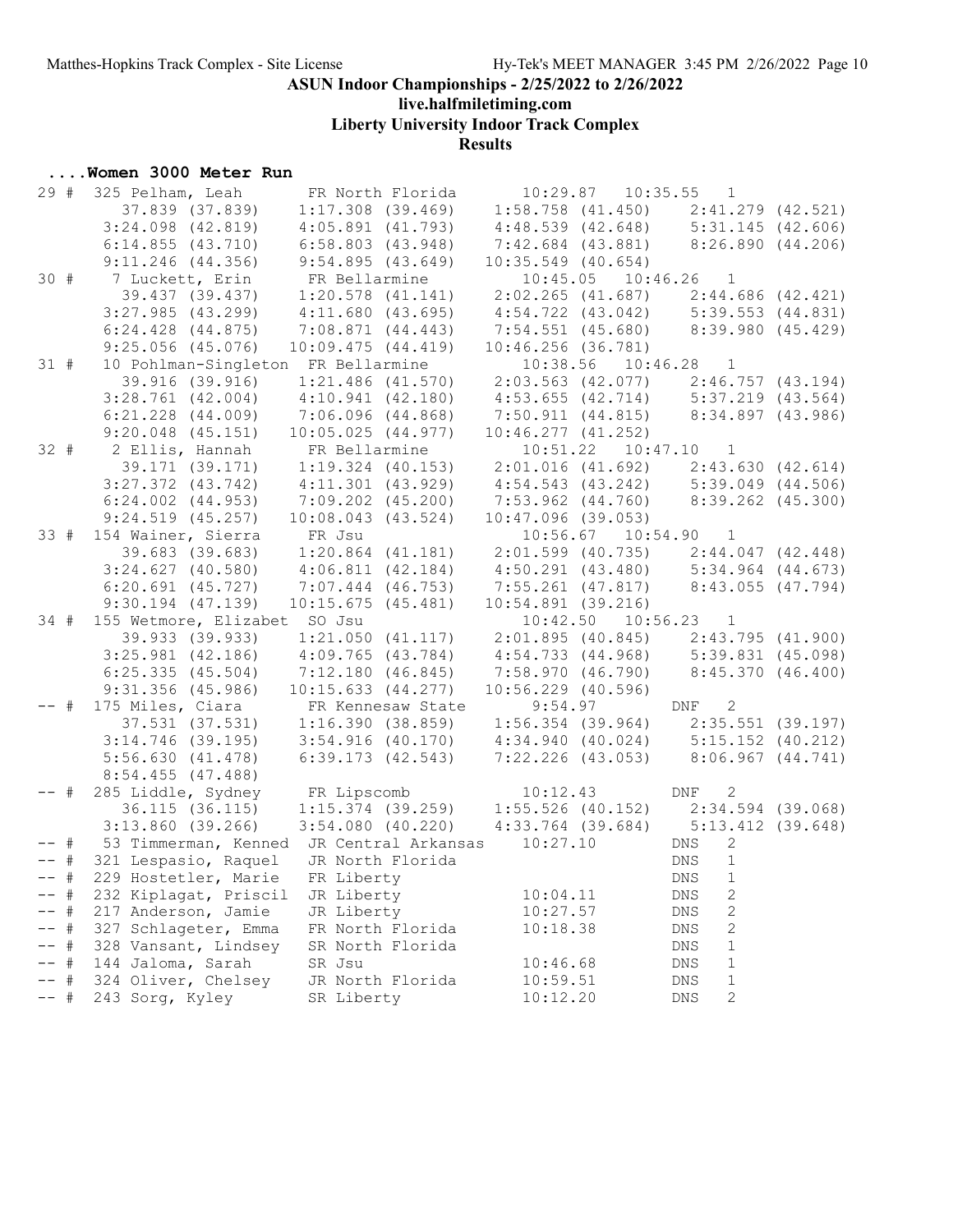live.halfmiletiming.com

Liberty University Indoor Track Complex

# Results

#### Women 5000 Meter Run

|       | Facility: * 15:37.12 2018     |                 |                                                                                                                                                                                                                             | Katelyn Tuohy, N. Rockland HS |                       |                                                                                                                     |  |
|-------|-------------------------------|-----------------|-----------------------------------------------------------------------------------------------------------------------------------------------------------------------------------------------------------------------------|-------------------------------|-----------------------|---------------------------------------------------------------------------------------------------------------------|--|
|       | ASUN: @ 16:25.24 2021<br>Name |                 | Year School                                                                                                                                                                                                                 | Adelyn Ackley, Liberty        |                       | Seed Finals Points                                                                                                  |  |
|       |                               |                 |                                                                                                                                                                                                                             |                               |                       |                                                                                                                     |  |
|       | 1 # 216 Ackley, Adelyn        |                 | FR Liberty                                                                                                                                                                                                                  |                               |                       | 10<br>16:54.49                                                                                                      |  |
|       |                               |                 | $38.254$ (38.254) 1:21.665 (43.411) 2:02.295 (40.630)                                                                                                                                                                       |                               |                       | 2:43.233 (40.938)                                                                                                   |  |
|       | $3:23.528$ (40.295)           |                 | 4:04.255(40.727)                                                                                                                                                                                                            |                               |                       |                                                                                                                     |  |
|       |                               |                 |                                                                                                                                                                                                                             |                               |                       | 4:45.021 (40.766) 5:25.527 (40.506)<br>7:28.242 (41.313) 8:09.526 (41.284)<br>10:14.412 (41.902) 10:56.646 (42.234) |  |
|       |                               |                 | $6:06.202$ (40.675) $6:46.929$ (40.727)<br>8:50.803 (41.277) 9:32.510 (41.707)                                                                                                                                              |                               |                       |                                                                                                                     |  |
|       | 11:38.721(42.075)             |                 |                                                                                                                                                                                                                             |                               |                       | 12:20.169 (41.448) 13:02.685 (42.516) 13:45.182 (42.497)                                                            |  |
|       | 14:27.562 (42.380)            |                 | 15:06.042 (38.480)                                                                                                                                                                                                          | $15:45.996$ (39.954)          |                       | 16:22.341 (36.345)                                                                                                  |  |
|       | $16:54.488$ (32.147)          |                 |                                                                                                                                                                                                                             |                               |                       |                                                                                                                     |  |
| $2 +$ | 228 Hostetler, Anna           |                 | JR Liberty                                                                                                                                                                                                                  |                               | 17:00.23  16:54.88    | - 8                                                                                                                 |  |
|       |                               | 38.116 (38.116) | $1:21.967$ $(43.851)$                                                                                                                                                                                                       |                               |                       | 2:02.567 (40.600) 2:43.511 (40.944)<br>4:45.313 (40.770) 5:25.817 (40.504)<br>7:28.509 (41.297) 8:09.805 (41.296)   |  |
|       | $3:23.830$ $(40.319)$         |                 | $4:04.543$ $(40.713)$                                                                                                                                                                                                       |                               |                       |                                                                                                                     |  |
|       | 6:06.515(40.698)              |                 | $6:47.212$ $(40.697)$                                                                                                                                                                                                       |                               |                       |                                                                                                                     |  |
|       | $8:51.066$ $(41.261)$         |                 | 9:32.135(41.069)                                                                                                                                                                                                            |                               | 9:32.781(0.646)       | 10:14.691(41.910)                                                                                                   |  |
|       | $10:56.909$ $(42.218)$        |                 | $11:38.992$ (42.083)                                                                                                                                                                                                        | $12:20.359$ $(41.367)$        |                       | $13:03.150$ $(42.791)$                                                                                              |  |
|       | 13:45.728 (42.578)            |                 | 14:27.851 (42.123)                                                                                                                                                                                                          | $15:06.354$ (38.503)          |                       | $15:46.018$ (39.664)                                                                                                |  |
|       | $16:54.872$ $(1:08.854)$      |                 |                                                                                                                                                                                                                             |                               |                       |                                                                                                                     |  |
|       | 3 # 96 Taborda, Laura         |                 |                                                                                                                                                                                                                             | SO Eastern Kentucky           |                       | $16:58.10$ 6                                                                                                        |  |
|       |                               | 38.694 (38.694) | $1:22.248$ $(43.554)$                                                                                                                                                                                                       |                               |                       | 2:02.747 (40.499) 2:43.695 (40.948)                                                                                 |  |
|       | $3:24.039$ $(40.344)$         |                 |                                                                                                                                                                                                                             |                               |                       | 4:04.704 (40.665) 4:45.380 (40.676) 5:25.868 (40.488)                                                               |  |
|       | 6:06.617(40.749)              |                 | 6:47.330(40.713)                                                                                                                                                                                                            |                               |                       | 7:28.218 (40.888) 8:09.518 (41.300)                                                                                 |  |
|       | $8:50.889$ $(41.371)$         |                 | $9:32.589$ $(41.700)$                                                                                                                                                                                                       |                               |                       | $10:14.349$ (41.760) $10:56.364$ (42.015)                                                                           |  |
|       | $11:38.434$ $(42.070)$        |                 | $12:20.531$ $(42.097)$                                                                                                                                                                                                      | 13:02.852 (42.321)            |                       | 13:45.243 (42.391)                                                                                                  |  |
|       | 14:27.761 (42.518)            |                 | 15:06.211(38.450)                                                                                                                                                                                                           | 15:46.089 (39.878)            |                       | $16:23.254$ (37.165)                                                                                                |  |
|       | 16:58.092 (34.838)            |                 |                                                                                                                                                                                                                             |                               |                       |                                                                                                                     |  |
| $4$ # | 280 Borland, Colbi            |                 | FR Lipscomb                                                                                                                                                                                                                 | 17:08.06                      |                       | 17:03.77<br>$5^{\circ}$                                                                                             |  |
|       |                               | 38.382 (38.382) | $1:21.791$ $(43.409)$                                                                                                                                                                                                       |                               |                       | 2:02.645 (40.854) 2:43.546 (40.901)                                                                                 |  |
|       | $3:23.921$ $(40.375)$         |                 | $4:04.594$ $(40.673)$                                                                                                                                                                                                       |                               |                       |                                                                                                                     |  |
|       | $6:06.384$ $(40.762)$         |                 | 6:47.090(40.706)                                                                                                                                                                                                            |                               |                       | 4:45.117 (40.523) 5:25.622 (40.505)<br>7:28.481 (41.391) 8:09.750 (41.269)<br>10:14.604 (41.790) 10:56.516 (41.912) |  |
|       | $8:51.104$ $(41.354)$         |                 | $9:32.814$ $(41.710)$                                                                                                                                                                                                       |                               |                       |                                                                                                                     |  |
|       | $11:38.578$ (42.062)          |                 | $12:20.406$ $(41.828)$                                                                                                                                                                                                      |                               |                       | $13:03.022$ (42.616) 13:45.397 (42.375)                                                                             |  |
|       | 14:27.371 (41.974)            |                 | 15:05.743 (38.372)                                                                                                                                                                                                          | 15:45.733 (39.990)            |                       | 16:25.309 (39.576)                                                                                                  |  |
|       | $17:03.763$ (38.454)          |                 |                                                                                                                                                                                                                             |                               |                       |                                                                                                                     |  |
| $5$ # | 174 Meyer, Katie              |                 | SR Kennesaw State                                                                                                                                                                                                           |                               | $16:49.64$ $17:06.17$ | $\overline{4}$                                                                                                      |  |
|       |                               |                 | 38.588 (38.588) 1:21.729 (43.141) 2:02.450 (40.721) 2:43.297 (40.847)<br>3:23.652 (40.355) 4:04.367 (40.715) 4:44.825 (40.458) 5:25.342 (40.517)<br>6:06.095 (40.753) 6:46.830 (40.735) 7:28.080 (41.250) 8:09.438 (41.358) |                               |                       |                                                                                                                     |  |
|       |                               |                 |                                                                                                                                                                                                                             |                               |                       |                                                                                                                     |  |
|       |                               |                 | 6:46.830 (40.735)                                                                                                                                                                                                           |                               |                       |                                                                                                                     |  |
|       | 8:50.786 (41.348)             |                 | 9:32.382 (41.596)                                                                                                                                                                                                           | 10:14.275(41.893)             |                       | $10:56.297$ $(42.022)$                                                                                              |  |
|       | $11:38.338$ $(42.041)$        |                 | $12:20.652$ $(42.314)$                                                                                                                                                                                                      | $13:02.706$ $(42.054)$        |                       | 13:45.548 (42.842)                                                                                                  |  |
|       | 14:28.026 (42.478)            |                 | 15:08.087 (40.061)                                                                                                                                                                                                          | $15:49.184$ $(41.097)$        |                       | 16:29.556 (40.372)                                                                                                  |  |
|       | $17:06.161$ (36.605)          |                 |                                                                                                                                                                                                                             |                               |                       |                                                                                                                     |  |
| 6 #   | 239 Palmer, Noel              |                 | JR Liberty                                                                                                                                                                                                                  |                               | $17:09.00$ $17:07.75$ | 3                                                                                                                   |  |
|       |                               | 39.926 (39.926) | 1:21.496(41.570)                                                                                                                                                                                                            | $2:02.126$ (40.630)           |                       | 2:43.070 (40.944)                                                                                                   |  |
|       | $3:23.371$ (40.301)           |                 | $4:04.069$ $(40.698)$                                                                                                                                                                                                       | 4:44.750(40.681)              |                       | 5:25.237 (40.487)                                                                                                   |  |
|       | $6:05.885$ $(40.648)$         |                 | $6:46.656$ $(40.771)$                                                                                                                                                                                                       | $7:27.924$ $(41.268)$         |                       | 8:09.265 (41.341)                                                                                                   |  |
|       | $8:50.612$ $(41.347)$         |                 | $10:14.104$ $(1:23.492)$                                                                                                                                                                                                    | $10:56.146$ (42.042)          |                       | 11:38.204 (42.058)                                                                                                  |  |
|       | $12:20.708$ $(42.504)$        |                 | 13:03.359 (42.651)                                                                                                                                                                                                          | 13:46.044 (42.685)            |                       | 14:28.288 (42.244)                                                                                                  |  |
|       | $15:08.868$ (40.580)          |                 | 15:50.090(41.222)                                                                                                                                                                                                           | $16:29.867$ (39.777)          |                       | $17:07.745$ (37.878)                                                                                                |  |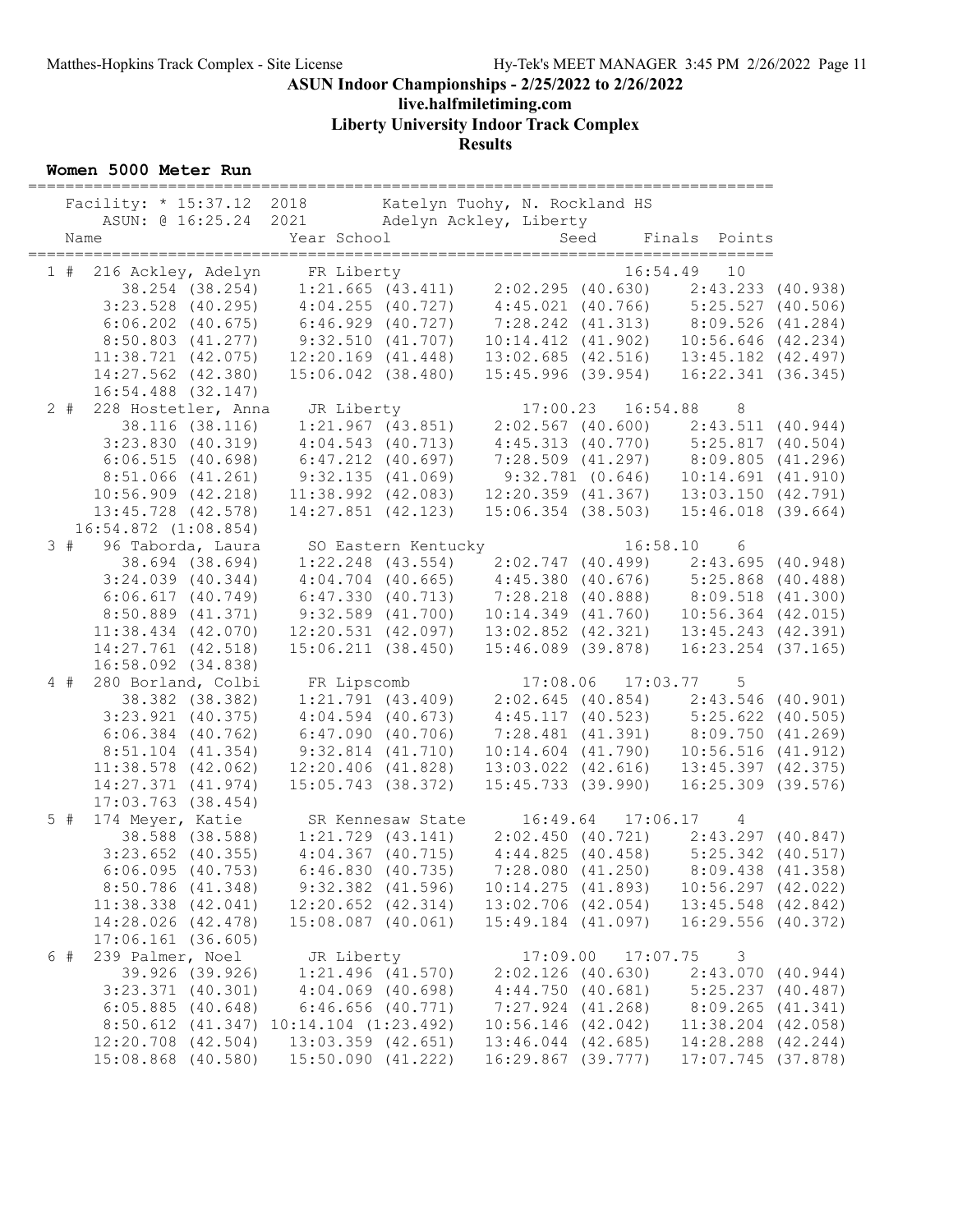live.halfmiletiming.com

Liberty University Indoor Track Complex

# **Results**

# ....Women 5000 Meter Run

| 7#    | 167 Hernandez, Nyah                                                                                                                                                                                                                  | FR Kennesaw State                                                                                                                                                                                                                            |                       | $16:57.51$ $17:13.92$ | 2                                         |  |
|-------|--------------------------------------------------------------------------------------------------------------------------------------------------------------------------------------------------------------------------------------|----------------------------------------------------------------------------------------------------------------------------------------------------------------------------------------------------------------------------------------------|-----------------------|-----------------------|-------------------------------------------|--|
|       | 38.302 (38.302)                                                                                                                                                                                                                      | $1:21.318$ (43.016) $2:01.991$ (40.673) $2:42.910$ (40.919)                                                                                                                                                                                  |                       |                       |                                           |  |
|       | $3:23.218$ $(40.308)$                                                                                                                                                                                                                | $4:03.871$ (40.653) $4:44.502$ (40.631) $5:24.990$ (40.488)                                                                                                                                                                                  |                       |                       |                                           |  |
|       |                                                                                                                                                                                                                                      |                                                                                                                                                                                                                                              |                       |                       |                                           |  |
|       |                                                                                                                                                                                                                                      |                                                                                                                                                                                                                                              |                       |                       |                                           |  |
|       | $11:37.954$ $(42.076)$                                                                                                                                                                                                               | 6:05.634 (40.644) 6:46.389 (40.755) 7:27.660 (41.271) 8:09.006 (41.346)<br>8:50.381 (41.375) 9:31.887 (41.506) 10:13.836 (41.949) 10:55.878 (42.042)<br>11:37.954 (42.076) 12:20.181 (42.227) 13:02.451 (42.270) 13:45.064 (42.613)          |                       |                       |                                           |  |
|       | $14:27.643$ $(42.579)$                                                                                                                                                                                                               | 15:08.693 (41.050) 15:50.882 (42.189) 16:33.033 (42.151)                                                                                                                                                                                     |                       |                       |                                           |  |
|       | $17:13.918$ (40.885)                                                                                                                                                                                                                 |                                                                                                                                                                                                                                              |                       |                       |                                           |  |
| $8$ # | 296 Suyak, Ally                                                                                                                                                                                                                      |                                                                                                                                                                                                                                              |                       |                       |                                           |  |
|       |                                                                                                                                                                                                                                      | 296 Suyak, Ally<br>38.573 (38.573) 1:22.018 (43.445) 2:02.922 (40.904) 2:43.883 (40.961)<br>3:24.238 (40.355) 4:04.900 (40.662) 4:45.615 (40.715) 5:26.117 (40.502)<br>6:06.865 (40.748) 6:47.614 (40.749) 7:28.802 (41.188) 8:10.25         |                       |                       |                                           |  |
|       |                                                                                                                                                                                                                                      |                                                                                                                                                                                                                                              |                       |                       |                                           |  |
|       |                                                                                                                                                                                                                                      | $6:47.614$ (40.749)                                                                                                                                                                                                                          |                       |                       |                                           |  |
|       |                                                                                                                                                                                                                                      |                                                                                                                                                                                                                                              |                       |                       | $10:15.077(41.859)$ $10:57.059(41.982)$   |  |
|       | 8:51.425(41.166)                                                                                                                                                                                                                     | 9:33.218 (41.793)                                                                                                                                                                                                                            |                       |                       |                                           |  |
|       | $11:39.256$ (42.197)                                                                                                                                                                                                                 | 12:21.530(42.274)                                                                                                                                                                                                                            |                       |                       | 13:04.023 (42.493) 13:46.676 (42.653)     |  |
|       | 14:29.786 (43.110)                                                                                                                                                                                                                   | $15:13.325$ $(43.539)$                                                                                                                                                                                                                       |                       |                       | 15:57.676 (44.351) 16:41.224 (43.548)     |  |
|       | $17:17.740$ (36.516)                                                                                                                                                                                                                 |                                                                                                                                                                                                                                              |                       |                       |                                           |  |
|       | 9 # 82 Ayers, Beighley JR Eastern Kentucky 17:48.26 17:23.13                                                                                                                                                                         |                                                                                                                                                                                                                                              |                       |                       |                                           |  |
|       |                                                                                                                                                                                                                                      | $37.785$ $(37.785)$ $1:22.279$ $(44.494)$ $2:02.978$ $(40.699)$ $2:43.947$ $(40.969)$                                                                                                                                                        |                       |                       |                                           |  |
|       | $3:24.351$ $(40.404)$                                                                                                                                                                                                                | $4:04.975$ (40.624) $4:45.609$ (40.634) $5:26.158$ (40.549)                                                                                                                                                                                  |                       |                       |                                           |  |
|       | $6:06.832$ $(40.674)$                                                                                                                                                                                                                | $6:47.537$ (40.705) 7:28.787 (41.250) 8:10.131 (41.344)                                                                                                                                                                                      |                       |                       |                                           |  |
|       |                                                                                                                                                                                                                                      |                                                                                                                                                                                                                                              |                       |                       |                                           |  |
|       |                                                                                                                                                                                                                                      |                                                                                                                                                                                                                                              |                       |                       |                                           |  |
|       | 8:51.721 (41.590) 9:34.210 (42.489) 10:17.300 (43.090) 11:00.877 (43.577)<br>11:44.741 (43.864) 12:28.596 (43.855) 13:12.569 (43.973) 13:55.601 (43.032)<br>14:38.844 (43.243) 15:22.302 (43.458) 16:04.805 (42.503) 16:45.101 (40.2 |                                                                                                                                                                                                                                              |                       |                       |                                           |  |
|       | $17:23.125$ (38.024)                                                                                                                                                                                                                 |                                                                                                                                                                                                                                              |                       |                       |                                           |  |
|       | 10 # 124 Jones, Madison                                                                                                                                                                                                              | FR Jacksonville 17:44.87<br>1:22.852 (44.050) 2:03.532 (40.680) 2:44.633 (41.101)                                                                                                                                                            |                       |                       |                                           |  |
|       | 38.802 (38.802)                                                                                                                                                                                                                      |                                                                                                                                                                                                                                              |                       |                       |                                           |  |
|       | $3:25.218$ (40.585)                                                                                                                                                                                                                  | $4:06.958$ (41.740) $4:49.682$ (42.724) $5:32.036$ (42.354)                                                                                                                                                                                  |                       |                       |                                           |  |
|       | 6:14.050(42.014)                                                                                                                                                                                                                     | 6:56.620(42.570)                                                                                                                                                                                                                             |                       |                       |                                           |  |
|       | $9:06.564$ $(43.760)$                                                                                                                                                                                                                | $\begin{array}{cccc} 6:56.620 & (42.570) & 7:39.308 & (42.688) & 8:22.804 & (43.496) \\ 9:49.704 & (43.140) & 10:32.956 & (43.252) & 11:16.362 & (43.406) \\ 12:44.192 & (44.482) & 13:27.564 & (43.372) & 14:11.020 & (43.456) \end{array}$ |                       |                       |                                           |  |
|       | 11:59.710(43.348)                                                                                                                                                                                                                    |                                                                                                                                                                                                                                              |                       |                       |                                           |  |
|       | 14:54.948 (43.928)                                                                                                                                                                                                                   | 15:38.966 (44.018)                                                                                                                                                                                                                           |                       |                       | 16:21.914 (42.948) 17:04.280 (42.366)     |  |
|       | $17:44.868$ (40.588)                                                                                                                                                                                                                 |                                                                                                                                                                                                                                              |                       |                       |                                           |  |
|       | 11 # 276 Allie, Madison                                                                                                                                                                                                              | JR Lipscomb                                                                                                                                                                                                                                  |                       | 17:46.89              |                                           |  |
|       | 39.330 (39.330)                                                                                                                                                                                                                      |                                                                                                                                                                                                                                              |                       |                       |                                           |  |
|       | $3:25.728$ (40.709)                                                                                                                                                                                                                  | 1:23.260 (43.930) 2:04.163 (40.903) 2:45.019 (40.856)<br>4:07.514 (41.786) 4:50.207 (42.693) 5:31.949 (41.742)<br>6:56.879 (42.600) 7:39.377 (42.498) 8:23.074 (43.697)<br>$4:07.514$ $(41.786)$                                             |                       |                       |                                           |  |
|       | $6:14.279$ $(42.330)$                                                                                                                                                                                                                | $6:56.879$ $(42.600)$                                                                                                                                                                                                                        |                       |                       |                                           |  |
|       | 9:06.985(43.911)                                                                                                                                                                                                                     | 9:50.555(43.570)                                                                                                                                                                                                                             |                       |                       | $10:33.576$ (43.021) $11:17.739$ (44.163) |  |
|       |                                                                                                                                                                                                                                      |                                                                                                                                                                                                                                              |                       |                       |                                           |  |
|       | $12:01.708$ $(43.969)$                                                                                                                                                                                                               | $12:45.504$ $(43.796)$                                                                                                                                                                                                                       |                       |                       | 13:29.936 (44.432) 14:14.247 (44.311)     |  |
|       | 14:58.536 (44.289)                                                                                                                                                                                                                   | $15:42.249$ $(43.713)$                                                                                                                                                                                                                       |                       |                       | 16:26.222 (43.973) 17:08.000 (41.778)     |  |
|       | $17:46.888$ (38.888)                                                                                                                                                                                                                 |                                                                                                                                                                                                                                              |                       |                       |                                           |  |
|       | 12 # 51 Steimel, Sara                                                                                                                                                                                                                | SO Central Arkansas                                                                                                                                                                                                                          |                       | 17:52.65              |                                           |  |
|       | 39.793 (39.793)                                                                                                                                                                                                                      | $1:23.471$ $(43.678)$                                                                                                                                                                                                                        | $2:03.821$ (40.350)   |                       | $2:44.263$ $(40.442)$                     |  |
|       | $3:25.208$ (40.945)                                                                                                                                                                                                                  | $4:07.118$ $(41.910)$                                                                                                                                                                                                                        | 4:49.833(42.715)      |                       | $5:32.280$ $(42.447)$                     |  |
|       | $6:14.371$ $(42.091)$                                                                                                                                                                                                                | $6:57.028$ $(42.657)$                                                                                                                                                                                                                        | $7:39.852$ $(42.824)$ |                       | 8:23.343(43.491)                          |  |
|       | $9:07.158$ $(43.815)$                                                                                                                                                                                                                | $9:50.942$ $(43.784)$                                                                                                                                                                                                                        | $10:34.248$ (43.306)  |                       | $11:18.079$ $(43.831)$                    |  |
|       | $12:02.265$ $(44.186)$                                                                                                                                                                                                               | 12:46.119 (43.854)                                                                                                                                                                                                                           | 13:30.151 (44.032)    |                       | 14:14.496 (44.345)                        |  |
|       | 14:58.860 (44.364)                                                                                                                                                                                                                   | 15:42.787 (43.927)                                                                                                                                                                                                                           | 16:27.476 (44.689)    |                       | $17:11.159$ (43.683)                      |  |
|       | $17:52.641$ (41.482)                                                                                                                                                                                                                 |                                                                                                                                                                                                                                              |                       |                       |                                           |  |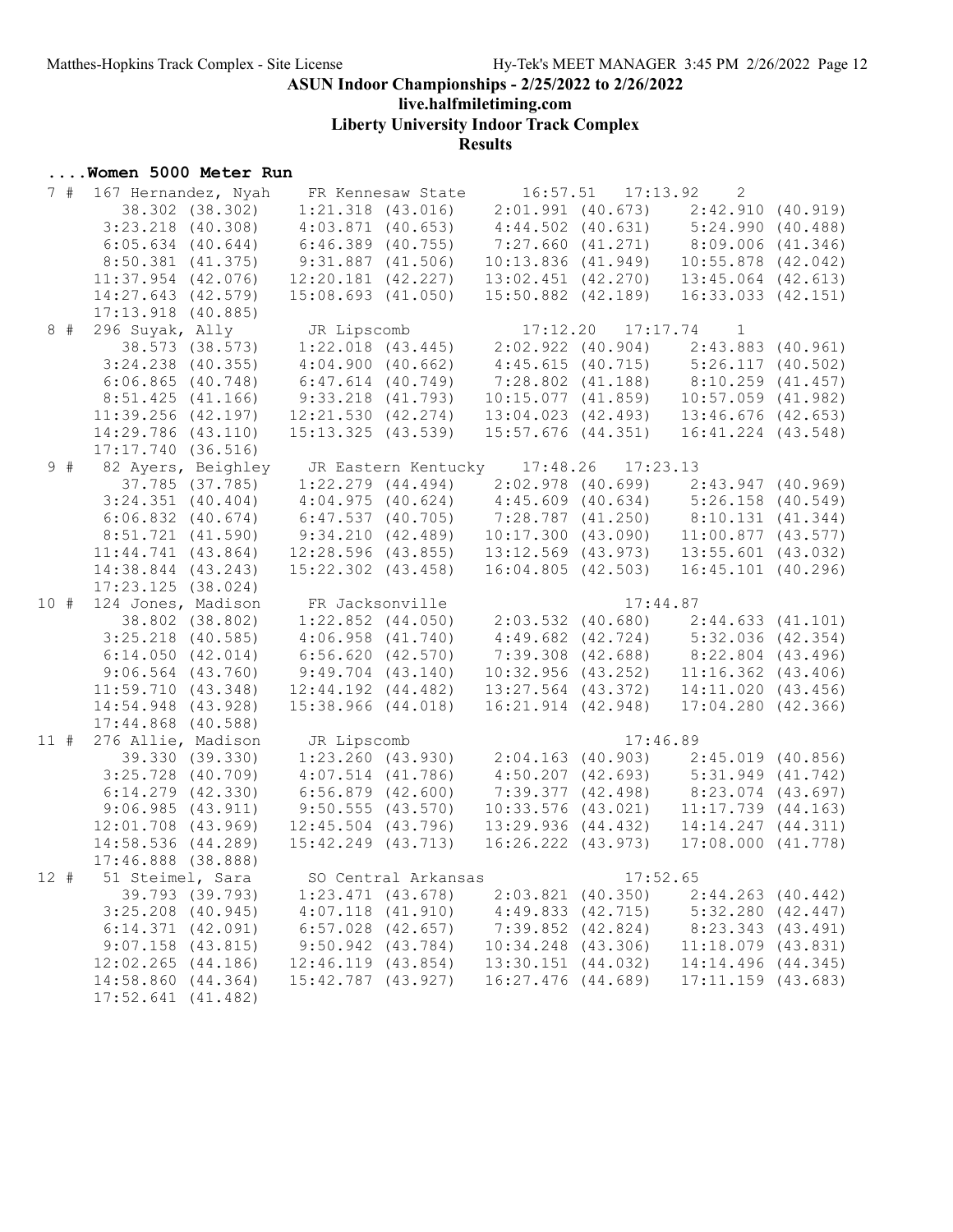live.halfmiletiming.com

Liberty University Indoor Track Complex

# **Results**

# ....Women 5000 Meter Run

| 13# | 243 Sorg, Kyley                              | SR Liberty                                                                                                                                                                                                                             | $17:42.04$ $17:55.76$                                    |                        |
|-----|----------------------------------------------|----------------------------------------------------------------------------------------------------------------------------------------------------------------------------------------------------------------------------------------|----------------------------------------------------------|------------------------|
|     | 38.848 (38.848)                              | $1:23.136$ (44.288) $2:04.140$ (41.004) $2:45.338$ (41.198)                                                                                                                                                                            |                                                          |                        |
|     | $3:26.732$ $(41.394)$                        | $4:08.193$ (41.461) $4:50.717$ (42.524) $5:33.163$ (42.446)                                                                                                                                                                            |                                                          |                        |
|     | 6:14.797(41.634)                             |                                                                                                                                                                                                                                        |                                                          |                        |
|     | 9:06.850(44.330)                             | 6:57.570 (42.773)  7:39.614 (42.044)  8:22.520 (42.906)<br>9:50.628 (43.778)  10:34.901 (44.273)  11:19.791 (44.890)                                                                                                                   |                                                          |                        |
|     | $12:04.927$ $(45.136)$                       |                                                                                                                                                                                                                                        | 12:50.199 (45.272) 13:35.537 (45.338) 14:21.125 (45.588) |                        |
|     | $15:07.005$ (45.880)                         | 15:51.950 (44.945)                                                                                                                                                                                                                     | 16:36.602 (44.652) 17:19.796 (43.194)                    |                        |
|     | $17:55.752$ (35.956)                         |                                                                                                                                                                                                                                        |                                                          |                        |
|     | 14 # 15 Wells, Anna                          |                                                                                                                                                                                                                                        |                                                          |                        |
|     |                                              |                                                                                                                                                                                                                                        |                                                          |                        |
|     |                                              |                                                                                                                                                                                                                                        |                                                          |                        |
|     | $6:14.969$ $(42.818)$                        | $6:57.972$ $(43.003)$                                                                                                                                                                                                                  | 7:40.663 (42.691) 8:23.851 (43.188)                      |                        |
|     |                                              |                                                                                                                                                                                                                                        | 10:33.777 (43.707) 11:17.879 (44.102)                    |                        |
|     | $9:07.192$ $(43.341)$                        | 9:50.070(42.878)                                                                                                                                                                                                                       |                                                          |                        |
|     | $12:01.868$ (43.989)                         | $12:45.698$ $(43.830)$                                                                                                                                                                                                                 | 13:29.667 (43.969) 14:14.672 (45.005)                    |                        |
|     | $14:59.441$ $(44.769)$                       | $15:45.026$ (45.585)                                                                                                                                                                                                                   | 16:30.664 (45.638) 17:15.907 (45.243)                    |                        |
|     | $17:57.940$ (42.033)                         |                                                                                                                                                                                                                                        |                                                          |                        |
|     |                                              | 15 # 159 Bobak, Faith FR Kennesaw State 18:09.23 18:02.17                                                                                                                                                                              |                                                          |                        |
|     |                                              | 39.361 (39.361) 1:23.231 (43.870) 2:04.343 (41.112) 2:45.155 (40.812)                                                                                                                                                                  |                                                          |                        |
|     |                                              | 3:26.396 (41.241) 4:07.718 (41.322) 4:50.371 (42.653) 5:32.537 (42.166)                                                                                                                                                                |                                                          |                        |
|     | 6:14.777(42.240)                             | $6:57.370$ (42.593) $7:40.110$ (42.740) $8:23.642$ (43.532)                                                                                                                                                                            |                                                          |                        |
|     |                                              |                                                                                                                                                                                                                                        |                                                          |                        |
|     |                                              |                                                                                                                                                                                                                                        |                                                          |                        |
|     |                                              | 9:07.471 (43.829) 9:51.353 (43.882) 10:35.601 (44.248) 11:19.683 (44.082) 12:04.233 (44.550) 12:48.796 (44.563) 13:34.120 (45.324) 14:19.773 (45.653) 15:04.628 (44.855) 15:49.931 (45.303) 16:35.063 (45.132) 17:19.785 (44.7         |                                                          |                        |
|     | $18:02.168$ (42.383)                         |                                                                                                                                                                                                                                        |                                                          |                        |
|     | 16 # 169 James, Anna                         | FR Kennesaw State 18:15.71 18:05.44                                                                                                                                                                                                    |                                                          |                        |
|     |                                              | 39.450 (39.450) 1:23.097 (43.647) 2:04.501 (41.404) 2:45.674 (41.173)                                                                                                                                                                  |                                                          |                        |
|     |                                              | 3:26.900 (41.226) $4:08.388$ (41.488) $4:50.998$ (42.610) $5:33.493$ (42.495)<br>6:15.310 (41.817) $6:58.207$ (42.897) 7:40.410 (42.203) 8:24.162 (43.752)<br>9:07.748 (43.586) 9:51.146 (43.398) 10:35.176 (44.030) 11:19.239 (44.    |                                                          |                        |
|     |                                              |                                                                                                                                                                                                                                        |                                                          |                        |
|     | $9:07.748$ (43.586)                          |                                                                                                                                                                                                                                        |                                                          |                        |
|     | $12:03.784$ $(44.545)$                       |                                                                                                                                                                                                                                        | 12:48.647 (44.863) 13:33.843 (45.196) 14:20.105 (46.262) |                        |
|     | $15:05.691$ (45.586)                         |                                                                                                                                                                                                                                        | 15:52.292 (46.601) 16:37.742 (45.450) 17:23.320 (45.578) |                        |
|     |                                              |                                                                                                                                                                                                                                        |                                                          |                        |
|     |                                              |                                                                                                                                                                                                                                        |                                                          |                        |
|     | $18:05.439$ $(42.119)$                       |                                                                                                                                                                                                                                        |                                                          |                        |
| 17# | 217 Anderson, Jamie                          |                                                                                                                                                                                                                                        |                                                          |                        |
|     |                                              |                                                                                                                                                                                                                                        |                                                          |                        |
|     |                                              |                                                                                                                                                                                                                                        |                                                          |                        |
|     |                                              | 18:05.439 (42.115)<br>217 Anderson, Jamie JR Liberty<br>39.119 (39.119) 1:22.900 (43.781) 2:03.711 (40.811) 2:44.904 (41.193)<br>3:25.673 (40.769) 4:07.250 (41.577) 4:49.952 (42.702) 5:31.248 (41.296)<br>6:12.422 (41.174) 6:54.212 |                                                          |                        |
|     |                                              | $9:01.272$ (42.722) $9:45.180$ (43.908)                                                                                                                                                                                                | 10:29.023 (43.843) 11:13.492 (44.469)                    |                        |
|     |                                              | $11:58.663$ (45.171) $12:44.433$ (45.770)                                                                                                                                                                                              | 13:28.927 (44.494) 14:15.090 (46.163)                    |                        |
|     |                                              | 15:02.140 (47.050) 15:49.625 (47.485)                                                                                                                                                                                                  | 16:36.986 (47.361) 17:23.633 (46.647)                    |                        |
|     | 18:06.402 (42.769)                           |                                                                                                                                                                                                                                        |                                                          |                        |
|     |                                              | 18 # 321 Lespasio, Raquel JR North Florida 18:12.81 18:08.47                                                                                                                                                                           |                                                          |                        |
|     | 40.016 (40.016)                              | $1:23.934$ $(43.918)$                                                                                                                                                                                                                  | $2:05.638$ $(41.704)$                                    | $2:47.282$ $(41.644)$  |
|     | $3:30.411$ $(43.129)$                        | $4:13.586$ $(43.175)$                                                                                                                                                                                                                  | $4:56.948$ $(43.362)$                                    | $5:40.399$ $(43.451)$  |
|     | $6:24.076$ $(43.677)$                        | 7:07.871(43.795)                                                                                                                                                                                                                       | $7:51.996$ $(44.125)$                                    | 8:36.211(44.215)       |
|     | $9:20.468$ $(44.257)$                        | $10:04.363$ $(43.895)$                                                                                                                                                                                                                 | $10:48.447$ $(44.084)$                                   | $11:32.939$ $(44.492)$ |
|     | $12:17.791$ $(44.852)$                       | 13:02.442 (44.651)                                                                                                                                                                                                                     | $13:47.051$ $(44.609)$                                   | 14:31.132 (44.081)     |
|     | $15:15.521$ $(44.389)$<br>18:08.467 (40.785) | 15:59.597 (44.076)                                                                                                                                                                                                                     | $16:44.221$ $(44.624)$                                   | $17:27.682$ $(43.461)$ |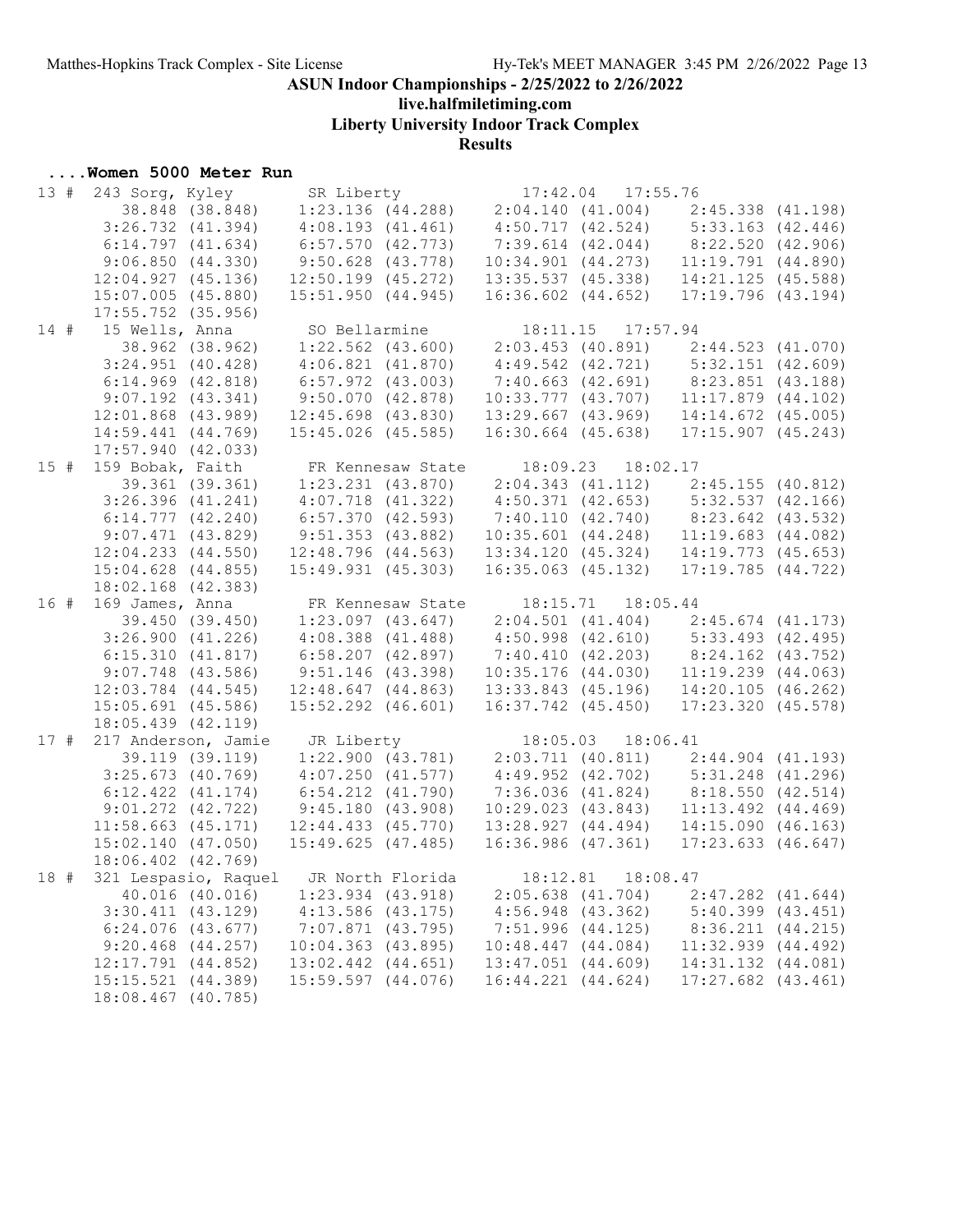live.halfmiletiming.com

Liberty University Indoor Track Complex

# Results

### ....Women 5000 Meter Run

| 19#    |                                          | 6 Kannapel, Morgan  | JR Bellarmine          | 18:45.33             |                   | 18:13.27                                                                                                                     |  |
|--------|------------------------------------------|---------------------|------------------------|----------------------|-------------------|------------------------------------------------------------------------------------------------------------------------------|--|
|        | 40.301 (40.301)                          |                     |                        |                      |                   | $1:24.072$ (43.771) $2:05.856$ (41.784) $2:48.039$ (42.183)                                                                  |  |
|        | 3:30.810(42.771)                         |                     | $4:13.807$ (42.997)    |                      |                   | $4:57.579$ (43.772) $5:41.283$ (43.704)                                                                                      |  |
|        | $6:24.603$ $(43.320)$                    |                     | 7:08.394 (43.791)      |                      |                   | 7:52.479 (44.085) 8:36.656 (44.177)                                                                                          |  |
|        | 9:20.897(44.241)                         |                     | 10:05.105(44.208)      |                      |                   |                                                                                                                              |  |
|        | $12:19.280$ $(44.869)$                   |                     | 13:03.858 (44.578)     |                      |                   | 10:49.241 (44.136) 11:34.411 (45.170)<br>13:48.457 (44.599) 14:33.848 (45.391)                                               |  |
|        | $15:19.002$ $(45.154)$                   |                     | 16:03.670(44.668)      | 16:49.051(45.381)    |                   | $17:33.217$ $(44.166)$                                                                                                       |  |
|        | 18:13.266 (40.049)                       |                     |                        |                      |                   |                                                                                                                              |  |
| 20#    | 292 Moody, Maddie                        |                     | SO Lipscomb            |                      |                   | 18:18.41                                                                                                                     |  |
|        |                                          | 39.552 (39.552)     |                        |                      |                   | $1:23.398$ (43.846) $2:03.937$ (40.539) $2:44.743$ (40.806)                                                                  |  |
|        | $3:25.445$ (40.702)                      |                     | 4:07.345(41.900)       |                      |                   | $4:50.063$ (42.718) $5:32.369$ (42.306)                                                                                      |  |
|        | 6:14.527(42.158)                         |                     | $6:57.212$ $(42.685)$  |                      |                   | 7:39.972 (42.760) 8:23.928 (43.956)                                                                                          |  |
|        | 9:08.563(44.635)                         |                     | $9:53.789$ (45.226)    |                      |                   |                                                                                                                              |  |
|        | $12:11.997$ $(46.577)$                   |                     | 12:58.360(46.363)      |                      |                   | $\begin{array}{cccc} 10:39.303 & (45.514) & 11:25.420 & (46.117) \\ 13:44.466 & (46.106) & 14:31.016 & (46.550) \end{array}$ |  |
|        | $15:17.252$ $(46.236)$                   |                     | 16:03.500(46.248)      | 16:49.792 (46.292)   |                   | $17:36.359$ $(46.567)$                                                                                                       |  |
|        | 18:18.404 (42.045)                       |                     |                        |                      |                   |                                                                                                                              |  |
|        | 21 # 10 Pohlman-Singleton FR Bellarmine  |                     |                        | 19:18.10 18:33.83    |                   |                                                                                                                              |  |
|        | 40.202 (40.202)                          |                     |                        |                      |                   | $1:23.899$ (43.697) $2:05.712$ (41.813) $2:47.863$ (42.151)                                                                  |  |
|        | $3:30.623$ $(42.760)$                    |                     | $4:13.505$ (42.882)    |                      |                   | $4:57.274$ (43.769) $5:40.834$ (43.560)                                                                                      |  |
|        | $6:24.363$ $(43.529)$                    |                     | $7:08.119$ (43.756)    |                      |                   | $7:52.216$ (44.097) 8:36.464 (44.248)                                                                                        |  |
|        | 9:20.731(44.267)                         |                     | $10:04.972$ $(44.241)$ |                      |                   | $10:50.120$ (45.148) $11:36.754$ (46.634)                                                                                    |  |
|        | $12:23.433$ $(46.679)$                   |                     | $13:09.627$ $(46.194)$ |                      |                   | 13:56.147 (46.520) 14:42.834 (46.687)                                                                                        |  |
|        | 15:30.724 (47.890)                       |                     | $16:18.200$ $(47.476)$ |                      |                   | 17:05.586 (47.386) 17:51.528 (45.942)                                                                                        |  |
|        | 18:33.826 (42.298)                       |                     |                        |                      |                   |                                                                                                                              |  |
| $22 +$ | 53 Timmerman, Kenned JR Central Arkansas |                     |                        |                      |                   | 18:57.05                                                                                                                     |  |
|        |                                          | $40.455$ $(40.455)$ |                        |                      |                   | $1:24.133$ (43.678) $2:04.707$ (40.574) $2:45.193$ (40.486)                                                                  |  |
|        | $3:26.123$ (40.930)                      |                     |                        |                      |                   | 4:07.702 (41.579) 4:50.595 (42.893) 5:32.903 (42.308)                                                                        |  |
|        | $6:15.744$ $(42.841)$                    |                     | $6:59.379$ (43.635)    |                      |                   | 7:43.694 (44.315) 8:29.292 (45.598)                                                                                          |  |
|        | $9:15.308$ $(46.016)$                    |                     | $10:01.929$ $(46.621)$ |                      |                   | 10:49.249 (47.320) 11:36.636 (47.387)                                                                                        |  |
|        | $12:25.138$ $(48.502)$                   |                     | 13:14.097 (48.959)     | 14:03.640 (49.543)   |                   | 14:53.576 (49.936)                                                                                                           |  |
|        | 15:43.350(49.774)                        |                     | 16:32.872 (49.522)     | $17:21.928$ (49.056) |                   | 18:10.216 (48.288)                                                                                                           |  |
|        | $18:57.050$ $(46.834)$                   |                     |                        |                      |                   |                                                                                                                              |  |
| 23#    | 144 Jaloma, Sarah                        |                     | SR Jsu                 |                      | 19:03.95 19:32.79 |                                                                                                                              |  |
|        |                                          | 39.831 (39.831)     |                        |                      |                   | $1:23.667$ (43.836) $2:04.988$ (41.321) $2:46.078$ (41.090)                                                                  |  |
|        | $3:28.818$ $(42.740)$                    |                     | $4:13.014$ $(44.196)$  |                      |                   | $4:57.476$ (44.462) $5:42.117$ (44.641)                                                                                      |  |
|        | $6:28.689$ $(46.572)$                    |                     | $7:16.128$ (47.439)    |                      |                   | 8:03.970 (47.842) 8:52.538 (48.568)                                                                                          |  |
|        | $9:40.342$ $(47.804)$                    |                     | $10:29.409$ $(49.067)$ |                      |                   | $11:18.830$ (49.421) $12:07.791$ (48.961)                                                                                    |  |
|        | $12:56.546$ (48.755)                     |                     | $13:46.127$ (49.581)   |                      |                   | 14:35.289 (49.162) 15:24.392 (49.103)                                                                                        |  |
|        | $16:14.708$ (50.316)                     |                     | 17:04.513(49.805)      | $17:54.054$ (49.541) |                   | 18:43.944 (49.890)                                                                                                           |  |
|        | 19:32.787 (48.843)                       |                     |                        |                      |                   |                                                                                                                              |  |

#### Women 60 Meter Hurdles

8 Advance: Top 2 Each Heat plus Next 4 Best Times

| Name | Facility: $*$ 8.14    |  | 2022<br>ASUN: @ 8.27 2014 |  | Cha'Mia Rothwell, UNA<br>Shanique Walker, JU<br>Year School | Seed | Prelims           | <b>H#</b>      |
|------|-----------------------|--|---------------------------|--|-------------------------------------------------------------|------|-------------------|----------------|
|      | Preliminaries         |  |                           |  |                                                             |      |                   |                |
|      |                       |  | 1 # 84 Fleming, Madison   |  | FR Eastern Kentucky                                         | 8.68 | 8.460 2           |                |
|      | 2 # 160 Brown, Olivia |  |                           |  | SO Kennesaw State                                           | 8.45 | 8.490 1           |                |
|      |                       |  | 3 # 173 McLean, Corbin    |  | JR Kennesaw State                                           | 8.55 | 8.510             | $\overline{2}$ |
|      | 4 # 39 Harris, Ayana  |  |                           |  | SO Central Arkansas                                         | 8.73 | 8.610 1           |                |
|      | 5 # 138 Coats, Ashton |  |                           |  | JR Jsu                                                      | 8.89 | 8.81 <sub>q</sub> | $\overline{2}$ |
|      |                       |  |                           |  |                                                             |      |                   |                |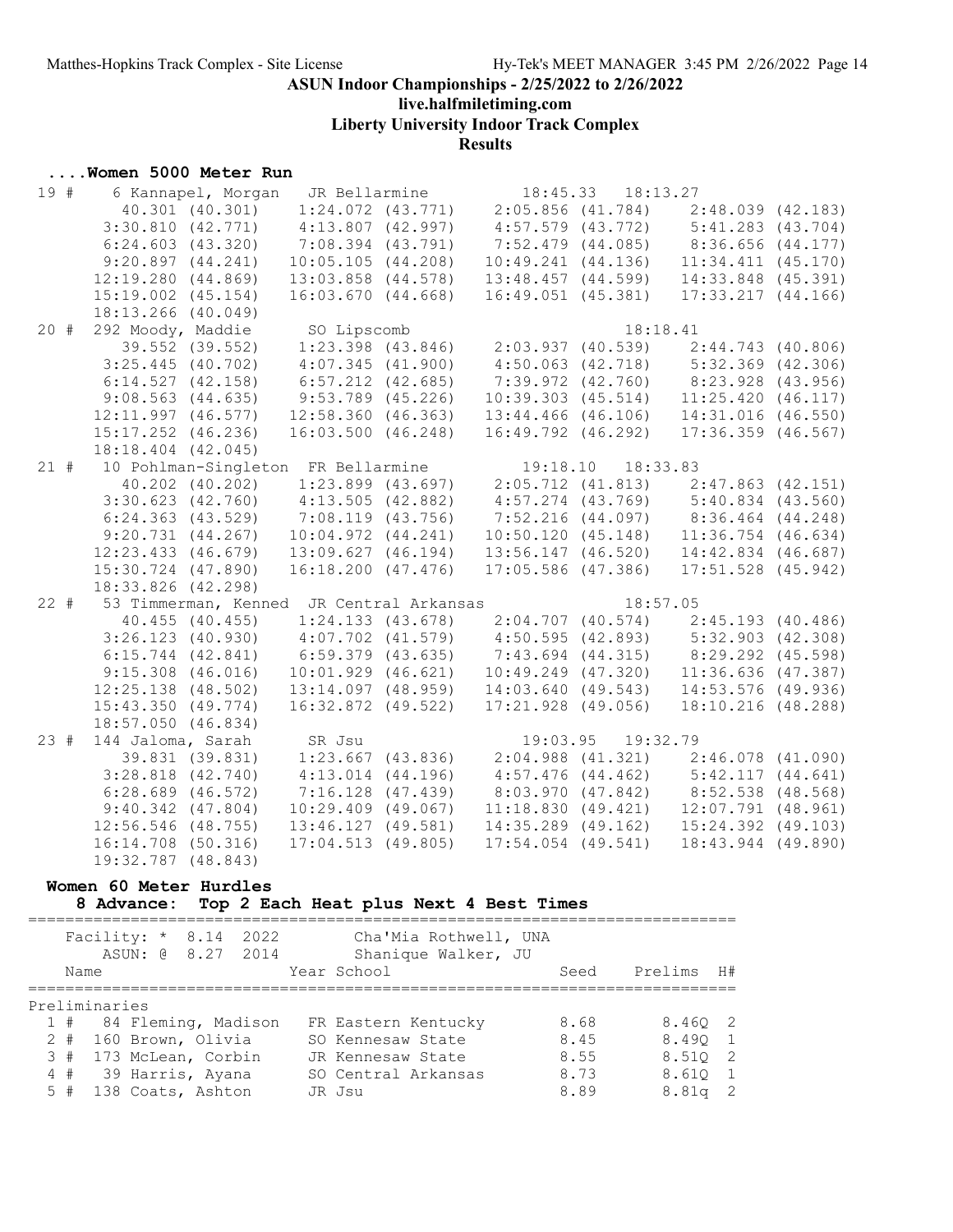#### live.halfmiletiming.com

Liberty University Indoor Track Complex

# **Results**

#### ....Women 60 Meter Hurdles

| 6#   | 164 Donahoo, Kywana    | FR Kennesaw State   | 9.23 | 8.89q             | 1 8.883         |
|------|------------------------|---------------------|------|-------------------|-----------------|
| 7#   | 226 Hankton, Amani     | FR Liberty          | 8.86 |                   | $8.89q$ 1 8.890 |
| 8#   | 85 Garcia Palencia,    | SO Eastern Kentucky | 9.00 | 8.94 <sub>q</sub> | - 1             |
| 9#   | 117 Crosby, Elizabeth  | JR Jacksonville     | 8.96 | 9.05              | -2              |
| 10 # | 283 Jackson, Bella     | FR Lipscomb         | 9.03 | 9.10              | -2              |
|      | 11 # 14 Walker, Jenna  | SO Bellarmine       | 9.34 | 9.16              | -2              |
| 12 # | 148 Register, Tylynn   | SR Jsu              | 8.99 | 9.28              | -1              |
|      | 13 # 46 Quiles, Symone | FR Central Arkansas | 9.29 | 9.42              | -2              |
| 14 # | 178 Newton, Kyarra     | SO Kennesaw State   | 9.40 | 9.45              |                 |
| 15 # | 294 Richardson, Anna   | FR Lipscomb         | 9.23 | 9.46              | $\overline{1}$  |
| 16 # | 289 McElhaney, Aislin  | SO Lipscomb         | 9.06 | 9.75              | -2              |

#### Women 60 Meter Hurdles

|        |       | Facility: | $\star$ | 8.14<br>ASUN: @ 8.27 2014 | 2022 | Cha'Mia Rothwell, UNA<br>Shanique Walker, JU |         |        |               |
|--------|-------|-----------|---------|---------------------------|------|----------------------------------------------|---------|--------|---------------|
|        | Name  |           |         |                           |      | Year School                                  | Prelims | Finals | Points        |
| Finals |       |           |         |                           |      |                                              |         |        |               |
|        | 1#    |           |         | 160 Brown, Olivia         |      | SO Kennesaw State                            | 8.49    | 8.34   | 10            |
|        | $2 +$ |           |         | 84 Fleming, Madison       |      | FR Eastern Kentucky                          | 8.46    | 8.48   | 8             |
|        | 3#    |           |         | 39 Harris, Ayana          |      | SO Central Arkansas                          | 8.61    | 8.74   | 6             |
|        | 4#    |           |         | 226 Hankton, Amani        |      | FR Liberty                                   | 8.89    | 8.80   | 5             |
|        | 5#    |           |         | 138 Coats, Ashton         |      | JR Jsu                                       | 8.81    | 8.81   | 4             |
|        | 6 #   |           |         | 85 Garcia Palencia,       |      | SO Eastern Kentucky                          | 8.94    | 9.03   | 3             |
|        | 7#    |           |         | 164 Donahoo, Kywana       |      | FR Kennesaw State                            | 8.89    | 9.08   | $\mathcal{P}$ |
| $--$ # |       |           |         | 173 McLean, Corbin        |      | JR Kennesaw State                            | 8.51    | DNF    |               |

#### Women 4x400 Meter Relay

=================================================================================== Facility: \* 3:39.60 2018 Bullis School, Bullis School

 ASUN: @ 3:41.36 2020 Jacksonville, JU Toombs, Williams, Reynolds, Davidson School School Seed Finals H# Points =================================================================================== 1 Jacksonville 'A' 3:47.23 3:42.19 3 10 1) #126 McKenzie, Nicole FR 2) #136 Williams, Alexis SO 3) #128 Ogba, Precious SR 4) #118 Davidson, Sadae JR 25.750 (25.750) 56.685 (30.935) 1:21.298 (24.613) 1:50.837 (29.539) 2:16.388 (25.551) 2:45.643 (29.255) 3:11.347 (25.704) 3:42.186 (30.839) 2 Eastern Kentucky 'A' 3:46.63 3:45.99 3 8 1) #89 Perry, Quantasia SR 2) #87 Matthews, Aniya FR 3) #90 Phillips, Felicia SR 4) #92 Recio, Alicia JR 26.025 (26.025) 56.946 (30.921) 1:21.776 (24.830) 1:53.360 (31.584) 2:18.770 (25.410) 2:49.212 (30.442) 3:16.342 (27.130) 3:45.989 (29.647) 3 Liberty 'A' 3:51.78 3:48.49 2 6 1) #222 Coleman, Nimeesha FR 2) #235 McKenzie, Annamarie JR 3) #218 Armstrong, Naomi JR 4) #241 Scott, Janai SR 25.877 (25.877) 57.519 (31.642) 1:25.456 (27.937) 1:55.439 (29.983) 2:22.847 (27.408) 2:53.258 (30.411) 3:19.877 (26.619) 3:48.486 (28.609) 4 Lipscomb 'A' 3:54.36 3:50.01 2 5 1) #278 Anderson, Hanna SO 2) #288 Matthews, Jaden FR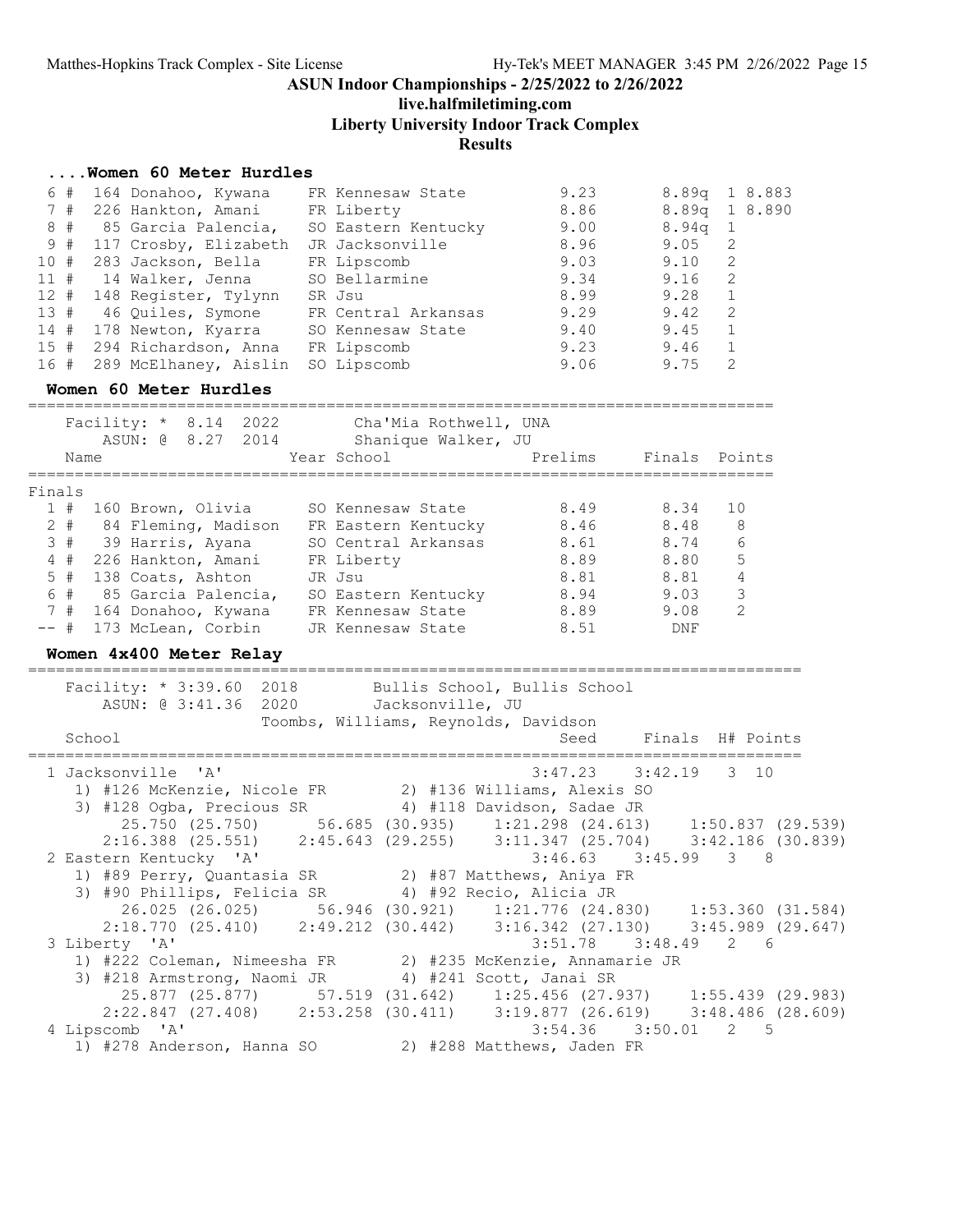#### live.halfmiletiming.com

Liberty University Indoor Track Complex

#### Results

#### ....Women 4x400 Meter Relay

 3) #281 Carter, Kiara FR 4) #286 Long, Kendall SR 27.606 (27.606) 58.320 (30.714) 1:25.803 (27.483) 1:56.285 (30.482) 2:23.200 (26.915) 2:53.078 (29.878) 3:19.414 (26.336) 3:50.009 (30.595) 5 Kennesaw State 'A' 3:49.49 3:51.21 2 4 1) #162 Christian, Imani JR 2) #163 Cummings, Natalie FR 3) #161 Chatfield, Britney FR 4) #176 Mobley, Jayla SR 27.086 (27.086) 56.974 (29.888) 1:25.332 (28.358) 1:55.260 (29.928) 2:20.718 (25.458) 2:54.575 (33.857) 3:20.306 (25.731) 3:51.209 (30.903) 6 Jsu 'A' 3:55.14 3:51.95 1 3 1) #143 Holman, Madesen FR 2) #153 Tucker, Hailey FR 3) #138 Coats, Ashton JR 4) #139 Custodio, Leandra JR 26.303 (26.303) 59.661 (33.358) 1:25.752 (26.091) 1:57.946 (32.194) 2:24.650 (26.704) 2:55.481 (30.831) 3:21.985 (26.504) 3:51.947 (29.962) 7 Central Arkansas 'A' 3:48.95 3:54.95 3 2 1) #38 Coleman, Taylor SR 2) #49 Sanders, Talayssia FR 3) #50 St Louis, Zadie JR 4) #48 Rose, Tyler SR 27.586 (27.586) 1:00.767 (33.181) 1:28.555 (27.788) 1:59.816 (31.261) 2:27.067 (27.251) 2:58.629 (31.562) 3:25.173 (26.544) 3:54.942 (29.769) 8 Bellarmine 'A' 4:02.35 3:57.26 1 1 1) #3 Freilinger, Chloe FR 2) #11 Powell, Chloe FR 3) #8 Masden, Lauren SR 4) #5 Kamarute, Katrina SO 27.468 (27.468) 59.143 (31.675) 1:25.798 (26.655) 1:57.970 (32.172) 2:26.576 (28.606) 2:58.432 (31.856) 3:25.260 (26.828) 3:57.258 (31.998) -- North Florida 'A' DNS 1 Women Distance Medley ================================================================================ Facility: \* 11:34.54 2017 Lake Braddock HS, Lake Braddock HS ASUN: @ 11:32.29 2013 Jacksonville, JU Freeman, Campbell, Payne, Pierre Seed Finals Points ================================================================================ 1 Jacksonville 'A' 11:35.14 10 1) #127 Morris, Sadie FR 2) #118 Davidson, Sadae JR 3) #121 Greentree, Anna SR 4) #134 Sullivan, Emma FR 33.963 (33.963) 1:09.259 (35.296) 1:46.311 (37.052) 2:23.872 (37.561) 2:59.858 (35.986) 3:34.707 (34.849) 3:59.949 (25.242) 4:30.249 (30.300) 5:01.016 (30.767) 5:35.762 (34.746) 6:09.771 (34.009) 6:43.017 (33.246) 7:15.395 (32.378) 7:52.038 (36.643) 8:29.562 (37.524) 9:07.630 (38.068) 9:45.244 (37.614) 10:23.065 (37.821) 10:59.872 (36.807) 11:35.140 (35.268) 2 Kennesaw State 'A' 11:44.73 8 1) #163 Cummings, Natalie FR 2) #176 Mobley, Jayla SR 3) #185 Wallace, Madigan FR 4) #166 Hendrick, Sarah JR 33.747 (33.747) 1:09.119 (35.372) 1:46.271 (37.152) 2:24.641 (38.370) 3:02.445 (37.804) 3:39.816 (37.371) 4:06.125 (26.309) 4:36.529 (30.404) 5:06.963 (30.434) 5:40.615 (33.652) 6:16.955 (36.340) 6:55.514 (38.559) 7:31.112 (35.598) 8:08.872 (37.760) 8:45.717 (36.845) 9:23.545 (37.828) 10:01.371 (37.826) 10:38.960 (37.589) 11:14.235 (35.275) 11:44.729 (30.494) 3 Liberty 'A' 11:44.93 6 1) #229 Hostetler, Marie FR 2) #222 Coleman, Nimeesha FR 3) #244 Troup, Samantha FR 4) #232 Kiplagat, Priscillah JR 34.392 (34.392) 1:09.726 (35.334) 1:46.694 (36.968) 2:24.331 (37.637) 3:00.968 (36.637) 3:36.440 (35.472) 4:02.222 (25.782) 4:33.301 (31.079) 5:03.910 (30.609) 5:36.775 (32.865) 6:11.190 (34.415) 6:48.545 (37.355) 7:22.626 (34.081) 7:58.616 (35.990) 8:35.719 (37.103) 9:13.749 (38.030) 9:51.984 (38.235) 10:30.883 (38.899) 11:09.519 (38.636) 11:44.927 (35.408)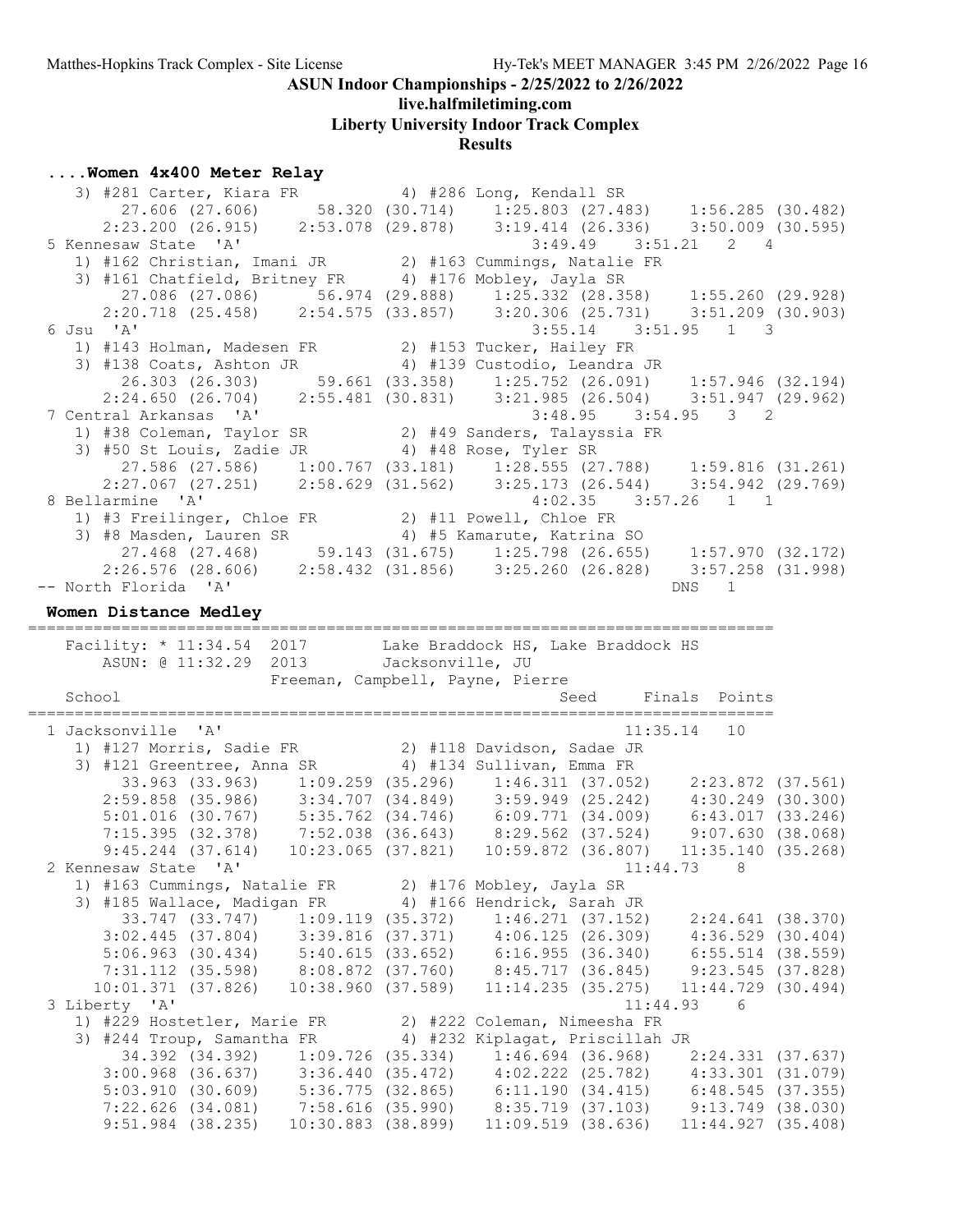live.halfmiletiming.com

Liberty University Indoor Track Complex

#### Results

#### ....Women Distance Medley

 4 Lipscomb 'A' 11:48.24 5 1) #279 Barnett, Mackenzie FR 2) #288 Matthews, Jaden FR 3) #293 Nagwandala, Merabu SR 4) #287 Longmire, Mollie FR 33.885 (33.885) 1:09.388 (35.503) 1:46.509 (37.121) 2:24.077 (37.568) 3:00.256 (36.179) 3:34.403 (34.147) 4:00.786 (26.383) 4:32.460 (31.674) 5:03.355 (30.895) 5:35.511 (32.156) 6:09.383 (33.872) 6:44.340 (34.957) 7:18.411 (34.071) 7:55.273 (36.862) 8:33.274 (38.001) 9:12.800 (39.526) 9:52.275 (39.475) 10:31.632 (39.357) 11:10.972 (39.340) 11:48.238 (37.266) 5 Eastern Kentucky 'A' 11:52.91 4 1) #97 Van Gils, Anouk SO 2) #94 Roesser, Emily SO 3) #83 Chapman, Katy SO 4) #86 Kilroy, Grace SO 34.082 (34.082) 1:09.428 (35.346) 1:46.529 (37.101) 2:23.881 (37.352) 3:01.621 (37.740) 3:39.149 (37.528) 4:06.428 (27.279) 4:37.927 (31.499) 5:09.925 (31.998) 5:43.328 (33.403) 6:18.971 (35.643) 6:54.811 (35.840) 7:31.700 (36.889) 8:09.662 (37.962) 8:46.961 (37.299) 9:24.317 (37.356) 10:01.941 (37.624) 10:39.832 (37.891) 11:17.401 (37.569) 11:52.910 (35.509)<br>
larmine 'A' 12:02.55 3 6 Bellarmine 'A' 12<br>
12 1) #16 Wells, Emma SO 2) #3 Freilinger, Chloe FR 1) #16 Wells, Emma SO 2) #3 Freilinger, Chloe FR 3) #11 Powell, Chloe FR 4) #8 Masden, Lauren SR 34.860 (34.860) 1:09.948 (35.088) 1:47.247 (37.299) 2:25.084 (37.837) 3:03.323 (38.239) 3:42.259 (38.936) 4:10.301 (28.042) 4:41.917 (31.616) 5:11.617 (29.700) 5:43.727 (32.110) 6:19.731 (36.004) 6:57.936 (38.205) 7:31.963 (34.027) 8:10.025 (38.062) 8:46.746 (36.721) 9:24.151 (37.405) 10:02.573 (38.422) 10:42.883 (40.310) 11:23.314 (40.431) 12:02.541 (39.227)  $12:24.01$   $12:24.65$  1) #327 Schlageter, Emma Jane FR 2) #318 D'Anna, Celine FR 3) #325 Pelham, Leah FR 4) #323 McLain, Mia FR 34.643 (34.643) 1:11.047 (36.404) 1:50.179 (39.132) 2:30.684 (40.505) 3:12.377 (41.693) 3:50.928 (38.551) 4:18.791 (27.863) 4:51.713 (32.922) 5:23.798 (32.085) 5:58.557 (34.759) 6:35.532 (36.975) 7:11.663 (36.131) 7:46.418 (34.755) 8:24.161 (37.743) 9:04.455 (40.294) 9:45.725 (41.270) 10:26.308 (40.583) 11:06.539 (40.231) 11:46.793 (40.254) 12:24.648 (37.855) 8 Central Arkansas 'A' 12:34.35 12:33.53 1 1) #36 Bommes, Anna SO 2) #46 Quiles, Symone FR 3) #50 St Louis, Zadie JR 4) #44 Nachtigal, Ali FR 34.203 (34.203) 1:09.695 (35.492) 1:47.506 (37.811) 2:26.988 (39.482) 3:08.774 (41.786) 3:48.519 (39.745) 4:15.914 (27.395) 4:49.231 (33.317) 5:18.237 (29.006) 5:53.705 (35.468) 6:35.905 (42.200) 7:18.841 (42.936) 7:51.070 (32.229) 8:27.264 (36.194) 9:07.340 (40.076) 9:48.818 (41.478) 10:30.145 (41.327) 11:12.159 (42.014) 11:53.418 (41.259) 12:33.523 (40.105)<br>9 Jsu 'A' 12:55.70 9 Jsu 'A' 12:55.70 1) #154 Wainer, Sierra FR 2) #143 Holman, Madesen FR 3) #150 Schraudner, Trinity FR 4) #155 Wetmore, Elizabeth SO 34.775 (34.775) 1:10.332 (35.557) 1:49.377 (39.045) 2:30.959 (41.582) 3:13.696 (42.737) 3:55.457 (41.761) 4:23.450 (27.993) 4:56.663 (33.213) 5:30.678 (34.015) 6:06.729 (36.051) 6:44.426 (37.697) 7:23.378 (38.952) 7:59.770 (36.392) 8:38.800 (39.030) 9:20.061 (41.261) 10:02.630 (42.569) 10:45.837 (43.207) 11:30.381 (44.544) 12:13.997 (43.616) 12:55.694 (41.697)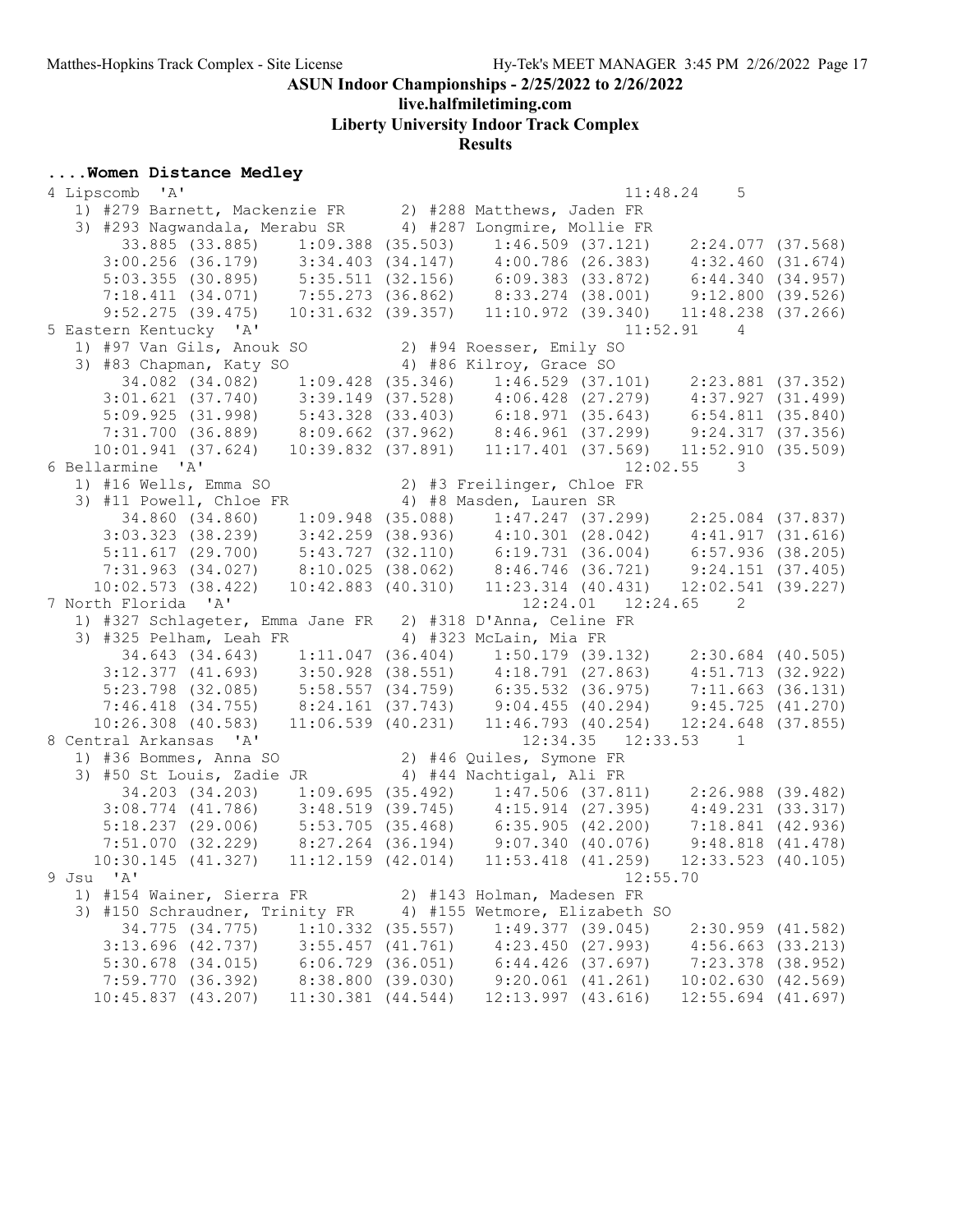# live.halfmiletiming.com

Liberty University Indoor Track Complex

#### Results

#### Women High Jump

| 1.51, 1.56, 1.61, 1.66, 1.69, 1.72, 1.75, 1.78<br>+3cm from there<br>Facility: * 1.83m 2019      | Shelby Tyler, UNA   |                           |             |                   |        |
|--------------------------------------------------------------------------------------------------|---------------------|---------------------------|-------------|-------------------|--------|
| ASUN: @ 1.74m 2013 Katerina Vodova, ETSU<br>Name                                                 | Year School         |                           | Seed Finals |                   | Points |
| 1 # 283 Jackson, Bella FR Lipscomb<br>1.51 1.56 1.61 1.66 1.69 1.72 1.75<br>--- --- 0 0 0 0 XXX  |                     | 1.77m                     | 1.72m       | $5 - 07.75$ 10    |        |
| 2 # 225 Engle, Meredith FR Liberty<br>1.51 1.56 1.61 1.66 1.69 1.72<br>O XXO O XXX<br>——— ——— —— |                     | $1.64m$ $1.69m$ $5-06.50$ |             |                   | 8      |
| 3 # 170 Joseph, Jania FR Kennesaw State 1.68m<br>1.51 1.56 1.61 1.66 1.69 1.72<br>O XO XXX       |                     |                           |             | $1.69m$ $5-06.50$ | 6      |
| 4 # 133 Snyman, Kristi FR Jacksonville<br>1.51 1.56 1.61 1.66 1.69 1.72<br>$---$ 0 0 XO XO XXX   |                     |                           |             | $1.69m$ $5-06.50$ | 5      |
| 5 # 172 Lee, Ashanty FR Kennesaw State<br>1.51 1.56 1.61 1.66 1.69<br>--- xo xo xo xxx           |                     | 1.63m                     | 1.66m       | $5 - 05.25$       | 4      |
| 6 # 181 Speights, Mollie FR Kennesaw State<br>1.51 1.56 1.61 1.66<br>O XXX                       |                     | 1.68m                     | 1.61m       | $5 - 03.25$       | 2      |
| 6 # 224 Cox, Kacy FR Liberty<br>1.51 1.56 1.61 1.66<br>$O$ $O$ $O$ $XXX$                         |                     | 1.61m                     | 1.61m       | $5 - 03.25$       | 2      |
| 6 # 326 Petrosky, Kaley JR North Florida<br>1.51 1.56 1.61 1.66<br>$O$ $O$ $O$ $XXX$             |                     | 1.64m                     |             | $1.61m$ $5-03.25$ | 2      |
| 9 # 245 Worth, Anna<br>1.51 1.56 1.61 1.66<br>O XO XO XXX                                        | FR Liberty          |                           | 1.61m       | $5 - 03.25$       |        |
| 10 # 164 Donahoo, Kywana<br>1.51 1.56 1.61 1.66<br>O O XXO XXX                                   | FR Kennesaw State   | 1.58m                     | 1.61m       | $5 - 03.25$       |        |
| 11 # 41 Louw, Natalie<br>1.51 1.56 1.61<br>O XXX<br>$\circ$                                      | SO Central Arkansas | 1.58m                     | 1.56m       | $5 - 01.25$       |        |
| 12 # 178 Newton, Kyarra SO Kennesaw State<br>1.51 1.56 1.61<br>XO<br>O XXX                       |                     | 1.61m                     | 1.56m       | $5 - 01.25$       |        |
| 13 # 93 Reed, Cassandra<br>1.51 1.56 1.61<br>XO XXX<br>$\circ$                                   | SR Eastern Kentucky | 1.60m                     | 1.56m       | $5 - 01.25$       |        |
| 13 # 294 Richardson, Anna<br>1.51 1.56 1.61<br>$---$<br>XO XXX                                   | FR Lipscomb         | 1.65m                     | 1.56m       | $5 - 01.25$       |        |
| 15 # 131 Sackor, Adja<br>1.51 1.56 1.61<br>--- XXO XXX                                           | SR Jacksonville     |                           | 1.56m       | $5 - 01.25$       |        |
| 15 # 320 Hays, Izabelle<br>1.51 1.56 1.61<br>O XXO XXX                                           | FR North Florida    | 1.60m                     | 1.56m       | $5 - 01.25$       |        |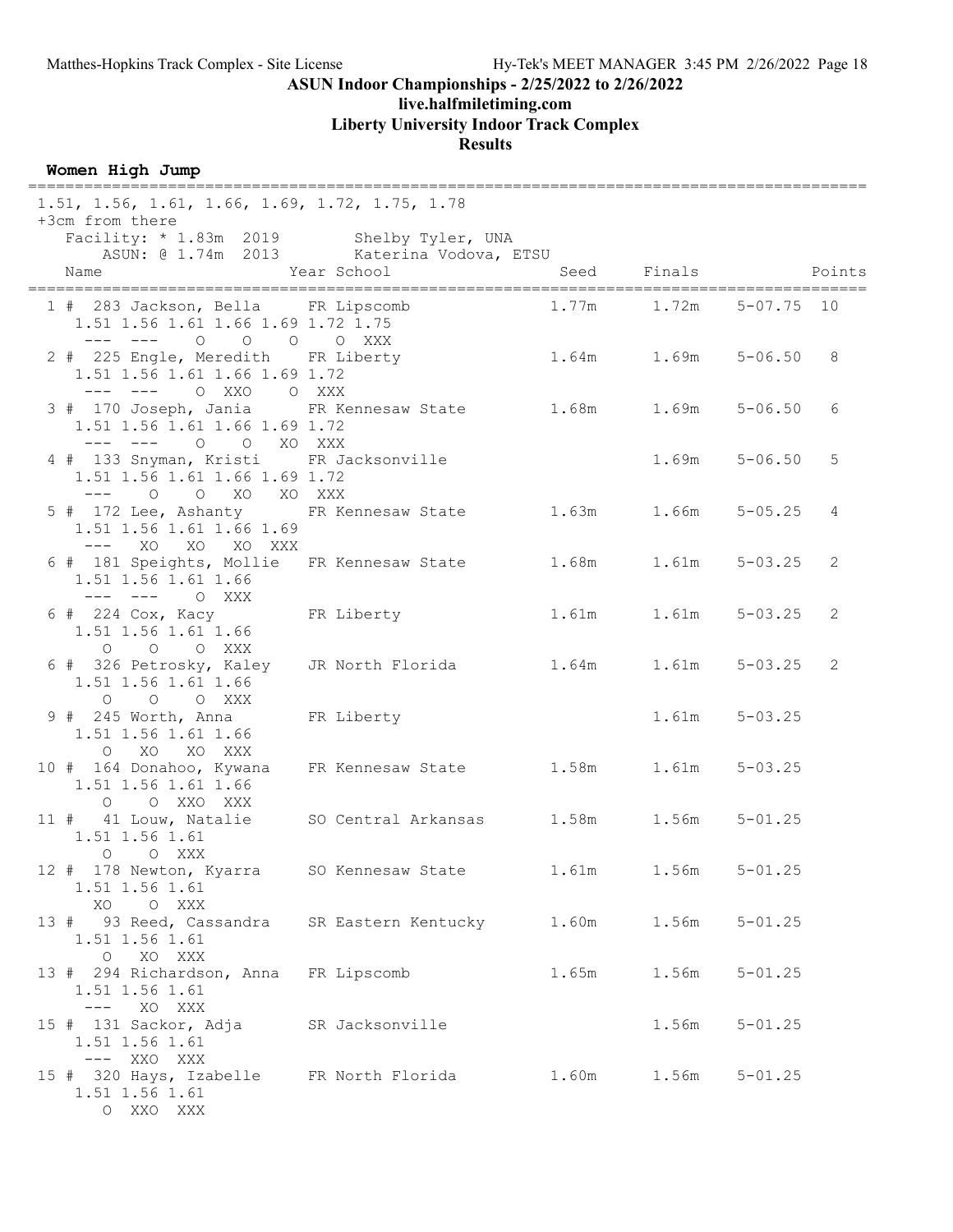live.halfmiletiming.com

Liberty University Indoor Track Complex

# **Results**

| Women High Jump                                                                                                                                  |                           |                            |       |                            |                |
|--------------------------------------------------------------------------------------------------------------------------------------------------|---------------------------|----------------------------|-------|----------------------------|----------------|
| 17 # 12 Stoughton, Elena FR Bellarmine 1.50m 1.51m 4-11.50<br>1.51 1.56                                                                          |                           |                            |       |                            |                |
| O XXX<br>18 # 120 Ealy, Keviah FR Jacksonville<br>1.51 1.56<br>XXO XXX                                                                           |                           |                            |       | $1.51m$ $4-11.50$          |                |
| -- # 43 McMillin, Abby SO Central Arkansas 1.55m NH<br>1.51<br>XXX                                                                               |                           |                            |       |                            |                |
| Women Pole Vault                                                                                                                                 |                           |                            |       |                            |                |
| 3.02, 3.17, 3.32, 3.47, 3.62, 3.77, 3.87                                                                                                         |                           |                            |       |                            |                |
| 3.97, 4.07, 4.17, 4.27, +10cm<br>Facility: * 4.60m 2022 Alina McDonald, KMR Athletics<br>ASUN: @ 3.96m 2020 Luisa Washburn, UNF                  |                           |                            |       |                            |                |
| Name                                                                                                                                             | Year School               |                            |       | Seed Finals <b>Points</b>  |                |
| 1 # 180 Smith, Jada SR Kennesaw State 3.81m 3.97m@ 13-00.25 10<br>3.02 3.17 3.32 3.47 3.62 3.77 3.87 3.97 4.05<br>--- --- --- --- XO O O XXO XXX |                           |                            |       |                            |                |
| 2 # 238 Pafford, Emory FR Liberty<br>3.02 3.17 3.32 3.47 3.62 3.77 3.87 3.97<br>--- --- --- --- 0 0 0 XXX                                        |                           |                            |       | $3.85m$ $3.87m$ $12-08.25$ | 8              |
| 3 # 221 Bowers, Mia FR Liberty<br>3.02 3.17 3.32 3.47 3.62 3.77 3.87 3.97<br>--- --- --- 0 0 XO 0 XXX                                            |                           |                            |       | $3.80m$ $3.87m$ $12-08.25$ | 6              |
| 4 # 233 Langin, Taylen JR Liberty<br>3.02 3.17 3.32 3.47 3.62 3.77 3.87 3.97<br>--- --- --- --- --- XXO O XXX                                    |                           |                            |       | $4.10m$ $3.87m$ $12-08.25$ | 5              |
| 5 # 158 Bailey, Brianna FR Kennesaw State<br>3.02 3.17 3.32 3.47 3.62<br>--- --- XO OXXX                                                         |                           | $3.50m$ $3.47m$            |       | $11 - 04.50$ 3.50          |                |
| 5 # 218 Armstrong, Naomi JR Liberty<br>3.02 3.17 3.32 3.47 3.62<br>--- --- xo oxxx                                                               |                           | $3.46m$ $3.47m$            |       | $11 - 04.50$ 3.50          |                |
| 7 # 140 Davis, Bethany FR Jsu<br>3.02 3.17 3.32 3.47 3.62<br>XO O XO XXX<br>$---$                                                                |                           |                            |       | $3.40m$ $3.47m$ $11-04.50$ | 2              |
| 8 # 183 Tilton, Chloe SO Kennesaw State<br>3.02 3.17 3.32 3.47 3.62<br>--- 0 0 XXO XXX                                                           |                           | $3.36m$ $3.47m$ $11-04.50$ |       |                            | $\overline{1}$ |
| 9 # 147 Phelan, Casey<br>3.02 3.17 3.32 3.47<br>O XO O XXX                                                                                       | SR Jsu                    | 3.21m 3.32m 10-10.75       |       |                            |                |
| 10 # 152 Stanley, Kayley FR Jsu<br>3.02 3.17 3.32 3.47<br>--- 0 XO XXX                                                                           |                           | 3.40m                      |       | $3.32m$ $10-10.75$         |                |
| 11 # 220 Bermudez, Marisa<br>3.02 3.17 3.32 3.47                                                                                                 | SO Liberty                | 3.25m                      | 3.32m | $10 - 10.75$               |                |
| 12 # 35 Baliel, Anne<br>3.02 3.17<br>$O---$ XXX                                                                                                  | FR Central Arkansas 2.75m |                            |       | $3.02m$ $9-10.75$          |                |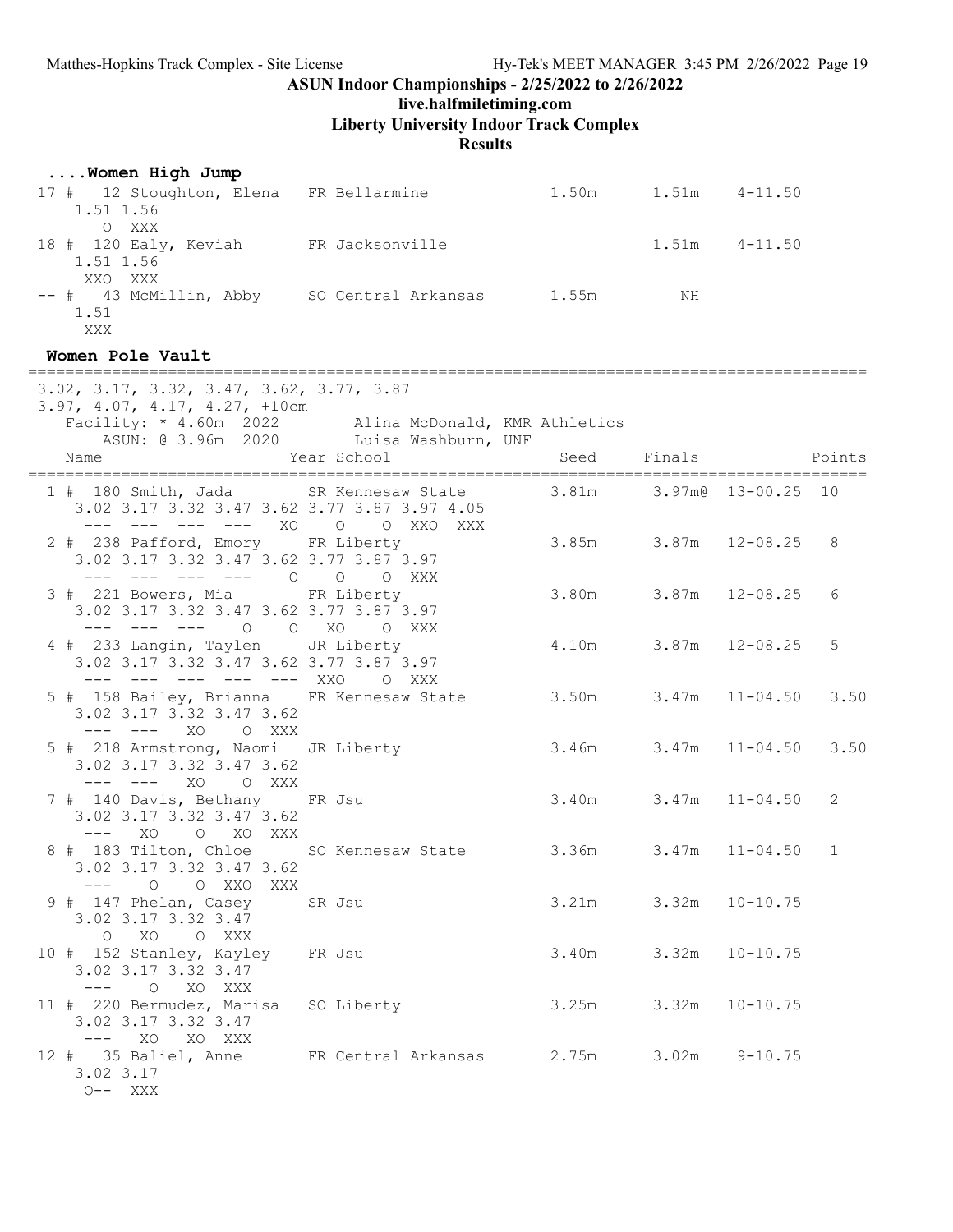# live.halfmiletiming.com

Liberty University Indoor Track Complex

# Results

#### Women Long Jump

| Name |                                                                                    | Facility: * 6.23m 2020 Claire Bryant, UNA<br>ASUN: @ 6.60m 2009 Natasha Harvey, JU<br>Year School |       | Seed Finals Points |                      |              |
|------|------------------------------------------------------------------------------------|---------------------------------------------------------------------------------------------------|-------|--------------------|----------------------|--------------|
|      |                                                                                    |                                                                                                   |       |                    |                      |              |
|      | FOUL 6.37m 5.81m 6.00m FOUL 6.12m                                                  | 1 # 156 Akins, Jasmine FR Kennesaw State 6.11m                                                    |       |                    | $6.37m*$ 20-10.75 10 |              |
|      | FOUL FOUL 5.53m 5.76m 5.85m 6.03m                                                  | 2 # 230 Johnson, Ayanna SR Liberty                                                                |       | 6.05m 6.03m        | 19-09.50             | 8            |
|      | 5.67m 5.58m 5.95m 5.64m 5.92m 5.89m                                                | 3 # 131 Sackor, Adja SR Jacksonville                                                              |       | 5.92m 5.95m        | $19 - 06.25$         | 6            |
| FOUL | 4 # 177 Moreland, Tayla FR Kennesaw State<br>5.69m 5.57m 5.72m 5.65m 5.81m         |                                                                                                   |       | 5.87m 5.81m        | 19-00.75             | 5            |
|      | 5 # 157 Albright, Jozalyn JR Kennesaw State<br>5.71m 5.73m 5.58m 5.54m 5.48m 5.69m |                                                                                                   | 5.80m | 5.73m              | 18-09.75             | 4            |
|      | 6 # 120 Ealy, Keviah FR Jacksonville<br>FOUL 5.71m 5.71m FOUL 5.62m 5.65m          |                                                                                                   | 5.86m | 5.71m              | $18 - 09.00$         | 3            |
|      | 7 # 165 Hampton, Taylor FR Kennesaw State<br>5.60m 5.56m 5.35m 5.47m 5.57m 5.59m   |                                                                                                   | 5.62m | 5.60m              | $18 - 04.50$         | 2            |
|      | 5.38m FOUL 5.58m FOUL 5.43m 5.55m                                                  | 8 # 38 Coleman, Taylor SR Central Arkansas                                                        | 5.93m | 5.58m              | 18-03.75             | $\mathbf{1}$ |
|      | 5.48m 5.54m 5.54m 5.43m FOUL 5.53m                                                 | 9 # 164 Donahoo, Kywana FR Kennesaw State                                                         | 5.82m | 5.54m              | $18 - 02.25$         |              |
|      | 10 # 289 McElhaney, Aislin SO Lipscomb<br>FOUL 5.42m 5.52m                         |                                                                                                   | 5.73m | 5.52m              | $18 - 01.50$         |              |
|      | 11 # 288 Matthews, Jaden FR Lipscomb<br>5.40m 4.87m 5.16m                          |                                                                                                   | 5.30m | 5.40m              | $17 - 08.75$         |              |
|      | 12 # 223 Cooper, Kamia FR Liberty<br>FOUL FOUL 5.09m                               |                                                                                                   | 5.28m | 5.09m              | $16 - 08.50$         |              |
| FOUL | -- # 226 Hankton, Amani FR Liberty                                                 |                                                                                                   |       | 5.41m FOUL         |                      |              |
|      | Women Triple Jump                                                                  |                                                                                                   |       |                    |                      |              |
|      |                                                                                    |                                                                                                   |       |                    |                      |              |

| Facility: * 14.52m 2021 Thea LaFond, UNA<br>ASUN: @ 13.16m 2020 Adja Sackor, JU<br><b>Example 2018</b> Year School<br>Name | Seed          | Finals and the state of the state of the state of the state of the state of the state of the state of the state of the state of the state of the state of the state of the state of the state of the state of the state of the |              | Points          |
|----------------------------------------------------------------------------------------------------------------------------|---------------|--------------------------------------------------------------------------------------------------------------------------------------------------------------------------------------------------------------------------------|--------------|-----------------|
| 1 # 131 Sackor, Adja SR Jacksonville<br>12.72m 12.77m FOUL 12.49m 12.65m 13.13m                                            |               | 12.74m 13.13m                                                                                                                                                                                                                  | 43-01.00 10  |                 |
| 2 # 156 Akins, Jasmine FR Kennesaw State<br>12.36m 12.39m 12.12m 12.01m 12.18m 11.74m                                      | 12.46m 12.39m |                                                                                                                                                                                                                                | 40-07.75     | 8               |
| 3 # 38 Coleman, Taylor SR Central Arkansas<br>FOUL 12.16m 12.04m 12.05m FOUL 11.92m                                        | 12.32m 12.16m |                                                                                                                                                                                                                                | 39-10.75     | $6\overline{6}$ |
| 4 # 225 Engle, Meredith FR Liberty<br>11.25m  11.41m  11.44m  11.72m  11.80m  11.75m                                       |               | 11.80m                                                                                                                                                                                                                         | 38-08.75     | 5               |
| 5 # 177 Moreland, Tayla    FR Kennesaw State<br>11.10m  11.64m  11.75m  11.56m  11.46m  11.67m                             | 12.02m        | 11.75m                                                                                                                                                                                                                         | 38-06.75     | 4               |
| 6 # 231 Joseph, Lizbeth JR Liberty<br>11.70m FOUL FOUL 11.70m 11.47m FOUL                                                  |               | 11.62m 11.70m                                                                                                                                                                                                                  | $38 - 04.75$ | 3               |
| 7 # 88 Nwokike, Joy FR Eastern Kentucky<br>11.16m  11.42m  10.55m  11.45m  11.60m  11.62m                                  |               | 11.62m                                                                                                                                                                                                                         | 38-01.50     | -2              |
| 8 # 295 Scott, Allie SR Lipscomb<br>11.11m  10.71m  11.01m  10.57m  11.35m  11.11m                                         | 11.20m        | 11.35m                                                                                                                                                                                                                         | 37-03.00     | $\overline{1}$  |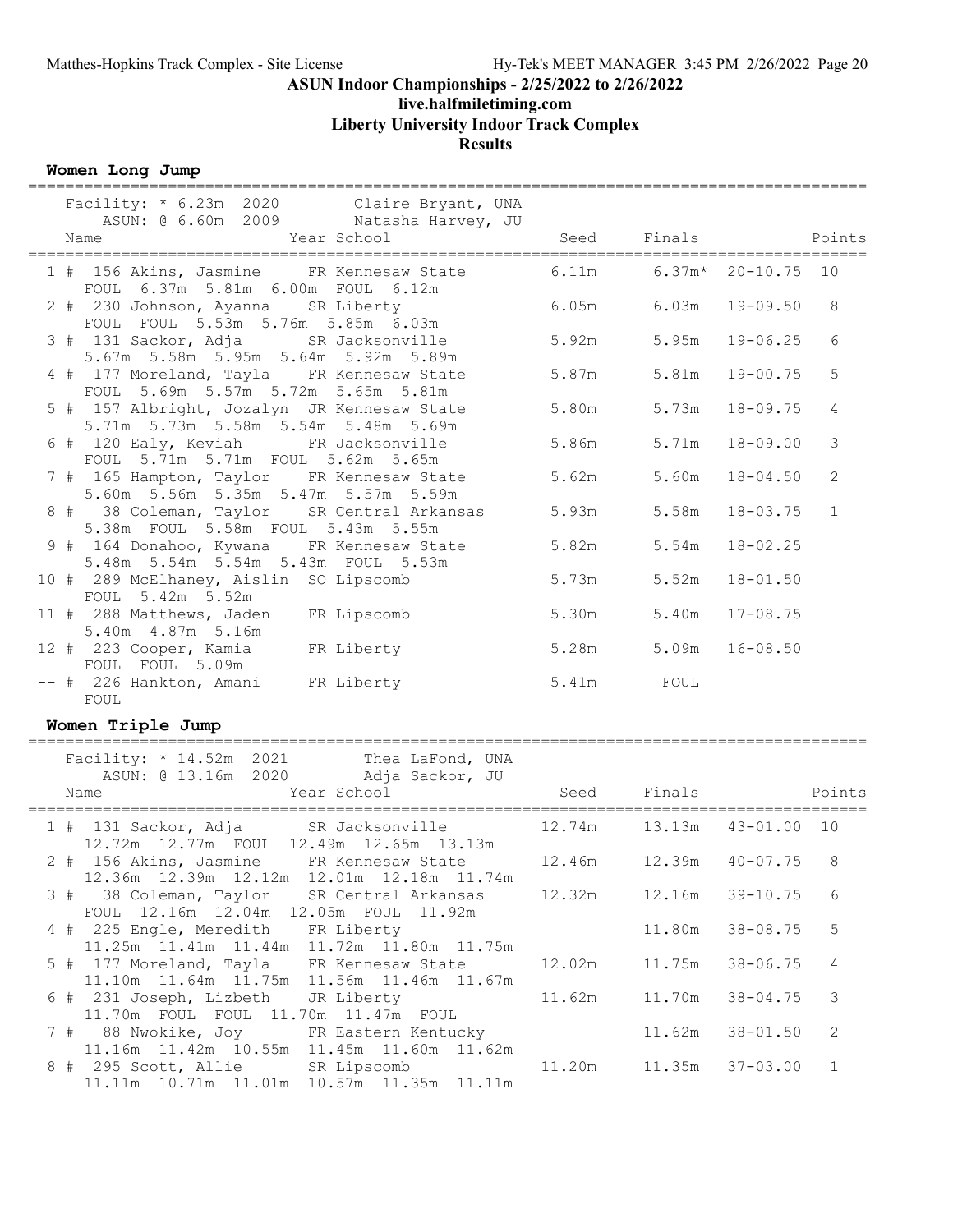live.halfmiletiming.com

Liberty University Indoor Track Complex

#### Results

# ....Women Triple Jump

| 9 # 165 Hampton, Taylor FR Kennesaw State    | 10.63m |        | 11.06m 36-03.50     |
|----------------------------------------------|--------|--------|---------------------|
| 10.52m 11.06m 10.60m 10.80m 10.82m 10.80m    |        |        |                     |
| 10 # 168 Huntsinger, Caden FR Kennesaw State |        | 11.00m | $36 - 01.25$        |
| 10.71m 11.00m 10.97m                         |        |        |                     |
| 11 # 122 Gur-Arie, Sela FR Jacksonville      | 10.84m |        | $10.86m$ $35-07.75$ |
| 10.64m 10.58m 10.86m                         |        |        |                     |
| 12 # 4 Gibbons, Kendal FR Bellarmine         | 10.99m |        | $10.46m$ $34-04.00$ |
| 9.43m 10.46m 10.30m                          |        |        |                     |
| 13 # 223 Cooper, Kamia FR Liberty            | 10.68m |        | $10.41m$ $34-02.00$ |
| 10.27m  10.41m  10.25m                       |        |        |                     |

#### Women Shot Put

|  |                                                                                         | Facility: * 16.19m 2020 Patience Marshall, Campbell<br>ASUN: @ 15.67m 2021 Naomi Mojica, Liberty |                                |          |                    |                |
|--|-----------------------------------------------------------------------------------------|--------------------------------------------------------------------------------------------------|--------------------------------|----------|--------------------|----------------|
|  | Year School<br>Name                                                                     |                                                                                                  |                                | ======== | Seed Finals Points |                |
|  |                                                                                         | 1 # 236 Mojica, Naomi SR Liberty<br>15.35m 15.06m 15.01m 15.57m 15.97m 15.49m                    | 15.58m   15.97m@ 52-04.75   10 |          |                    |                |
|  | 13.93m  13.11m  13.59m  13.40m  FOUL  FOUL                                              | 2 # 130 Richard, Alyssia SO Jacksonville                                                         | 14.48m   13.93m                |          | $45 - 08.50$       | 8              |
|  | FOUL 12.55m FOUL 13.72m FOUL FOUL                                                       | 3 # 234 Mann, Megan SO Liberty                                                                   | 14.03m                         | 13.72m   | $45 - 00.25$       | 6              |
|  | 12.45m  12.63m  FOUL  13.04m  13.07m  12.52m                                            | 4 # 171 Joyner, Javon SR Kennesaw State                                                          | 13.40m                         | 13.07m   | $42 - 10.75$       | 5              |
|  | 5 # 179 Sanford, Eriana FR Kennesaw State<br>11.74m FOUL 13.04m FOUL FOUL 12.98m        |                                                                                                  | 13.32m                         | 13.04m   | $42 - 09.50$       | $\overline{4}$ |
|  | 6 # 282 Decker, Franziska SO Lipscomb<br>11.94m  11.96m  12.13m  12.06m  12.41m  12.71m |                                                                                                  |                                |          | $41 - 08.50$       | $\mathcal{S}$  |
|  | 7 # 125 Lecointe, Alana SO Jacksonville<br>12.43m 12.06m 11.46m 12.24m 11.39m 11.62m    |                                                                                                  | 12.90m   12.43m                |          | $40 - 09.50$       | $\overline{2}$ |
|  | 8 # 237 Mojica, Sofia FR Liberty<br>12.01m 11.93m FOUL FOUL 11.78m FOUL                 |                                                                                                  | 12.04m   12.01m                |          | $39 - 05.00$       | $\mathbf{1}$   |
|  | 11.88m  11.61m  11.87m  11.89m  FOUL  FOUL                                              | 9 # 182 Terza, Kali KR Kennesaw State                                                            | 11.24m                         | 11.89m   | $39 - 00.25$       |                |
|  | 11.85m 11.09m 11.87m                                                                    | 10 # 242 Scott, Myiah SO Liberty                                                                 | 12.43m                         | 11.87m   | $38 - 11.50$       |                |
|  | 11 # 142 Gardner, Kirsen<br>11.71m  11.86m  FOUL                                        | JR Jsu                                                                                           | 12.11m                         | 11.86m   | $38 - 11.00$       |                |
|  | 12 # 45 Peake, Jennifer<br>11.10m  11.38m  FOUL                                         | SO Central Arkansas                                                                              | 12.47m                         | 11.38m   | $37 - 04.00$       |                |
|  | 13 # 219 Artis, Grace<br>FOUL FOUL 11.28m                                               | SR Liberty Theory                                                                                | 11.92m                         | 11.28m   | $37 - 00.25$       |                |
|  | 10.32m 10.45m 10.47m                                                                    | 14 # 34 Akins, Jalyn FR Central Arkansas                                                         | 10.72m   10.47m                |          | $34 - 04.25$       |                |
|  | 15 # 9 Monheimer, Katie FR Bellarmine<br>8.62m 10.11m 9.29m                             |                                                                                                  | 10.23m                         |          | 10.11m  33-02.00   |                |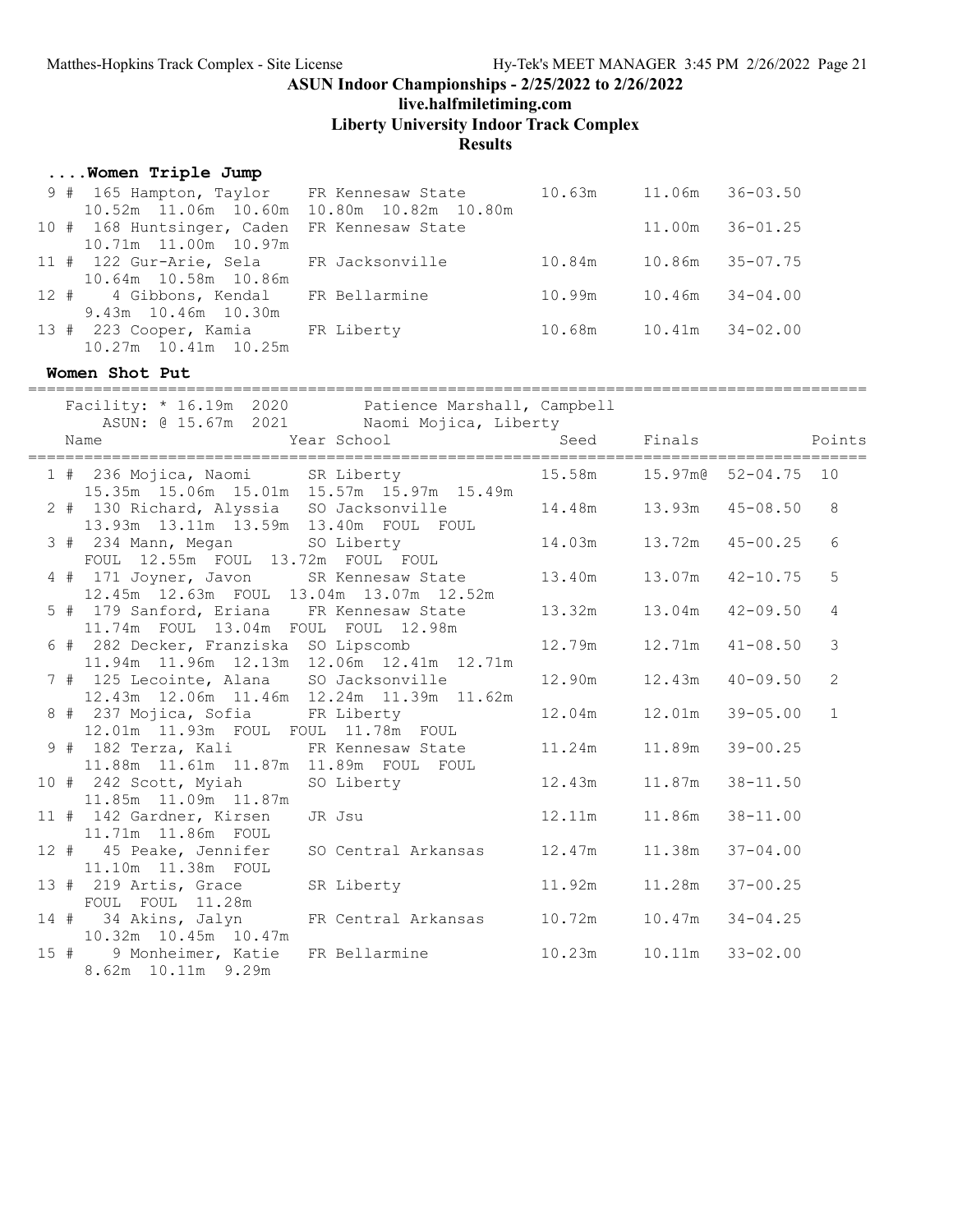# live.halfmiletiming.com

Liberty University Indoor Track Complex

# Results

#### Women Weight Throw

|  | Facility: * 20.35m 2017    Victoria Merriweather, Charlotte<br>ASUN: @ 20.25m 2016 Kree Clark, JU      |                   |              |   |
|--|--------------------------------------------------------------------------------------------------------|-------------------|--------------|---|
|  | Year School and Seed Finals Points<br>Name                                                             |                   |              |   |
|  | 1 # 219 Artis, Grace SR Liberty 19.19m 19.47m 63-10.50 10<br>19.21m 18.98m 19.26m 19.07m 18.77m 19.47m |                   |              |   |
|  | 2 # 171 Joyner, Javon SR Kennesaw State 18.40m 19.06m<br>18.04m  19.05m  FOUL  19.06m  18.76m  FOUL    |                   | $62 - 06.50$ | 8 |
|  | 3 # 182 Terza, Kali BR Kennesaw State 18.70m 17.58m<br>17.58m FOUL FOUL FOUL 17.04m FOUL               |                   | 57-08.25     | 6 |
|  | 4 # 234 Mann, Megan SO Liberty<br>15.10m  17.35m  17.16m  15.86m  FOUL  FOUL                           | 17.02m 17.35m     | 56-11.25     | 5 |
|  | 5 # 125 Lecointe, Alana SO Jacksonville<br>17.17m  17.26m  16.74m  16.48m  16.97m  17.16m              |                   | $56 - 07.50$ | 4 |
|  | 6 # 227 Hantho, Annika FR Liberty<br>16.68m  FOUL  16.88m  15.89m  FOUL  FOUL                          | 16.86m 16.88m     | $55 - 04.75$ | 3 |
|  | 7 # 179 Sanford, Eriana FR Kennesaw State<br>15.25m  16.39m  14.89m  FOUL  FOUL  16.75m                | 17.06m 16.75m     | $54 - 11.50$ | 2 |
|  | 8 # 237 Mojica, Sofia FR Liberty<br>15.04m 16.31m FOUL FOUL FOUL FOUL                                  | $15.43m$ $16.31m$ | $53 - 06.25$ | 1 |
|  | 9 # 130 Richard, Alyssia SO Jacksonville<br>FOUL 15.73m 14.62m FOUL 15.39m 14.26m                      | 15.69m 15.73m     | $51 - 07.25$ |   |
|  | 10 # 13 Tuma, Emily JR Bellarmine<br>FOUL FOUL 12.72m                                                  |                   | $41 - 08.75$ |   |
|  | 11 # 142 Gardner, Kirsen JR Jsu<br>11.19m FOUL 12.42m                                                  | 12.09m   12.42m   | $40 - 09.00$ |   |
|  | 12 # 1 DeBold, Lauren FR Bellarmine 11.48m 11.74m<br>11.38m  11.74m  FOUL                              |                   | $38 - 06.25$ |   |
|  | 13 # 34 Akins, Jalyn FR Central Arkansas 10.65m 11.08m 36-04.25<br>10.85m  11.08m  FOUL                |                   |              |   |
|  | -- # 236 Mojica, Naomi SR Liberty<br>FOUL FOUL FOUL                                                    | 19.03m FOUL       |              |   |

### Indoor Pentathlon: #5 Women 800 Meter Run Indoor Pentathlon

|      | Facility: * 2:17.59 2019<br>ASUN: @ 2:17.59 2019 | Lauren Polieno, JU<br>Jauren Polimeno, JU                             |                                       |                   |  |
|------|--------------------------------------------------|-----------------------------------------------------------------------|---------------------------------------|-------------------|--|
| Name |                                                  | Year School                                                           | Finals Points                         |                   |  |
|      | 1 # 289 McElhaney, Aislin SO Lipscomb 2:23.07    |                                                                       | 782                                   |                   |  |
|      |                                                  | 34.145 (34.145) 1:12.940 (38.795) 1:49.659 (36.719) 2:23.064 (33.405) |                                       |                   |  |
|      | 2 # 225 Engle, Meredith FR Liberty               |                                                                       | 2:23.33                               | 779               |  |
|      |                                                  |                                                                       | $1:47.900(36.487)$ $2:23.328(35.428)$ |                   |  |
|      | 3 # 85 Garcia Palencia,                          | SO Eastern Kentucky                                                   | 2:25.03                               | 756               |  |
|      | 33.465 (33.465) 1:12.182 (38.717)                |                                                                       | $1:49.908$ $(37.726)$                 | 2:25.028 (35.120) |  |
|      | 4 # 294 Richardson, Anna                         | FR Lipscomb                                                           | 2:27.26                               | 728               |  |
|      | 34.355 (34.355)                                  | 1:13.667 (39.312)                                                     | $1:50.297$ (36.630)                   | 2:27.256 (36.959) |  |
|      | 5 # 178 Newton, Kyarra                           | SO Kennesaw State                                                     | 2:31.29                               | 677               |  |
|      | 35.182 (35.182)                                  | 1:13.345(38.163)                                                      | $1:52.388$ (39.043)                   | 2:31.282 (38.894) |  |
|      | 6 # 282 Decker, Franziska SO Lipscomb            |                                                                       | 2:31.69                               | 672               |  |
|      | 35.138 (35.138)                                  | 1:13.838 (38.700)                                                     | $1:52.903$ (39.065)                   | 2:31.681 (38.778) |  |
|      | 7 # 164 Donahoo, Kywana                          | FR Kennesaw State                                                     | 2:32.07 667                           |                   |  |
|      | 34.768 (34.768) 1:13.946 (39.178)                |                                                                       | $1:52.506$ (38.560) 2:32.070 (39.564) |                   |  |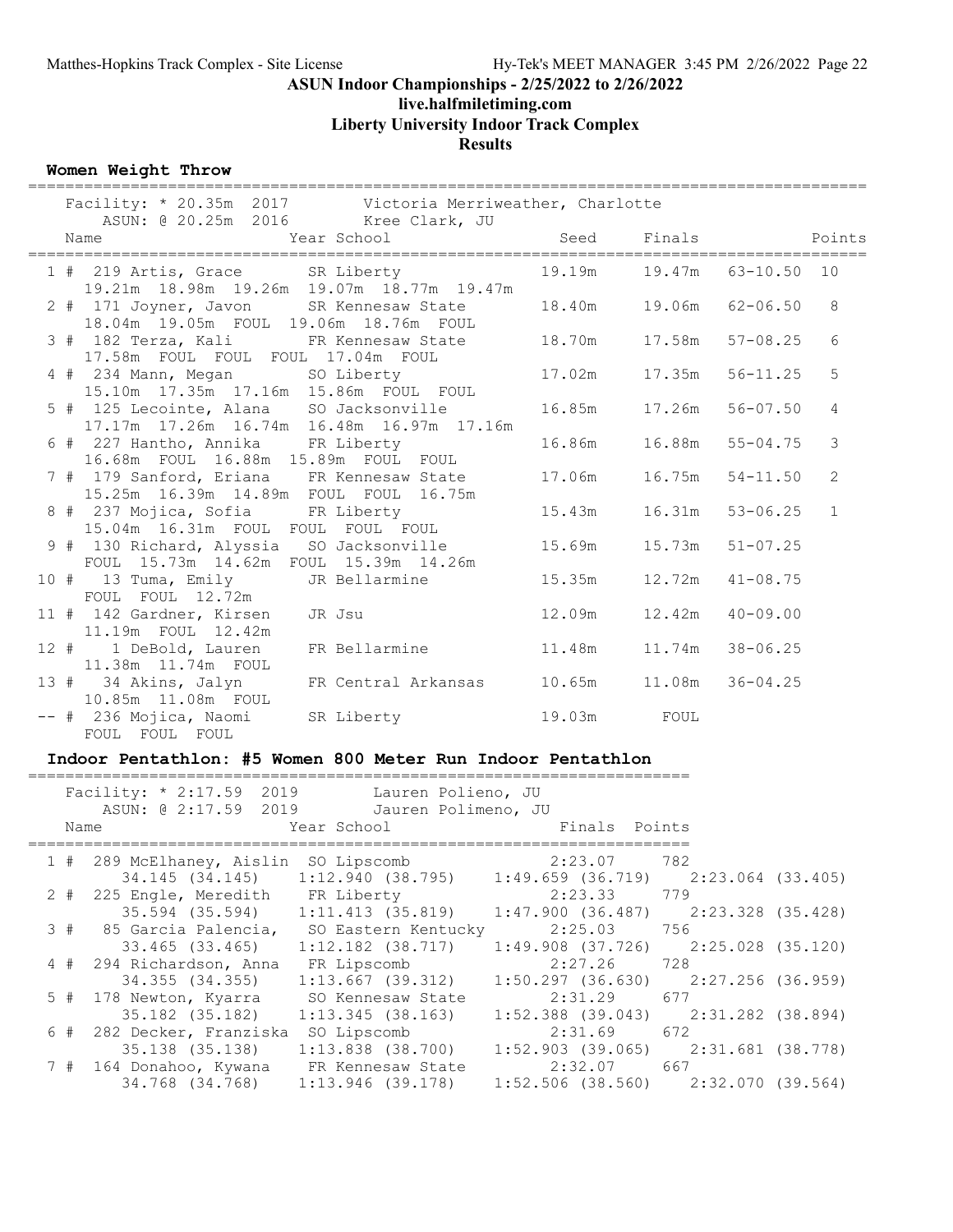live.halfmiletiming.com

Liberty University Indoor Track Complex

Results

# ....Indoor Pentathlon: #5 Women 800 Meter Run Indoor Pentathlon

|         |    | 8 # 283 Jackson, Bella     | FR Lipscomb 2:32.11 667                                     |               |                                             |
|---------|----|----------------------------|-------------------------------------------------------------|---------------|---------------------------------------------|
|         |    | 34.489 (34.489)            | $1:13.986$ (39.497)                                         |               | $1:53.778$ (39.792) $2:32.110$ (38.332)     |
|         | 9# | 4 Gibbons, Kendal          | FR Bellarmine                                               | 2:36.48 614   |                                             |
|         |    | 33.714 (33.714)            | $1:13.360$ (39.646)                                         |               | $1:55.109$ (41.749) 2:36.471 (41.362)       |
|         |    | 10 # 146 Minozzi, Carolina | FR Jsu                                                      | 2:37.28       | 604                                         |
|         |    | 35.510 (35.510)            | 1:14.690(39.180)                                            |               | $1:56.595$ (41.905) $2:37.272$ (40.677)     |
|         |    | 11 # 242 Scott, Myiah      | SO Liberty                                                  | 2:40.28       | 570                                         |
|         |    | 37.788 (37.788)            | $1:18.256$ (40.468)                                         |               | $2:00.103$ $(41.847)$ $2:40.274$ $(40.171)$ |
|         |    | 12 # 41 Louw, Natalie      | SO Central Arkansas                                         | $2:48.08$ 484 |                                             |
|         |    | 36.081 (36.081)            | $1:15.593$ (39.512)                                         |               | $2:00.367$ $(44.774)$ $2:48.078$ $(47.711)$ |
| 13 #    |    | 168 Huntsinger, Caden      | FR Kennesaw State                                           | 3:01.74 349   |                                             |
|         |    | 36.843 (36.843)            | $1:19.943$ (43.100) $2:10.044$ (50.101) $3:01.739$ (51.695) |               |                                             |
| $---$ # |    | 93 Reed, Cassandra         |                                                             |               |                                             |

#### Indoor Pentathlon: #1 Women 60 Meter Hurdles Indoor Pentathlon

|     |      | Facility: * 8.57 2019<br>ASUN: @ 8.61 2010 | Beatrice Pulu, UNA<br>Charlene Charles, JU |                  |                |     |
|-----|------|--------------------------------------------|--------------------------------------------|------------------|----------------|-----|
|     | Name |                                            | Year School                                | Finals H# Points |                |     |
|     | 1#   | 225 Engle, Meredith                        | FR Liberty                                 | 8.91             | 2              | 929 |
|     | 2#   | 242 Scott, Myiah                           | SO Liberty                                 | 8.99             | 2              | 912 |
| 3   | #    | 164 Donahoo, Kywana                        | FR Kennesaw State                          | 8.99             | $\overline{4}$ | 912 |
| 4   | #    | 85 Garcia Palencia,                        | SO Eastern Kentucky                        | 9.01             | $\mathcal{S}$  | 908 |
| 5   | #    | 283 Jackson, Bella                         | FR Lipscomb                                | 9.02             | $\mathcal{S}$  | 906 |
| 6   | #    | 289 McElhaney, Aislin                      | SO Lipscomb                                | 9.30             | $\mathbf{1}$   | 848 |
|     | 7#   | 41 Louw, Natalie                           | SO Central Arkansas                        | 9.36             | 4              | 836 |
| 8   | #    | 146 Minozzi, Carolina                      | FR Jsu                                     | 9.36             | 2              | 836 |
| 9   | #    | 168 Huntsinger, Caden                      | FR Kennesaw State                          | 9.42             | $\mathbf{1}$   | 824 |
| 10# |      | 294 Richardson, Anna                       | FR Lipscomb                                | 9.46             | $\mathbf{1}$   | 816 |
| 11  | #    | 178 Newton, Kyarra                         | SO Kennesaw State                          | 9.51             | 4              | 806 |
| 12# |      | 4 Gibbons, Kendal                          | FR Bellarmine                              | 9.71             | 3              | 767 |
| 13# |      | 282 Decker, Franziska                      | SO Lipscomb                                | 9.94             | 3              | 723 |
| 14# |      | 93 Reed, Cassandra                         | SR Eastern Kentucky                        | 10.26            | $\overline{4}$ | 664 |

# Indoor Pentathlon: #2 Women High Jump Indoor Pentathlon

| Facility: * 1.74m 2021 Sarah Glidden, Athletic Lab TC<br>Name | ASUN: @ 1.74m 2013 Katerina Vodova, ETSU<br>Year School                                                          | Finals                                                    | Points            |
|---------------------------------------------------------------|------------------------------------------------------------------------------------------------------------------|-----------------------------------------------------------|-------------------|
| 1 # 225 Engle, Meredith FR Liberty                            | 1.32 1.35 1.38 1.41 1.44 1.47 1.50 1.53 1.56 1.59 1.62 1.65 1.68 1.71 1.74 1.77<br>$\circ$                       | $1.74m*$ 5-08.50 903<br>XO<br>$\overline{O}$<br>XO<br>XO. | XXO<br>XXX        |
| 1 # 283 Jackson, Bella FR Lipscomb                            | 1.32 1.35 1.38 1.41 1.44 1.47 1.50 1.53 1.56 1.59 1.62 1.65 1.68 1.71 1.74 1.77<br>$\Omega$                      | $1.74m*$ 5-08.50<br>$XO$ 0 0 0 0                          | 903<br>XXO<br>XXX |
| 3 # 85 Garcia Palencia, SO Eastern Kentucky 1.65m             | 1.32 1.35 1.38 1.41 1.44 1.47 1.50 1.53 1.56 1.59 1.62 1.65 1.68<br>$\bigcirc$<br>$\bigcap$<br>$\bigcirc$<br>XO. | $5 - 05.00$<br>XO<br>XO XXX                               | 795               |
| 4 # 294 Richardson, Anna FR Lipscomb                          | 1.32 1.35 1.38 1.41 1.44 1.47 1.50 1.53 1.56 1.59 1.62<br>$\bigcirc$<br>$\bigcirc$<br>Ω<br>$\left(\right)$       | $1.59m$ $5-02.50$<br>XXX                                  | 724               |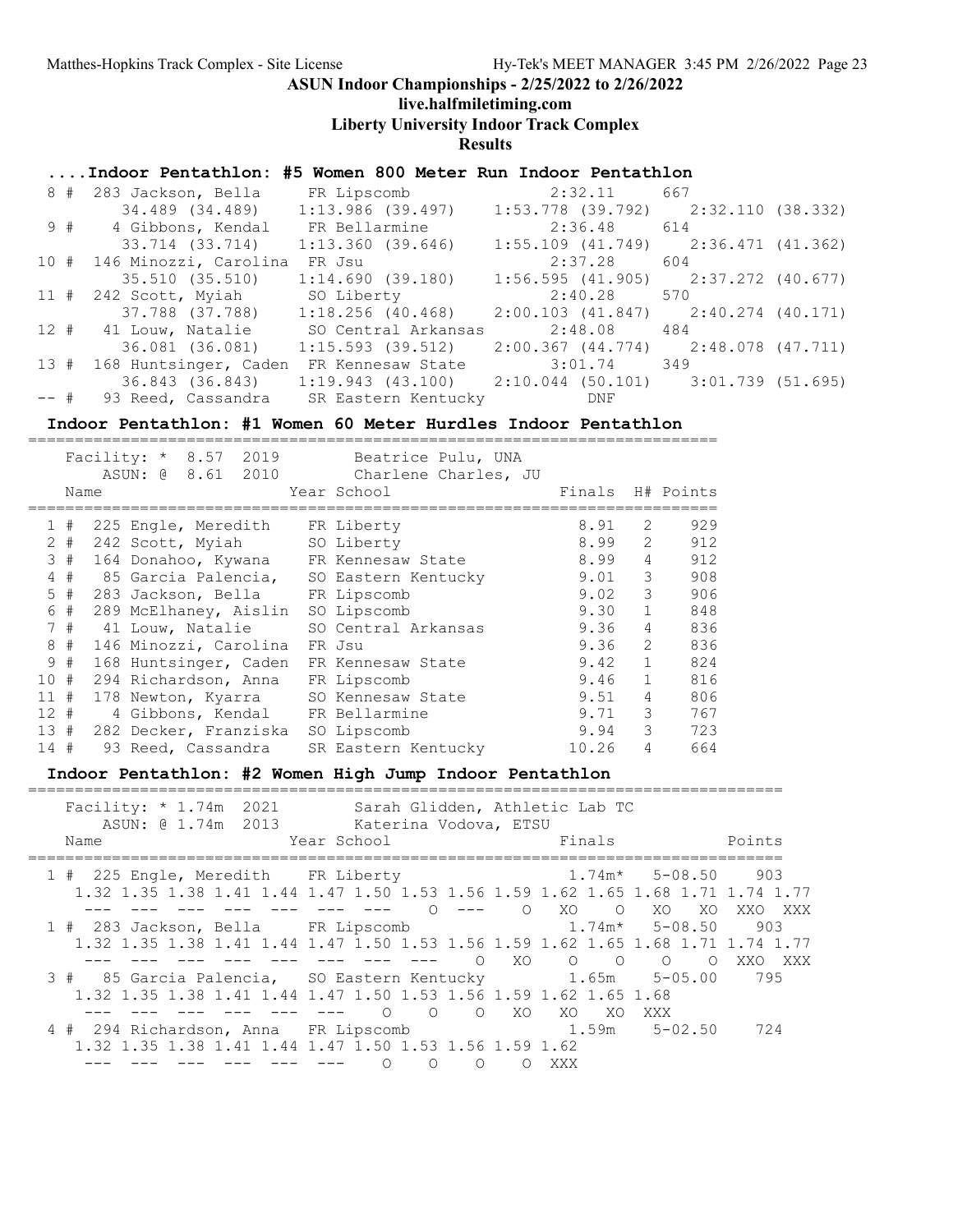# live.halfmiletiming.com

# Liberty University Indoor Track Complex

# Results

# ....Indoor Pentathlon: #2 Women High Jump Indoor Pentathlon

| 4 # 41 Louw, Natalie SO Central Arkansas 1.59m 5-02.50                                                                       | 1.32 1.35 1.38 1.41 1.44 1.47 1.50 1.53 1.56 1.59 1.62 |                         |                   | 724 |
|------------------------------------------------------------------------------------------------------------------------------|--------------------------------------------------------|-------------------------|-------------------|-----|
| 4 # 178 Newton, Kyarra SO Kennesaw State 1.59m 5-02.50<br>1.32 1.35 1.38 1.41 1.44 1.47 1.50 1.53 1.56 1.59 1.62             | --- --- --- --- --- --- 0 0 0 0 XXX                    |                         |                   | 724 |
| 7 # 242 Scott, Myiah SO Liberty<br>1.32 1.35 1.38 1.41 1.44 1.47 1.50 1.53 1.56 1.59                                         | --- --- --- --- --- --- --- 0 0 0 XXX                  | $1.56m$ $5-01.25$       |                   | 689 |
| $0$ --- $0$ --- $0$ --- $0$ X0<br>7 # 289 McElhaney, Aislin SO Lipscomb<br>1.32 1.35 1.38 1.41 1.44 1.47 1.50 1.53 1.56 1.59 | O XXX                                                  |                         | 1.56m 5-01.25 689 |     |
| 9 # 164 Donahoo, Kywana   FR Kennesaw State<br>1.32 1.35 1.38 1.41 1.44 1.47 1.50 1.53 1.56                                  | --- --- 0 0 0 0 XO XXO 0 XXX                           |                         | $1.53m$ $5-00.25$ | 655 |
| --- --- --- --- XO<br>10 # 282 Decker, Franziska SO Lipscomb<br>1.32 1.35 1.38 1.41 1.44 1.47 1.50 1.53                      | $O$ $O$ $XO$<br>XXX                                    |                         | $1.50m$ $4-11.00$ | 621 |
| --- --- 0 0 XO XO XO XXX<br>11 # 146 Minozzi, Carolina FR Jsu<br>1.32 1.35 1.38 1.41 1.44 1.47                               |                                                        |                         | $1.44m$ $4-08.75$ | 555 |
| O O XO XO XO XXX<br>12 # 168 Huntsinger, Caden FR Kennesaw State 1.38m 4-06.25 491<br>1.32 1.35 1.38 1.41                    |                                                        |                         |                   |     |
| XO XXX<br>XO XO<br>13 # 4 Gibbons, Kendal FR Bellarmine<br>1.32 1.35                                                         |                                                        | $1.32m$ $4-04.00$ $429$ |                   |     |
| XO XXX<br>-- # 93 Reed, Cassandra SR Eastern Kentucky NH<br>1.32 1.35 1.38 1.41 1.44 1.47 1.50                               |                                                        |                         |                   |     |
| --- --- --- --- --- --- XXX                                                                                                  |                                                        |                         |                   |     |

#### Indoor Pentathlon: #4 Women Long Jump Indoor Pentathlon

| Facility: * 5.98m 2019                                         | Jordan Gray, KSU                                                                       |        |                           |
|----------------------------------------------------------------|----------------------------------------------------------------------------------------|--------|---------------------------|
| ASUN: @ 6.01m 2010<br>Name                                     | Charlene Charles, JU<br>Year School in the School and the School and School and School | Finals | Points                    |
| 1 # 289 McElhaney, Aislin SO Lipscomb<br>FOUL 5.57m 5.81m      |                                                                                        |        | 792<br>$5.81m$ $19-00.75$ |
| 2 # 164 Donahoo, Kywana FR Kennesaw State<br>5.59m 5.47m 5.52m |                                                                                        | 5.59m  | 18-04.25<br>726           |
| 3 # 294 Richardson, Anna<br>5.25m 5.43m 5.05m                  | FR Lipscomb                                                                            | 5.43m  | 17-09.75<br>680           |
| 4 # 178 Newton, Kyarra<br>FOUL 5.40m FOUL                      | SO Kennesaw State                                                                      | 5.40m  | $17 - 08.75$<br>671       |
| 5 # 225 Engle, Meredith<br>FOUL 5.26m FOUL                     | FR Liberty                                                                             | 5.26m  | $17 - 03.25$<br>631       |
| 6 # 41 Louw, Natalie<br>5.23m 5.23m FOUL                       | SO Central Arkansas                                                                    | 5.23m  | $17 - 02.00$<br>623       |
| 7 # 85 Garcia Palencia,<br>5.21m 4.64m 4.91m                   | SO Eastern Kentucky                                                                    | 5.21m  | $17 - 01.25$<br>617       |
| 8 # 283 Jackson, Bella<br>5.10m  4.98m  5.13m                  | FR Lipscomb                                                                            |        | 595<br>$5.13m$ $16-10.00$ |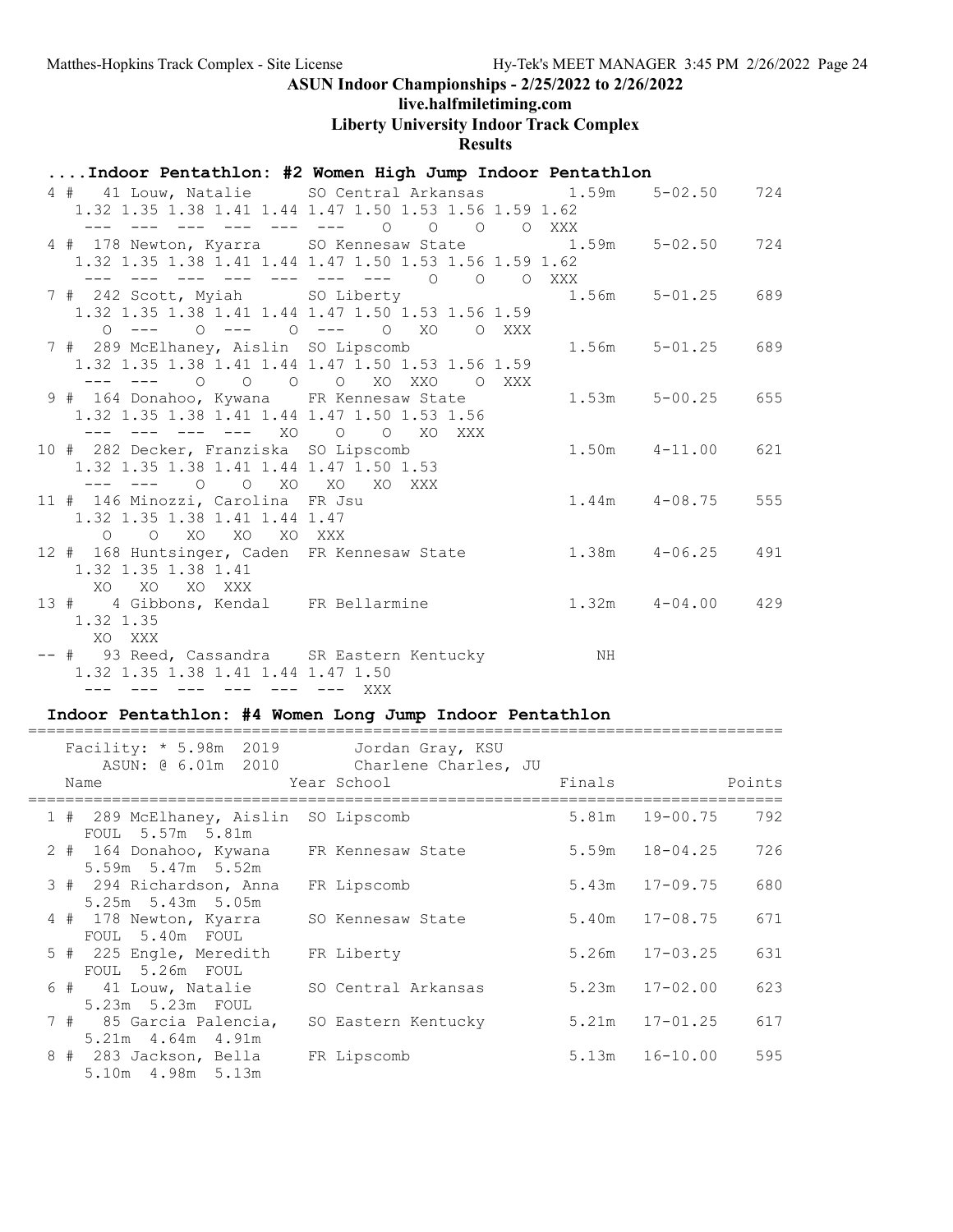# live.halfmiletiming.com

Liberty University Indoor Track Complex

Results

# ....Indoor Pentathlon: #4 Women Long Jump Indoor Pentathlon

| 9 # 242 Scott, Myiah                                                            | SO Liberty          | 5.11m | 16-09.25     | 589 |
|---------------------------------------------------------------------------------|---------------------|-------|--------------|-----|
| 4.95m 5.11m 4.95m<br>10 # 282 Decker, Franziska SO Lipscomb<br>5.04m 5.05m FOUL |                     | 5.05m | 16-07.00     | 573 |
| 11 # 146 Minozzi, Carolina FR Jsu<br>FOUL 4.96m 5.01m                           |                     | 5.01m | 16-05.25     | 562 |
| 12 # 168 Huntsinger, Caden FR Kennesaw State<br>4.85m FOUL 4.97m                |                     | 4.97m | 16-03.75     | 551 |
| 13 # 4 Gibbons, Kendal<br>FOUL FOUL 4.28m                                       | FR Bellarmine       | 4.28m | $14 - 00.50$ | 374 |
| -- # 93 Reed, Cassandra<br>FOUL                                                 | SR Eastern Kentucky | FOUL  |              |     |

#### Indoor Pentathlon: #3 Women Shot Put Indoor Pentathlon

|  | Facility: * 14.33m 2019 Jordan Gray, KSU<br>ASUN: @ 14.33m 2019 Jordan Gray, KSU |                     |        |                            |
|--|----------------------------------------------------------------------------------|---------------------|--------|----------------------------|
|  | Year School<br>Name                                                              |                     |        | Finals Points              |
|  | 1 # 282 Decker, Franziska SO Lipscomb<br>12.29m 11.79m 12.18m                    |                     |        | $12.29m$ $40-04.00$<br>680 |
|  | 2 # 85 Garcia Palencia, SO Eastern Kentucky<br>11.30m  10.74m  11.94m            |                     | 11.94m | 657<br>39-02.25            |
|  | 3 # 225 Engle, Meredith<br>11.42m 11.70m 11.90m                                  | FR Liberty          | 11.90m | $39 - 00.50$<br>654        |
|  | 4 # 242 Scott, Myiah<br>10.24m  11.32m  9.88m                                    | SO Liberty          |        | 616<br>$11.32m$ $37-01.75$ |
|  | 5 # 41 Louw, Natalie<br>10.70m  10.08m  8.45m                                    | SO Central Arkansas | 10.70m | 575<br>$35 - 01.25$        |
|  | 6 # 289 McElhaney, Aislin<br>10.36m 9.93m 10.64m                                 | SO Lipscomb         | 10.64m | 571<br>$34 - 11.00$        |
|  | 7 # 294 Richardson, Anna<br>10.36m  10.28m  9.92m                                | FR Lipscomb         | 10.36m | 553<br>$34 - 00.00$        |
|  | 8 # 168 Huntsinger, Caden<br>9.86m 10.19m 9.48m                                  | FR Kennesaw State   | 10.19m | 542<br>$33 - 05.25$        |
|  | 9 # 178 Newton, Kyarra<br>9.71m 10.08m 9.61m                                     | SO Kennesaw State   | 10.08m | 535<br>$33 - 01.00$        |
|  | 10 # 164 Donahoo, Kywana<br>9.08m 9.67m 9.47m                                    | FR Kennesaw State   | 9.67m  | 508<br>$31 - 08.75$        |
|  | 11 # 4 Gibbons, Kendal FR Bellarmine<br>7.52m 7.30m 6.85m                        |                     | 7.52m  | 368<br>$24 - 08.25$        |
|  | 12 # 146 Minozzi, Carolina FR Jsu<br>7.33m 7.51m 7.37m                           |                     | 7.51m  | 368<br>$24 - 07.75$        |
|  | 13 # 283 Jackson, Bella<br>6.83m 6.57m 5.87m                                     | FR Lipscomb         |        | 324<br>$6.83m$ $22-05.00$  |
|  | -- # 93 Reed, Cassandra SR Eastern Kentucky FOUL<br>FOUL                         |                     |        |                            |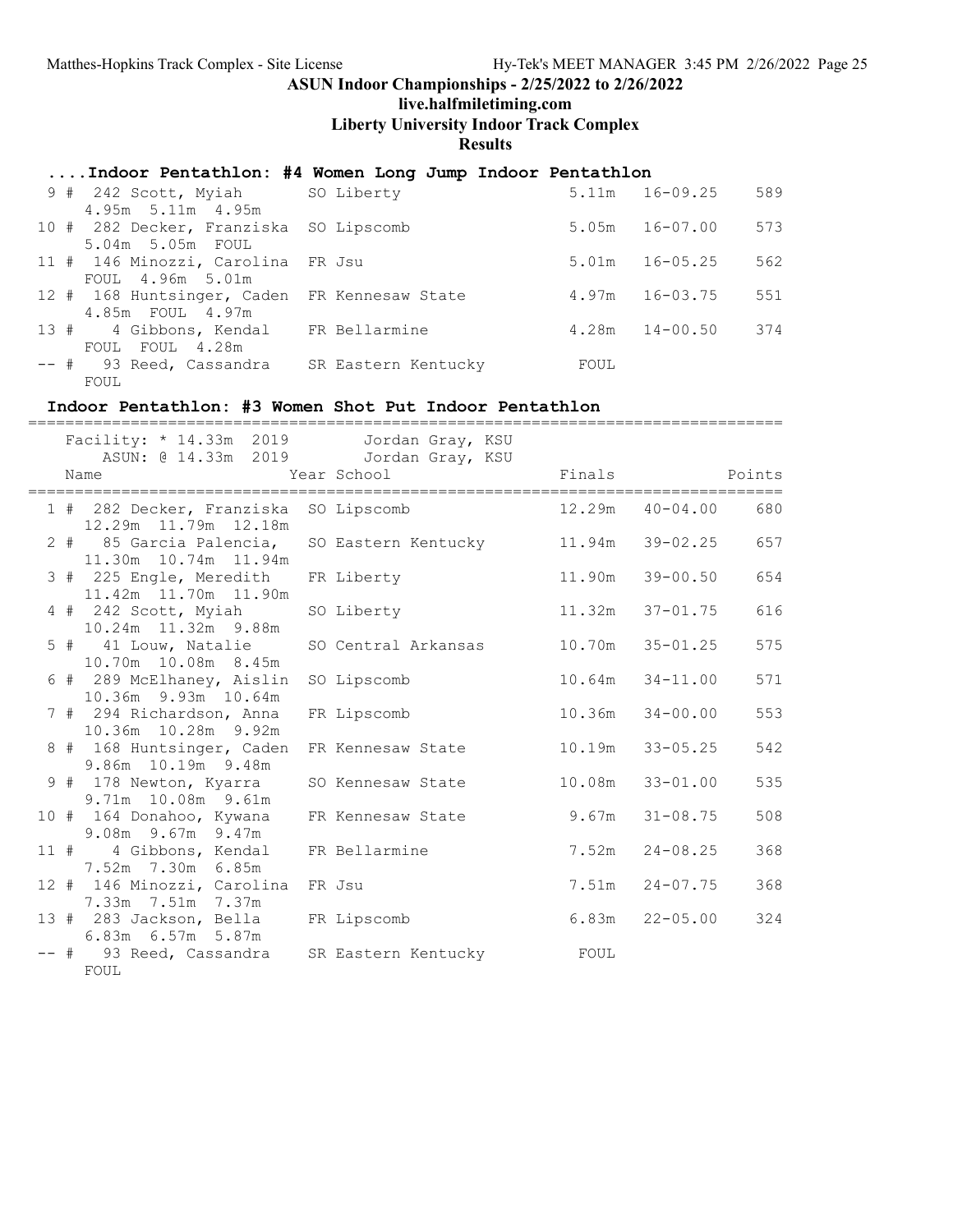# live.halfmiletiming.com

Liberty University Indoor Track Complex

# Results

#### Women Indoor Pentathlon

|        |       |               |                   | Facility: * 4202 2019 | ASUN: @ 4202 2019            | Jordan Gray, KSU                           | Jordan Gray, Kennesaw State |         |         |                  |
|--------|-------|---------------|-------------------|-----------------------|------------------------------|--------------------------------------------|-----------------------------|---------|---------|------------------|
|        | Name  |               |                   |                       |                              | Year School                                |                             | Seed    |         | Finals H# Points |
|        | 1#    |               |                   | 225 Engle, Meredith   |                              | FR Liberty                                 |                             | 3722    | 3896    | 10               |
|        | $2$ # |               |                   |                       |                              | 85 Garcia Palencia, SO Eastern Kentucky    |                             |         | 3733    | 8                |
|        | 3#    |               |                   |                       |                              | 289 McElhaney, Aislin SO Lipscomb          |                             | 3426    | 3682    | 6                |
|        | $4$ # |               |                   |                       |                              | 294 Richardson, Anna FR Lipscomb           |                             | 3654    | 3501    | 5                |
|        | $5$ # |               |                   | 164 Donahoo, Kywana   |                              | FR Kennesaw State                          |                             | 3313    | 3468    | $\sqrt{4}$       |
|        | 6 #   |               |                   | 178 Newton, Kyarra    |                              | SO Kennesaw State                          |                             | 3228    | 3413    | 3                |
|        | 7#    |               |                   | 283 Jackson, Bella    |                              | FR Lipscomb                                |                             | 3500    | 3395    | $\overline{c}$   |
|        | 8#    |               |                   | 242 Scott, Myiah      |                              | SO Liberty                                 |                             | 3078    | 3376    | $\mathbf{1}$     |
|        | 9#    |               |                   |                       |                              | 282 Decker, Franziska SO Lipscomb          |                             | 3300    | 3269    |                  |
| 10#    |       |               |                   | 41 Louw, Natalie      |                              | SO Central Arkansas                        |                             |         | 3242    |                  |
| 11#    |       |               |                   |                       | 146 Minozzi, Carolina FR Jsu |                                            |                             | 2657    | 2925    |                  |
| 12#    |       |               |                   |                       |                              | 168 Huntsinger, Caden FR Kennesaw State    |                             | 2821    | 2757    |                  |
| 13#    |       |               |                   |                       | 4 Gibbons, Kendal            | FR Bellarmine                              |                             |         | 2552    |                  |
| 14#    |       |               |                   |                       |                              | 93 Reed, Cassandra SR Eastern Kentucky     |                             |         | 664     |                  |
|        |       |               |                   |                       |                              |                                            |                             |         |         |                  |
|        |       |               | Men 60 Meter Dash |                       |                              |                                            |                             |         |         |                  |
|        |       |               | 8 Advance:        |                       |                              | Top 2 Each Heat plus Next 4 Best Times     |                             |         |         |                  |
|        |       |               |                   |                       |                              |                                            |                             |         |         |                  |
|        |       |               |                   | Facility: * 6.63 2020 |                              | Davonte Burnett, Barton County CC          |                             |         |         |                  |
|        |       |               |                   |                       | ASUN: @ 6.66 2015            | Drew Duggans, KSU                          |                             |         |         |                  |
|        | Name  |               |                   |                       |                              | Year School                                |                             | Seed    | Prelims | H#               |
|        |       |               |                   |                       |                              |                                            |                             |         |         |                  |
|        |       | Preliminaries |                   |                       |                              |                                            |                             |         |         |                  |
|        | 1#    |               |                   | 262 Letts, Brandon    |                              | SR Liberty                                 |                             | 6.74    | 6.77Q   | 2                |
|        | $2 +$ |               |                   | 263 Lyon, Christian   |                              | SR Liberty                                 |                             | 6.77    | 6.81Q   | 1                |
|        | 3#    |               | 60 Gill, Kobe     |                       |                              | FR Central Arkansas                        |                             | 6.80    | 6.82Q   | 2                |
|        | 4#    |               |                   |                       |                              | 254 Griffin, Diamanta SR Liberty           |                             | 6.74    | 6.830   | 1                |
|        | $5$ # |               |                   | 297 Amaar, Ahmed      |                              | SR Lipscomb                                |                             | 6.91    | 6.87q   | 1 6.862          |
|        | 6 #   |               |                   | 206 Paris, Xavier     |                              | FR Kennesaw State                          |                             | 6.82    | 6.87q   | 2 6.866          |
|        | 7#    |               | 190 Diaz, Omar    |                       |                              | SR Kennesaw State                          |                             | 6.92    | 6.89q   | 2                |
|        | 8#    |               |                   |                       | 199 Hussie, Tyriq            | SO Kennesaw State                          |                             | 6.82    | 6.92q   | 1                |
|        | 9#    |               |                   |                       | 74 Suen, Wesley              | SO Central Arkansas                        |                             | 6.96    | 6.96    | 1                |
| 10#    |       |               |                   |                       | 101 Carter, Samuel           | SR Eastern Kentucky                        |                             | 6.97    | 6.99    | $\mathbf{2}$     |
| 11#    |       |               |                   | 315 Ward, Deven       |                              | JR Lipscomb                                |                             | 6.93    | 7.04    | $\mathbf{2}$     |
| 12#    |       |               |                   | 114 Steed, Bryson     |                              | SO Eastern Kentucky                        |                             | 6.97    | 7.05    | $1\,$            |
| 13#    |       |               |                   | 308 Ross, Donovan     |                              | JR Lipscomb                                |                             | 7.08    | 7.07    | $\mathbf{2}$     |
|        | 14 #  |               |                   |                       |                              | 78 Townsley, Alec'za SO Central Arkansas   |                             | 7.11    | 7.09    | $\mathbf{1}$     |
|        |       |               |                   |                       |                              | 15 # 72 Olie, Emmanuel SR Central Arkansas |                             | 7.11    | 7.29    | 1                |
|        |       |               | Men 60 Meter Dash |                       |                              |                                            |                             |         |         |                  |
|        |       |               |                   |                       |                              |                                            |                             |         |         |                  |
|        |       |               |                   |                       | Facility: * 6.63 2020        | Davonte Burnett, Barton County CC          |                             |         |         |                  |
|        |       |               |                   |                       |                              | ASUN: @ 6.66 2015 Drew Duggans, KSU        |                             |         |         |                  |
|        | Name  |               |                   |                       |                              | Year School                                |                             | Prelims | Finals  | Points           |
|        |       |               |                   |                       |                              |                                            |                             |         |         |                  |
| Finals |       |               |                   |                       |                              |                                            |                             |         |         |                  |
|        | 1#    |               |                   |                       |                              | 263 Lyon, Christian SR Liberty             |                             | 6.81    | 6.72    | 10               |
|        | $2 +$ |               |                   | 262 Letts, Brandon    |                              | SR Liberty                                 |                             | 6.77    | 6.75    | 8                |
|        | 3#    |               | 60 Gill, Kobe     |                       |                              | FR Central Arkansas                        |                             | 6.82    | 6.79    | 6                |

4 # 254 Griffin, Diamanta SR Liberty 6.83 6.85 5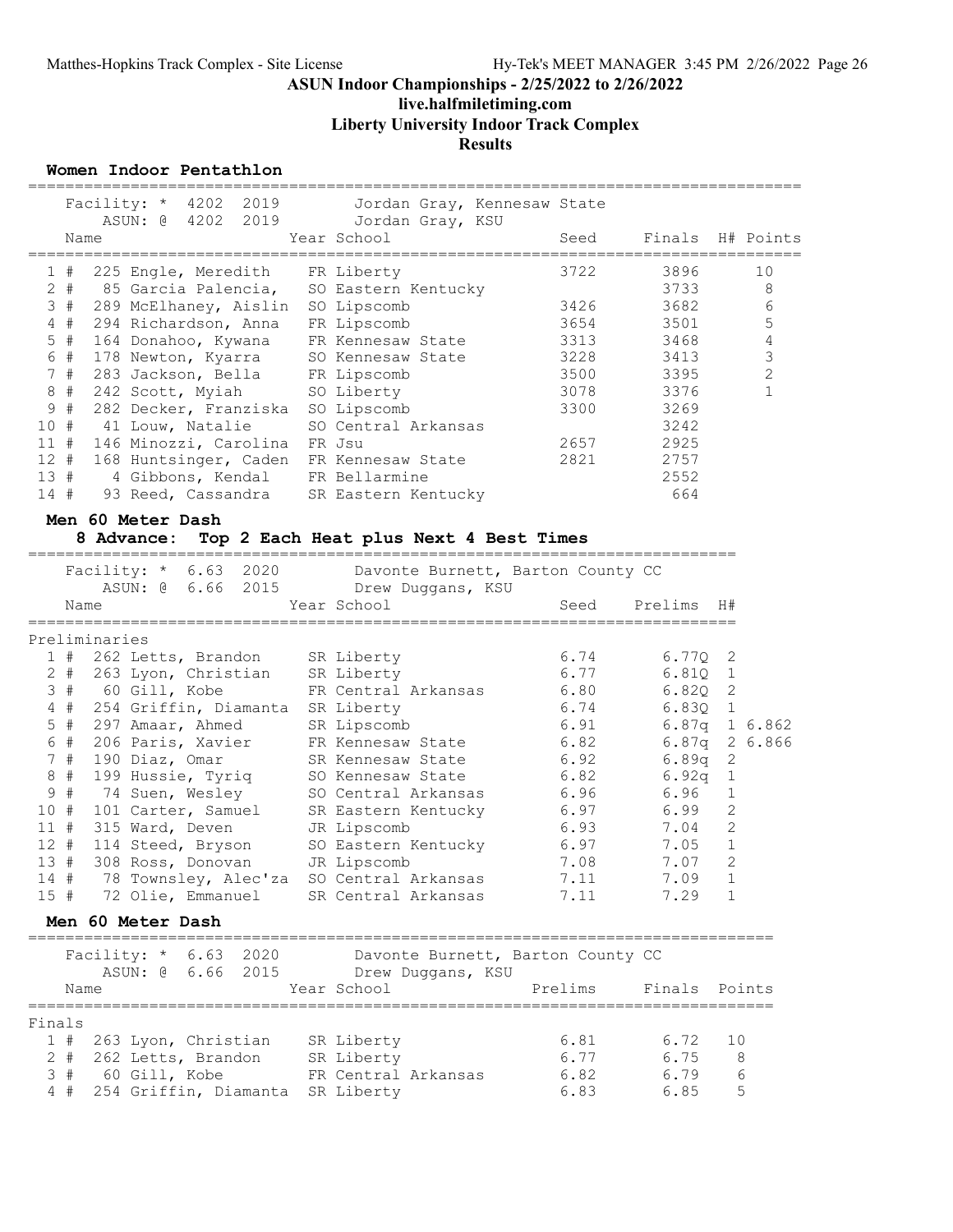# live.halfmiletiming.com

Liberty University Indoor Track Complex

# Results

|                                                               | 5#<br>7#<br>8#                                                   | Men 60 Meter Dash<br>206 Paris, Xavier<br>$6$ # 190 Diaz, Omar<br>199 Hussie, Tyriq<br>297 Amaar, Ahmed<br>Men 200 Meter Dash<br>Top 8 Advance by Time<br>=================================                                                                                                                                                                                                                                                                                                          | FR Kennesaw State<br>SR Kennesaw State<br>SO Kennesaw State<br>SR Lipscomb                                                                                                                                                                                              | 6.87<br>6.89<br>6.92<br>6.87                                                                                                                                   | 6.88<br>6.88<br>6.91<br>6.92                                                                                                                                               | 4<br>3<br>2<br>$\mathbf{1}$                                                                                       | 6.873<br>6.876                                                                    |
|---------------------------------------------------------------|------------------------------------------------------------------|------------------------------------------------------------------------------------------------------------------------------------------------------------------------------------------------------------------------------------------------------------------------------------------------------------------------------------------------------------------------------------------------------------------------------------------------------------------------------------------------------|-------------------------------------------------------------------------------------------------------------------------------------------------------------------------------------------------------------------------------------------------------------------------|----------------------------------------------------------------------------------------------------------------------------------------------------------------|----------------------------------------------------------------------------------------------------------------------------------------------------------------------------|-------------------------------------------------------------------------------------------------------------------|-----------------------------------------------------------------------------------|
|                                                               | Name                                                             | Facility: * 20.68 2020<br>ASUN: @ 20.99 2020 Christian Lyon, Liberty                                                                                                                                                                                                                                                                                                                                                                                                                                 | Caleb Boger, Barton County CC<br>Year School                                                                                                                                                                                                                            | Seed                                                                                                                                                           | Prelims                                                                                                                                                                    | H#                                                                                                                |                                                                                   |
| 10#<br>11#<br>12#<br>13#<br>14 #<br>15#<br>16#<br>17#<br>18 # | Preliminaries<br>2#<br>3#<br>4#<br>$5$ #<br>6#<br>7#<br>8#<br>9# | 1 # 303 Imes, Jonathan<br>254 Griffin, Diamanta SR Liberty<br>190 Diaz, Omar<br>206 Paris, Xavier<br>70 Lavan, Tristan<br>198 Hussie, Malik<br>263 Lyon, Christian SR Liberty<br>207 Amaar Abmod SP Lincoomb<br>297 Amaar, Ahmed<br>262 Letts, Brandon SR Liberty<br>60 Gill, Kobe<br>199 Hussie, Tyriq<br>79 Ventour, Jaiden<br>315 Ward, Deven<br>78 Townsley, Alec'za SO Central Arkansas<br>81 White, Bruce<br>103 Favors-Charleston JR Eastern Kentucky<br>72 Olie, Emmanuel<br>74 Suen, Wesley | SR Lipscomb<br>SR Kennesaw State<br>FR Kennesaw State<br>JR Central Arkansas<br>SO Kennesaw State<br>SR Lipscomb<br>FR Central Arkansas<br>SO Kennesaw State<br>SO Central Arkansas<br>JR Lipscomb<br>SO Central Arkansas<br>SR Central Arkansas<br>SO Central Arkansas | 21.47<br>21.03<br>21.59<br>21.78<br>21.71<br>22.16<br>21.65<br>21.91<br>21.71<br>22.13<br>21.50<br>22.01<br>22.11<br>22.33<br>22.28<br>22.19<br>22.31<br>22.46 | $21.21q$ 4<br>21.38q<br>21.46q<br>21.55q<br>21.65q<br>21.72q<br>21.73q<br>21.76q<br>21.78<br>21.87<br>21.91<br>21.92<br>21.94<br>22.10<br>22.17<br>22.25<br>22.36<br>22.51 | 3<br>$\mathbf 1$<br>5<br>1<br>5<br>2<br>4<br>2<br>4<br>5<br>3<br>3<br>1<br>2<br>$\mathbf{1}$<br>$\mathbf{2}$<br>5 |                                                                                   |
|                                                               | Name<br>===============                                          | Men 200 Meter Dash<br>Facility: * 20.68 2020<br>ASUN: @ 20.99 2020 Christian Lyon, Liberty                                                                                                                                                                                                                                                                                                                                                                                                           | Caleb Boger, Barton County CC<br>Year School<br>==============                                                                                                                                                                                                          | Prelims                                                                                                                                                        | Finals H# Points                                                                                                                                                           |                                                                                                                   |                                                                                   |
| Finals                                                        | 2#<br>3#<br>4#<br>5#<br>6#<br>7#<br>8#                           | 1 # 254 Griffin, Diamanta SR Liberty<br>303 Imes, Jonathan<br>190 Diaz, Omar<br>206 Paris, Xavier<br>206 rails,<br>263 Lyon, Christian<br>mristan<br>70 Lavan, Tristan<br>297 Amaar, Ahmed<br>198 Hussie, Malik                                                                                                                                                                                                                                                                                      | SR Lipscomb<br>SR Kennesaw State<br>FR Kennesaw State<br>SR Liberty<br>JR Central Arkansas<br>SR Lipscomb<br>SO Kennesaw State                                                                                                                                          | 21.38<br>21.21<br>21.46<br>21.55<br>21.73<br>21.65<br>21.76<br>21.72                                                                                           | 21.15<br>21.20<br>21.32<br>21.40 1<br>21.44<br>21.65<br>21.75<br>21.79                                                                                                     | 2<br>2<br>$\mathbf{1}$<br>1<br>$\mathbf{1}$                                                                       | 10<br>8<br>6<br>$5\phantom{0}$<br>$2 \quad 4$<br>$2 \quad 3$<br>2<br>$\mathbf{1}$ |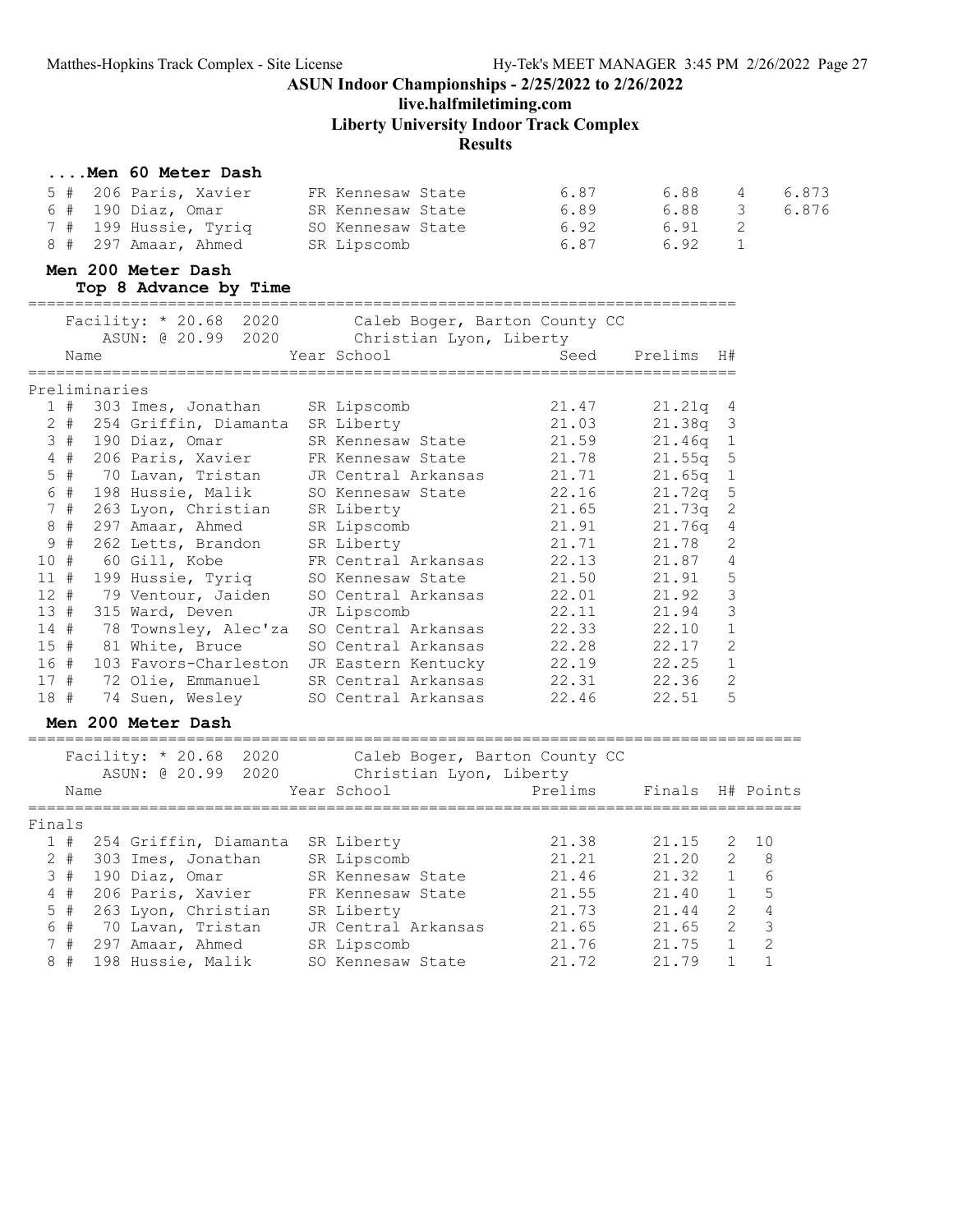live.halfmiletiming.com

Liberty University Indoor Track Complex

#### Results

Men 400 Meter Dash

Top 8 Advance by Time

|        |       | Facility: * 46.15 2019 Alejandro Perlaza Zapata, Liberty                       |                                                       |                                  |                |              |    |
|--------|-------|--------------------------------------------------------------------------------|-------------------------------------------------------|----------------------------------|----------------|--------------|----|
|        |       |                                                                                | ASUN: 0 46.15 2019 Alejandro Perlazza Zapata, Liberty |                                  |                |              |    |
|        | Name  |                                                                                | Year School                                           | Seed                             | Prelims H#     |              |    |
|        |       | Preliminaries                                                                  |                                                       | ================================ |                |              |    |
|        |       | 1 # 303 Imes, Jonathan SR Lipscomb                                             |                                                       |                                  | 46.68 47.04q 1 |              |    |
|        |       | 21.718 (21.718) 47.039 (25.321)                                                |                                                       |                                  |                |              |    |
|        | $2 +$ | 70 Lavan, Tristan JR Central Arkansas 47.48<br>22.205 (22.205) 47.480 (25.275) |                                                       |                                  | 47.48q 2       |              |    |
|        | 3#    | 73 Paulk, Armonte JR Central Arkansas 47.77                                    |                                                       |                                  | 47.98q 3       |              |    |
|        |       | 22.216 (22.216)                                                                | 47.980 (25.764)                                       |                                  |                |              |    |
|        | $4$ # | 269 Rose, Michael SO Liberty<br>23.186 (23.186) 48.468 (25.282)                |                                                       | 48.70                            | 48.47q 3       |              |    |
|        |       |                                                                                |                                                       |                                  |                |              |    |
|        | $5$ # | 195 Griffin, Sparticu SO Kennesaw State<br>22.903 (22.903) 48.876 (25.973)     |                                                       | 48.42                            | 48.88q 4       |              |    |
|        | 6 #   | 79 Ventour, Jaiden SO Central Arkansas                                         |                                                       | 49.27                            | 48.92q 2       |              |    |
|        |       | 22.752 (22.752)                                                                | 48.915 (26.163)                                       |                                  |                |              |    |
|        | 7#    | 316 Wilson, Demontae JR Lipscomb                                               |                                                       | 49.51                            | $48.93q$ 1     |              |    |
|        |       | $22.743$ (22.743) $48.925$ (26.182)                                            |                                                       |                                  |                |              |    |
|        | $8 +$ | 22.561 (22.561) 49.444 (26.883)                                                | 198 Hussie, Malik SO Kennesaw State                   | 48.52                            | 49.45q         | 4            |    |
|        | 9#    | 202 Johnson, Cameron FR Kennesaw State                                         |                                                       | 49.46                            | 49.79          | $\mathbf{1}$ |    |
|        |       | 23.282 (23.282)                                                                | 49.782 (26.500)                                       |                                  |                |              |    |
| 10 #   |       | 75 Sullivan, Shamal JR Central Arkansas                                        |                                                       | 50.32                            | 50.07          | 3            |    |
|        |       | 22.913 (22.913) 50.069 (27.156)                                                |                                                       |                                  |                |              |    |
| $11$ # |       | 23.301 (23.301) 50.262 (26.961)                                                | 115 Sullivan, Logan SO Eastern Kentucky               | 50.42                            | 50.27          | 4            |    |
| $12$ # |       |                                                                                | 111 Sawyers, Drew SO Eastern Kentucky                 | 50.26                            | 51.03          | $\mathbf{2}$ |    |
|        |       | 22.926 (22.926)                                                                | 51.030 (28.104)                                       |                                  |                |              |    |
| 13#    |       | 342 Thomas, Ryan SR North Florida<br>23.192 (23.192) 51.332 (28.140)           |                                                       | 51.72                            | 51.34          | 4            |    |
|        |       |                                                                                |                                                       |                                  |                |              |    |
| $14$ # |       | 21 Clements, Van FR Bellarmine                                                 |                                                       | 52.21                            | 52.23          | 3            |    |
|        |       | 15 # 29 Pohl, Jordan FR Bellarmine                                             | 24.635 (24.635) 52.227 (27.592)                       | 53.02 53.50                      |                | $\mathbf{2}$ |    |
|        |       | 24.020 (24.020) 53.496 (29.476)                                                |                                                       |                                  |                |              |    |
|        |       | Men 400 Meter Dash                                                             |                                                       |                                  |                |              |    |
|        |       |                                                                                |                                                       |                                  |                |              |    |
|        |       | Facility: * 46.15 2019 Alejandro Perlaza Zapata, Liberty                       | ASUN: @ 46.15 2019 Alejandro Perlazza Zapata, Liberty |                                  |                |              |    |
|        | Name  |                                                                                | Year School <b>Example 2</b> Prelims Finals H# Points |                                  |                |              |    |
|        |       |                                                                                |                                                       |                                  |                |              |    |
| Finals |       |                                                                                |                                                       |                                  |                |              |    |
|        | 1#    | 303 Imes, Jonathan                                                             | SR Lipscomb                                           | 47.04                            | 46.78          | 2            | 10 |
|        | $2$ # | 21.870 (21.870)<br>70 Lavan, Tristan                                           | 46.771 (24.901)<br>JR Central Arkansas                | 47.48                            | 47.46          | 2            | 8  |
|        |       | 21.907 (21.907)                                                                | 47.455 (25.548)                                       |                                  |                |              |    |
|        | 3#    | 73 Paulk, Armonte                                                              | JR Central Arkansas                                   | 47.98                            | 47.84          | $\mathbf{1}$ | 6  |
|        |       | 22.402 (22.402)                                                                | 47.839 (25.437)                                       |                                  |                |              |    |
|        | 4#    | 269 Rose, Michael                                                              | SO Liberty                                            | 48.47                            | 48.19          | $\mathbf 1$  | 5  |
|        | 5#    | 22.666 (22.666)<br>198 Hussie, Malik                                           | 48.181 (25.515)<br>SO Kennesaw State                  | 49.45                            | 48.45          | 1            | 4  |
|        |       | 22.631 (22.631)                                                                | 48.450 (25.819)                                       |                                  |                |              |    |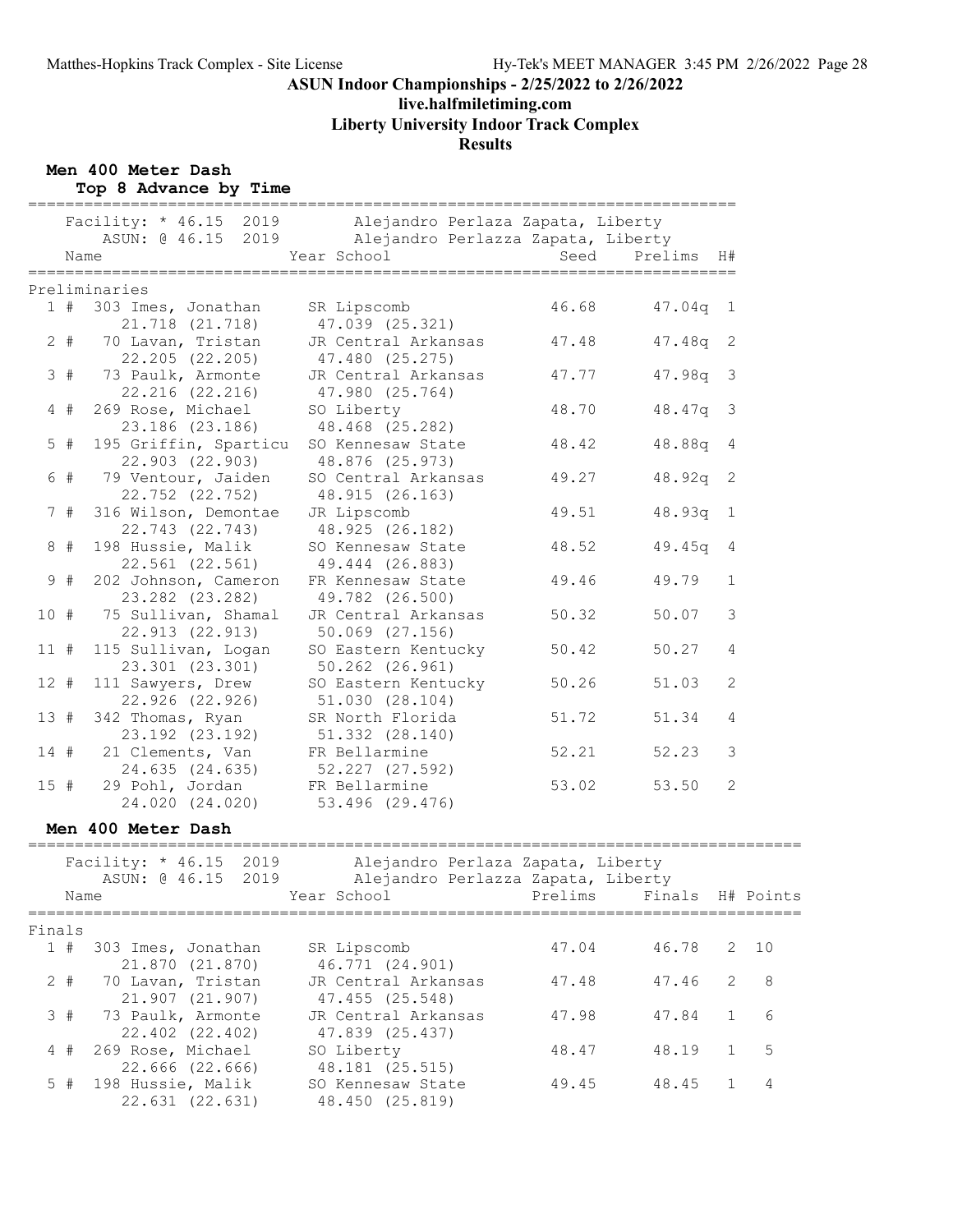live.halfmiletiming.com

Liberty University Indoor Track Complex

#### Results

### ....Men 400 Meter Dash

|  | 6 # 195 Griffin, Sparticu SO Kennesaw State |                     | 48.88 48.73 2 3 |           |  |
|--|---------------------------------------------|---------------------|-----------------|-----------|--|
|  | 22.960 (22.960)                             | 48.727 (25.767)     |                 |           |  |
|  | 7 # 79 Ventour, Jaiden                      | SO Central Arkansas | 48.92           | 48.81 1 2 |  |
|  | 22.773 (22.773)                             | 48.804 (26.031)     |                 |           |  |
|  | 8 # 316 Wilson, Demontae                    | JR Lipscomb         | 48.93           | 49.29 2 1 |  |
|  | 22.819 (22.819)                             | 49.287 (26.468)     |                 |           |  |
|  |                                             |                     |                 |           |  |

#### Men 800 Meter Run

#### 8 Advance: Top 2 Each Heat plus Next 4 Best Times

|                          |       | Facility: * 1:46.59 2021 Alex Amankwah, District Track Club<br>ASUN: @ 1:49.72 2021 Jonathan Schwind, Lipscomb |                                     |                                                                     |  |
|--------------------------|-------|----------------------------------------------------------------------------------------------------------------|-------------------------------------|---------------------------------------------------------------------|--|
|                          |       | Name                                                                                                           | Year School                         | Seed Prelims H#                                                     |  |
|                          |       |                                                                                                                |                                     |                                                                     |  |
|                          |       | Preliminaries                                                                                                  |                                     |                                                                     |  |
|                          |       |                                                                                                                |                                     | 1 # 310 Schwind, Jonathan SR Lipscomb 1:48.01 @ 1:49.10Q 1          |  |
|                          |       | 25.472 (25.472)                                                                                                | 52.013 (26.541)                     | $1:20.086$ (28.073) $1:49.099$ (29.013)                             |  |
|                          |       | 2 # 260 Kipchirchir, Ally JR Liberty                                                                           |                                     | $1:49.19$ $1:51.41Q$ 2                                              |  |
|                          |       | 26.293 (26.293)                                                                                                | 53.549 (27.256)                     | $1:22.290$ (28.741) $1:51.409$ (29.119)                             |  |
|                          |       | 3 # 304 Johnson, Brady SO Lipscomb                                                                             |                                     | 1:52.07 1:51.490 2                                                  |  |
|                          |       | 26.457(26.457)                                                                                                 | 53.776 (27.319)                     | $1:22.614$ (28.838) $1:51.487$ (28.873)                             |  |
|                          | $4$ # | 332 Doyle, Timothy                                                                                             | JR North Florida                    | $1:52.09$ $1:51.60Q$ $1:1:51.600$                                   |  |
|                          |       | 26.346 (26.346)                                                                                                | 53.764 (27.418)                     | $1:21.938$ (28.174) $1:51.600$ (29.662)                             |  |
|                          | $5$ # | 214 Williams, Koi                                                                                              | JR Kennesaw State                   | 1:52.53   1:51.60q   2   1:51.600                                   |  |
|                          |       | 26.500 (26.500)                                                                                                | 53.922 (27.422)                     | $1:22.471$ (28.549) $1:51.600$ (29.129)                             |  |
|                          | 6 #   | 299 Bell, Joshua                                                                                               | SR Lipscomb                         | $1:52.04q$ 1                                                        |  |
|                          |       | 26.905 (26.905)                                                                                                | 53.932 (27.027)                     | $1:22.211$ $(28.279)$ $1:52.036$ $(29.825)$                         |  |
|                          |       | 7 # 272 Schulties, Isaiah FR Liberty                                                                           |                                     | $1:52.46$ $1:52.13q$ 1                                              |  |
|                          |       | 26.597 (26.597)                                                                                                | 54.032 (27.435)                     | $1:22.432$ (28.400) $1:52.129$ (29.697)                             |  |
|                          |       | 8 # 207 Paulk, Cameron                                                                                         | JR Kennesaw State                   | $1:53.40$ $1:52.56q$ 2                                              |  |
|                          |       | 27.117(27.117)                                                                                                 | 54.192 (27.075)                     | $1:23.388$ (29.196) $1:52.553$ (29.165)                             |  |
|                          | 9#    | 66 Iking, Niklas JR Central Arkansas                                                                           |                                     | $1:53.60$ $1:53.09$ 1                                               |  |
|                          |       | 26.776 (26.776)                                                                                                | 54.131 (27.355)                     | $1:22.768$ (28.637) $1:53.083$ (30.315)                             |  |
|                          |       | 10 # 341 Tellis, Ladarius                                                                                      | FR North Florida                    | $1:53.79$ $1:53.13$ $1:53.121$                                      |  |
|                          |       | 27.151 (27.151)                                                                                                | 54.229 (27.078)                     | $1:22.842$ (28.613) $1:53.121$ (30.279)                             |  |
|                          | 11#   | 110 Leshan, Alex                                                                                               | SO Eastern Kentucky                 | $1:55.26$ $1:53.13$ 2 1:53.127                                      |  |
|                          |       | $26.663$ $(26.663)$                                                                                            |                                     | $1:22.895$ (28.750) $1:53.127$ (30.232)                             |  |
|                          |       | 12 # 338 Ortiz, Onix                                                                                           | 54.145 (27.482)<br>FR North Florida | $1:56.82$ $1:57.18$ 2                                               |  |
|                          |       |                                                                                                                |                                     | 27.352 (27.352) 55.172 (27.820) 1:25.242 (30.070) 1:57.176 (31.934) |  |
| 13#                      |       | 17 Backer, Triston JR Bellarmine                                                                               |                                     | $1:59.06$ $1:59.50$ 1                                               |  |
|                          |       |                                                                                                                |                                     | 27.429 (27.429) 55.859 (28.430) 1:26.769 (30.910) 1:59.492 (32.723) |  |
|                          |       | Men 800 Meter Run                                                                                              |                                     |                                                                     |  |
|                          |       |                                                                                                                |                                     |                                                                     |  |
|                          |       | Facility: * 1:46.59 2021 Alex Amankwah, District Track Club                                                    |                                     |                                                                     |  |
|                          |       | ASUN: @ 1:49.72 2021 Jonathan Schwind, Lipscomb                                                                |                                     |                                                                     |  |
|                          |       | Name                                                                                                           | Year School                         | Prelims<br>Finals Points                                            |  |
| $\Gamma$ in a $\Gamma$ a |       |                                                                                                                |                                     |                                                                     |  |

#### Finals

| 1 # 310 Schwind, Jonathan SR Lipscomb |                 | $1:49.10$ $1:49.420$ 10                     |  |
|---------------------------------------|-----------------|---------------------------------------------|--|
| 27.271 (27.271) 54.948 (27.677)       |                 | $1:22.785$ (27.837) $1:49.413$ (26.628)     |  |
| 2 # 260 Kipchirchir, Ally JR Liberty  |                 | 1:51.41 1:50.48 8                           |  |
| 26.989 (26.989)                       | 54.525 (27.536) | $1:22.342$ $(27.817)$ $1:50.471$ $(28.129)$ |  |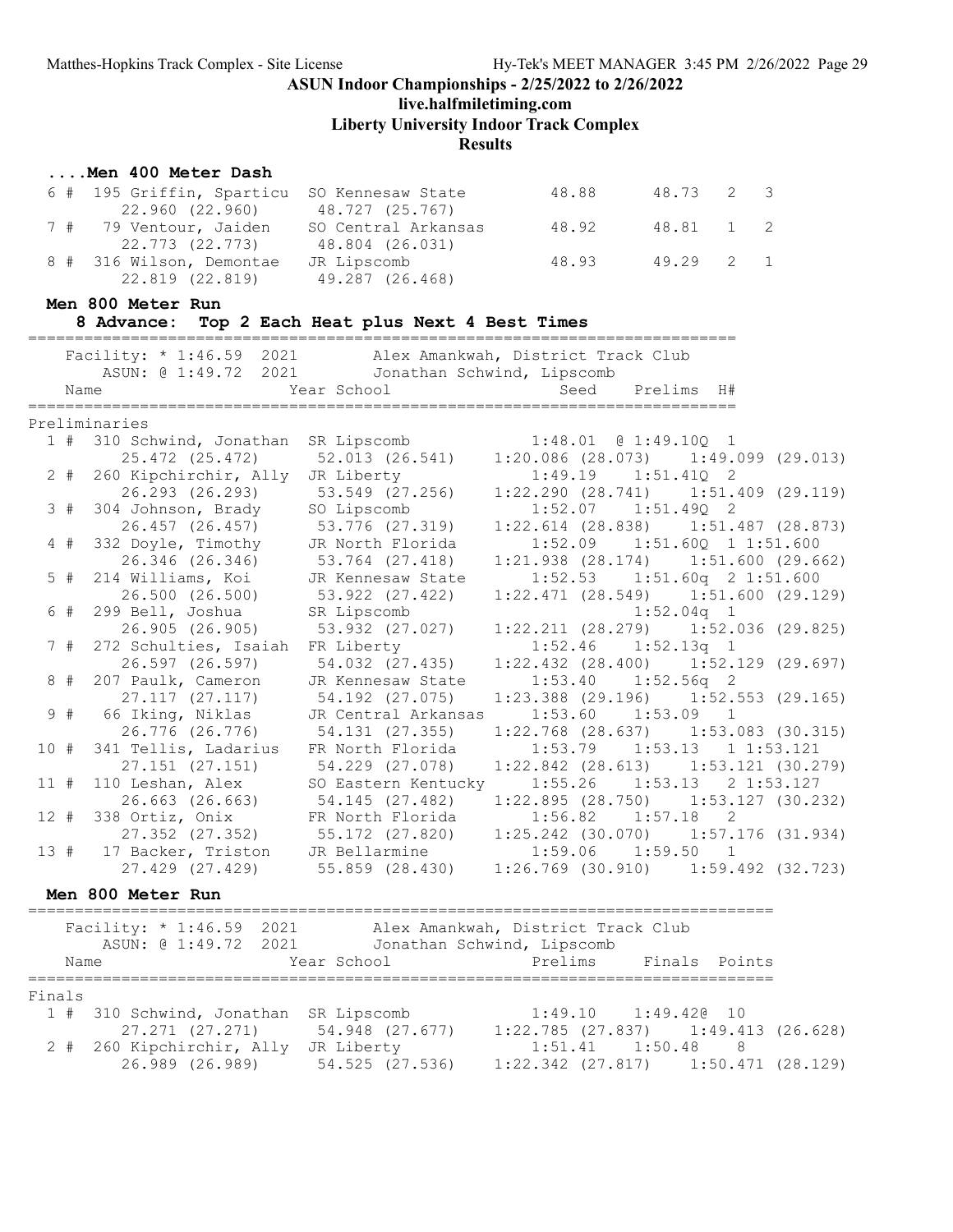live.halfmiletiming.com

Liberty University Indoor Track Complex

# Results

# ....Men 800 Meter Run

| 3 # 304 Johnson, Brady    | SO Lipscomb       | $1:51.49$ $1:51.16$ 6                   |  |
|---------------------------|-------------------|-----------------------------------------|--|
| 27.043 (27.043)           | 54.746 (27.703)   | $1:22.685$ (27.939) $1:51.157$ (28.472) |  |
| 4 # 332 Doyle, Timothy    | JR North Florida  | $1:51.60$ $1:51.51$ 5                   |  |
| 27.361 (27.361)           | 55.040 (27.679)   | $1:23.122$ (28.082) $1:51.510$ (28.388) |  |
| 5 # 299 Bell, Joshua      | SR Lipscomb       | $1:52.04$ $1:51.54$ 4                   |  |
| 27.774 (27.774)           | 55.408 (27.634)   | $1:23.697$ (28.289) $1:51.537$ (27.840) |  |
| 6 # 272 Schulties, Isaiah | FR Liberty        | $1:52.13$ $1:51.96$ 3                   |  |
| 27.592 (27.592)           | 55.205 (27.613)   | $1:23.467$ (28.262) $1:51.951$ (28.484) |  |
| 7 # 207 Paulk, Cameron    | JR Kennesaw State | $1:52.56$ $1:53.89$ 2                   |  |
| 27.745 (27.745)           | 54.892 (27.147)   | $1:23.735$ (28.843) $1:53.888$ (30.153) |  |
| 8 # 214 Williams, Koi     | JR Kennesaw State | $1:51.60$ $2:01.38$ 1                   |  |
| 27.952 (27.952)           | 55.582 (27.630)   | $1:26.915$ (31.333) $2:01.377$ (34.462) |  |
|                           |                   |                                         |  |

Men 1 Mile Run

|     |      | Facility: * 3:56.79 2022 Antonio Lopez Sagura, Virginia Tech<br>ASUN: @ 4:07.62 2021 Jonathan Schwind, Libscomb                                                                                                                         |                                                                                                     |                                         |                                         |  |
|-----|------|-----------------------------------------------------------------------------------------------------------------------------------------------------------------------------------------------------------------------------------------|-----------------------------------------------------------------------------------------------------|-----------------------------------------|-----------------------------------------|--|
|     |      |                                                                                                                                                                                                                                         |                                                                                                     |                                         |                                         |  |
|     | Name | Year School                                                                                                                                                                                                                             |                                                                                                     |                                         | Seed Finals Points                      |  |
|     |      |                                                                                                                                                                                                                                         |                                                                                                     |                                         |                                         |  |
|     |      | 1 # 252 Drew, Ryan SR Liberty 4:01.27 4:02.100 10<br>31.650 (31.650) 1:01.095 (29.445) 1:31.674 (30.579) 2:02.560 (30.886)<br>2:33.537 (30.977) 3:04.611 (31.074) 4:02.099 (57.488)<br>2 # 106 Jaziri, Ahmed JR Eastern Kentucky 3:59.8 |                                                                                                     |                                         |                                         |  |
|     |      |                                                                                                                                                                                                                                         |                                                                                                     |                                         |                                         |  |
|     |      |                                                                                                                                                                                                                                         |                                                                                                     |                                         |                                         |  |
|     |      | $31.115$ $(31.115)$                                                                                                                                                                                                                     | 1:00.855(29.740)                                                                                    | $1:31.425$ (30.570) $2:02.394$ (30.969) |                                         |  |
|     |      | 2:33.410(31.016)                                                                                                                                                                                                                        | $3:04.390$ (30.980) $4:03.411$ (59.021)                                                             |                                         |                                         |  |
|     |      | 3 # 310 Schwind, Jonathan SR Lipscomb                                                                                                                                                                                                   |                                                                                                     |                                         | 4:03.61 4:04.170 6                      |  |
|     |      | 31.772 (31.772)                                                                                                                                                                                                                         | $1:01.321$ (29.549) $1:31.896$ (30.575) $2:02.770$ (30.874)                                         |                                         |                                         |  |
|     |      | 2:33.680(30.910)                                                                                                                                                                                                                        | $3:04.803$ (31.123) $4:04.166$ (59.363)                                                             |                                         |                                         |  |
|     |      | 4 # 339 Pedroza, Robert                                                                                                                                                                                                                 | SO North Florida                                                                                    |                                         | $4:12.14$ $4:08.25$ 5                   |  |
|     |      | $31.966$ $(31.966)$                                                                                                                                                                                                                     | 1:01.953(29.987)                                                                                    |                                         | $1:32.939$ (30.986) $2:04.067$ (31.128) |  |
|     |      | 2:35.445(31.378)                                                                                                                                                                                                                        | 3:07.237(31.792)                                                                                    | $4:08.248$ $(1:01.011)$                 |                                         |  |
|     |      | $5$ # 100 Badia, Jan                                                                                                                                                                                                                    | FR Eastern Kentucky 4:06.14 4:08.37 4                                                               |                                         |                                         |  |
|     |      | 32.386 (32.386)                                                                                                                                                                                                                         | $1:02.108$ (29.722) $1:32.560$ (30.452) $2:03.610$ (31.050)                                         |                                         |                                         |  |
|     |      | 2:34.907(31.297)                                                                                                                                                                                                                        | 3:06.707(31.800)                                                                                    | $4:08.361$ $(1:01.654)$                 |                                         |  |
|     |      | 6 # 255 Harkabus, Kyle                                                                                                                                                                                                                  | SO Liberty                                                                                          |                                         | $4:09.88$ 3                             |  |
|     |      | 32.295 (32.295)                                                                                                                                                                                                                         | $1:02.613$ (30.318) $1:33.154$ (30.541) $2:04.568$ (31.414)                                         |                                         |                                         |  |
|     |      | $2:35.982$ $(31.414)$                                                                                                                                                                                                                   | $3:08.409$ (32.427) $4:09.876$ (1:01.467)                                                           |                                         |                                         |  |
|     |      | 7 # 307 Risse, Brian                                                                                                                                                                                                                    | SO Lipscomb                                                                                         | $4:11.32$ $4:10.40$ 2                   |                                         |  |
|     |      | 32.102 (32.102)                                                                                                                                                                                                                         | $1:01.846$ (29.744) $1:32.324$ (30.478) $2:03.496$ (31.172)                                         |                                         |                                         |  |
|     |      | 2:34.617(31.121)                                                                                                                                                                                                                        | 3:06.385(31.768)                                                                                    | $4:10.394$ $(1:04.009)$                 |                                         |  |
|     |      | 8 # 330 Arnold, Aiden                                                                                                                                                                                                                   | FR North Florida                                                                                    | $4:12.67$ $4:12.86$ 1                   |                                         |  |
|     |      | 32.740 (32.740)                                                                                                                                                                                                                         | $1:02.717$ (29.977) $1:33.439$ (30.722) $2:05.317$ (31.878)                                         |                                         |                                         |  |
|     |      | 2:36.580(31.263)                                                                                                                                                                                                                        | $3:08.720$ (32.140) $4:12.857$ (1:04.137)                                                           |                                         |                                         |  |
|     | 9#   | 313 Streich, Cole                                                                                                                                                                                                                       | SR Lipscomb<br>SR Lipscomb 4:15.09 4:16.09<br>1:02.333 (29.822) 1:32.759 (30.426) 2:03.809 (31.050) |                                         |                                         |  |
|     |      | 32.511 (32.511)                                                                                                                                                                                                                         |                                                                                                     |                                         |                                         |  |
|     |      | 2:35.127(31.318)                                                                                                                                                                                                                        | $3:07.030$ $(31.903)$ $4:16.081$ $(1:09.051)$                                                       |                                         |                                         |  |
| 10# |      | 20 Cason, John                                                                                                                                                                                                                          | FR Bellarmine 4:20.26 4:16.15<br>1:03.230 (30.195) 1:34.052 (30.822) 2:05.934 (31.882)              |                                         |                                         |  |
|     |      | 33.035 (33.035)                                                                                                                                                                                                                         |                                                                                                     |                                         |                                         |  |
|     |      | 2:38.191(32.257)                                                                                                                                                                                                                        | 4:16.147(1:37.956)                                                                                  |                                         |                                         |  |
|     |      | 11 # 65 Henderson, Hunter JR Central Arkansas 4:15.02 4:16.60                                                                                                                                                                           |                                                                                                     |                                         |                                         |  |
|     |      |                                                                                                                                                                                                                                         | 32.900 (32.900) 1:03.154 (30.254) 1:33.296 (30.142) 2:04.969 (31.673)                               |                                         |                                         |  |
|     |      | $2:36.798$ (31.829)                                                                                                                                                                                                                     | $3:09.556$ (32.758) $4:16.596$ (1:07.040)                                                           |                                         |                                         |  |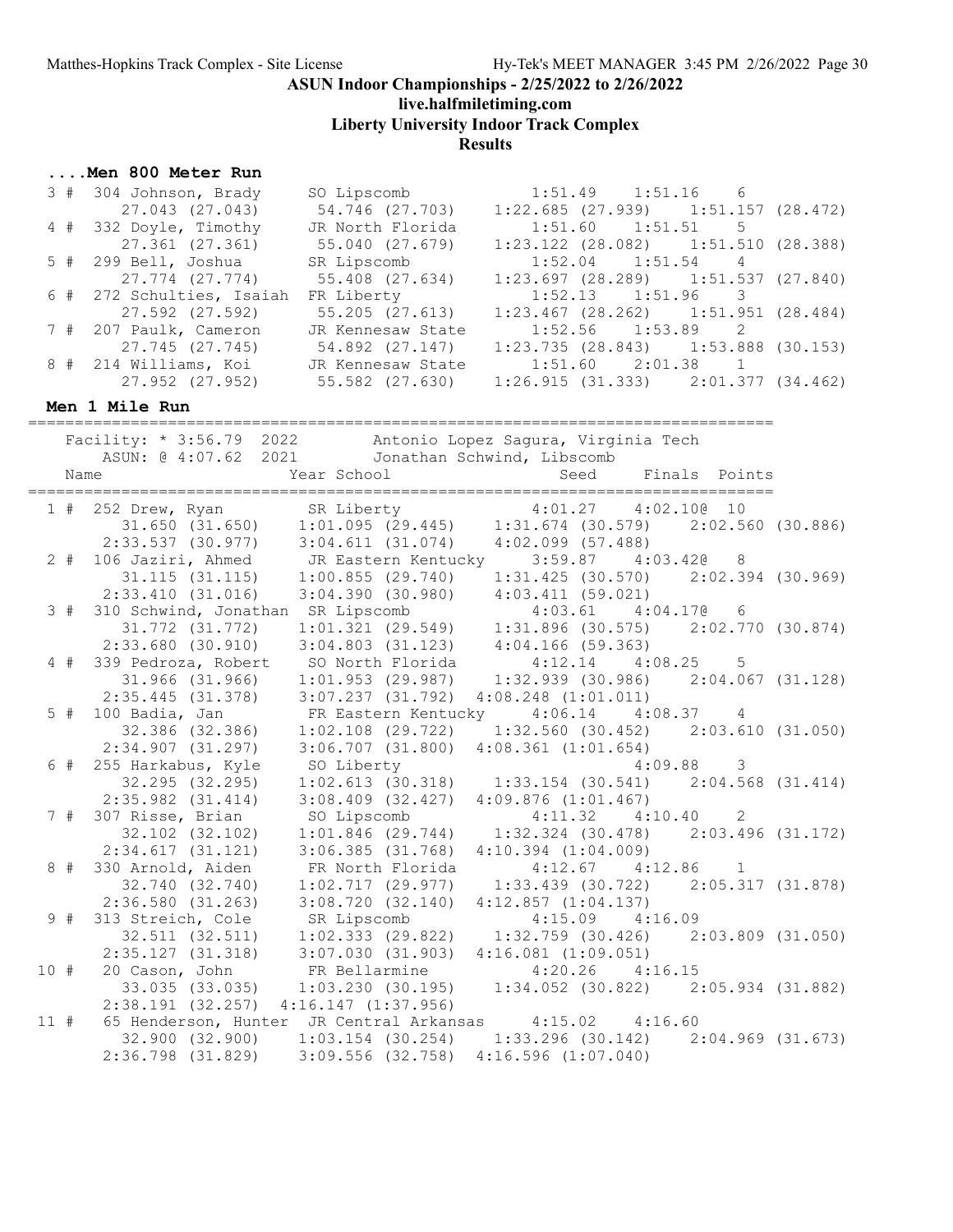live.halfmiletiming.com

Liberty University Indoor Track Complex

#### Results

### ....Men 1 Mile Run

| 1:03.584 (30.316)                                |                                                                                                                                                                                           |                                                                                                                                      |
|--------------------------------------------------|-------------------------------------------------------------------------------------------------------------------------------------------------------------------------------------------|--------------------------------------------------------------------------------------------------------------------------------------|
|                                                  |                                                                                                                                                                                           |                                                                                                                                      |
|                                                  |                                                                                                                                                                                           |                                                                                                                                      |
|                                                  |                                                                                                                                                                                           |                                                                                                                                      |
|                                                  |                                                                                                                                                                                           |                                                                                                                                      |
| 12 # 331 DeVoss, Simon<br>33.268 (33.268)<br>13# | FR North Florida<br>$2:41.323$ (33.399) $4:21.385$ (1:40.062)<br>63 Hamilton, Jaron SR Central Arkansas<br>32.552 (32.552) 1:02.811 (30.259)<br>$2:38.682$ (33.012) $4:31.319$ (1:52.637) | $4:23.69$ $4:21.39$<br>$1:35.015$ $(31.431)$ $2:07.924$ $(32.909)$<br>$4:11.28$ $4:31.32$<br>$1:33.551$ (30.740) $2:05.670$ (32.119) |

#### Men 3000 Meter Run

=================================================================================== Facility: \* 7:54.64 2022 Patrick Anderson, North Carolina

| Name  | ASUN: @ 8:12.82 2019                                                       | Noah Perkins, UNF<br>Year School |                     | Seed Finals H# Points                                                                                                                  |
|-------|----------------------------------------------------------------------------|----------------------------------|---------------------|----------------------------------------------------------------------------------------------------------------------------------------|
|       |                                                                            |                                  |                     |                                                                                                                                        |
|       |                                                                            |                                  |                     |                                                                                                                                        |
|       |                                                                            |                                  |                     | 1 # 333 Jubran, Nathan JR North Florida 8:09.43 8:09.680 3 10<br>31.792 (31.792) 1:04.030 (32.238) 1:38.198 (34.168) 2:11.587 (33.389) |
|       |                                                                            |                                  |                     | $2:44.846 (33.259) 3:18.075 (33.229) 3:51.490 (33.415) 4:23.777 (32.287)$                                                              |
|       |                                                                            |                                  |                     | $6:02.217$ (33.367) $6:35.228$ (33.011)                                                                                                |
|       | 4:55.762 (31.985) 5:28.850 (33.088)<br>7:08.234 (33.006) 7:40.601 (32.367) |                                  | 8:09.678 (29.077)   |                                                                                                                                        |
| $2 +$ | 104 Garcia- Palencia, SO Eastern Kentucky                                  |                                  |                     | 8:15.44 8:09.980 3 8                                                                                                                   |
|       | 31.331 (31.331)                                                            | $1:04.052$ $(32.721)$            |                     |                                                                                                                                        |
|       | $2:45.248$ (33.273)                                                        | $3:18.484$ (33.236)              |                     | $1:38.309$ (34.257) $2:11.975$ (33.666)<br>3:51.944 (33.460) $4:24.117$ (32.173)<br>6:01.979 (33.097) 6:34.700 (32.721)                |
|       | 4:56.730(32.613)                                                           | $5:28.882$ (32.152)              |                     |                                                                                                                                        |
|       | $7:07.669$ (32.969)                                                        | 7:39.991 (32.322)                | 8:09.976 (29.985)   |                                                                                                                                        |
| 3#    | 112 Siddall, Jackson JR Eastern Kentucky                                   |                                  |                     | 8:12.59 8:10.160 3 6                                                                                                                   |
|       | $31.605$ $(31.605)$                                                        | $1:04.393$ $(32.788)$            |                     | $1:38.686$ (34.293) $2:12.145$ (33.459)                                                                                                |
|       | 2:45.353(33.208)                                                           | 3:18.635(33.282)                 |                     | $3:52.161$ (33.526) $4:24.511$ (32.350)                                                                                                |
|       | $4:56.012$ $(31.501)$                                                      | 5:29.335(33.323)                 |                     | $6:02.771$ (33.436) $6:35.423$ (32.652)                                                                                                |
|       | 7:08.453(33.030)                                                           |                                  | 8:10.155(29.838)    |                                                                                                                                        |
| 4#    | 259 Kandie, Felix                                                          | 7:40.317 (31.864)<br>SR Liberty  |                     | 8:03.38 8:10.360 3 5                                                                                                                   |
|       | 31.077 (31.077)                                                            | $1:03.823$ $(32.746)$            |                     | $1:38.061$ (34.238) $2:11.732$ (33.671)                                                                                                |
|       | 2:45.037(33.305)                                                           | $3:18.270$ (33.233)              |                     |                                                                                                                                        |
|       | $4:55.593$ $(31.605)$                                                      | $5:28.378$ (32.785)              |                     |                                                                                                                                        |
|       | $7:07.444$ (32.928)                                                        | 7:39.739 (32.295)                | 8:10.355(30.616)    | $3:51.715$ (33.445) $4:23.988$ (32.273)<br>6:01.474 (33.096) 6:34.516 (33.042)<br>8:10.355 (30.616)                                    |
|       | 5 # 267 Olson, Caleb                                                       | SO Liberty                       |                     | 8:17.31 8:10.390 3 4                                                                                                                   |
|       | $30.553$ (30.553) 1:03.593 (33.040)                                        |                                  |                     | $1:37.819$ (34.226) $2:11.432$ (33.613)                                                                                                |
|       | $2:44.646$ (33.214)                                                        | $3:17.868$ (33.222)              |                     | $3:51.241$ (33.373) $4:23.620$ (32.379)                                                                                                |
|       | $4:55.875$ (32.255)                                                        | $5:28.609$ $(32.734)$            |                     | $6:01.742$ (33.133) $6:34.665$ (32.923)                                                                                                |
|       | 7:07.750(33.085)                                                           | 7:40.333(32.583)                 | 8:10.388 (30.055)   |                                                                                                                                        |
| 6#    | 258 Jefferson, Will                                                        | FR Liberty                       |                     | 8:14.28 8:11.430 3 3                                                                                                                   |
|       | 31.853 (31.853)                                                            | $1:04.565$ (32.712)              |                     | $1:38.905$ (34.340) $2:12.727$ (33.822)                                                                                                |
|       | $2:45.734$ (33.007)                                                        | $3:19.002$ $(33.268)$            |                     |                                                                                                                                        |
|       | $4:56.469$ $(32.124)$                                                      | 5:29.085(32.616)                 |                     | 3:52.411 (33.409) 4:24.345 (31.934)<br>6:02.491 (33.406) 6:34.965 (32.474)                                                             |
|       | $7:08.059$ $(33.094)$                                                      | $7:41.338$ (33.279)              | $8:11.423$ (30.085) |                                                                                                                                        |
| 7#    | 337 O'Gorman, Aidan                                                        | SO North Florida                 |                     | 8:12.51  8:12.510  3  2                                                                                                                |
|       | $31.634$ $(31.634)$                                                        | $1:04.212$ $(32.578)$            |                     |                                                                                                                                        |
|       | $2:45.479$ (33.227)                                                        | 3:18.737(33.258)                 |                     | 1:38.449 (34.237) 2:12.252 (33.803)<br>3:52.086 (33.349) 4:24.135 (32.049)                                                             |
|       | $4:56.256$ $(32.121)$                                                      | 5:29.182 (32.926)                |                     | $6:02.466$ (33.284) $6:35.615$ (33.149)                                                                                                |
|       | 7:08.724 (33.109)                                                          | 7:41.011(32.287)                 | 8:12.507(31.496)    |                                                                                                                                        |
| 8#    |                                                                            |                                  |                     |                                                                                                                                        |
|       |                                                                            |                                  |                     | 306 Leber, Brent SR Lipscomb 8:19.28 1 1<br>31.781 (31.781) 1:04.355 (32.574) 1:37.562 (33.207) 2:10.484 (32.922)                      |
|       |                                                                            |                                  |                     | $2:45.332$ (34.848) 3:20.072 (34.740) 3:55.273 (35.201) 4:28.707 (33.434)                                                              |
|       |                                                                            |                                  |                     |                                                                                                                                        |
|       |                                                                            |                                  |                     | 5:02.130 (33.423) 5:35.349 (33.219) 6:08.489 (33.140) 6:41.732 (33.243)<br>7:15.095 (33.363) 7:47.851 (32.756) 8:19.279 (31.428)       |
|       |                                                                            |                                  |                     |                                                                                                                                        |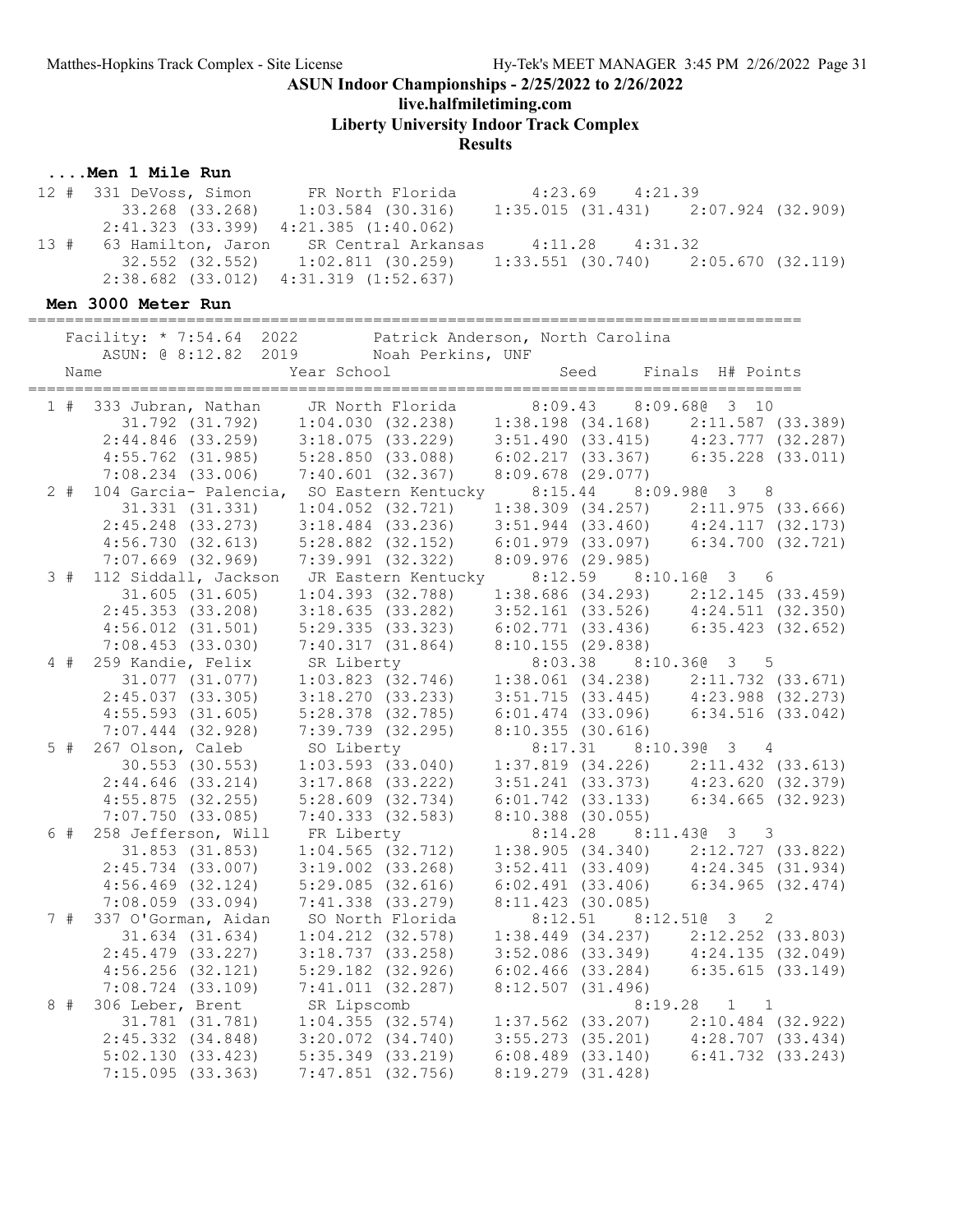live.halfmiletiming.com

Liberty University Indoor Track Complex

# Results

# ....Men 3000 Meter Run

| 9#     | 304 Johnson, Brady                        | SO Lipscomb                             | $8:17.32$ $8:24.23$ 3                                                                                                           |
|--------|-------------------------------------------|-----------------------------------------|---------------------------------------------------------------------------------------------------------------------------------|
|        | 31.450 (31.450)                           | $1:04.309$ (32.859)                     | $1:38.534$ (34.225) $2:12.475$ (33.941)                                                                                         |
|        | 2:45.807 (33.332)                         | $3:19.376$ (33.569)                     |                                                                                                                                 |
|        | $5:00.272$ $(33.692)$                     | $5:34.346$ $(34.074)$                   | $\begin{array}{lllll} 3:53.129 & (33.753) & & 4:26.580 & (33.451) \\ 6:08.694 & (34.348) & & 6:43.195 & (34.501) \end{array}$   |
|        | 7:17.926(34.731)                          | $7:52.266$ $(34.340)$                   | $8:24.224$ $(31.958)$                                                                                                           |
|        | 10 # 344 Turner, Jake                     | FR North Florida                        | 8:26.42 1                                                                                                                       |
|        | 31.974 (31.974)                           | $1:05.075$ (33.101)                     | $1:38.345$ (33.270) $2:11.104$ (32.759)                                                                                         |
|        | $2:45.572$ (34.468)                       | 3:20.333(34.761)                        | $3:55.645$ (35.312) $4:28.959$ (33.314)                                                                                         |
|        | $5:02.444$ (33.485)                       | 5:36.033(33.589)                        | $6:10.057$ (34.024) $6:44.749$ (34.692)                                                                                         |
|        | 7:19.211(34.462)                          | $7:53.263$ $(34.052)$                   | 8:26.411(33.148)                                                                                                                |
|        |                                           |                                         |                                                                                                                                 |
| $11$ # | 309 Ruffing, Ben                          | SR Lipscomb                             | 8:21.24 8:26.65 3                                                                                                               |
|        | 31.966 (31.966)                           | $1:04.647$ $(32.681)$                   | $1:38.885$ (34.238) $2:12.623$ (33.738)                                                                                         |
|        | 2:46.053(33.430)                          | 3:19.605(33.552)                        | 3:53.383 (33.778) 4:26.749 (33.366)                                                                                             |
|        | $5:00.019$ $(33.270)$                     | $5:34.073$ $(34.054)$                   | $6:08.981$ (34.908) $6:43.806$ (34.825)                                                                                         |
|        | 7:18.906(35.100)                          | $7:53.046$ $(34.140)$                   | $8:26.646$ (33.600)                                                                                                             |
| 12#    |                                           |                                         | 102 Dworczak, Nikodem SO Eastern Kentucky 8:18.48 8:26.88 3                                                                     |
|        | 32.185 (32.185)                           | 1:04.829(32.644)                        | 1:39.140(34.311)2:12.988(33.848)                                                                                                |
|        | 2:46.170(33.182)                          | 3:19.305(33.135)                        | $3:52.754$ (33.449) $4:24.897$ (32.143)                                                                                         |
|        | $4:57.266$ $(32.369)$                     | $5:30.591$ (33.325)                     | $6:04.677$ (34.086) $6:40.204$ (35.527)                                                                                         |
|        | $7:16.381$ (36.177)                       | 7:53.862 (37.481)                       | 8:26.873 (33.011)                                                                                                               |
| 13#    | 25 Hester, Nolan                          | FR Bellarmine                           |                                                                                                                                 |
|        | 32.261 (32.261)                           |                                         | FR Bellarmine<br>1:06.312 (34.051) 1:40.881 (34.569) 2:14.812 (33.931)<br>3:24.775 (34.830) 3:59.241 (34.466) 4:34.190 (34.949) |
|        | 2:49.945(35.133)                          | 3:24.775(34.830)                        |                                                                                                                                 |
|        | $5:09.029$ $(34.839)$                     | $5:43.767$ $(34.738)$                   | $6:18.779$ (35.012) $8:30.473$ (2:11.694)                                                                                       |
| 14#    |                                           |                                         | 64 Harrington, Fionn FR Central Arkansas 8:28.86 8:30.85 2                                                                      |
|        | 33.006 (33.006)                           | $1:07.262$ $(34.256)$                   | $1:41.664$ (34.402) $2:15.868$ (34.204)                                                                                         |
|        | $2:50.082$ $(34.214)$                     | 3:24.619(34.537)                        |                                                                                                                                 |
|        |                                           |                                         | $3:59.424$ (34.805) $4:34.479$ (35.055)                                                                                         |
|        | 5:09.453(34.974)                          | $5:43.806$ (34.353) 8:30.850 (2:47.044) |                                                                                                                                 |
| 15#    | 193 Frick, Gavin                          |                                         | FR Kennesaw State 8:24.85 8:30.96 2                                                                                             |
|        | 33.106 (33.106)                           |                                         | $1:07.449$ (34.343) $1:41.920$ (34.471) $2:15.741$ (33.821)                                                                     |
|        | $2:50.454$ $(34.713)$                     |                                         | 3:25.142 (34.688) 3:59.146 (34.004) 4:34.704 (35.558)                                                                           |
|        | 5:09.905(35.201)                          | 5:44.880(34.975)                        | $8:30.958$ $(2:46.078)$                                                                                                         |
|        | 16 # 311 Shaylor, Sam                     | SR Lipscomb                             | $8:22.57$ $8:31.15$ 2<br>SR Lipscomb 8:22.57 8:31.15 2<br>1:06.549 (34.129) 1:41.136 (34.587) 2:15.043 (33.907)                 |
|        | 32.420 (32.420)                           |                                         |                                                                                                                                 |
|        | $2:50.169$ (35.126)                       |                                         | 3:24.994 (34.825) 3:59.633 (34.639) 4:34.948 (35.315)                                                                           |
|        | $5:10.029$ $(35.081)$                     | 5:44.187(34.158)                        | $8:31.144$ $(2:46.957)$                                                                                                         |
|        | 17 # 307 Risse, Brian                     | SO Lipscomb                             | 8:21.53 8:31.38 2                                                                                                               |
|        | 33.038 (33.038)                           |                                         | $1:07.780$ (34.742) $1:42.053$ (34.273) $2:16.242$ (34.189)                                                                     |
|        | 2:50.925(34.683)                          |                                         | $3:25.984$ (35.059) $4:00.775$ (34.791) $4:35.676$ (34.901)                                                                     |
|        | $5:10.781$ (35.105)                       | 5:45.416 (34.635) 8:31.372 (2:45.956)   |                                                                                                                                 |
|        | 18 # 335 Martinez, Seth                   |                                         | FR North Florida 8:34.08 8:32.58<br>2                                                                                           |
|        | 32.735 (32.735)                           | 1:07.060(34.325)                        | 1:41.675(34.615)<br>2:15.623(33.948)                                                                                            |
|        | $2:50.845$ (35.222)                       | 3:25.520(34.675)                        | 4:35.160(34.737)<br>4:00.423(34.903)                                                                                            |
|        | $5:09.743$ $(34.583)$                     | $5:43.979$ $(34.236)$                   | $8:32.574$ $(2:48.595)$                                                                                                         |
|        |                                           |                                         |                                                                                                                                 |
| 19#    | 108 Kipchumba, Charle FR Eastern Kentucky |                                         | 8:24.95<br>$8:33.71$ 2                                                                                                          |
|        | 32.655 (32.655)                           | $1:06.602$ $(33.947)$                   | $1:41.256$ $(34.654)$<br>2:15.317(34.061)                                                                                       |
|        | $2:50.392$ (35.075)                       | $3:25.064$ (34.672)                     | $4:34.809$ $(35.241)$<br>$3:59.568$ $(34.504)$                                                                                  |
|        | $5:09.866$ (35.057)                       | $5:44.298$ $(34.432)$                   | 8:33.705 (2:49.407)                                                                                                             |
| 20#    | 215 Williams, Mekhi                       | JR Kennesaw State                       | 8:29.52<br>8:34.06<br>2                                                                                                         |
|        | 32.688 (32.688)                           | 1:06.875(34.187)                        | $1:41.389$ (34.514)<br>2:15.540(34.151)                                                                                         |
|        | $2:50.575$ (35.035)                       | 3:25.355(34.780)                        | $3:59.942$ $(34.587)$<br>$4:34.614$ $(34.672)$                                                                                  |
|        | $5:09.174$ $(34.560)$                     | $5:44.068$ $(34.894)$                   | 8:34.052 (2:49.984)                                                                                                             |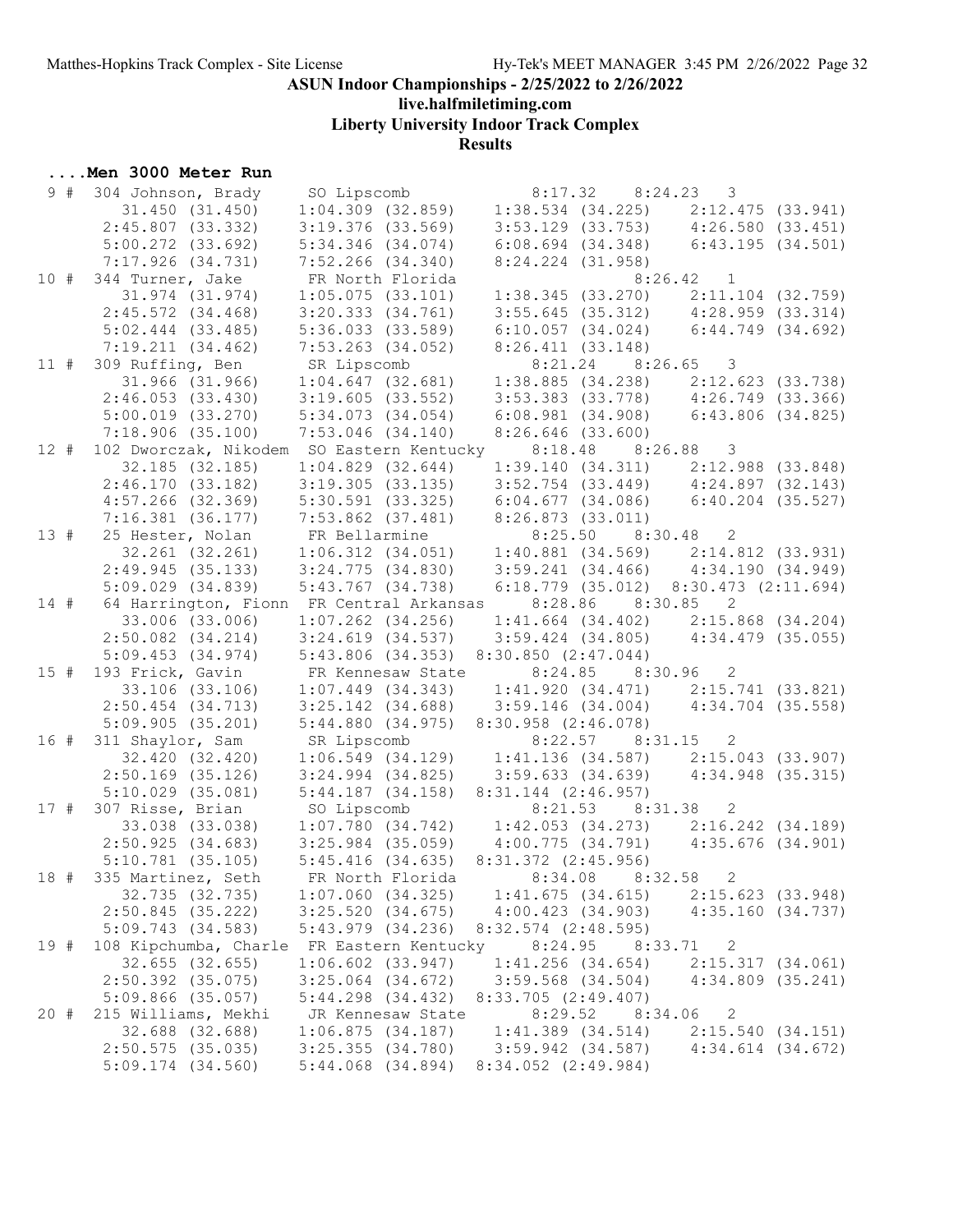live.halfmiletiming.com

Liberty University Indoor Track Complex

# Results

# ....Men 3000 Meter Run

| 21 #   | 345 Weiler, Thomas    | FR North Florida                         | 8:36.33 8:34.45 2                                                                                                                                                                                        |                       |
|--------|-----------------------|------------------------------------------|----------------------------------------------------------------------------------------------------------------------------------------------------------------------------------------------------------|-----------------------|
|        | 32.599 (32.599)       |                                          | $1:06.813$ (34.214) $1:41.425$ (34.612) $2:15.515$ (34.090)                                                                                                                                              |                       |
|        | 2:50.630(35.115)      |                                          | $3:25.275$ (34.645) $4:00.194$ (34.919) $4:34.980$ (34.786)                                                                                                                                              |                       |
|        | $5:09.649$ $(34.669)$ | $5:44.041$ (34.392) 8:34.450 (2:50.409)  |                                                                                                                                                                                                          |                       |
| $22 +$ | 339 Pedroza, Robert   | SO North Florida                         | 8:34.98 1                                                                                                                                                                                                |                       |
|        | 31.334 (31.334)       |                                          | $1:04.737$ (33.403) $1:38.790$ (34.053) $2:12.741$ (33.951)                                                                                                                                              |                       |
|        | $2:46.372$ $(33.631)$ |                                          | $3:20.626$ (34.254) $3:56.028$ (35.402) $4:30.364$ (34.336)                                                                                                                                              |                       |
|        | $5:04.512$ $(34.148)$ | 5:39.191(34.679)                         | $6:14.085$ (34.894) $6:49.920$ (35.835)                                                                                                                                                                  |                       |
|        | 7:26.315(36.395)      | $8:01.369$ (35.054)                      | 8:34.971(33.602)                                                                                                                                                                                         |                       |
|        |                       |                                          |                                                                                                                                                                                                          |                       |
| 23#    |                       |                                          | 61 Haessner, Julian JR Central Arkansas 8:26.15 8:35.39 2                                                                                                                                                |                       |
|        | 32.803 (32.803)       |                                          | $1:06.336$ (33.533) $1:41.021$ (34.685) $2:15.183$ (34.162)                                                                                                                                              |                       |
|        | $2:50.279$ (35.096)   |                                          | $3:24.783$ (34.504) $3:59.446$ (34.663) $4:34.591$ (35.145)                                                                                                                                              |                       |
|        | 5:09.429(34.838)      | 5:44.523(35.094)                         | $8:35.382$ $(2:50.859)$                                                                                                                                                                                  |                       |
| $24 +$ |                       |                                          | 62 Haessner, Philipp JR Central Arkansas 8:34.14 8:37.29 2                                                                                                                                               |                       |
|        | 33.363 (33.363)       |                                          | $\begin{array}{cccc} 1:08\, .004 & (34\, .641) & 1:42\, .356 & (34\, .352) & 2:16\, .664 & (34\, .308) \\ 3:26\, .304 & (34\, .957) & 4:01\, .185 & (34\, .881) & 4:35\, .577 & (34\, .392) \end{array}$ |                       |
|        | 2:51.347(34.683)      |                                          |                                                                                                                                                                                                          |                       |
|        | 5:10.520(34.943)      | $5:45.172$ (34.652) 8:37.288 (2:52.116)  |                                                                                                                                                                                                          |                       |
| 25#    | 19 Burchett, Ryan     | FR Bellarmine                            | 8:33.70 8:37.81 2                                                                                                                                                                                        |                       |
|        | 33.257 (33.257)       |                                          | $1:07.440$ (34.183) $1:41.894$ (34.454) $2:16.150$ (34.256)                                                                                                                                              |                       |
|        | $2:51.040$ (34.890)   |                                          | $3:25.792$ (34.752) $4:00.650$ (34.858) $4:35.393$ (34.743)                                                                                                                                              |                       |
|        | $5:10.499$ $(35.106)$ | $5:45.028$ (34.529) 8:37.805 (2:52.777)  |                                                                                                                                                                                                          |                       |
| 26#    | 80 Whaley, Tate       |                                          | SR Central Arkansas 8:52.21 8:46.01 1                                                                                                                                                                    |                       |
|        | 31.035 (31.035)       |                                          | $1:04.171$ (33.136) $1:38.575$ (34.404) $2:13.474$ (34.899)                                                                                                                                              |                       |
|        | $2:48.772$ (35.298)   |                                          | $3:24.634$ (35.862) $4:00.486$ (35.852) $4:36.454$ (35.968)                                                                                                                                              |                       |
|        | $5:12.538$ (36.084)   |                                          | 5:48.763 (36.225) 6:25.341 (36.578) 7:01.785 (36.444)                                                                                                                                                    |                       |
|        | $7:37.681$ (35.896)   | 8:13.316 (35.635) 8:46.006 (32.690)      |                                                                                                                                                                                                          |                       |
| 27#    | 336 McKenzie, John    | FR North Florida                         |                                                                                                                                                                                                          |                       |
|        | 32.173 (32.173)       |                                          | FR North Florida 8:53.51 8:46.40 1<br>1:06.310 (34.137) 1:41.046 (34.736) 2:16.130 (35.084)<br>3:25.643 (34.184) 4:00.235 (34.592) 4:36.201 (35.966)                                                     |                       |
|        | $2:51.459$ (35.329)   |                                          |                                                                                                                                                                                                          |                       |
|        | $5:12.206$ (36.005)   | 5:48.620(36.414)                         | $6:24.960(36.340)$ $7:01.843(36.883)$                                                                                                                                                                    |                       |
|        |                       |                                          |                                                                                                                                                                                                          |                       |
|        | $7:38.061$ (36.218)   | $8:13.032$ $(34.971)$                    | $8:46.398$ (33.366)                                                                                                                                                                                      |                       |
| 28 #   | 312 Smith, Patrick    | SR Lipscomb                              | SR Lipscomb<br>1:06.080 (33.666) 1:40.558 (34.478) 2:14.564 (34.006)<br>3:59.727 (35.319) 4:35.204 (35.477)                                                                                              |                       |
|        | 32.414 (32.414)       |                                          |                                                                                                                                                                                                          |                       |
|        | $2:49.648$ (35.084)   |                                          |                                                                                                                                                                                                          |                       |
|        | 5:10.320(35.116)      | $5:45.567$ (35.247)                      | $8:46.558$ $(3:00.991)$                                                                                                                                                                                  |                       |
| 29#    |                       | 65 Henderson, Hunter JR Central Arkansas | $8:48.96$ 1                                                                                                                                                                                              |                       |
|        | 32.266 (32.266)       |                                          | $1:06.184$ (33.918) $1:40.783$ (34.599) $2:15.853$ (35.070)                                                                                                                                              |                       |
|        | 2:51.200(35.347)      |                                          | 3:26.486 (35.286) 4:01.977 (35.491) 4:37.978 (36.001)                                                                                                                                                    |                       |
|        |                       |                                          |                                                                                                                                                                                                          |                       |
|        |                       |                                          | 5:14.738 (36.760) 5:51.244 (36.506) 6:27.940 (36.696) 7:04.810 (36.870)<br>7:41.689 (36.879) 8:17.323 (35.634) 8:48.951 (31.628)<br>213 Stansell, Jack FR Kennesaw State 8:49.56 8:49.47 1               |                       |
| 30#    | 213 Stansell, Jack    |                                          |                                                                                                                                                                                                          |                       |
|        | 32.074 (32.074)       | 1:06.511(34.437)                         | $1:41.276$ (34.765)                                                                                                                                                                                      | $2:16.024$ (34.748)   |
|        | $2:50.688$ $(34.664)$ | $3:25.886$ (35.198)                      | $4:00.368$ $(34.482)$                                                                                                                                                                                    | $4:36.283$ $(35.915)$ |
|        | $5:12.064$ $(35.781)$ | $5:48.232$ $(36.168)$                    | $6:25.078$ $(36.846)$                                                                                                                                                                                    | $7:02.094$ $(37.016)$ |
|        | 7:38.766 (36.672)     | 8:15.010(36.244)                         | $8:49.466$ $(34.456)$                                                                                                                                                                                    |                       |
| 31#    | 67 Jackson, Parker    | SO Central Arkansas                      | 9:01.36<br>$\mathbf{1}$<br>8:51.98                                                                                                                                                                       |                       |
|        | 31.824 (31.824)       | $1:05.396$ (33.572)                      | $1:39.448$ $(34.052)$                                                                                                                                                                                    | 2:14.731(35.283)      |
|        | $2:50.271$ (35.540)   | $3:25.852$ (35.581)                      | $4:01.371$ (35.519)                                                                                                                                                                                      | $4:37.722$ $(36.351)$ |
|        | $5:13.806$ (36.084)   | $5:50.653$ $(36.847)$                    | $6:27.254$ $(36.601)$                                                                                                                                                                                    | $7:04.022$ $(36.768)$ |
|        | $7:40.852$ (36.830)   | $8:17.524$ (36.672)                      | 8:51.979 (34.455)                                                                                                                                                                                        |                       |
|        |                       |                                          |                                                                                                                                                                                                          |                       |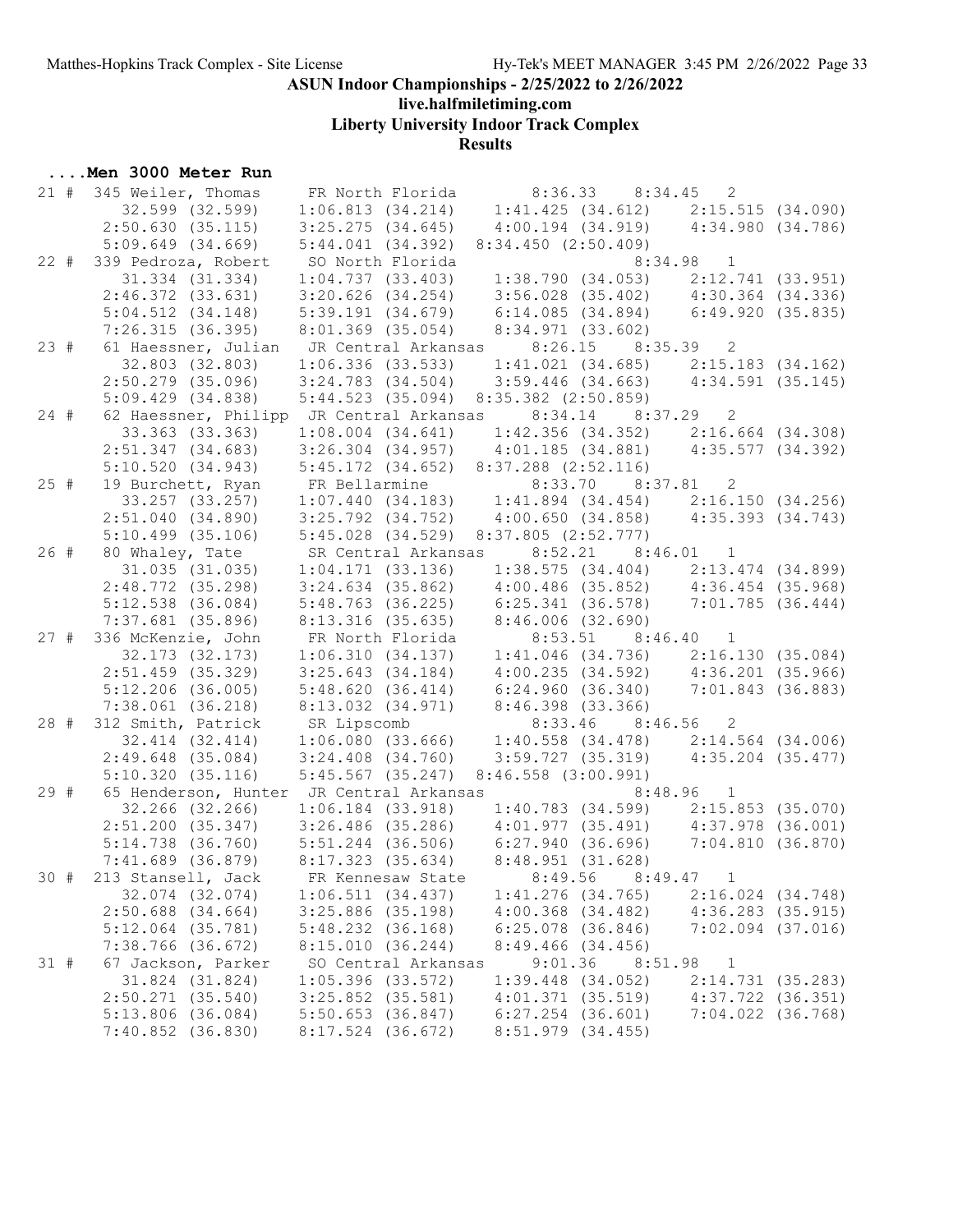live.halfmiletiming.com

Liberty University Indoor Track Complex

### Results

# ....Men 3000 Meter Run

| 32 #    | 302 Hudson, Bing                                 | FR Lipscomb                         | 8:49.00 8:53.00                             | $\sim$ 1                   |  |
|---------|--------------------------------------------------|-------------------------------------|---------------------------------------------|----------------------------|--|
|         | 31.630 (31.630)                                  | $1:04.461$ (32.831)                 | $1:37.353$ (32.892) $2:10.270$ (32.917)     |                            |  |
|         | 2:45.107(34.837)                                 | 3:19.912(34.805)                    | $3:55.582$ (35.670) $4:31.503$ (35.921)     |                            |  |
|         | 5:08.450(36.947)                                 | 5:46.415(37.965)                    | 6:25.590(39.175)                            | $7:04.181$ (38.591)        |  |
|         | $7:42.065$ (37.884)                              | 8:18.693(36.628)                    | 8:52.995(34.302)                            |                            |  |
| 33#     | 77 Touart, Jared                                 | SR Central Arkansas                 |                                             | $8:57.12$ 1                |  |
|         | 31.584 (31.584)                                  | 1:04.610(33.026)                    | 1:38.710(34.100)2:13.078(34.368)            |                            |  |
|         | 2:48.415(35.337)                                 | $3:24.941$ (36.526)                 | $4:02.356$ $(37.415)$                       | 4:39.515(37.159)           |  |
|         | 5:16.471(36.956)                                 | $5:53.691$ (37.220)                 | 6:30.490 (36.799)                           | $7:07.103$ (36.613)        |  |
|         | 7:43.755(36.652)                                 | 8:21.223 (37.468) 8:57.111 (35.888) |                                             |                            |  |
| 34#     | 27 Lewis, Nick                                   | FR Bellarmine                       | $8:32.31$ $9:05.02$ 2                       |                            |  |
|         | 33.060 (33.060)                                  | $1:06.958$ (33.898)                 | $1:41.228$ (34.270) $2:15.290$ (34.062)     |                            |  |
|         | $2:50.866$ (35.576)                              | 3:25.732 (34.866)                   | $4:00.453$ $(34.721)$ $4:35.464$ $(35.011)$ |                            |  |
|         | $5:10.972$ (35.508)                              | $5:45.867$ (34.895)                 | $9:05.013$ $(3:19.146)$                     |                            |  |
|         | 35 # 331 DeVoss, Simon FR North Florida          |                                     | 8:53.52 9:27.89 1                           |                            |  |
|         | 33.856 (33.856)                                  | 1:10.141(36.285)                    | $1:48.048$ (37.907) $2:26.508$ (38.460)     |                            |  |
|         | 3:04.970(38.462)                                 | 3:43.387 (38.417)                   | 4:22.334 (38.947) 5:00.754 (38.420)         |                            |  |
|         | $5:39.889$ (39.135)                              | 6:18.445 (38.556)                   | $6:56.449$ (38.004)                         | 7:34.681 (38.232)          |  |
|         | $8:13.301$ (38.620)                              | 8:51.956 (38.655) 9:27.886 (35.930) |                                             |                            |  |
| $--$ #  | 31 Schnieders, DK                                | FR Bellarmine                       | 8:26.75 DNF 2                               |                            |  |
|         | 32.836 (32.836)                                  | $1:07.142$ (34.306)                 | $1:41.494$ (34.352) $2:15.854$ (34.360)     |                            |  |
|         | $2:51.122$ (35.268)                              | $3:26.079$ $(34.957)$               | $4:00.920(34.841)$ $4:35.881(34.961)$       |                            |  |
|         | $5:10.161$ $(34.280)$                            | 5:44.765(34.604)                    |                                             |                            |  |
| $--$ #  | 332 Doyle, Timothy                               | JR North Florida                    |                                             | DNS<br>$\mathbf 1$         |  |
| $---$ # | 109 Kipchumba, Enock SO Eastern Kentucky 8:18.73 |                                     |                                             | $\mathcal{S}$<br>DNS       |  |
| $---$ # | 255 Harkabus, Kyle                               | SO Liberty                          |                                             | $\mathbf{1}$<br>DNS        |  |
|         | -- # 63 Hamilton, Jaron                          | SR Central Arkansas 8:51.32         |                                             | $\mathbf{1}$<br>DNS        |  |
| $--$ #  | 330 Arnold, Aiden                                | FR North Florida                    |                                             | $\mathbf{1}$<br><b>DNS</b> |  |
|         | 1:04.737(1:04.737)                               |                                     |                                             |                            |  |
|         | -- # 252 Drew, Ryan SR Liberty 8:07.53 DNS       |                                     |                                             | 3                          |  |

#### Men 5000 Meter Run

================================================================================

| Name                    | Facility: * 13:43.27 2022<br>ASUN: @ 14:04.75 2020 Brent Leber, Lipscomb<br>Year School and the Material |                   | Athanis Kioko, Campbell                                        | Seed Finals Points |  |                    |
|-------------------------|----------------------------------------------------------------------------------------------------------|-------------------|----------------------------------------------------------------|--------------------|--|--------------------|
|                         | 1 # 333 Jubran, Nathan JR North Florida 14:01.42 14:08.81 10                                             |                   |                                                                |                    |  |                    |
|                         |                                                                                                          |                   | $1:39.761$ (34.451) $2:14.992$ (35.231)                        |                    |  |                    |
|                         | $2:51.006$ (36.014) 3:26.391 (35.385) 4:00.112 (33.721) 4:34.753 (34.641)                                |                   |                                                                |                    |  |                    |
|                         | $5:08.722$ (33.969) $5:42.123$ (33.401) $6:15.935$ (33.812) $6:49.527$ (33.592)                          |                   |                                                                |                    |  |                    |
|                         | 7:23.560 (34.033) 7:57.544 (33.984) 8:31.832 (34.288) 9:06.294 (34.462)                                  |                   |                                                                |                    |  |                    |
| 9:40.673 (34.379)       |                                                                                                          |                   | $10:15.120$ (34.447) $10:49.739$ (34.619) $11:23.749$ (34.010) |                    |  |                    |
| 11:58.137 (34.388)      |                                                                                                          |                   | $12:32.473$ (34.336) 13:06.987 (34.514) 13:40.128 (33.141)     |                    |  |                    |
| 14:08.808 (28.680)      |                                                                                                          |                   |                                                                |                    |  |                    |
| 2 # 337 O'Gorman, Aidan |                                                                                                          |                   | SO North Florida 14:28.30 14:10.30 8                           |                    |  |                    |
| 32.595 (32.595)         | 1:06.721 (34.126)                                                                                        |                   | $1:40.565$ (33.844) 2:15.259 (34.694)                          |                    |  |                    |
| 2:51.251 (35.992)       |                                                                                                          | 3:26.490 (35.239) | $4:00.293$ (33.803) $4:34.956$ (34.663)                        |                    |  |                    |
| $5:08.664$ $(33.708)$   | 5:41.938 (33.274)                                                                                        |                   | 6:15.803 (33.865)                                              |                    |  | 6:49.794 (33.991)  |
|                         | 7:24.024 (34.230) 7:58.021 (33.997) 8:32.353 (34.332) 9:06.745 (34.392)                                  |                   |                                                                |                    |  |                    |
|                         | $9:41.150$ (34.405) 10:15.445 (34.295) 10:50.151 (34.706) 11:24.250 (34.099)                             |                   |                                                                |                    |  |                    |
| 11:58.577(34.327)       |                                                                                                          |                   | $12:32.931$ $(34.354)$ $13:07.417$ $(34.486)$                  |                    |  | 13:39.904 (32.487) |
| 14:10.299 (30.395)      |                                                                                                          |                   |                                                                |                    |  |                    |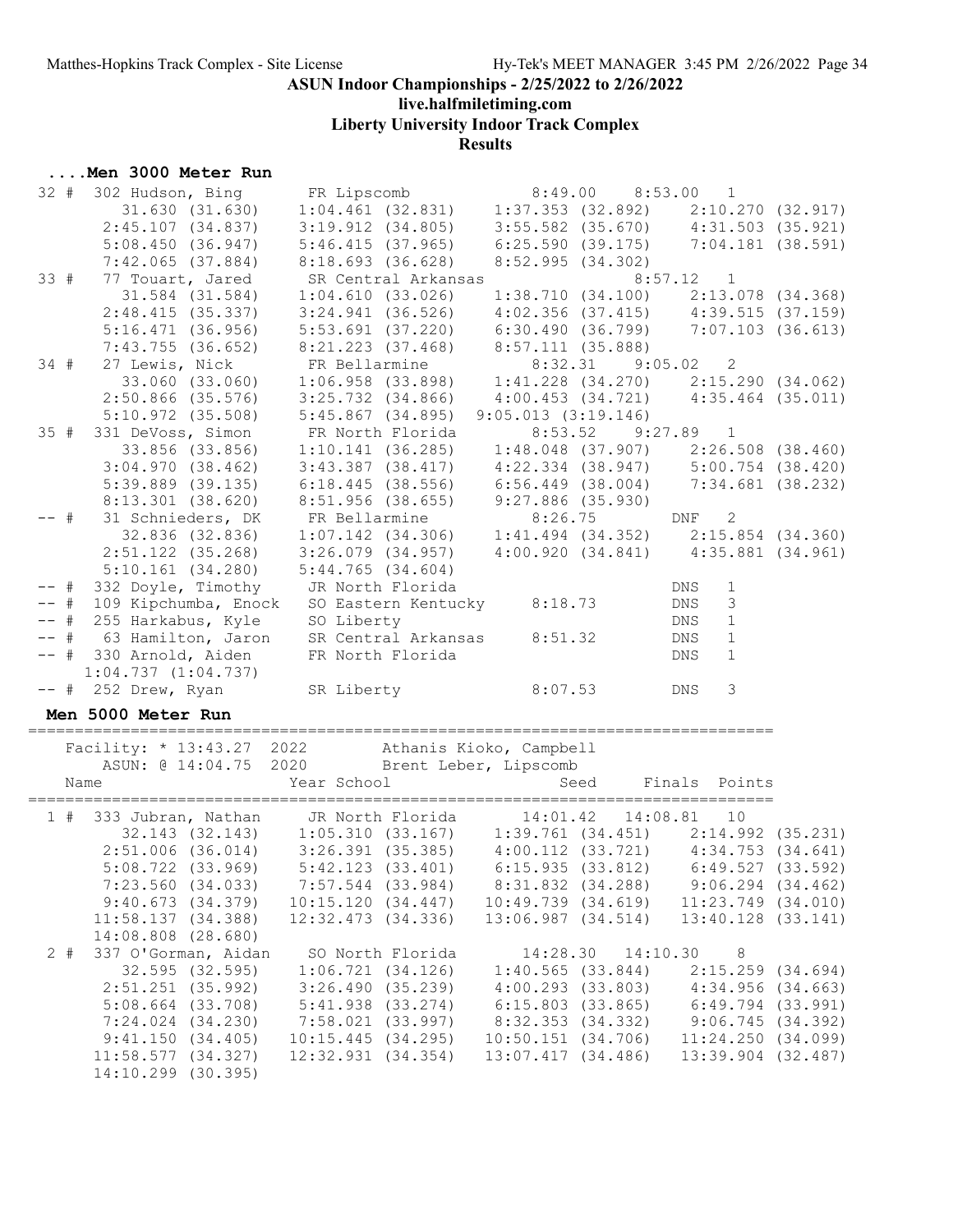live.halfmiletiming.com

Liberty University Indoor Track Complex

# **Results**

# ....Men 5000 Meter Run

| 3#  | 259 Kandie, Felix                                                                                                                                                                                                                      |                                                                                                                                                                                                                                        |                       |                                                                                                                      |  |
|-----|----------------------------------------------------------------------------------------------------------------------------------------------------------------------------------------------------------------------------------------|----------------------------------------------------------------------------------------------------------------------------------------------------------------------------------------------------------------------------------------|-----------------------|----------------------------------------------------------------------------------------------------------------------|--|
|     | 31.101 (31.101)                                                                                                                                                                                                                        | SR Liberty 14:14.48 6<br>1:05.112 (34.011) 1:39.540 (34.428) 2:14.805 (35.265)                                                                                                                                                         |                       |                                                                                                                      |  |
|     | $2:50.802$ (35.997)                                                                                                                                                                                                                    | $3:26.179$ $(35.377)$                                                                                                                                                                                                                  |                       |                                                                                                                      |  |
|     | $5:08.934$ $(33.972)$                                                                                                                                                                                                                  | 5:42.340 (33.406)                                                                                                                                                                                                                      |                       |                                                                                                                      |  |
|     | $7:23.794$ $(34.062)$                                                                                                                                                                                                                  | $7:57.772$ (33.978)                                                                                                                                                                                                                    |                       | 4:00.276 (34.097)  4:34.962 (34.686)<br>6:16.097 (33.757)  6:49.732 (33.635)<br>8:32.058 (34.286)  9:06.527 (34.469) |  |
|     | $9:40.908$ $(34.381)$                                                                                                                                                                                                                  | $10:15.336$ $(34.428)$                                                                                                                                                                                                                 |                       | $10:49.923(34.587)$ $11:23.990(34.067)$                                                                              |  |
|     | $11:58.363$ $(34.373)$                                                                                                                                                                                                                 | 12:32.680(34.317)                                                                                                                                                                                                                      |                       | 13:07.205 (34.525) 13:40.989 (33.784)                                                                                |  |
|     | 14:14.473 (33.484)                                                                                                                                                                                                                     |                                                                                                                                                                                                                                        |                       |                                                                                                                      |  |
|     | 4 # 344 Turner, Jake                                                                                                                                                                                                                   |                                                                                                                                                                                                                                        |                       |                                                                                                                      |  |
|     | 14:14.473 (33.484)<br>344 Turner, Jake FR North Florida<br>32.577 (32.577) 1:06.988 (34.411) 1:40.908 (33.920) 2:15.789 (34.881)<br>2:51.496 (35.707) 3:26.829 (35.333) 4:00.912 (34.083) 4:35.555 (34.643)<br>5:43.539 (33.964) 6:17. |                                                                                                                                                                                                                                        |                       |                                                                                                                      |  |
|     |                                                                                                                                                                                                                                        |                                                                                                                                                                                                                                        |                       |                                                                                                                      |  |
|     |                                                                                                                                                                                                                                        |                                                                                                                                                                                                                                        |                       |                                                                                                                      |  |
|     | 7:25.735(34.004)                                                                                                                                                                                                                       | 8:00.238 (34.503) 8:34.859 (34.621) 9:09.762 (34.903)                                                                                                                                                                                  |                       |                                                                                                                      |  |
|     | $9:44.788$ (35.026)                                                                                                                                                                                                                    |                                                                                                                                                                                                                                        |                       | $10:20.040$ (35.252) $10:55.648$ (35.608) $11:31.465$ (35.817)                                                       |  |
|     | $12:06.256$ $(34.791)$                                                                                                                                                                                                                 | 12:41.193(34.937)                                                                                                                                                                                                                      |                       | 13:16.057 (34.864) 13:49.814 (33.757)                                                                                |  |
|     |                                                                                                                                                                                                                                        |                                                                                                                                                                                                                                        |                       |                                                                                                                      |  |
|     | 14:20.086 (30.272)                                                                                                                                                                                                                     |                                                                                                                                                                                                                                        |                       |                                                                                                                      |  |
|     | 5 # 267 Olson, Caleb SO Liberty 14:21.02 4<br>31.703 (31.703) 1:05.939 (34.236) 1:40.302 (34.363) 2:15.489 (35.187)                                                                                                                    |                                                                                                                                                                                                                                        |                       |                                                                                                                      |  |
|     |                                                                                                                                                                                                                                        |                                                                                                                                                                                                                                        |                       |                                                                                                                      |  |
|     | $2:51.443$ (35.954)                                                                                                                                                                                                                    | $3:27.300$ (35.857) $4:01.860$ (34.560) $4:35.721$ (33.861)                                                                                                                                                                            |                       |                                                                                                                      |  |
|     | $5:09.293$ $(33.572)$                                                                                                                                                                                                                  | 5:42.961 (33.668)                                                                                                                                                                                                                      |                       |                                                                                                                      |  |
|     | 7:25.017(34.181)                                                                                                                                                                                                                       |                                                                                                                                                                                                                                        |                       |                                                                                                                      |  |
|     | 9:44.467(35.448)                                                                                                                                                                                                                       | 5:42.961 (33.668) 6:16.895 (33.934) 6:50.836 (33.941)<br>7:59.491 (34.474) 8:34.004 (34.513) 9:09.019 (35.015)<br>10:19.348 (34.881) 10:54.744 (35.396) 11:30.117 (35.373)<br>12:40.245 (35.185) 13:15.614 (35.369) 13:49.599 (33.985) |                       |                                                                                                                      |  |
|     | 12:05.060(34.943)                                                                                                                                                                                                                      |                                                                                                                                                                                                                                        |                       |                                                                                                                      |  |
|     | 14:21.011 (31.412)                                                                                                                                                                                                                     |                                                                                                                                                                                                                                        |                       |                                                                                                                      |  |
| 6 # | 306 Leber, Brent SR Lipscomb                                                                                                                                                                                                           | SR Lipscomb<br>1:06.398 (34.457) 1:40.777 (34.379) 2:15.726 (34.949)                                                                                                                                                                   |                       |                                                                                                                      |  |
|     | 31.941 (31.941)                                                                                                                                                                                                                        |                                                                                                                                                                                                                                        |                       |                                                                                                                      |  |
|     | $2:51.663$ (35.937)                                                                                                                                                                                                                    | 3:27.499 (35.836)  4:02.041 (34.542)  4:35.874 (33.833)<br>5:43.908 (33.866)  6:17.785 (33.877)  6:51.980 (34.195)<br>8:00.390 (34.437)  8:35.040 (34.650)  9:09.968 (34.928)                                                          |                       |                                                                                                                      |  |
|     | $5:10.042$ $(34.168)$                                                                                                                                                                                                                  |                                                                                                                                                                                                                                        |                       |                                                                                                                      |  |
|     | 7:25.953(33.973)                                                                                                                                                                                                                       |                                                                                                                                                                                                                                        |                       |                                                                                                                      |  |
|     | $9:45.381$ (35.413)                                                                                                                                                                                                                    |                                                                                                                                                                                                                                        |                       | 10:20.186 (34.805) 10:55.735 (35.549) 11:30.566 (34.831)                                                             |  |
|     | $12:05.301$ $(34.735)$                                                                                                                                                                                                                 |                                                                                                                                                                                                                                        |                       | 12:40.428 (35.127) 13:15.290 (34.862) 13:48.786 (33.496)                                                             |  |
|     | 14:21.295 (32.509)                                                                                                                                                                                                                     |                                                                                                                                                                                                                                        |                       |                                                                                                                      |  |
|     | 7 # 61 Haessner, Julian JR Central Arkansas                                                                                                                                                                                            |                                                                                                                                                                                                                                        |                       | 14:28.82 2                                                                                                           |  |
|     | 34.255 (34.255)                                                                                                                                                                                                                        |                                                                                                                                                                                                                                        |                       | $1:07.303$ (33.048) $1:41.415$ (34.112) $2:16.289$ (34.874)                                                          |  |
|     | 2:51.840(35.551)                                                                                                                                                                                                                       |                                                                                                                                                                                                                                        |                       | $3:27.018$ (35.178) $4:01.607$ (34.589) $4:36.344$ (34.737)                                                          |  |
|     | 5:10.580 (34.236) 5:44.934 (34.354) 6:18.968 (34.034) 6:53.510 (34.542)                                                                                                                                                                |                                                                                                                                                                                                                                        |                       |                                                                                                                      |  |
|     | 7:28.296 (34.786) 8:03.276 (34.980) 8:38.569 (35.293) 9:13.896 (35.327)                                                                                                                                                                |                                                                                                                                                                                                                                        |                       |                                                                                                                      |  |
|     | $9:49.607$ (35.711) $10:25.100$ (35.493) $11:00.604$ (35.504) $11:35.936$ (35.332)                                                                                                                                                     |                                                                                                                                                                                                                                        |                       |                                                                                                                      |  |
|     | 12:11.375 (35.439) 12:46.365 (34.990) 13:21.708 (35.343) 13:56.092 (34.384)                                                                                                                                                            |                                                                                                                                                                                                                                        |                       |                                                                                                                      |  |
|     | 14:28.811 (32.719)                                                                                                                                                                                                                     |                                                                                                                                                                                                                                        |                       |                                                                                                                      |  |
|     | 8 # 109 Kipchumba, Enock SO Eastern Kentucky 14:30.13 14:32.86 1                                                                                                                                                                       |                                                                                                                                                                                                                                        |                       |                                                                                                                      |  |
|     | 32.049 (32.049)                                                                                                                                                                                                                        | 1:06.172(34.123)                                                                                                                                                                                                                       | $1:40.542$ $(34.370)$ | 2:15.570(35.028)                                                                                                     |  |
|     | $2:51.587$ (36.017)                                                                                                                                                                                                                    | $3:27.045$ (35.458)                                                                                                                                                                                                                    | 4:01.147(34.102)      | 4:35.800(34.653)                                                                                                     |  |
|     | 5:09.815(34.015)                                                                                                                                                                                                                       | $5:43.632$ $(33.817)$                                                                                                                                                                                                                  | 6:17.295(33.663)      | $6:51.183$ $(33.888)$                                                                                                |  |
|     | $7:25.314$ $(34.131)$                                                                                                                                                                                                                  | 7:59.790 (34.476)                                                                                                                                                                                                                      | 8:34.433 (34.643)     | $9:09.460$ $(35.027)$                                                                                                |  |
|     | $9:44.496$ (35.036)                                                                                                                                                                                                                    | 10:19.760(35.264)                                                                                                                                                                                                                      | $10:55.447$ (35.687)  | 11:31.090(35.643)                                                                                                    |  |
|     | $12:06.632$ $(35.542)$                                                                                                                                                                                                                 | $12:42.392$ $(35.760)$                                                                                                                                                                                                                 | 13:19.330 (36.938)    | $13:56.345$ (37.015)                                                                                                 |  |
|     | 14:32.855 (36.510)                                                                                                                                                                                                                     |                                                                                                                                                                                                                                        |                       |                                                                                                                      |  |
|     |                                                                                                                                                                                                                                        |                                                                                                                                                                                                                                        |                       |                                                                                                                      |  |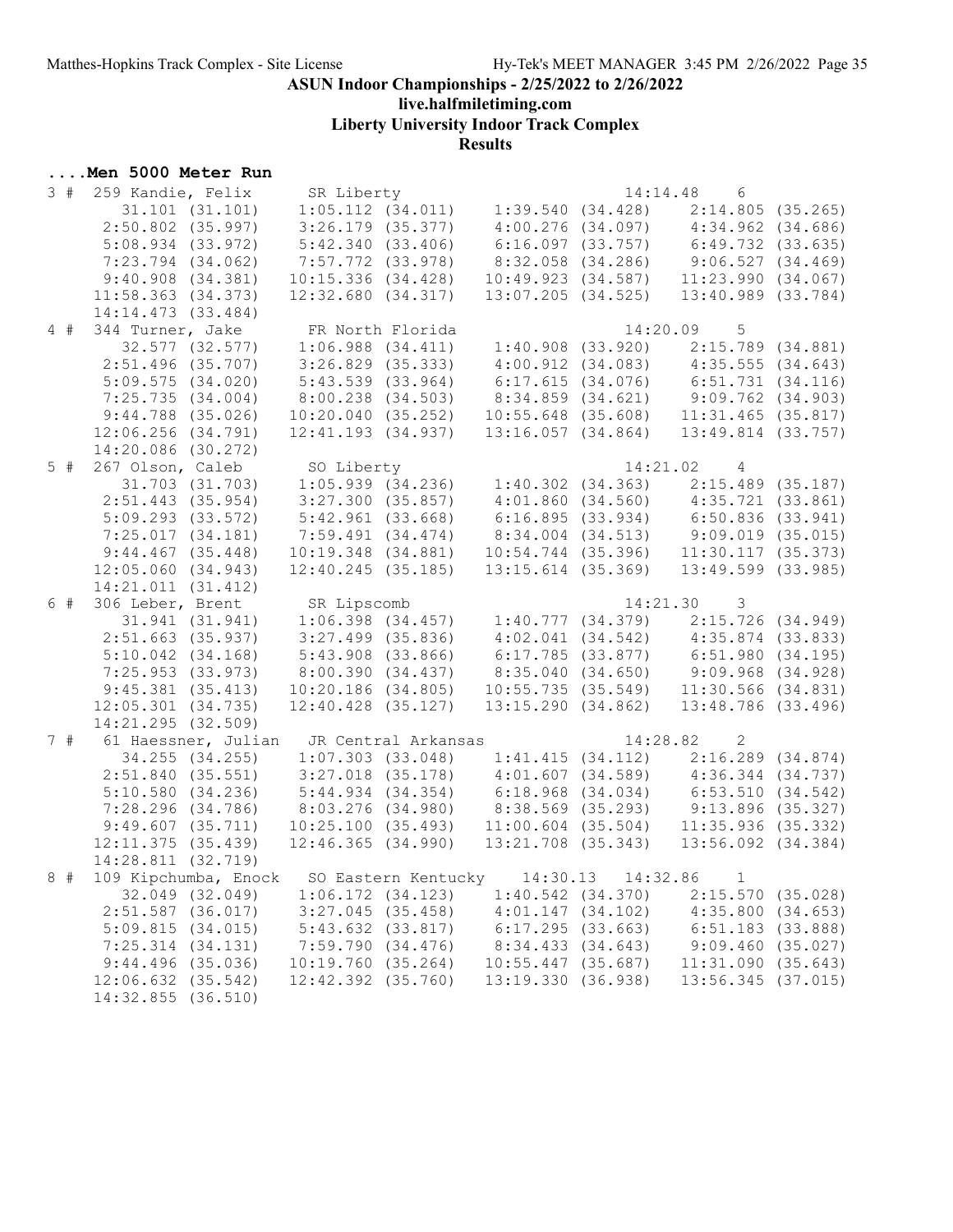live.halfmiletiming.com

Liberty University Indoor Track Complex

# **Results**

# ....Men 5000 Meter Run

| 9#     | 311 Shaylor, Sam                                                      | SR Lipscomb                                                 |                      | $14:48.54$ $14:37.95$ |                                                                                                                                                                                                                                     |  |
|--------|-----------------------------------------------------------------------|-------------------------------------------------------------|----------------------|-----------------------|-------------------------------------------------------------------------------------------------------------------------------------------------------------------------------------------------------------------------------------|--|
|        | 32.010(32.010)                                                        | $1:06.880$ $(34.870)$                                       | $1:41.284$ (34.404)  |                       | 2:16.100(34.816)                                                                                                                                                                                                                    |  |
|        | 2:52.120(36.020)                                                      | $3:27.799$ $(35.679)$                                       |                      |                       | $4:02.391$ (34.592) $4:36.513$ (34.122)                                                                                                                                                                                             |  |
|        | 5:10.721(34.208)                                                      | 5:45.181(34.460)                                            |                      |                       |                                                                                                                                                                                                                                     |  |
|        | $7:28.861$ (35.074)                                                   | $8:04.557$ (35.696)                                         |                      |                       | $\begin{array}{cccc} 6:19.239 & (34.058) & 6:53.787 & (34.548) \\ 8:40.691 & (36.134) & 9:17.231 & (36.540) \\ 11:06.882 & (36.511) & 11:43.460 & (36.578) \end{array}$                                                             |  |
|        | $9:53.974$ $(36.743)$                                                 | 10:30.371 (36.397)                                          |                      |                       |                                                                                                                                                                                                                                     |  |
|        | 12:19.870(36.410)                                                     | 12:55.890(36.020)                                           | $13:31.425$ (35.535) |                       | 14:06.284 (34.859)                                                                                                                                                                                                                  |  |
|        | 14:37.943 (31.659)                                                    |                                                             |                      |                       |                                                                                                                                                                                                                                     |  |
| 10 #   | 108 Kipchumba, Charle FR Eastern Kentucky                             |                                                             |                      |                       | 14:40.61                                                                                                                                                                                                                            |  |
|        | 32.439 (32.439)                                                       |                                                             |                      |                       | $1:06.696$ (34.257) $1:41.042$ (34.346) $2:15.952$ (34.910)                                                                                                                                                                         |  |
|        |                                                                       |                                                             |                      |                       |                                                                                                                                                                                                                                     |  |
|        | $2:51.890$ (35.938)                                                   |                                                             |                      |                       | $3:27.638$ (35.748) $4:02.031$ (34.393) $4:36.101$ (34.070)<br>5:44.599 (34.280) $6:18.218$ (33.619) $6:52.476$ (34.258)                                                                                                            |  |
|        | 5:10.319(34.218)                                                      |                                                             |                      |                       |                                                                                                                                                                                                                                     |  |
|        | $7:26.979$ $(34.503)$                                                 |                                                             |                      |                       | 8:02.269 (35.290) 8:37.817 (35.548) 9:14.131 (36.314)                                                                                                                                                                               |  |
|        | 9:49.972(35.841)                                                      |                                                             |                      |                       | $10:26.064$ (36.092) $11:02.735$ (36.671) $11:39.752$ (37.017)                                                                                                                                                                      |  |
|        | 12:16.835(37.083)                                                     | $12:53.879$ (37.044)                                        |                      |                       | 13:31.214 (37.335) 14:07.335 (36.121)                                                                                                                                                                                               |  |
|        | 14:40.601 (33.266)                                                    |                                                             |                      |                       |                                                                                                                                                                                                                                     |  |
| 11#    | 193 Frick, Gavin FR Kennesaw State 14:41.99 14:41.28                  |                                                             |                      |                       |                                                                                                                                                                                                                                     |  |
|        | 32.809 (32.809) 1:07.535 (34.726) 1:41.924 (34.389) 2:16.506 (34.582) |                                                             |                      |                       |                                                                                                                                                                                                                                     |  |
|        | $2:52.682$ (36.176)                                                   | $3:27.377$ (34.695) $4:02.219$ (34.842) $4:35.666$ (33.447) |                      |                       |                                                                                                                                                                                                                                     |  |
|        | 5:09.795(34.129)                                                      | $5:44.294$ $(34.499)$                                       |                      |                       | $6:18.154$ (33.860) $6:52.732$ (34.578)                                                                                                                                                                                             |  |
|        | $7:27.929$ (35.197)                                                   | 8:04.173(36.244)                                            |                      |                       |                                                                                                                                                                                                                                     |  |
|        | $9:54.147$ (37.172)                                                   |                                                             |                      |                       |                                                                                                                                                                                                                                     |  |
|        | 12:20.180(36.474)                                                     |                                                             |                      |                       | 8:04.173 (36.244) 8:40.459 (36.286) 9:16.975 (36.516)<br>10:30.702 (36.555) 11:07.299 (36.597) 11:43.706 (36.407)<br>12:56.257 (36.077) 13:32.639 (36.382) 14:07.790 (35.151)                                                       |  |
|        | 14:41.273 (33.483)                                                    |                                                             |                      |                       |                                                                                                                                                                                                                                     |  |
| $12 +$ | 335 Martinez, Seth                                                    |                                                             | FR North Florida     |                       | 14:45.80                                                                                                                                                                                                                            |  |
|        | 32.305 (32.305)                                                       |                                                             |                      |                       | $1:07.127$ (34.822) $1:41.793$ (34.666) $2:16.595$ (34.802)                                                                                                                                                                         |  |
|        | 2:52.517(35.922)                                                      |                                                             |                      |                       |                                                                                                                                                                                                                                     |  |
|        | $5:13.203$ $(34.706)$                                                 |                                                             |                      |                       |                                                                                                                                                                                                                                     |  |
|        | $7:34.352$ (36.037)                                                   |                                                             |                      |                       | 3:28.324 (35.807) 4:03.472 (35.148) 4:38.497 (35.025)<br>5:48.786 (35.583) 6:23.680 (34.894) 6:58.315 (34.635)<br>8:10.749 (36.397) 8:47.287 (36.538) 9:23.335 (36.048)<br>10:34.096 (35.222) 11:09.898 (35.802) 11:45.784 (35.886) |  |
|        | $9:58.874$ (35.539)                                                   | $10:34.096$ $(35.222)$                                      |                      |                       |                                                                                                                                                                                                                                     |  |
|        | 12:21.613(35.829)                                                     | $12:58.334$ $(36.721)$                                      |                      |                       | 13:35.339 (37.005) 14:11.751 (36.412)                                                                                                                                                                                               |  |
|        | 14:45.791 (34.040)                                                    |                                                             |                      |                       |                                                                                                                                                                                                                                     |  |
| 13#    | 301 Butcher, Ben                                                      | FR Lipscomb                                                 |                      |                       | 14:47.25                                                                                                                                                                                                                            |  |
|        | 33.099 (33.099)                                                       |                                                             |                      |                       | $1:07.940$ (34.841) $1:42.754$ (34.814) $2:17.245$ (34.491)                                                                                                                                                                         |  |
|        | $2:53.057$ (35.812)                                                   | $3:28.523$ $(35.466)$                                       |                      |                       | $4:03.348$ (34.825) $4:37.853$ (34.505)                                                                                                                                                                                             |  |
|        | 5:12.205(34.352)                                                      | $5:47.542$ (35.337)                                         |                      |                       | $6:23.124$ (35.582) $6:59.002$ (35.878)                                                                                                                                                                                             |  |
|        |                                                                       |                                                             |                      |                       | 8:47.482 (36.144) 9:23.975 (36.493)                                                                                                                                                                                                 |  |
|        | $7:35.442$ $(36.440)$                                                 | 8:11.338 (35.896)                                           |                      |                       |                                                                                                                                                                                                                                     |  |
|        | $9:59.989$ $(36.014)$                                                 | $10:35.393$ $(35.404)$                                      |                      |                       | $11:11.647$ (36.254) $11:48.480$ (36.833)                                                                                                                                                                                           |  |
|        | $12:26.064$ (37.584)                                                  | $13:03.691$ (37.627)                                        |                      |                       | 13:40.272 (36.581) 14:15.811 (35.539)                                                                                                                                                                                               |  |
|        | $14:47.241$ $(31.430)$                                                |                                                             |                      |                       |                                                                                                                                                                                                                                     |  |
|        | 14 # 19 Burchett, Ryan FR Bellarmine 15:02.27 14:47.62                |                                                             |                      |                       |                                                                                                                                                                                                                                     |  |
|        | 33.387 (33.387)                                                       | 1:08.185(34.798)                                            | $1:42.987$ (34.802)  |                       | 2:17.845(34.858)                                                                                                                                                                                                                    |  |
|        | $2:53.312$ (35.467)                                                   | $3:28.894$ (35.582)                                         | $4:03.897$ (35.003)  |                       | 4:38.806(34.909)                                                                                                                                                                                                                    |  |
|        | 5:13.736(34.930)                                                      | 5:48.823(35.087)                                            | 6:23.931(35.108)     |                       | $6:59.434$ $(35.503)$                                                                                                                                                                                                               |  |
|        | 7:35.023 (35.589)                                                     | $8:11.001$ (35.978)                                         | $8:47.213$ (36.212)  |                       | $9:23.826$ (36.613)                                                                                                                                                                                                                 |  |
|        | 10:00.843 (37.017)                                                    | $10:36.893$ (36.050)                                        | $11:13.981$ (37.088) |                       | $11:50.365$ (36.384)                                                                                                                                                                                                                |  |
|        | 12:26.450(36.085)                                                     | 13:03.392 (36.942)                                          | 13:39.183 (35.791)   |                       | 14:13.920 (34.737)                                                                                                                                                                                                                  |  |
|        | 14:47.617 (33.697)                                                    |                                                             |                      |                       |                                                                                                                                                                                                                                     |  |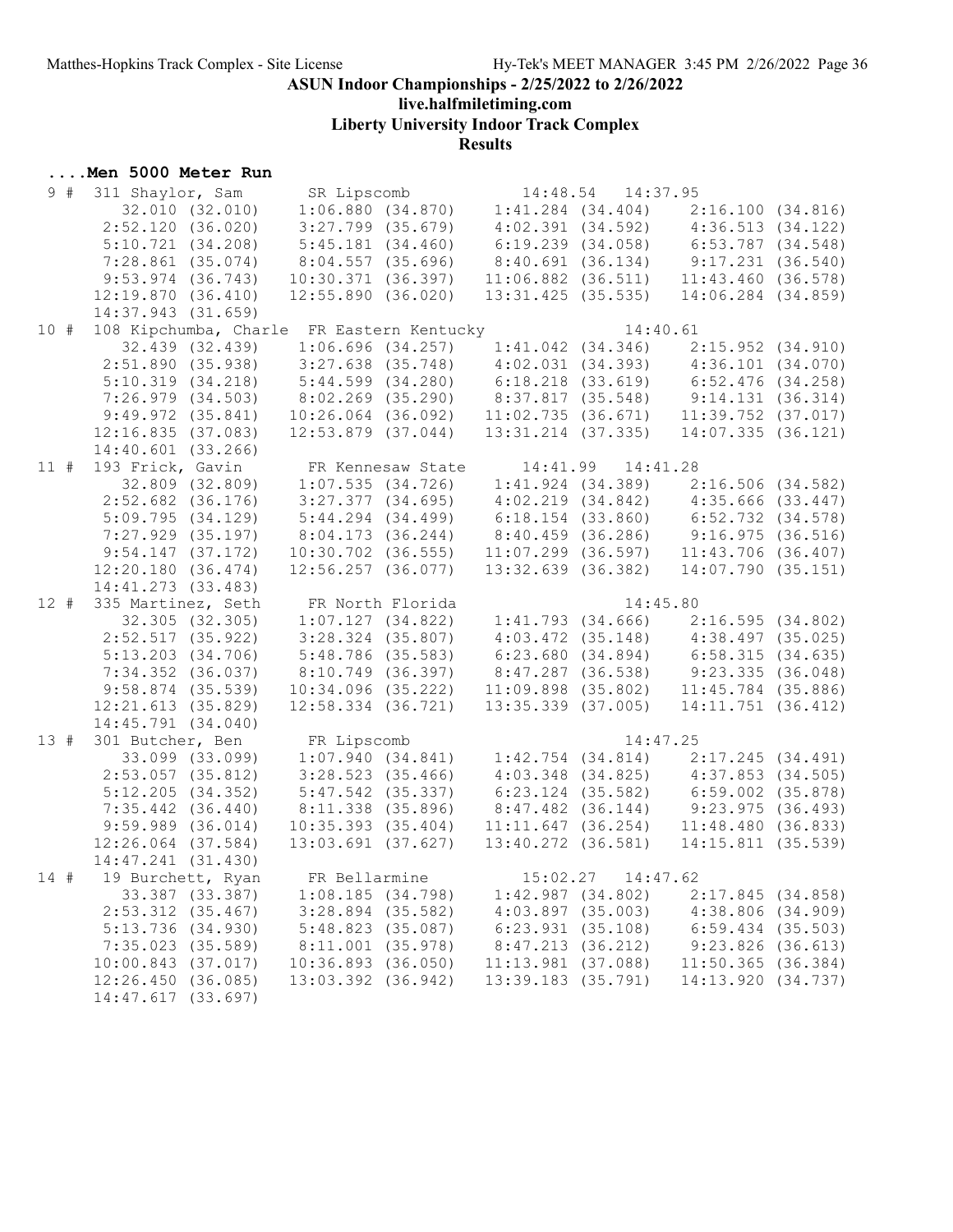live.halfmiletiming.com

Liberty University Indoor Track Complex

# **Results**

# ....Men 5000 Meter Run

| 15#  | 312 Smith, Patrick                                                                                                                                                                                                                   | SR Lipscomb                                                                                                                                                                                                                         |                        | 14:49.86 14:49.94 |                                           |  |
|------|--------------------------------------------------------------------------------------------------------------------------------------------------------------------------------------------------------------------------------------|-------------------------------------------------------------------------------------------------------------------------------------------------------------------------------------------------------------------------------------|------------------------|-------------------|-------------------------------------------|--|
|      | 33.521 (33.521)                                                                                                                                                                                                                      | $1:07.755$ (34.234) $1:42.150$ (34.395) $2:16.706$ (34.556)                                                                                                                                                                         |                        |                   |                                           |  |
|      | 2:52.430(35.724)                                                                                                                                                                                                                     |                                                                                                                                                                                                                                     |                        |                   |                                           |  |
|      | 5:11.340(34.433)                                                                                                                                                                                                                     |                                                                                                                                                                                                                                     |                        |                   |                                           |  |
|      | $7:33.531$ $(36.094)$                                                                                                                                                                                                                | 3:27.962 (35.532)  4:02.653 (34.691)  4:36.907 (34.254)<br>5:46.117 (34.777)  6:21.259 (35.142)  6:57.437 (36.178)<br>8:10.033 (36.502)  8:46.463 (36.430)  9:22.725 (36.262)                                                       |                        |                   |                                           |  |
|      | $9:59.303$ (36.578)                                                                                                                                                                                                                  | $10:35.551$ $(36.248)$                                                                                                                                                                                                              |                        |                   | $11:11.933$ (36.382) $11:48.930$ (36.997) |  |
|      | $12:25.856$ (36.926)                                                                                                                                                                                                                 | $13:03.375$ $(37.519)$                                                                                                                                                                                                              | 13:39.475(36.100)      |                   | 14:15.290(35.815)                         |  |
|      | 14:49.935(34.645)                                                                                                                                                                                                                    |                                                                                                                                                                                                                                     |                        |                   |                                           |  |
|      | 16 # 215 Williams, Mekhi                                                                                                                                                                                                             | JR Kennesaw State 14:56.69 14:50.06                                                                                                                                                                                                 |                        |                   |                                           |  |
|      | 33.043 (33.043)                                                                                                                                                                                                                      | $1:07.687$ $(34.644)$                                                                                                                                                                                                               |                        |                   | 1:42.550(34.863)2:16.992(34.442)          |  |
|      | $2:52.833$ (35.841)                                                                                                                                                                                                                  | $3:28.612$ (35.779) $4:03.608$ (34.996) $4:38.281$ (34.673)                                                                                                                                                                         |                        |                   |                                           |  |
|      | 5:13.013(34.732)                                                                                                                                                                                                                     | $5:48.187$ (35.174) 6:23.702 (35.515) 6:59.218 (35.516)                                                                                                                                                                             |                        |                   |                                           |  |
|      |                                                                                                                                                                                                                                      |                                                                                                                                                                                                                                     |                        |                   |                                           |  |
|      | 7:34.678 (35.460) 8:10.385 (35.707) 8:46.847 (36.462) 9:23.167 (36.320)                                                                                                                                                              |                                                                                                                                                                                                                                     |                        |                   |                                           |  |
|      | $9:59.764$ (36.597)                                                                                                                                                                                                                  | $10:35.966$ (36.202) $11:12.384$ (36.418) $11:49.394$ (37.010)                                                                                                                                                                      |                        |                   |                                           |  |
|      | $12:25.928$ (36.534)                                                                                                                                                                                                                 | 13:03.021 (37.093) 13:39.994 (36.973) 14:15.601 (35.607)                                                                                                                                                                            |                        |                   |                                           |  |
|      | 14:50.059 (34.458)                                                                                                                                                                                                                   |                                                                                                                                                                                                                                     |                        |                   |                                           |  |
|      | 17 # 62 Haessner, Philipp JR Central Arkansas                                                                                                                                                                                        |                                                                                                                                                                                                                                     |                        | 14:52.79          |                                           |  |
|      | 34.021 (34.021)                                                                                                                                                                                                                      | $1:08.266$ (34.245) $1:42.672$ (34.406) $2:17.447$ (34.775)                                                                                                                                                                         |                        |                   |                                           |  |
|      | 2:52.776 (35.329) 3:28.126 (35.350) 4:03.032 (34.906) 4:37.287 (34.255)                                                                                                                                                              |                                                                                                                                                                                                                                     |                        |                   |                                           |  |
|      | 5:11.877 (34.590) 5:46.942 (35.065) 6:22.350 (35.408) 6:58.085 (35.735)                                                                                                                                                              |                                                                                                                                                                                                                                     |                        |                   |                                           |  |
|      | 7:34.113 (36.028) 8:10.265 (36.152) 8:47.022 (36.757) 9:23.416 (36.394)<br>9:59.538 (36.122) 10:35.726 (36.188) 11:12.200 (36.474) 11:49.089 (36.889)<br>12:26.242 (37.153) 13:03.893 (37.651) 13:40.578 (36.685) 14:16.413 (35.835) |                                                                                                                                                                                                                                     |                        |                   |                                           |  |
|      |                                                                                                                                                                                                                                      |                                                                                                                                                                                                                                     |                        |                   |                                           |  |
|      |                                                                                                                                                                                                                                      |                                                                                                                                                                                                                                     |                        |                   |                                           |  |
|      | 14:52.782 (36.369)                                                                                                                                                                                                                   |                                                                                                                                                                                                                                     |                        |                   |                                           |  |
| 18 # | 340 Tackling, Justin FR North Florida 15:19.95 15:05.14                                                                                                                                                                              |                                                                                                                                                                                                                                     |                        |                   |                                           |  |
|      | 34.111 (34.111)                                                                                                                                                                                                                      | $1:08.725$ (34.614) $1:43.767$ (35.042) $2:18.882$ (35.115)                                                                                                                                                                         |                        |                   |                                           |  |
|      | $2:54.209$ $(35.327)$                                                                                                                                                                                                                | $3:30.164$ (35.955)                                                                                                                                                                                                                 |                        |                   |                                           |  |
|      | 5:18.310(36.257)                                                                                                                                                                                                                     |                                                                                                                                                                                                                                     |                        |                   |                                           |  |
|      | $7:43.198$ (36.490)                                                                                                                                                                                                                  | 3:30.164 (35.955) 4:06.117 (35.953) 4:42.053 (35.936)<br>5:54.117 (35.807) 6:30.256 (36.139) 7:06.708 (36.452)<br>8:20.271 (37.073) 8:57.489 (37.218) 9:34.938 (37.449)<br>10:49.492 (37.055) 11:26.815 (37.323) 12:03.916 (37.101) |                        |                   |                                           |  |
|      | 10:12.437(37.499)                                                                                                                                                                                                                    |                                                                                                                                                                                                                                     |                        |                   |                                           |  |
|      | $12:40.821$ (36.905)                                                                                                                                                                                                                 | 13:18.042 (37.221) 13:54.801 (36.759) 14:30.650 (35.849)                                                                                                                                                                            |                        |                   |                                           |  |
|      | $15:05.139$ $(34.489)$                                                                                                                                                                                                               |                                                                                                                                                                                                                                     |                        |                   |                                           |  |
|      | 19 # 24 Griffin, Hunter                                                                                                                                                                                                              | FR Bellarmine 15:25.10 15:14.86<br>1:09.349 (34.669) 1:43.917 (34.568) 2:18.452 (34.535)                                                                                                                                            |                        |                   |                                           |  |
|      | 34.680 (34.680)                                                                                                                                                                                                                      |                                                                                                                                                                                                                                     |                        |                   |                                           |  |
|      | $2:53.847$ (35.395) 3:29.242 (35.395) 4:04.365 (35.123) 4:39.598 (35.233)                                                                                                                                                            |                                                                                                                                                                                                                                     |                        |                   |                                           |  |
|      | $5:15.988$ (36.390)                                                                                                                                                                                                                  | $5:53.632$ $(37.644)$                                                                                                                                                                                                               |                        |                   | $6:30.578$ (36.946) 7:07.444 (36.866)     |  |
|      | $7:45.011$ (37.567) 8:22.904 (37.893)                                                                                                                                                                                                |                                                                                                                                                                                                                                     |                        |                   | $9:00.290$ (37.386) $9:38.317$ (38.027)   |  |
|      | 10:16.001(37.684)                                                                                                                                                                                                                    | $10:53.739$ (37.738) $11:31.105$ (37.366) $12:08.891$ (37.786)                                                                                                                                                                      |                        |                   |                                           |  |
|      | 12:46.945(38.054)                                                                                                                                                                                                                    | $13:25.565$ (38.620)                                                                                                                                                                                                                |                        |                   | 14:04.831 (39.266) 14:41.796 (36.965)     |  |
|      | $15:14.859$ (33.063)                                                                                                                                                                                                                 |                                                                                                                                                                                                                                     |                        |                   |                                           |  |
|      | 20 # 27 Lewis, Nick FR Bellarmine 14:56.31 15:15.25                                                                                                                                                                                  |                                                                                                                                                                                                                                     |                        |                   |                                           |  |
|      | 34.506 (34.506)                                                                                                                                                                                                                      | 1:08.949(34.443)                                                                                                                                                                                                                    | 1:43.180(34.231)       |                   | 2:17.970(34.790)                          |  |
|      | $2:53.339$ $(35.369)$                                                                                                                                                                                                                | $3:28.924$ (35.585)                                                                                                                                                                                                                 | 4:03.920(34.996)       |                   | 4:39.035(35.115)                          |  |
|      | $5:13.504$ $(34.469)$                                                                                                                                                                                                                | $5:48.142$ $(34.638)$                                                                                                                                                                                                               | $6:23.387$ $(35.245)$  |                   |                                           |  |
|      |                                                                                                                                                                                                                                      |                                                                                                                                                                                                                                     | $8:46.746$ (36.273)    |                   | $6:58.886$ $(35.499)$                     |  |
|      | 7:34.300(35.414)                                                                                                                                                                                                                     | 8:10.473 (36.173)                                                                                                                                                                                                                   |                        |                   | 9:23.783 (37.037)                         |  |
|      | 10:00.571 (36.788)                                                                                                                                                                                                                   | $10:36.656$ (36.085)                                                                                                                                                                                                                | $11:14.274$ (37.618)   |                   | $11:52.222$ (37.948)                      |  |
|      | 12:31.010(38.788)                                                                                                                                                                                                                    | 13:09.562 (38.552)                                                                                                                                                                                                                  | $13:50.818$ $(41.256)$ |                   | 14:32.517 (41.699)                        |  |
|      | 15:15.249 (42.732)                                                                                                                                                                                                                   |                                                                                                                                                                                                                                     |                        |                   |                                           |  |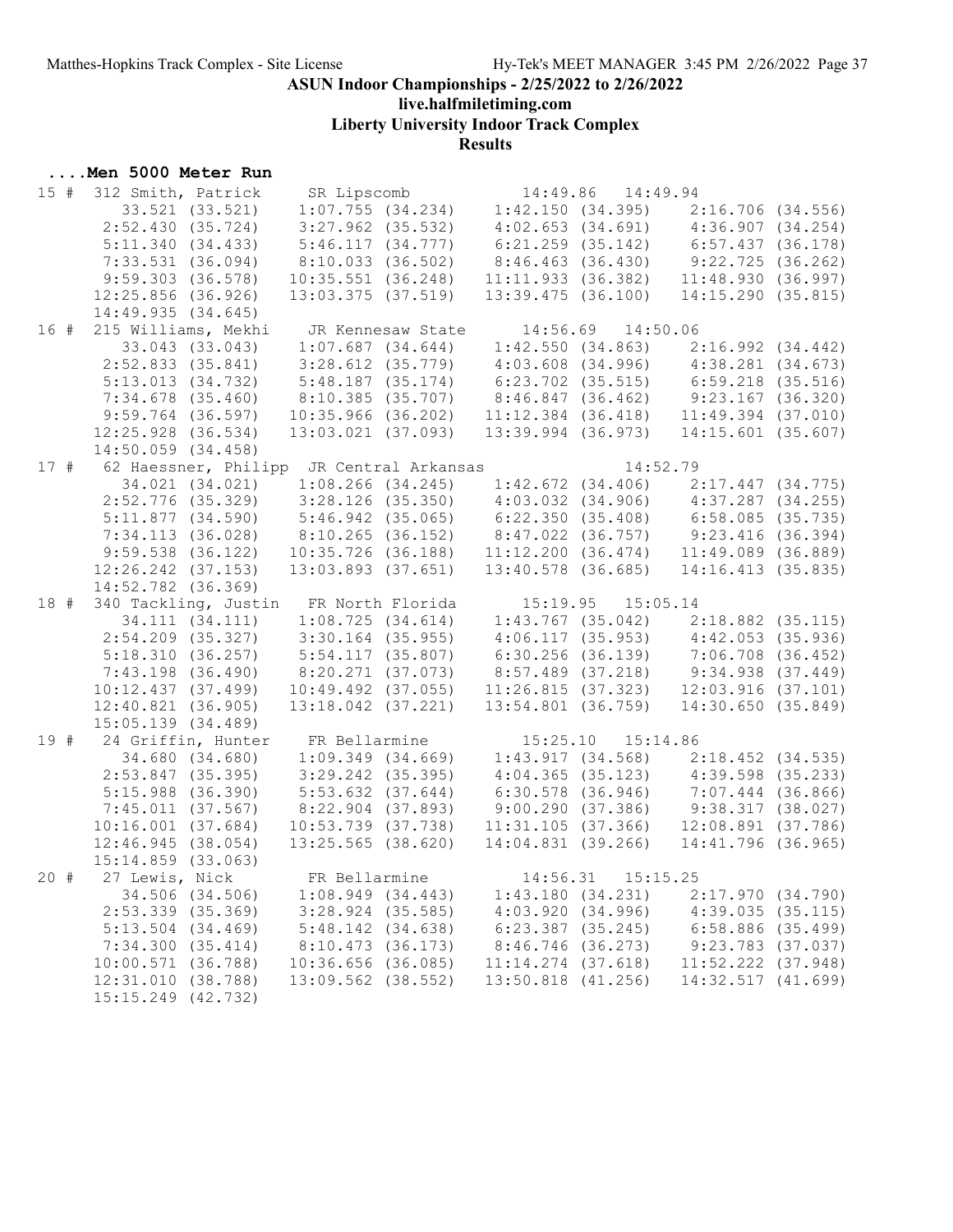live.halfmiletiming.com

Liberty University Indoor Track Complex

# Results

# ....Men 5000 Meter Run

| $2:52.010$ (35.886)<br>5:11.047(34.470)<br>$7:34.055$ (36.261)<br>$10:03.445$ (38.050) | 33.303 (33.303)      | 5:45.967(34.920)                                                                                                                                                                                                                                                                                                                                                                                                                                                                                                                                                                                                                                                                                                                                                             |                          | $1:07.343$ (34.040) $1:41.677$ (34.334) $2:16.124$ (34.447)<br>3:27.749 (35.739) $4:02.480$ (34.731) $4:36.577$ (34.097)                                                                                             |                                                                                                                |                                         |                                                                                                                                                                                                                                                                                                                                                                                                                                                                                                                                                                                                                                                                                                                                                                                                                                                                                                                                                                                                                                                                                                                                                                                                                                                                                                                                                                                                                                                                                                                                                                                                                                          |
|----------------------------------------------------------------------------------------|----------------------|------------------------------------------------------------------------------------------------------------------------------------------------------------------------------------------------------------------------------------------------------------------------------------------------------------------------------------------------------------------------------------------------------------------------------------------------------------------------------------------------------------------------------------------------------------------------------------------------------------------------------------------------------------------------------------------------------------------------------------------------------------------------------|--------------------------|----------------------------------------------------------------------------------------------------------------------------------------------------------------------------------------------------------------------|----------------------------------------------------------------------------------------------------------------|-----------------------------------------|------------------------------------------------------------------------------------------------------------------------------------------------------------------------------------------------------------------------------------------------------------------------------------------------------------------------------------------------------------------------------------------------------------------------------------------------------------------------------------------------------------------------------------------------------------------------------------------------------------------------------------------------------------------------------------------------------------------------------------------------------------------------------------------------------------------------------------------------------------------------------------------------------------------------------------------------------------------------------------------------------------------------------------------------------------------------------------------------------------------------------------------------------------------------------------------------------------------------------------------------------------------------------------------------------------------------------------------------------------------------------------------------------------------------------------------------------------------------------------------------------------------------------------------------------------------------------------------------------------------------------------------|
|                                                                                        |                      |                                                                                                                                                                                                                                                                                                                                                                                                                                                                                                                                                                                                                                                                                                                                                                              |                          |                                                                                                                                                                                                                      |                                                                                                                |                                         |                                                                                                                                                                                                                                                                                                                                                                                                                                                                                                                                                                                                                                                                                                                                                                                                                                                                                                                                                                                                                                                                                                                                                                                                                                                                                                                                                                                                                                                                                                                                                                                                                                          |
|                                                                                        |                      |                                                                                                                                                                                                                                                                                                                                                                                                                                                                                                                                                                                                                                                                                                                                                                              |                          |                                                                                                                                                                                                                      |                                                                                                                |                                         |                                                                                                                                                                                                                                                                                                                                                                                                                                                                                                                                                                                                                                                                                                                                                                                                                                                                                                                                                                                                                                                                                                                                                                                                                                                                                                                                                                                                                                                                                                                                                                                                                                          |
|                                                                                        |                      |                                                                                                                                                                                                                                                                                                                                                                                                                                                                                                                                                                                                                                                                                                                                                                              |                          |                                                                                                                                                                                                                      |                                                                                                                | $6:21.562$ (35.595) $6:57.794$ (36.232) |                                                                                                                                                                                                                                                                                                                                                                                                                                                                                                                                                                                                                                                                                                                                                                                                                                                                                                                                                                                                                                                                                                                                                                                                                                                                                                                                                                                                                                                                                                                                                                                                                                          |
|                                                                                        |                      | 8:10.550 (36.495)                                                                                                                                                                                                                                                                                                                                                                                                                                                                                                                                                                                                                                                                                                                                                            |                          |                                                                                                                                                                                                                      |                                                                                                                |                                         |                                                                                                                                                                                                                                                                                                                                                                                                                                                                                                                                                                                                                                                                                                                                                                                                                                                                                                                                                                                                                                                                                                                                                                                                                                                                                                                                                                                                                                                                                                                                                                                                                                          |
|                                                                                        |                      |                                                                                                                                                                                                                                                                                                                                                                                                                                                                                                                                                                                                                                                                                                                                                                              |                          | $8:10.550$ (36.495) $8:47.740$ (37.190) $9:25.395$ (37.655)<br>10:41.548 (38.103) 11:20.635 (39.087) 11:59.584 (38.949)<br>13:18.575 (39.584) 13:58.471 (39.896) 14:39.431 (40.960)                                  |                                                                                                                |                                         |                                                                                                                                                                                                                                                                                                                                                                                                                                                                                                                                                                                                                                                                                                                                                                                                                                                                                                                                                                                                                                                                                                                                                                                                                                                                                                                                                                                                                                                                                                                                                                                                                                          |
|                                                                                        | $12:38.991$ (39.407) |                                                                                                                                                                                                                                                                                                                                                                                                                                                                                                                                                                                                                                                                                                                                                                              |                          |                                                                                                                                                                                                                      |                                                                                                                |                                         |                                                                                                                                                                                                                                                                                                                                                                                                                                                                                                                                                                                                                                                                                                                                                                                                                                                                                                                                                                                                                                                                                                                                                                                                                                                                                                                                                                                                                                                                                                                                                                                                                                          |
|                                                                                        |                      |                                                                                                                                                                                                                                                                                                                                                                                                                                                                                                                                                                                                                                                                                                                                                                              |                          |                                                                                                                                                                                                                      |                                                                                                                |                                         |                                                                                                                                                                                                                                                                                                                                                                                                                                                                                                                                                                                                                                                                                                                                                                                                                                                                                                                                                                                                                                                                                                                                                                                                                                                                                                                                                                                                                                                                                                                                                                                                                                          |
|                                                                                        |                      |                                                                                                                                                                                                                                                                                                                                                                                                                                                                                                                                                                                                                                                                                                                                                                              |                          |                                                                                                                                                                                                                      |                                                                                                                |                                         |                                                                                                                                                                                                                                                                                                                                                                                                                                                                                                                                                                                                                                                                                                                                                                                                                                                                                                                                                                                                                                                                                                                                                                                                                                                                                                                                                                                                                                                                                                                                                                                                                                          |
|                                                                                        |                      |                                                                                                                                                                                                                                                                                                                                                                                                                                                                                                                                                                                                                                                                                                                                                                              |                          |                                                                                                                                                                                                                      |                                                                                                                |                                         |                                                                                                                                                                                                                                                                                                                                                                                                                                                                                                                                                                                                                                                                                                                                                                                                                                                                                                                                                                                                                                                                                                                                                                                                                                                                                                                                                                                                                                                                                                                                                                                                                                          |
|                                                                                        |                      |                                                                                                                                                                                                                                                                                                                                                                                                                                                                                                                                                                                                                                                                                                                                                                              |                          |                                                                                                                                                                                                                      |                                                                                                                |                                         |                                                                                                                                                                                                                                                                                                                                                                                                                                                                                                                                                                                                                                                                                                                                                                                                                                                                                                                                                                                                                                                                                                                                                                                                                                                                                                                                                                                                                                                                                                                                                                                                                                          |
|                                                                                        |                      |                                                                                                                                                                                                                                                                                                                                                                                                                                                                                                                                                                                                                                                                                                                                                                              |                          |                                                                                                                                                                                                                      |                                                                                                                |                                         |                                                                                                                                                                                                                                                                                                                                                                                                                                                                                                                                                                                                                                                                                                                                                                                                                                                                                                                                                                                                                                                                                                                                                                                                                                                                                                                                                                                                                                                                                                                                                                                                                                          |
|                                                                                        |                      |                                                                                                                                                                                                                                                                                                                                                                                                                                                                                                                                                                                                                                                                                                                                                                              |                          |                                                                                                                                                                                                                      |                                                                                                                |                                         |                                                                                                                                                                                                                                                                                                                                                                                                                                                                                                                                                                                                                                                                                                                                                                                                                                                                                                                                                                                                                                                                                                                                                                                                                                                                                                                                                                                                                                                                                                                                                                                                                                          |
|                                                                                        |                      |                                                                                                                                                                                                                                                                                                                                                                                                                                                                                                                                                                                                                                                                                                                                                                              |                          |                                                                                                                                                                                                                      |                                                                                                                |                                         |                                                                                                                                                                                                                                                                                                                                                                                                                                                                                                                                                                                                                                                                                                                                                                                                                                                                                                                                                                                                                                                                                                                                                                                                                                                                                                                                                                                                                                                                                                                                                                                                                                          |
|                                                                                        |                      |                                                                                                                                                                                                                                                                                                                                                                                                                                                                                                                                                                                                                                                                                                                                                                              |                          |                                                                                                                                                                                                                      |                                                                                                                |                                         |                                                                                                                                                                                                                                                                                                                                                                                                                                                                                                                                                                                                                                                                                                                                                                                                                                                                                                                                                                                                                                                                                                                                                                                                                                                                                                                                                                                                                                                                                                                                                                                                                                          |
|                                                                                        |                      |                                                                                                                                                                                                                                                                                                                                                                                                                                                                                                                                                                                                                                                                                                                                                                              |                          |                                                                                                                                                                                                                      |                                                                                                                |                                         |                                                                                                                                                                                                                                                                                                                                                                                                                                                                                                                                                                                                                                                                                                                                                                                                                                                                                                                                                                                                                                                                                                                                                                                                                                                                                                                                                                                                                                                                                                                                                                                                                                          |
|                                                                                        |                      |                                                                                                                                                                                                                                                                                                                                                                                                                                                                                                                                                                                                                                                                                                                                                                              |                          |                                                                                                                                                                                                                      |                                                                                                                |                                         |                                                                                                                                                                                                                                                                                                                                                                                                                                                                                                                                                                                                                                                                                                                                                                                                                                                                                                                                                                                                                                                                                                                                                                                                                                                                                                                                                                                                                                                                                                                                                                                                                                          |
|                                                                                        |                      |                                                                                                                                                                                                                                                                                                                                                                                                                                                                                                                                                                                                                                                                                                                                                                              |                          |                                                                                                                                                                                                                      |                                                                                                                |                                         |                                                                                                                                                                                                                                                                                                                                                                                                                                                                                                                                                                                                                                                                                                                                                                                                                                                                                                                                                                                                                                                                                                                                                                                                                                                                                                                                                                                                                                                                                                                                                                                                                                          |
|                                                                                        |                      |                                                                                                                                                                                                                                                                                                                                                                                                                                                                                                                                                                                                                                                                                                                                                                              |                          |                                                                                                                                                                                                                      |                                                                                                                |                                         |                                                                                                                                                                                                                                                                                                                                                                                                                                                                                                                                                                                                                                                                                                                                                                                                                                                                                                                                                                                                                                                                                                                                                                                                                                                                                                                                                                                                                                                                                                                                                                                                                                          |
|                                                                                        |                      |                                                                                                                                                                                                                                                                                                                                                                                                                                                                                                                                                                                                                                                                                                                                                                              |                          |                                                                                                                                                                                                                      |                                                                                                                |                                         |                                                                                                                                                                                                                                                                                                                                                                                                                                                                                                                                                                                                                                                                                                                                                                                                                                                                                                                                                                                                                                                                                                                                                                                                                                                                                                                                                                                                                                                                                                                                                                                                                                          |
|                                                                                        |                      |                                                                                                                                                                                                                                                                                                                                                                                                                                                                                                                                                                                                                                                                                                                                                                              |                          |                                                                                                                                                                                                                      |                                                                                                                |                                         |                                                                                                                                                                                                                                                                                                                                                                                                                                                                                                                                                                                                                                                                                                                                                                                                                                                                                                                                                                                                                                                                                                                                                                                                                                                                                                                                                                                                                                                                                                                                                                                                                                          |
|                                                                                        |                      |                                                                                                                                                                                                                                                                                                                                                                                                                                                                                                                                                                                                                                                                                                                                                                              |                          |                                                                                                                                                                                                                      |                                                                                                                |                                         |                                                                                                                                                                                                                                                                                                                                                                                                                                                                                                                                                                                                                                                                                                                                                                                                                                                                                                                                                                                                                                                                                                                                                                                                                                                                                                                                                                                                                                                                                                                                                                                                                                          |
|                                                                                        |                      |                                                                                                                                                                                                                                                                                                                                                                                                                                                                                                                                                                                                                                                                                                                                                                              |                          |                                                                                                                                                                                                                      |                                                                                                                |                                         |                                                                                                                                                                                                                                                                                                                                                                                                                                                                                                                                                                                                                                                                                                                                                                                                                                                                                                                                                                                                                                                                                                                                                                                                                                                                                                                                                                                                                                                                                                                                                                                                                                          |
|                                                                                        |                      |                                                                                                                                                                                                                                                                                                                                                                                                                                                                                                                                                                                                                                                                                                                                                                              |                          |                                                                                                                                                                                                                      |                                                                                                                |                                         |                                                                                                                                                                                                                                                                                                                                                                                                                                                                                                                                                                                                                                                                                                                                                                                                                                                                                                                                                                                                                                                                                                                                                                                                                                                                                                                                                                                                                                                                                                                                                                                                                                          |
|                                                                                        |                      |                                                                                                                                                                                                                                                                                                                                                                                                                                                                                                                                                                                                                                                                                                                                                                              |                          |                                                                                                                                                                                                                      |                                                                                                                |                                         |                                                                                                                                                                                                                                                                                                                                                                                                                                                                                                                                                                                                                                                                                                                                                                                                                                                                                                                                                                                                                                                                                                                                                                                                                                                                                                                                                                                                                                                                                                                                                                                                                                          |
|                                                                                        |                      |                                                                                                                                                                                                                                                                                                                                                                                                                                                                                                                                                                                                                                                                                                                                                                              |                          |                                                                                                                                                                                                                      |                                                                                                                |                                         |                                                                                                                                                                                                                                                                                                                                                                                                                                                                                                                                                                                                                                                                                                                                                                                                                                                                                                                                                                                                                                                                                                                                                                                                                                                                                                                                                                                                                                                                                                                                                                                                                                          |
|                                                                                        |                      |                                                                                                                                                                                                                                                                                                                                                                                                                                                                                                                                                                                                                                                                                                                                                                              |                          |                                                                                                                                                                                                                      |                                                                                                                |                                         |                                                                                                                                                                                                                                                                                                                                                                                                                                                                                                                                                                                                                                                                                                                                                                                                                                                                                                                                                                                                                                                                                                                                                                                                                                                                                                                                                                                                                                                                                                                                                                                                                                          |
|                                                                                        |                      |                                                                                                                                                                                                                                                                                                                                                                                                                                                                                                                                                                                                                                                                                                                                                                              |                          |                                                                                                                                                                                                                      |                                                                                                                |                                         |                                                                                                                                                                                                                                                                                                                                                                                                                                                                                                                                                                                                                                                                                                                                                                                                                                                                                                                                                                                                                                                                                                                                                                                                                                                                                                                                                                                                                                                                                                                                                                                                                                          |
|                                                                                        |                      |                                                                                                                                                                                                                                                                                                                                                                                                                                                                                                                                                                                                                                                                                                                                                                              |                          |                                                                                                                                                                                                                      |                                                                                                                |                                         |                                                                                                                                                                                                                                                                                                                                                                                                                                                                                                                                                                                                                                                                                                                                                                                                                                                                                                                                                                                                                                                                                                                                                                                                                                                                                                                                                                                                                                                                                                                                                                                                                                          |
|                                                                                        |                      |                                                                                                                                                                                                                                                                                                                                                                                                                                                                                                                                                                                                                                                                                                                                                                              |                          |                                                                                                                                                                                                                      |                                                                                                                |                                         |                                                                                                                                                                                                                                                                                                                                                                                                                                                                                                                                                                                                                                                                                                                                                                                                                                                                                                                                                                                                                                                                                                                                                                                                                                                                                                                                                                                                                                                                                                                                                                                                                                          |
|                                                                                        |                      |                                                                                                                                                                                                                                                                                                                                                                                                                                                                                                                                                                                                                                                                                                                                                                              |                          |                                                                                                                                                                                                                      |                                                                                                                |                                         |                                                                                                                                                                                                                                                                                                                                                                                                                                                                                                                                                                                                                                                                                                                                                                                                                                                                                                                                                                                                                                                                                                                                                                                                                                                                                                                                                                                                                                                                                                                                                                                                                                          |
|                                                                                        |                      |                                                                                                                                                                                                                                                                                                                                                                                                                                                                                                                                                                                                                                                                                                                                                                              |                          |                                                                                                                                                                                                                      |                                                                                                                |                                         |                                                                                                                                                                                                                                                                                                                                                                                                                                                                                                                                                                                                                                                                                                                                                                                                                                                                                                                                                                                                                                                                                                                                                                                                                                                                                                                                                                                                                                                                                                                                                                                                                                          |
| $--$ #                                                                                 |                      |                                                                                                                                                                                                                                                                                                                                                                                                                                                                                                                                                                                                                                                                                                                                                                              |                          |                                                                                                                                                                                                                      |                                                                                                                | DNF                                     |                                                                                                                                                                                                                                                                                                                                                                                                                                                                                                                                                                                                                                                                                                                                                                                                                                                                                                                                                                                                                                                                                                                                                                                                                                                                                                                                                                                                                                                                                                                                                                                                                                          |
|                                                                                        |                      |                                                                                                                                                                                                                                                                                                                                                                                                                                                                                                                                                                                                                                                                                                                                                                              |                          |                                                                                                                                                                                                                      |                                                                                                                |                                         |                                                                                                                                                                                                                                                                                                                                                                                                                                                                                                                                                                                                                                                                                                                                                                                                                                                                                                                                                                                                                                                                                                                                                                                                                                                                                                                                                                                                                                                                                                                                                                                                                                          |
|                                                                                        |                      |                                                                                                                                                                                                                                                                                                                                                                                                                                                                                                                                                                                                                                                                                                                                                                              |                          |                                                                                                                                                                                                                      |                                                                                                                |                                         |                                                                                                                                                                                                                                                                                                                                                                                                                                                                                                                                                                                                                                                                                                                                                                                                                                                                                                                                                                                                                                                                                                                                                                                                                                                                                                                                                                                                                                                                                                                                                                                                                                          |
|                                                                                        |                      |                                                                                                                                                                                                                                                                                                                                                                                                                                                                                                                                                                                                                                                                                                                                                                              |                          |                                                                                                                                                                                                                      |                                                                                                                |                                         |                                                                                                                                                                                                                                                                                                                                                                                                                                                                                                                                                                                                                                                                                                                                                                                                                                                                                                                                                                                                                                                                                                                                                                                                                                                                                                                                                                                                                                                                                                                                                                                                                                          |
|                                                                                        |                      |                                                                                                                                                                                                                                                                                                                                                                                                                                                                                                                                                                                                                                                                                                                                                                              |                          |                                                                                                                                                                                                                      |                                                                                                                |                                         |                                                                                                                                                                                                                                                                                                                                                                                                                                                                                                                                                                                                                                                                                                                                                                                                                                                                                                                                                                                                                                                                                                                                                                                                                                                                                                                                                                                                                                                                                                                                                                                                                                          |
|                                                                                        |                      |                                                                                                                                                                                                                                                                                                                                                                                                                                                                                                                                                                                                                                                                                                                                                                              |                          |                                                                                                                                                                                                                      |                                                                                                                |                                         |                                                                                                                                                                                                                                                                                                                                                                                                                                                                                                                                                                                                                                                                                                                                                                                                                                                                                                                                                                                                                                                                                                                                                                                                                                                                                                                                                                                                                                                                                                                                                                                                                                          |
|                                                                                        |                      |                                                                                                                                                                                                                                                                                                                                                                                                                                                                                                                                                                                                                                                                                                                                                                              |                          |                                                                                                                                                                                                                      |                                                                                                                |                                         |                                                                                                                                                                                                                                                                                                                                                                                                                                                                                                                                                                                                                                                                                                                                                                                                                                                                                                                                                                                                                                                                                                                                                                                                                                                                                                                                                                                                                                                                                                                                                                                                                                          |
|                                                                                        |                      |                                                                                                                                                                                                                                                                                                                                                                                                                                                                                                                                                                                                                                                                                                                                                                              |                          |                                                                                                                                                                                                                      |                                                                                                                |                                         |                                                                                                                                                                                                                                                                                                                                                                                                                                                                                                                                                                                                                                                                                                                                                                                                                                                                                                                                                                                                                                                                                                                                                                                                                                                                                                                                                                                                                                                                                                                                                                                                                                          |
|                                                                                        |                      |                                                                                                                                                                                                                                                                                                                                                                                                                                                                                                                                                                                                                                                                                                                                                                              |                          |                                                                                                                                                                                                                      |                                                                                                                |                                         |                                                                                                                                                                                                                                                                                                                                                                                                                                                                                                                                                                                                                                                                                                                                                                                                                                                                                                                                                                                                                                                                                                                                                                                                                                                                                                                                                                                                                                                                                                                                                                                                                                          |
|                                                                                        |                      |                                                                                                                                                                                                                                                                                                                                                                                                                                                                                                                                                                                                                                                                                                                                                                              |                          |                                                                                                                                                                                                                      |                                                                                                                |                                         |                                                                                                                                                                                                                                                                                                                                                                                                                                                                                                                                                                                                                                                                                                                                                                                                                                                                                                                                                                                                                                                                                                                                                                                                                                                                                                                                                                                                                                                                                                                                                                                                                                          |
|                                                                                        |                      |                                                                                                                                                                                                                                                                                                                                                                                                                                                                                                                                                                                                                                                                                                                                                                              |                          |                                                                                                                                                                                                                      |                                                                                                                |                                         |                                                                                                                                                                                                                                                                                                                                                                                                                                                                                                                                                                                                                                                                                                                                                                                                                                                                                                                                                                                                                                                                                                                                                                                                                                                                                                                                                                                                                                                                                                                                                                                                                                          |
|                                                                                        |                      |                                                                                                                                                                                                                                                                                                                                                                                                                                                                                                                                                                                                                                                                                                                                                                              |                          |                                                                                                                                                                                                                      |                                                                                                                |                                         |                                                                                                                                                                                                                                                                                                                                                                                                                                                                                                                                                                                                                                                                                                                                                                                                                                                                                                                                                                                                                                                                                                                                                                                                                                                                                                                                                                                                                                                                                                                                                                                                                                          |
|                                                                                        |                      | 15:19.613(40.182)<br>22 # 67 Jackson, Parker<br>32.799 (32.799)<br>$2:52.268$ (35.890)<br>$5:12.726$ (35.206)<br>$7:40.134$ $(38.087)$<br>$10:14.688$ (39.155)<br>$12:53.420$ $(40.739)$<br>15:31.918 (37.217)<br>23 # 80 Whaley, Tate<br>33.703 (33.703)<br>$2:52.799$ (35.797)<br>$5:12.452$ (35.047)<br>$7:42.224$ (38.487)<br>10:18.788 (39.506)<br>$12:58.246$ (40.535)<br>$15:34.236$ (36.475)<br>34.836 (34.836)<br>2:56.231(36.077)<br>5:24.603(37.420)<br>$7:55.458$ (38.054)<br>$10:26.422$ $(38.414)$<br>$13:02.077$ (39.046)<br>15:36.417(37.389)<br>258 Jefferson, Will<br>$31.405$ $(31.405)$<br>$2:51.166$ (36.002)<br>$5:09.154$ (33.907)<br>$7:24.489$ (34.128)<br>9:45.155(35.853)<br>$12:20.762$ $(40.347)$<br>$5:21.116$ (38.501)<br>$8:02.601$ (39.792) | 24 # 23 Gibson, Chandler | JR Bellarmine<br>FR Liberty<br>$1:05.509$ $(34.104)$<br>$3:26.588$ $(35.422)$<br>$5:42.594$ $(33.440)$<br>7:59.265 (34.776)<br>$10:22.271$ $(37.116)$<br>13:01.073 (40.311)<br>6:02.289 (41.173)<br>8:42.055(39.454) | SO Central Arkansas<br>13:34.368 (40.948)<br>13:38.171(39.925)<br>$6:02.097$ $(37.494)$<br>$8:32.952$ (37.494) |                                         | 15:31.92<br>$1:07.313$ $(34.514)$ $1:41.530$ $(34.217)$ $2:16.378$ $(34.848)$<br>$3:28.084$ (35.816) $4:02.890$ (34.806) $4:37.520$ (34.630)<br>5:48.453 (35.727) 6:24.741 (36.288) 7:02.047 (37.306)<br>8:18.506 (38.372) 8:57.075 (38.569) 9:35.533 (38.458)<br>10:52.998 (38.310) 11:32.086 (39.088) 12:12.681 (40.595)<br>14:14.258 (39.890)<br>14:54.701 (40.443)<br>SR Central Arkansas 15:07.49 15:34.24<br>$1:08.021$ (34.318) $1:42.411$ (34.390) $2:17.002$ (34.591)<br>3:28.289 (35.490)  4:03.194 (34.905)  4:37.405 (34.211)<br>5:48.618 (36.166)  6:25.809 (37.191)  7:03.737 (37.928)<br>8:20.921 (38.697)  9:00.205 (39.284)  9:39.282 (39.077)<br>10:58.124 (39.336) 11:37.413 (39.289) 12:17.711 (40.298)<br>14:18.708 (40.537) 14:57.761 (39.053)<br>15:31.51  15:36.42<br>$1:09.660$ (34.824) $1:44.860$ (35.200) $2:20.154$ (35.294)<br>$3:32.968$ (36.737) $4:09.906$ (36.938) $4:47.183$ (37.277)<br>6:02.097 (37.494) 6:39.579 (37.482) 7:17.404 (37.825)<br>9:10.285 (37.333) 9:48.008 (37.723)<br>$11:04.957$ (38.535) $11:43.955$ (38.998) $12:23.031$ (39.076)<br>$13:41.045$ (38.968) $14:20.624$ (39.579) $14:59.028$ (38.404)<br>$1:39.961$ $(34.452)$ $2:15.164$ $(35.203)$<br>$4:00.560(33.972)$ $4:35.247(34.687)$<br>$6:16.385$ $(33.791)$ $6:50.361$ $(33.976)$<br>8:34.247 (34.982) 9:09.302 (35.055)<br>11:01.112 (38.841) 11:40.415 (39.303)<br>30 Pulkowski, Austin FR Bellarmine 15:30.13 DNF<br>33.883 (33.883) 1:09.068 (35.185) 1:44.147 (35.079) 2:19.351 (35.204)<br>2:54.536 (35.185) 3:30.379 (35.843) 4:06.001 (35.622) 4:42.615 (36.614)<br>$6:42.033$ (39.744)<br>$7:22.809$ (40.776) |

Men 60 Meter Hurdles

8 Advance: Top 2 Each Heat plus Next 4 Best Times

| Facility: * 7.71 2018<br>Name          | ASUN: @ 7.76 2020 | Jovaine Atkinson, Liberty<br>Jovaine Atkinson, Liberty<br>Year School | Seed | Prelims H# |  |
|----------------------------------------|-------------------|-----------------------------------------------------------------------|------|------------|--|
| Preliminaries<br>1 # 54 Atkins, Jordan |                   | SR Central Arkansas                                                   | 7.94 | 8.020 2    |  |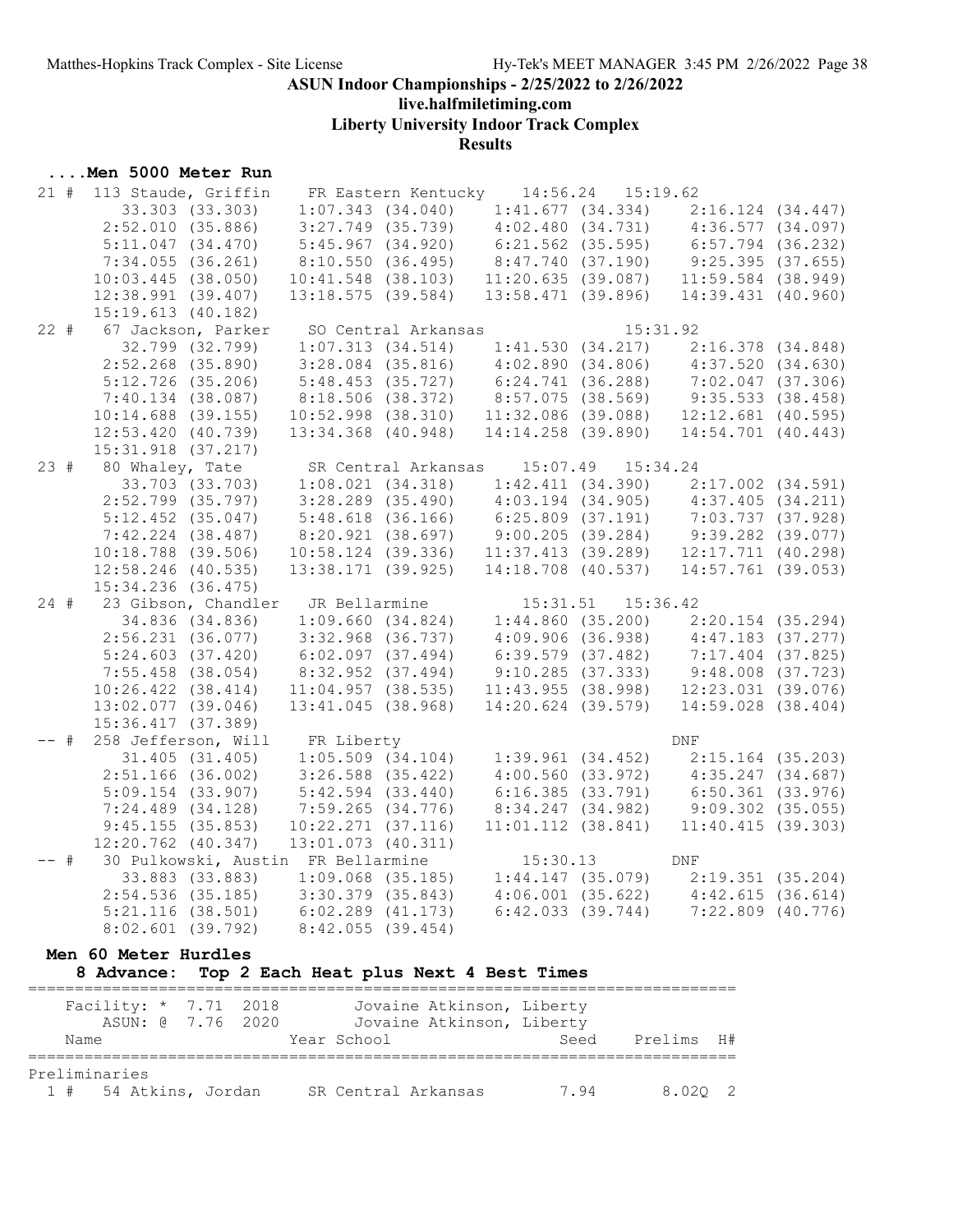#### live.halfmiletiming.com

Liberty University Indoor Track Complex

# **Results**

#### ....Men 60 Meter Hurdles

|         | 2 #    | 261 Lawrence, Felix                 | SO Liberty          | 8.09 | 8.210 1   |                |          |
|---------|--------|-------------------------------------|---------------------|------|-----------|----------------|----------|
|         | 3#     | 191 Ellis, Isaiah                   | SR Kennesaw State   | 8.20 | 8.220 1   |                |          |
|         | 4#     | 249 Bryan, Anthony                  | FR Liberty          | 8.25 | 8.250 2   |                |          |
|         | $5 \#$ | 246 Anderson, Luke                  | FR Liberty          |      | $8.27q$ 1 |                |          |
|         | 6#     | 274 Wendt, Zach                     | SO Liberty          | 8.30 | $8.37q$ 2 |                |          |
|         |        | 7 # 59 Dresselhaus, Timo            | JR Central Arkansas | 8.36 | $8.46q$ 1 |                |          |
|         | 8#     | 268 Peterlin, Cole                  | SO Liberty          | 8.31 | 8.47a     | $\overline{1}$ |          |
|         | 9#     | 192 Fick, Jordan                    | FR Kennesaw State   | 8.47 | 8.63      | 2              |          |
|         |        | 10 # 71 Luckett, Tyrone             | FR Central Arkansas | 8.63 | 8.68      | $\mathbf{1}$   |          |
| $11$ #  |        | 210 Shears, Quann FR Kennesaw State |                     | 8.57 | 8.70      | 2              |          |
| 12#     |        | 298 Baker, Malik                    | FR Lipscomb         | 8.63 | 8.78      | 2              |          |
| 13#     |        | 200 Jackson, Ian FR Kennesaw State  |                     | 9.11 | 8.93      | 2              |          |
| 14 #    |        | 273 Van Duren, Daniel FR Liberty    |                     |      | 12.96     | $\mathbf{1}$   |          |
| $---$ # |        | 56 Barker, Preston                  | FR Central Arkansas | 8.63 | DO        |                | $15-6-d$ |

#### Men 60 Meter Hurdles

================================================================================ Facility: \* 7.71 2018 Jovaine Atkinson, Liberty ASUN: @ 7.76 2020 Jovaine Atkinson, Liberty Name Year School Prelims Finals Points ================================================================================ Finals 1 # 54 Atkins, Jordan SR Central Arkansas 8.02 7.99 10 2 # 191 Ellis, Isaiah SR Kennesaw State 8.22 8.10 8 3 # 261 Lawrence, Felix SO Liberty 8.21 8.14 6 4 # 249 Bryan, Anthony FR Liberty 8.25 8.29 5 5 # 274 Wendt, Zach SO Liberty 8.37 8.37 4 6 # 246 Anderson, Luke FR Liberty 8.27 8.41 3 7 # 268 Peterlin, Cole so Liberty 8.47 8.56 2 8 # 59 Dresselhaus, Timo JR Central Arkansas 8.46 8.84 1

#### Men 4x400 Meter Relay

===================================================================================

 Facility: \* 3:10.34 2020 St Augustine, St. Augustin ASUN: @ 3:11.65 2019 Liberty, Liberty Roll, Durham, Todd, Zapata School School Seed Finals H# Points =================================================================================== 1 Liberty 'A' 3:16.06 3:13.70 2 10 1) #254 Griffin, Diamantae SR 2) #260 Kipchirchir, Ally JR 3) #269 Rose, Michael SO 4) #261 Lawrence, Felix SO 22.925 (22.925) 48.998 (26.073) 1:11.760 (22.762) 1:37.132 (25.372) 2:00.112 (22.980) 2:25.276 (25.164) 2:48.625 (23.349) 3:13.698 (25.073) 2 Kennesaw State 'A' 3:11.96 3:14.16 2 8 1) #202 Johnson, Cameron FR 2) #190 Diaz, Omar SR 3) #198 Hussie, Malik SO 4) #195 Griffin, Sparticus SO 23.127 (23.127) 49.685 (26.558) 1:12.071 (22.386) 1:37.718 (25.647) 2:00.291 (22.573) 2:26.341 (26.050) 2:48.861 (22.520) 3:14.155 (25.294) 3 Central Arkansas 'A' 3:14.56 3:14.17 2 6 1) #75 Sullivan, Shamal JR 2) #73 Paulk, Armonte JR 3) #79 Ventour, Jaiden SO 4) #70 Lavan, Tristan JR 23.051 (23.051) 49.480 (26.429) 1:11.580 (22.100) 1:37.672 (26.092) 2:00.421 (22.749) 2:26.550 (26.129) 2:48.811 (22.261) 3:14.163 (25.352)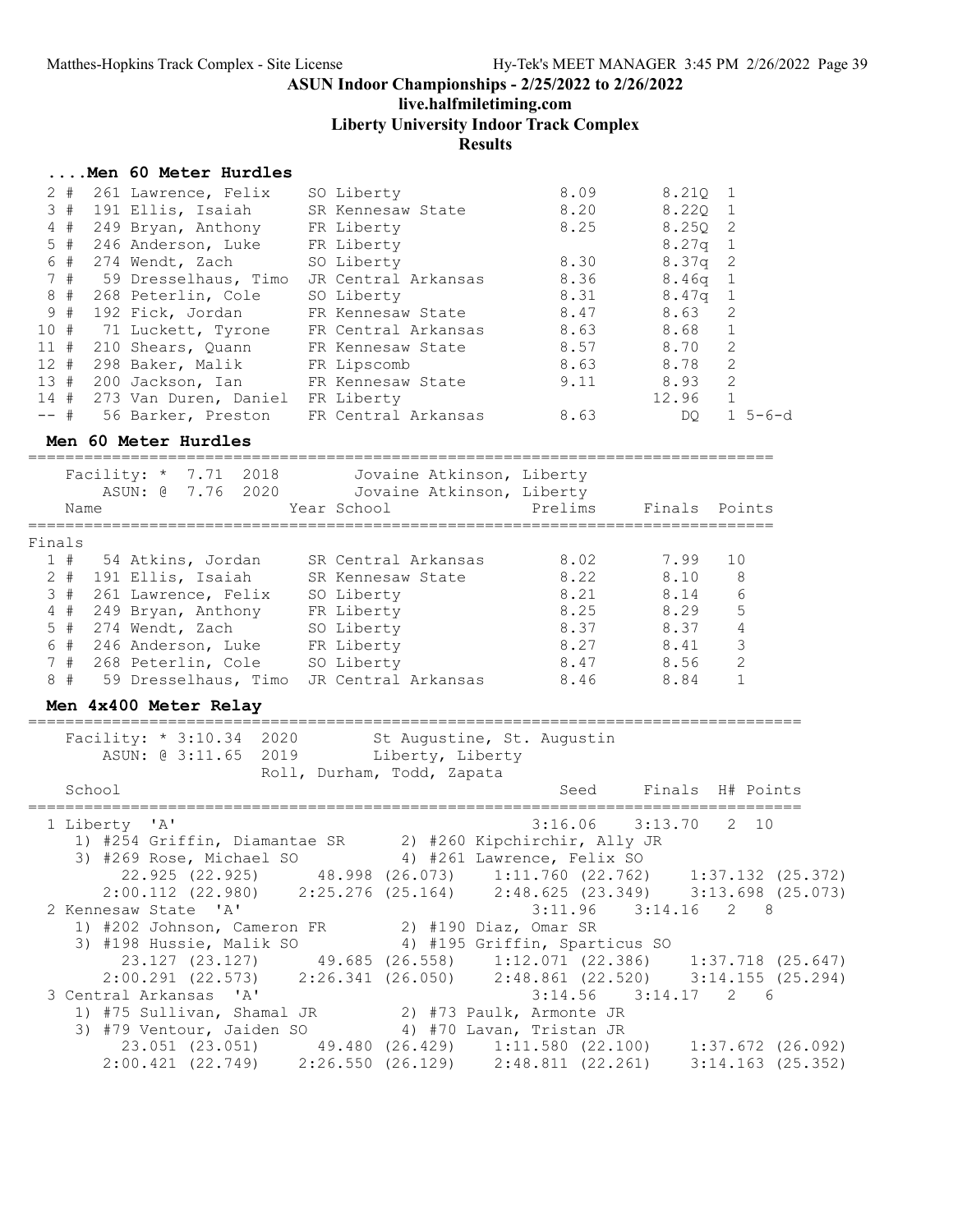live.halfmiletiming.com

Liberty University Indoor Track Complex

### Results

#### ....Men 4x400 Meter Relay

 4 Lipscomb 'A' 3:17.10 3:15.24 2 5 1) #303 Imes, Jonathan SR 2) #316 Wilson, Demontae JR 3) #314 Tirado, Alex JR 4) #310 Schwind, Jonathan SR 22.553 (22.553) 48.193 (25.640) 1:11.560 (23.367) 1:36.998 (25.438) 2:00.311 (23.313) 2:26.814 (26.503) 2:49.701 (22.887) 3:15.232 (25.531) 5 Bellarmine 'A' 3:27.41 3:23.99 1 4 1) #21 Clements, Van FR 2) #32 Terry, Parker JR 3) #17 Backer, Triston JR 4) #26 Holbrook, Trevor FR 24.421 (24.421) 51.415 (26.994) 1:15.614 (24.199) 1:41.756 (26.142) 2:05.907 (24.151) 2:33.093 (27.186) 2:57.672 (24.579) 3:23.981 (26.309) 6 Eastern Kentucky 'A' 3:28.67 3:25.56 1 3 1) #111 Sawyers, Drew SO 2) #100 Badia, Jan FR 3) #107 Keeling, Austin SO 4) #103 Favors-Charleston, Bryce J 23.395 (23.395) 51.830 (28.435) 1:15.841 (24.011) 1:41.910 (26.069) 2:06.237 (24.327) 2:35.470 (29.233) 2:58.967 (23.497) 3:25.557 (26.590) -- North Florida 'A' DNS 1

#### Men Distance Medley

================================================================================ Facility: \* 9:50.29 2022 NC State, NC State ASUN: @ 9:57.30 2019 Lipscomb, Lipscomb Israel, Imes, Speer, Schwind School School School Seed Finals Points ================================================================================ 1 Liberty 'A' 9:52.99@ 10 1) #255 Harkabus, Kyle SO 2) #246 Anderson, Luke FR 3) #272 Schulties, Isaiah FR 4) #252 Drew, Ryan SR 29.135 (29.135) 1:00.092 (30.957) 1:31.317 (31.225) 2:02.496 (31.179) 2:32.781 (30.285) 3:01.016 (28.235) 3:24.250 (23.234) 3:50.777 (26.527) 4:16.548 (25.771) 4:45.012 (28.464) 5:15.156 (30.144) 5:45.229 (30.073) 6:13.562 (28.333) 6:43.996 (30.434) 7:16.734 (32.738) 7:49.837 (33.103) 8:22.392 (32.555) 8:54.261 (31.869) 9:24.779 (30.518) 9:52.988 (28.209) 2 Eastern Kentucky 'A' 9:53.41@ 8 1) #112 Siddall, Jackson JR 2) #115 Sullivan, Logan SO 3) #110 Leshan, Alex SO 4) #100 Badia, Jan FR 28.920 (28.920) 59.625 (30.705) 1:30.848 (31.223) 2:02.282 (31.434) 2:32.577 (30.295) 3:00.943 (28.366) 3:23.980 (23.037) 3:50.638 (26.658) 4:15.974 (25.336) 4:43.623 (27.649) 5:13.793 (30.170) 5:45.447 (31.654) 6:13.801 (28.354) 6:44.281 (30.480) 7:17.063 (32.782) 7:50.127 (33.064) 8:22.891 (32.764) 8:55.160 (32.269) 9:26.324 (31.164) 9:53.401 (27.077) 3 Lipscomb 'A' 10:01.97 6 1) #309 Ruffing, Ben SR 2) #314 Tirado, Alex JR 3) #302 Hudson, Bing FR 4) #300 Bush, Ryan JR 29.036 (29.036) 59.860 (30.824) 1:31.094 (31.234) 2:02.586 (31.492) 2:32.589 (30.003) 3:01.557 (28.968) 3:24.416 (22.859) 3:51.476 (27.060) 4:17.302 (25.826) 4:45.819 (28.517) 5:15.771 (29.952) 5:46.534 (30.763) 6:15.639 (29.105) 6:46.366 (30.727) 7:18.759 (32.393) 7:52.343 (33.584) 8:25.499 (33.156) 8:58.638 (33.139) 9:30.525 (31.887) 10:01.963 (31.438) 4 Central Arkansas 'A' 10:02.19 10:10.64 5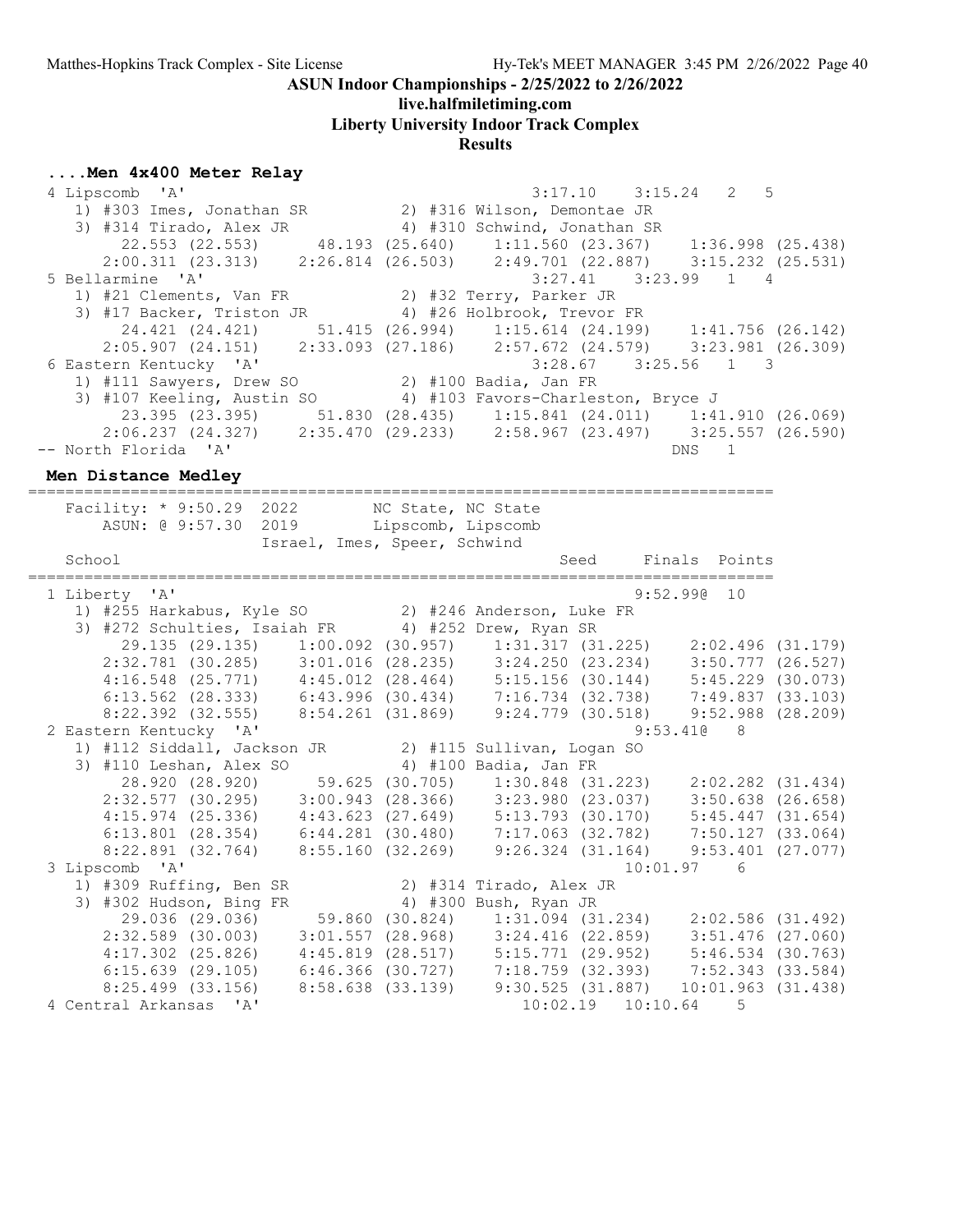# live.halfmiletiming.com

Liberty University Indoor Track Complex

# **Results**

# ....Men Distance Medley

| 3) #66 Iking, Niklas JR 4) #64 Harrington, Fionn FR                                                                                                                                                                                                                            |        | 2) #68 Johnson, Jordan FR  |      |                       |                       |                     |        |
|--------------------------------------------------------------------------------------------------------------------------------------------------------------------------------------------------------------------------------------------------------------------------------|--------|----------------------------|------|-----------------------|-----------------------|---------------------|--------|
|                                                                                                                                                                                                                                                                                |        |                            |      |                       |                       |                     |        |
| 29.513 (29.513)<br>$1:00.431$ (30.918) $1:31.682$ (31.251)                                                                                                                                                                                                                     |        |                            |      |                       |                       | 2:03.411(31.729)    |        |
| $2:35.364$ (31.953)                                                                                                                                                                                                                                                            |        |                            |      |                       | $3:58.362$ $(26.917)$ |                     |        |
| $4:25.022$ $(26.660)$                                                                                                                                                                                                                                                          |        |                            |      |                       |                       |                     |        |
| 3:07.135 (31.771) 3:31.445 (24.310) 3:58.362 (26.917)<br>4:53.331 (28.309) 5:22.747 (29.416) 5:53.112 (30.365)<br>6:53.047 (30.916) 7:25.038 (31.991) 7:57.844 (32.806)<br>6:22.131(29.019)                                                                                    |        |                            |      |                       |                       |                     |        |
| 9:04.937(34.084)<br>8:30.853(33.009)                                                                                                                                                                                                                                           |        |                            |      | $9:38.508$ $(33.571)$ |                       | 10:10.631(32.123)   |        |
| 5 North Florida 'A'                                                                                                                                                                                                                                                            |        |                            |      | $10:07.27$ $10:12.20$ |                       | $\overline{4}$      |        |
| 1) #330 Arnold, Aiden FR 2) #342 Thomas, Ryan SR                                                                                                                                                                                                                               |        |                            |      |                       |                       |                     |        |
| 3) #341 Tellis, Ladarius FR 4) #332 Doyle, Timothy JR                                                                                                                                                                                                                          |        |                            |      |                       |                       |                     |        |
|                                                                                                                                                                                                                                                                                |        |                            |      |                       |                       |                     |        |
| $\begin{array}{cccccc} 29.412 & (29.412) & 1.01.352 & (31.940) & 1.32.436 & (31.084) & 2.04.227 & (31.791) \\ 2.35.579 & (31.352) & 3.06.375 & (30.796) & 3.30.421 & (24.046) & 3.57.851 & (27.430) \end{array}$                                                               |        |                            |      |                       |                       |                     |        |
| 4:24.782 (26.931) 4:52.967 (28.185) 5:22.219 (29.252) 5:52.957 (30.738)                                                                                                                                                                                                        |        |                            |      |                       |                       |                     |        |
| 6:22.259 (29.302) 6:53.161 (30.902) 7:25.266 (32.105) 7:58.126 (32.860)                                                                                                                                                                                                        |        |                            |      |                       |                       |                     |        |
| $8:30.979$ $(32.853)$<br>9:04.699 (33.720) 9:38.789 (34.090) 10:12.191 (33.402)                                                                                                                                                                                                |        |                            |      |                       |                       |                     |        |
| 6 Bellarmine 'A'                                                                                                                                                                                                                                                               |        |                            |      |                       | 10:19.63 3            |                     |        |
|                                                                                                                                                                                                                                                                                |        |                            |      |                       |                       |                     |        |
| 1) #31 Schnieders, DK FR<br>3) #32 Terry, Parker JR                                                                                                                                                                                                                            |        | 2) #26 Holbrook, Trevor FR |      |                       |                       |                     |        |
|                                                                                                                                                                                                                                                                                |        | 4) #25 Hester, Nolan FR    |      |                       |                       |                     |        |
| 29.216 (29.216) 1:00.616 (31.400) 1:32.358 (31.742) 2:05.168 (32.810)                                                                                                                                                                                                          |        |                            |      |                       |                       |                     |        |
| $2:37.853$ (32.685)<br>$3:09.080$ (31.227) $3:33.343$ (24.263) $4:00.206$ (26.863)                                                                                                                                                                                             |        |                            |      |                       |                       |                     |        |
| $4:26.832$ $(26.626)$<br>$4:55.833$ (29.001) $5:26.296$ (30.463)                                                                                                                                                                                                               |        |                            |      |                       | 5:56.933 (30.637)     |                     |        |
| $6:25.289$ $(28.356)$<br>6:56.993 (31.704) 7:30.041 (33.048)                                                                                                                                                                                                                   |        |                            |      |                       | 8:04.740 (34.699)     |                     |        |
| 8:40.585(35.845)<br>9:15.925 (35.340) 9:48.933 (33.008) 10:19.627 (30.694)                                                                                                                                                                                                     |        |                            |      |                       |                       |                     |        |
| 7 Kennesaw State 'A'                                                                                                                                                                                                                                                           |        |                            |      |                       | 10:20.85              | 2                   |        |
| 1) #214 Williams, Koi JR (2) #202 Johnson, Cameron FR                                                                                                                                                                                                                          |        |                            |      |                       |                       |                     |        |
| 3) #207 Paulk, Cameron JR 4) #213 Stansell, Jack FR                                                                                                                                                                                                                            |        |                            |      |                       |                       |                     |        |
| 29.341 (29.341) 1:00.175 (30.834) 1:32.165 (31.990)                                                                                                                                                                                                                            |        |                            |      |                       |                       | $2:04.861$ (32.696) |        |
|                                                                                                                                                                                                                                                                                |        |                            |      |                       |                       |                     |        |
|                                                                                                                                                                                                                                                                                |        |                            |      |                       |                       |                     |        |
| $\begin{array}{cccccc} 2:38.713 & (33.852) & 3:12.482 & (33.769) & 3:35.691 & (23.209) & 4:02.045 & (26.354) \\ 4:28.750 & (26.705) & 4:57.347 & (28.597) & 5:27.666 & (30.319) & 5:57.726 & (30.060) \\ 6:26.690 & (28.964) & 7:00.804 & (34.114) & 7:35.013 & (34.209) & 8:$ |        |                            |      |                       |                       |                     |        |
|                                                                                                                                                                                                                                                                                |        |                            |      |                       |                       |                     |        |
|                                                                                                                                                                                                                                                                                |        |                            |      |                       |                       |                     |        |
| Men High Jump                                                                                                                                                                                                                                                                  |        |                            |      |                       |                       |                     |        |
|                                                                                                                                                                                                                                                                                |        |                            |      |                       |                       |                     |        |
| 1.77, 1.82, 1.87, 1.92, 1.97, 2.02, 2.07, 2.12                                                                                                                                                                                                                                 |        |                            |      |                       |                       |                     |        |
| $2.15$ , $2.18$ , $2.21$ , $2.24$ , $+3cm$                                                                                                                                                                                                                                     |        |                            |      |                       |                       |                     |        |
| Facility: * 2.21m 2019 Brenton Foster, Virginia                                                                                                                                                                                                                                |        |                            |      |                       |                       |                     |        |
| ASUN: @ 2.23m 2014 Andre Dorsey, KSU                                                                                                                                                                                                                                           |        |                            |      |                       |                       |                     |        |
| Year School<br>Name                                                                                                                                                                                                                                                            |        |                            | Seed |                       | Finals                |                     | Points |
|                                                                                                                                                                                                                                                                                |        |                            |      |                       |                       |                     |        |
| 1 # 271 Sauder, Kennedy FR Liberty                                                                                                                                                                                                                                             |        |                            |      | 2.20m                 | 2.24m@ 7-04.25 10     |                     |        |
| 1.77 1.82 1.87 1.92 1.97 2.02 2.07 2.12 2.15 2.18 2.21 2.24                                                                                                                                                                                                                    |        |                            |      |                       |                       |                     |        |
| --- --- --- 0 0 0 0 XXO XO                                                                                                                                                                                                                                                     |        |                            | XO   | XO                    |                       |                     |        |
| 2 # 250 Clay, Quinten SO Liberty                                                                                                                                                                                                                                               |        |                            |      |                       | 2.15m                 | $7 - 00.50$         | 8      |
| 1.77 1.82 1.87 1.92 1.97 2.02 2.07 2.12 2.15 2.18                                                                                                                                                                                                                              |        |                            |      |                       |                       |                     |        |
| --- --- --- 0 0 0 0                                                                                                                                                                                                                                                            |        | O XXX                      |      |                       |                       |                     |        |
| 3 # 211 Simms, Sultan SO Kennesaw State                                                                                                                                                                                                                                        |        |                            |      | 2.10m                 | $2.07m$ 6-09.50       |                     | 6      |
| 1.77 1.82 1.87 1.92 1.97 2.02 2.07 2.12                                                                                                                                                                                                                                        |        |                            |      |                       |                       |                     |        |
| $--- ---- ---- ----$ XXO                                                                                                                                                                                                                                                       | O XXX  |                            |      |                       |                       |                     |        |
| 4 # 275 Willis, Gabriel FR Liberty                                                                                                                                                                                                                                             |        |                            |      | 2.10m                 | $2.07m$ 6-09.50       |                     | 5      |
| 1.77 1.82 1.87 1.92 1.97 2.02 2.07 2.12                                                                                                                                                                                                                                        |        |                            |      |                       |                       |                     |        |
| $-- -- ---$ 0<br>XO                                                                                                                                                                                                                                                            | XO XXX |                            |      |                       |                       |                     |        |
| 5 # 189 Cavazos II, Juan FR Kennesaw State                                                                                                                                                                                                                                     |        |                            |      | 2.01m                 | $2.07m$ 6-09.50       |                     | 4      |
| 1.77 1.82 1.87 1.92 1.97 2.02 2.07 2.12                                                                                                                                                                                                                                        |        |                            |      |                       |                       |                     |        |
| --- --- --- XXO XXO XXO XXX                                                                                                                                                                                                                                                    |        |                            |      |                       |                       |                     |        |
| FR Bellarmine<br>6 # 18 Bates, Owen                                                                                                                                                                                                                                            |        |                            |      | 1.95m                 | $1.97m$ $6-05.50$     |                     | 3      |
| 1.77 1.82 1.87 1.92 1.97 2.02                                                                                                                                                                                                                                                  |        |                            |      |                       |                       |                     |        |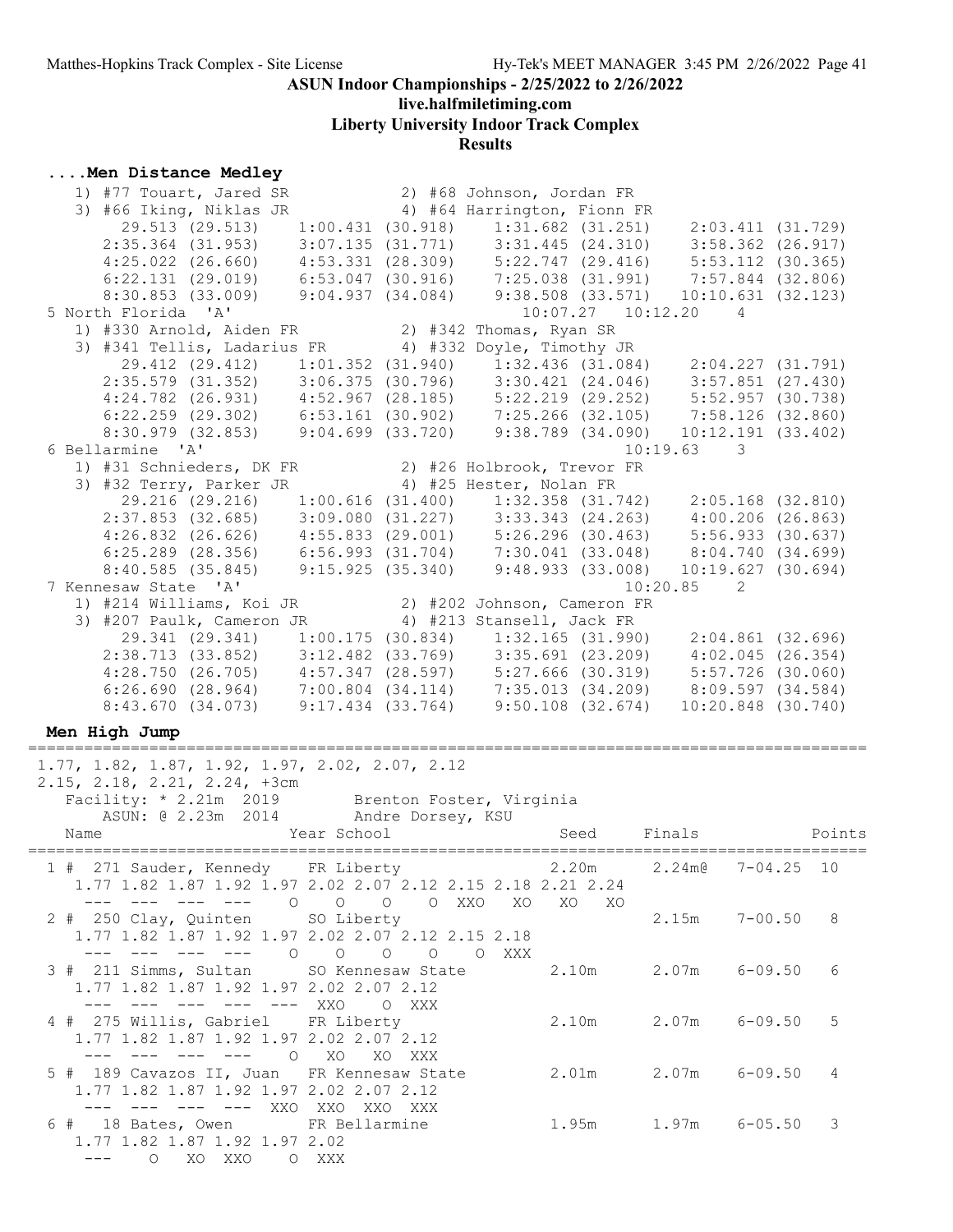live.halfmiletiming.com

Liberty University Indoor Track Complex

**Results**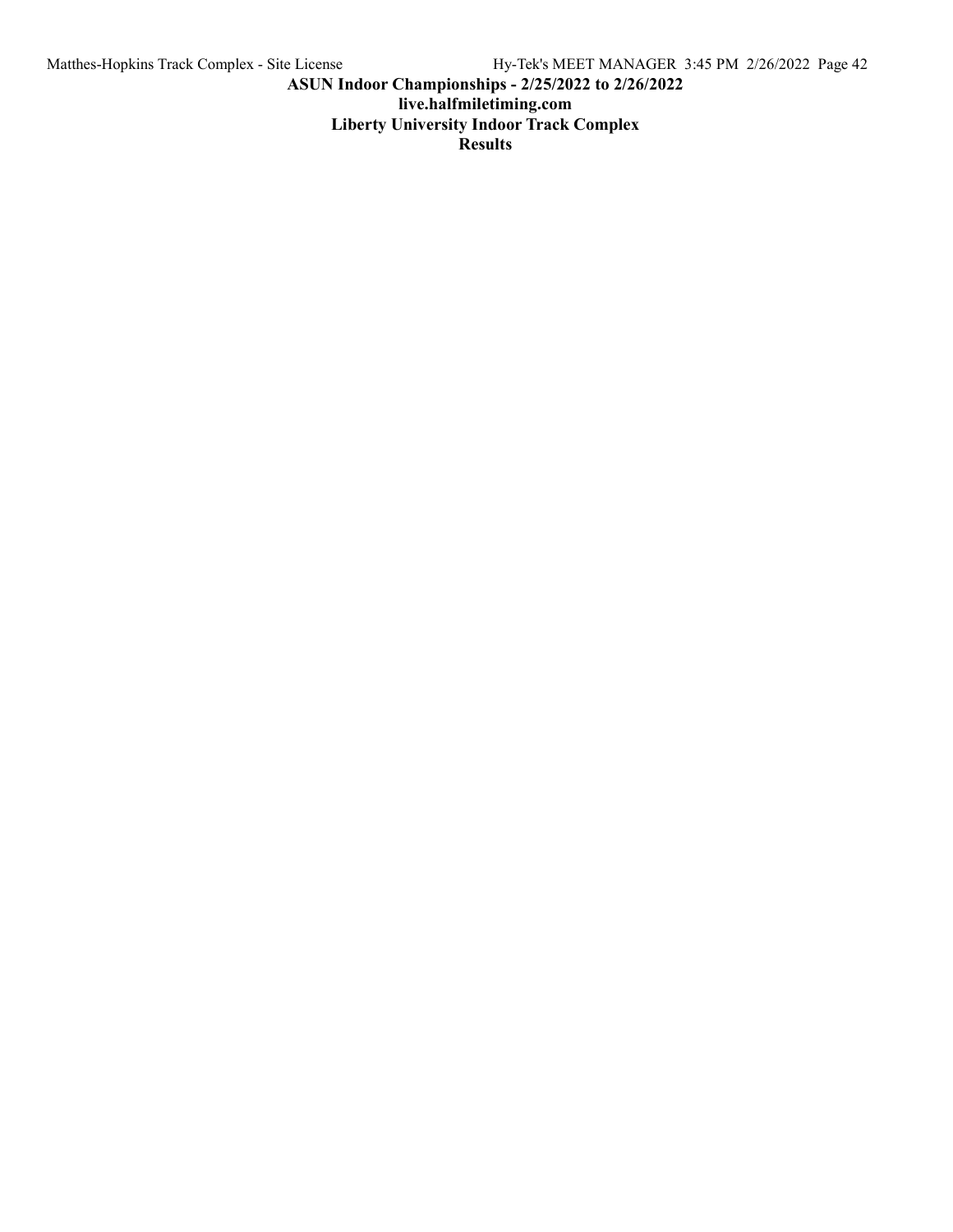### live.halfmiletiming.com

Liberty University Indoor Track Complex

#### Results

|  |  |  |  | Men High Jump |  |
|--|--|--|--|---------------|--|
|--|--|--|--|---------------|--|

| 7 # 334 LaJoie, Tariq SO North Florida |                   | 1.93m | 1.97m | $6 - 0.5.50$  | $\overline{\phantom{a}}$ |
|----------------------------------------|-------------------|-------|-------|---------------|--------------------------|
| 1.77 1.82 1.87 1.92 1.97 2.02          |                   |       |       |               |                          |
| XO.<br>XO<br>$\Omega$<br>——— ———       | XXX               |       |       |               |                          |
| 8 # 274 Wendt, Zach                    | SO Liberty        | 1.86m | 1.82m | $5 - 11.50$ 1 |                          |
| 1.77 1.82 1.87                         |                   |       |       |               |                          |
| $---$ XXO XXX                          |                   |       |       |               |                          |
| 9 # 200 Jackson, Ian                   | FR Kennesaw State |       | 1.77m | $5 - 09.75$   |                          |
| 1.77 1.82                              |                   |       |       |               |                          |
| O XXX                                  |                   |       |       |               |                          |
| $--$ # 29 Pohl, Jordan                 | FR Bellarmine     | 1.88m | NΗ    |               |                          |
| 1.77                                   |                   |       |       |               |                          |
| XXX                                    |                   |       |       |               |                          |
| $--$ # 210 Shears, Quann               | FR Kennesaw State | 1.84m | ΝH    |               |                          |
| 1.77                                   |                   |       |       |               |                          |
| XXX                                    |                   |       |       |               |                          |

Men Pole Vault

========================================================================================== 4.02, 4.17, 4.32, 4.47, 4.62, 4.72 4.82, 4.92, 5.02, 5.12, 5.22, +10cm Facility: \* 5.75m 2021 Scott Houston, Vaulthouse Elite ASUN: @ 5.21m 2021 Jack Rhea, KSU Name Year School Seed Finals Points ========================================================================================== 1 # 201 Johnson, AJ FR Kennesaw State 4.80m 4.92m 16-01.75 10 4.02 4.17 4.32 4.47 4.62 4.72 4.82 4.92 5.00 --- --- --- 0 --- 0 --- XXO X<br>2 # 257 Janes, Anders JR Liberty 4.86m 4.82m 15-09.75 8 4.02 4.17 4.32 4.47 4.62 4.72 4.82 4.92 --- --- --- XO O XO O XXX 3 # 253 Flack, Hunter FR Liberty 4.72m 15-05.75 6 4.02 4.17 4.32 4.47 4.62 4.72 4.82 --- --- O O O O XXX 4 # 212 Smith, Stephen SO Kennesaw State 4.62m 4.72m 15-05.75 4.50 4.02 4.17 4.32 4.47 4.62 4.72 4.82 --- --- --- O O XO XXX 4 # 209 Rhea, Jack SR Kennesaw State 4.80m 4.72m 15-05.75 4.50 4.02 4.17 4.32 4.47 4.62 4.72 4.82 --- --- --- --- --- XO XXX 6 # 192 Fick, Jordan FR Kennesaw State 4.30m 4.47m 14-08.00 3 4.02 4.17 4.32 4.47 4.62 --- O O O XXX 7 # 249 Bryan, Anthony FR Liberty 4.50m 4.47m 14-08.00 2 4.02 4.17 4.32 4.47 4.62 --- --- O XO XXX 8 # 59 Dresselhaus, Timo JR Central Arkansas 4.32m 14-02.00 0.50 4.02 4.17 4.32 4.47 O O O XXX 8 # 58 Benefield, Parker SO Central Arkansas 4.45m 4.32m 14-02.00 0.50 4.02 4.17 4.32 4.47 --- --- O XXX 10 # 105 Hampton, Jordan SR Eastern Kentucky 4.00m 4.32m 14-02.00 4.02 4.17 4.32 4.47 XO XXO XO XXX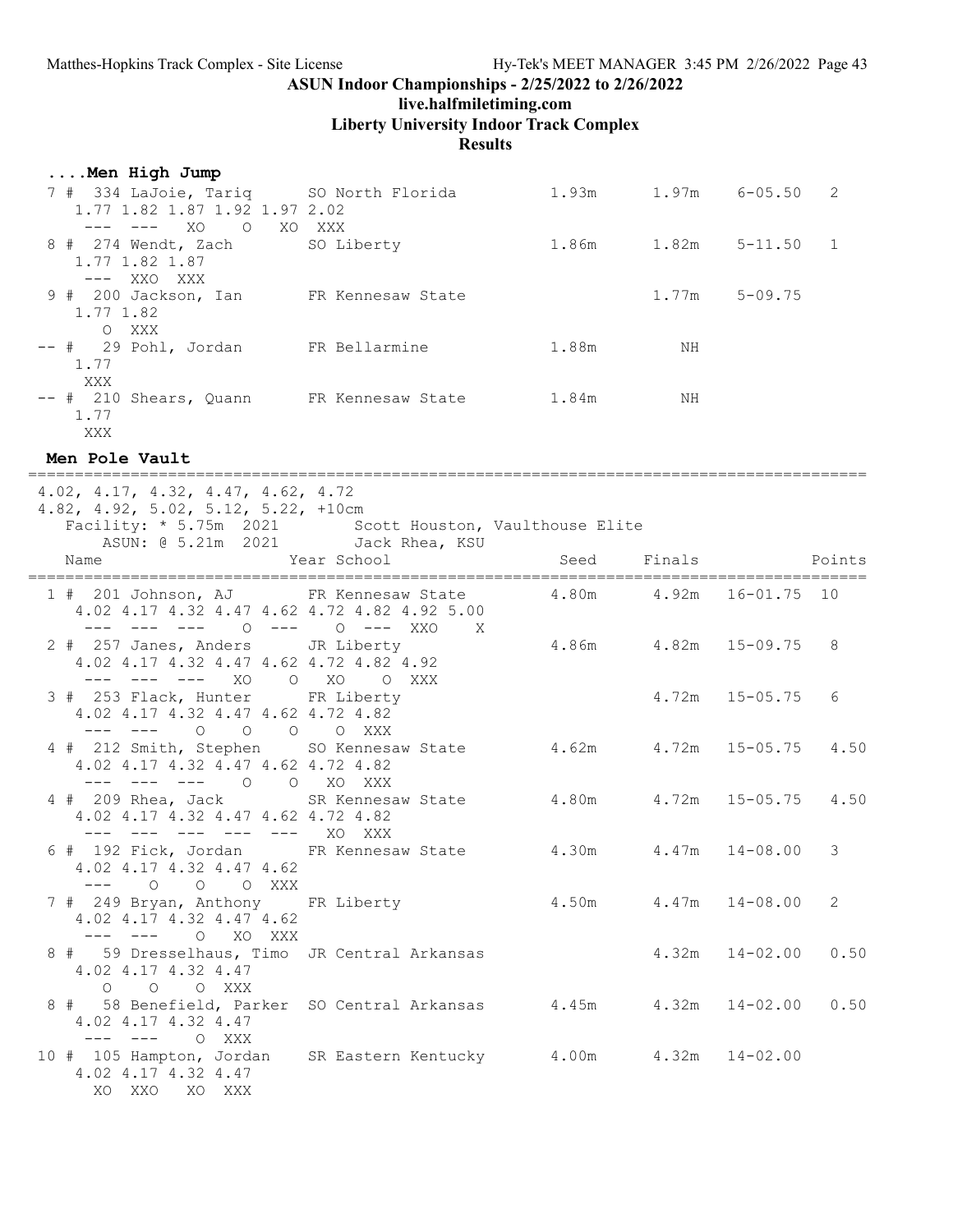live.halfmiletiming.com

Liberty University Indoor Track Complex

# Results

| Men Pole Vault |  |
|----------------|--|
|----------------|--|

|       | 11 # 274 Wendt, Zach SO Liberty                                                      |                                | 4.00m                   | 4.02m  | $13 - 02.25$       |              |
|-------|--------------------------------------------------------------------------------------|--------------------------------|-------------------------|--------|--------------------|--------------|
|       | 4.02 4.17<br>O XXX                                                                   |                                |                         |        |                    |              |
|       | Men Long Jump                                                                        |                                |                         |        |                    |              |
|       |                                                                                      |                                |                         |        |                    |              |
|       | Facility: * 7.78m 2020 Shakwon Coke, Barton County CC                                |                                |                         |        |                    |              |
|       | ASUN: @ 7.76m 2014 Andre Dorsey, KSU<br>Name                                         | Year School                    | Seed                    | Finals |                    | Points       |
|       |                                                                                      |                                |                         |        |                    |              |
|       | 1 # 250 Clay, Quinten SO Liberty<br>7.64m FOUL FOUL                                  |                                | 7.62m 7.64m 25-00.75 10 |        |                    |              |
|       | 2 # 251 Davis, Jeremy SR Liberty<br>FOUL FOUL 7.12m 7.36m 7.23m FOUL                 |                                | 7.40m                   |        | $7.36m$ $24-01.75$ | 8            |
|       | 3 # 204 Mitchell, Kaelen FR Kennesaw State<br>7.18m 7.11m 5.78m 7.19m 7.26m 7.20m    |                                | 7.50m                   | 7.26m  | $23 - 10.00$       | 6            |
|       | 4 # 187 Campbell, Justin FR Kennesaw State<br>6.99m 7.03m FOUL FOUL FOUL 7.19m       |                                |                         | 7.19m  | $23 - 07.25$       | 5            |
|       | 5 # 188 Campbell, Kelvin JR Kennesaw State<br>FOUL 7.11m FOUL                        |                                | 7.45m                   | 7.11m  | $23 - 04.00$       | 4            |
|       | 6 # 270 Samuel, Reed FR Liberty<br>7.04m 6.92m FOUL 6.83m 6.88m FOUL                 |                                |                         | 7.04m  | $23 - 01.25$       | 3            |
|       | 7 # 99 Allen, Isaiah FR Eastern Kentucky 1.09m<br>6.62m 6.82m 6.74m 6.86m FOUL 6.96m |                                |                         | 6.96m  | $22 - 10.00$       | 2            |
|       | 8 # 205 Olusanya, David FR Kennesaw State<br>6.72m 6.88m 6.56m FOUL 6.57m FOUL       |                                | 6.71m                   | 6.88m  | $22 - 07.00$       | $\mathbf{1}$ |
|       | 9 # 76 Taylor, Jalal SR Central Arkansas<br>FOUL 6.68m FOUL 6.54m FOUL FOUL          |                                | 6.59m                   | 6.68m  | $21 - 11.00$       |              |
|       | 10 # 210 Shears, Quann FR Kennesaw State<br>6.06m 6.26m 6.55m                        |                                | 6.88m                   | 6.55m  | $21 - 06.00$       |              |
|       | 11 # 101 Carter, Samuel<br>6.51m FOUL 6.08m                                          | SR Eastern Kentucky            | 7.00m                   | 6.51m  | $21 - 04.25$       |              |
|       | 12 # 305 Kemp, Dimitri<br>6.42m 6.44m FOUL                                           | FR Lipscomb                    | 6.57m                   | 6.44m  | $21 - 01.50$       |              |
|       | 13 # 29 Pohl, Jordan FR Bellarmine<br>6.38m  6.07m  FOUL                             |                                | 6.34m                   | 6.38m  | $20 - 11.25$       |              |
|       | 14 # 55 Bailey, Bryson<br>6.24m FOUL 6.06m                                           | FR Central Arkansas 6.38m      |                         | 6.24m  | $20 - 05.75$       |              |
|       | Men Triple Jump                                                                      |                                |                         |        |                    |              |
|       | -----------------------<br>Facility: * 16.19m 2020                                   | Shakwon Coke, Barton County CC |                         |        |                    |              |
|       | ASUN: @ 16.04m 2013 Andre Dorsey, KSU                                                |                                |                         |        |                    |              |
|       | Name                                                                                 | Year School                    | Seed                    | Finals |                    | Points       |
|       | 1 # 250 Clay, Quinten<br>14.11m  14.35m  14.29m  14.66m  14.56m  14.93m              | SO Liberty                     |                         | 14.93m | $48 - 11.75$       | 10           |
|       | 2 # 265 McCants, Jeremiah SR Liberty<br>14.40m FOUL 14.54m 14.58m 14.47m FOUL        |                                | 14.44m                  | 14.58m | $47 - 10.00$       | 8            |
|       | 3 # 187 Campbell, Justin FR Kennesaw State<br>13.87m FOUL 14.37m FOUL 14.54m FOUL    |                                | 14.49m                  | 14.54m | $47 - 08.50$       | 6            |
| $4$ # | 99 Allen, Isaiah                                                                     | FR Eastern Kentucky            | 14.21m                  | 14.43m | $47 - 04.25$       | 5            |

13.81m 13.73m 14.14m 14.28m 14.06m 14.43m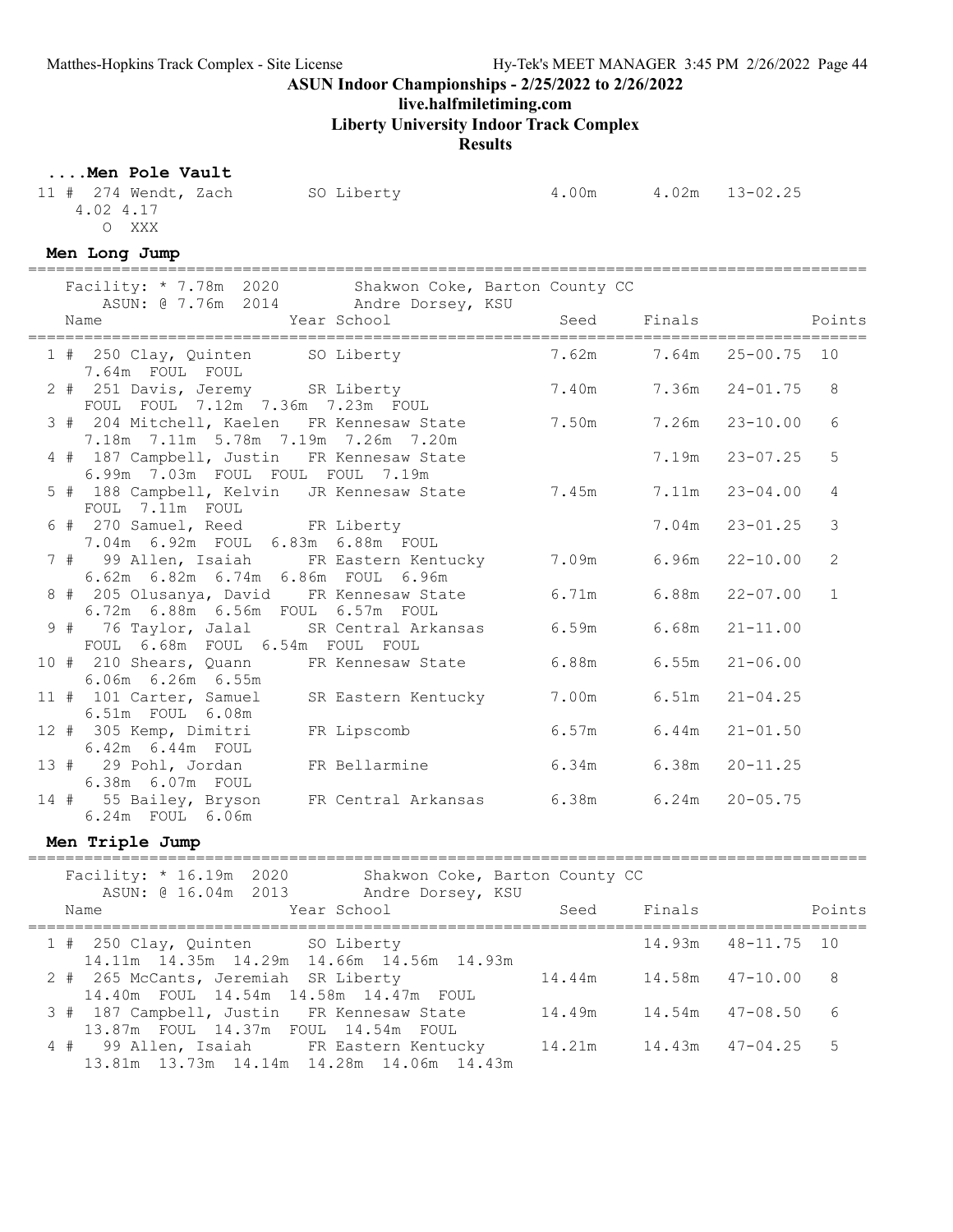# live.halfmiletiming.com

Liberty University Indoor Track Complex

# Results

# ....Men Triple Jump

|                                       |                                                                                                                                                                                                                                                               |                                                                                                                                             | $46 - 10.25$               | $\overline{4}$                                                                                                                             |
|---------------------------------------|---------------------------------------------------------------------------------------------------------------------------------------------------------------------------------------------------------------------------------------------------------------|---------------------------------------------------------------------------------------------------------------------------------------------|----------------------------|--------------------------------------------------------------------------------------------------------------------------------------------|
|                                       |                                                                                                                                                                                                                                                               |                                                                                                                                             |                            |                                                                                                                                            |
|                                       |                                                                                                                                                                                                                                                               |                                                                                                                                             |                            |                                                                                                                                            |
| FOUL FOUL 13.67m 13.89m 13.97m 14.18m |                                                                                                                                                                                                                                                               |                                                                                                                                             |                            |                                                                                                                                            |
|                                       |                                                                                                                                                                                                                                                               |                                                                                                                                             |                            |                                                                                                                                            |
| FOUL FOUL 13.80m 13.73m 13.74m 14.09m |                                                                                                                                                                                                                                                               |                                                                                                                                             |                            |                                                                                                                                            |
|                                       |                                                                                                                                                                                                                                                               |                                                                                                                                             | $45 - 02.25$ 1             |                                                                                                                                            |
| FOUL 13.56m FOUL 13.77m FOUL 13.40m   |                                                                                                                                                                                                                                                               |                                                                                                                                             |                            |                                                                                                                                            |
|                                       |                                                                                                                                                                                                                                                               |                                                                                                                                             |                            |                                                                                                                                            |
| 13.39m FOUL FOUL 13.26m FOUL FOUL     |                                                                                                                                                                                                                                                               |                                                                                                                                             |                            |                                                                                                                                            |
|                                       |                                                                                                                                                                                                                                                               | 12.72m                                                                                                                                      | $41 - 08.75$               |                                                                                                                                            |
| FOUL FOUL 12.72m                      |                                                                                                                                                                                                                                                               |                                                                                                                                             |                            |                                                                                                                                            |
|                                       |                                                                                                                                                                                                                                                               | FOUL                                                                                                                                        |                            |                                                                                                                                            |
| FOUL FOUL FOUL                        |                                                                                                                                                                                                                                                               |                                                                                                                                             |                            |                                                                                                                                            |
|                                       |                                                                                                                                                                                                                                                               | <b>DNS</b>                                                                                                                                  |                            |                                                                                                                                            |
|                                       |                                                                                                                                                                                                                                                               | DNS                                                                                                                                         |                            |                                                                                                                                            |
|                                       | 6 # 76 Taylor, Jalal SR Central Arkansas<br>7 # 251 Davis, Jeremy SR Liberty<br>8 # 107 Keeling, Austin SO Eastern Kentucky<br>10 # 211 Simms, Sultan SO Kennesaw State<br>-- # 189 Cavazos II, Juan FR Kennesaw State<br>-- # 271 Sauder, Kennedy FR Liberty | 5 # 101 Carter, Samuel SR Eastern Kentucky<br>13.76m FOUL 13.54m 14.28m 14.28m 12.60m<br>-- # 188 Campbell, Kelvin JR Kennesaw State 15.38m | 14.62m<br>13.87m<br>14.00m | 14.28m<br>14.21m  14.18m  46-06.25  3<br>14.09m  46-02.75  2<br>13.77m<br>9 # 205 Olusanya, David FR Kennesaw State 14.61m 13.39m 43-11.25 |

**Men Shot Put** 

|  | =================                                                                                                |                                |               |                |                |
|--|------------------------------------------------------------------------------------------------------------------|--------------------------------|---------------|----------------|----------------|
|  | Facility: * 20.49m 2017 Stipe Zunic, Nike/Croatia<br>ASUN: @ 19.16m 2020 Kyle Mitchell, Liberty                  |                                |               |                |                |
|  | Name                                                                                                             | Year School Seed Finals Points |               |                |                |
|  | 1 # 186 Blalock, Tyler SR Kennesaw State 19.55m 19.13m 62-09.25 10<br>16.91m  18.42m  FOUL  FOUL  18.92m  19.13m |                                |               |                |                |
|  | 2 # 197 Hartley, Caleb FR Kennesaw State 18.49m 18.75m<br>17.23m  18.75m  18.30m  17.88m  17.99m  FOUL           |                                |               | $61 - 06.25$ 8 |                |
|  | 3 # 203 Lawrence, Courtne SO Kennesaw State<br>18.23m  18.38m  FOUL  18.48m  18.26m  FOUL                        |                                | 19.20m 18.48m | $60 - 07.75$   | 6              |
|  | 4 # 266 Mitchell, Kyle SR Liberty<br>16.88m  17.79m  17.82m  18.32m  FOUL  FOUL                                  |                                |               | $60 - 01.25$   | 5              |
|  | 5 # 248 Barrett, Warren JR Liberty 17.13m 17.91m<br>16.41m  16.94m  17.91m  FOUL  FOUL  FOUL                     |                                |               | 58-09.25       | $\overline{4}$ |
|  | 6 # 247 Ballivian, Jose SR Liberty 17.64m 17.78m<br>16.65m FOUL 17.78m FOUL FOUL FOUL                            |                                |               | $58 - 04.00$   | 3              |
|  | 7 # 196 Harrison, Anthony SO Kennesaw State 18.11m 16.20m<br>FOUL FOUL 14.35m FOUL 16.20m FOUL                   |                                |               | $53 - 01.75$   | 2              |
|  | 8 # 194 Gordon, Lamar FR Kennesaw State 13.77m 15.06m<br>14.26m  14.24m  FOUL  14.39m  FOUL  15.06m              |                                |               | 49-05.00       | $\mathbf{1}$   |
|  | 9 # 264 Mastro, Sam SO Liberty<br>14.05m FOUL FOUL 14.94m FOUL FOUL                                              |                                |               | $49 - 00.25$   |                |
|  | 10 # 256 Hicks, John SO Liberty 13.84m 13.82m 45-04.25<br>13.82m FOUL FOUL                                       |                                |               |                |                |
|  | 11 # 22 Esenbock, Will SR Bellarmine 13.72m 13.67m<br>13.18m  13.19m  13.67m                                     |                                |               | $44 - 10.25$   |                |
|  | 12 # 208 Peterson, Zachary SO Kennesaw State 12.39m 13.28m<br>12.65m  13.28m  FOUL                               |                                |               | $43 - 07.00$   |                |
|  | 13 # 69 Laur, Maximillan FR Central Arkansas 12.46m 12.64m<br>FOUL FOUL 12.64m                                   |                                |               | $41 - 05.75$   |                |
|  | -- # 57 Beasley, Malik SO Central Arkansas 13.23m DNS                                                            |                                |               |                |                |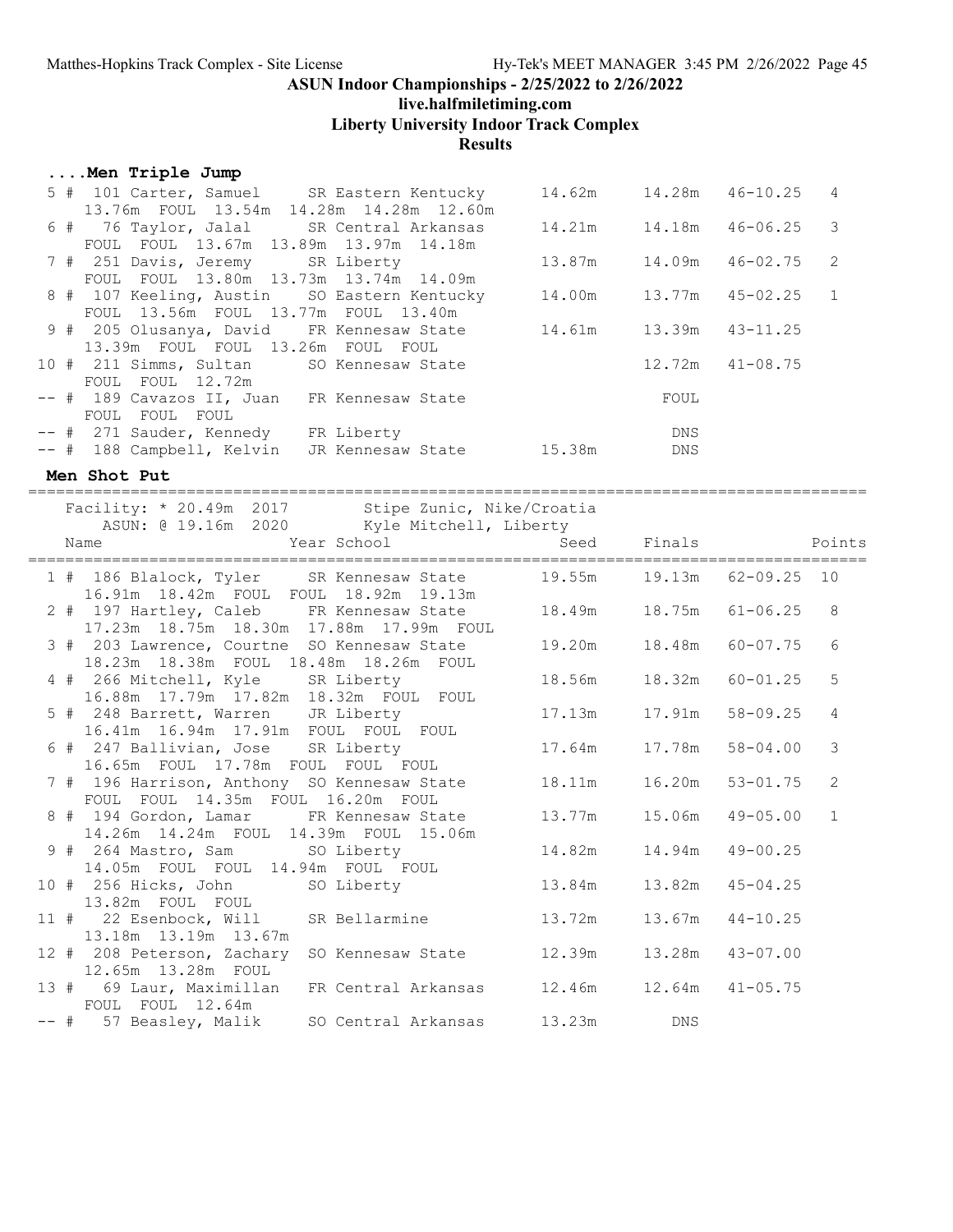# live.halfmiletiming.com

Liberty University Indoor Track Complex

# Results

#### Men Weight Throw

|  | ==================                                                                                         |                            |               |              |                |
|--|------------------------------------------------------------------------------------------------------------|----------------------------|---------------|--------------|----------------|
|  | Facility: * 23.41m 2022 Alex Young, UNA<br>ASUN: @ 19.88m 2015 Martynas Sedys, KSU                         |                            |               |              |                |
|  | Name Manne Mear School (Near School Seed Finals Points                                                     |                            |               |              |                |
|  | 1 # 256 Hicks, John SO Liberty 19.80m 19.83m 65-00.75 10<br>19.47m  19.83m  19.69m  FOUL  19.50m  FOUL     |                            |               |              |                |
|  | 2 # 186 Blalock, Tyler SR Kennesaw State 17.79m 19.01m 62-04.50 8<br>17.26m FOUL 18.25m 19.01m 18.71m FOUL |                            |               |              |                |
|  | 3 # 208 Peterson, Zachary SO Kennesaw State 18.16m 18.58m<br>17.96m 18.58m FOUL 17.95m 18.53m 18.57m       |                            |               | $60 - 11.50$ | 6              |
|  | 4 # 264 Mastro, Sam SO Liberty<br>16.39m  16.91m  17.88m  17.22m  FOUL  18.53m                             |                            |               | $60 - 09.50$ | $\overline{5}$ |
|  | 5 # 196 Harrison, Anthony SO Kennesaw State<br>16.43m  17.39m  FOUL  17.07m  FOUL  17.68m                  |                            | 18.97m 17.68m | 58-00.25     | 4              |
|  | 6 # 197 Hartley, Caleb FR Kennesaw State 16.38m 17.55m<br>17.07m FOUL FOUL 17.55m 17.31m FOUL              |                            |               | $57 - 07.00$ | 3              |
|  | 7 # 203 Lawrence, Courtne SO Kennesaw State<br>FOUL 16.72m 16.88m FOUL 16.84m 16.68m                       |                            | 16.88m        | $55 - 04.75$ | 2              |
|  | 8 # 57 Beasley, Malik SO Central Arkansas 15.64m 16.81m<br>15.14m  16.12m  16.81m  FOUL  FOUL  FOUL        |                            |               | 55-02.00     | $\overline{1}$ |
|  | 9 # 194 Gordon, Lamar FR Kennesaw State 18.81m 16.39m<br>FOUL 16.39m FOUL FOUL FOUL FOUL                   |                            |               | $53 - 09.25$ |                |
|  | 10 # 22 Esenbock, Will SR Bellarmine 15.50m 15.90m<br>15.55m 15.90m 15.49m                                 |                            |               | $52 - 02.00$ |                |
|  | 11 # 28 Muncaster, Jared SR Bellarmine 13.57m 13.94m<br>13.64m 13.94m FOUL                                 |                            |               | $45 - 09.00$ |                |
|  | 12 # 69 Laur, Maximillan FR Central Arkansas 12.26m 12.96m<br>11.12m 12.96m 12.19m                         |                            |               | $42 - 06.25$ |                |
|  | 13 # 33 Wunsch, Luke FR Bellarmine<br>11.25m 11.78m 12.11m                                                 | 12.33m   12.11m   39-08.75 |               |              |                |

#### Heptathlon: #1 Men 60 Meter Dash Heptathlon

|                                              |  |  |  |                   | Facility: * 7.00 2018                            |  | Chukwuma Maduka, Liberty                       |               |     |
|----------------------------------------------|--|--|--|-------------------|--------------------------------------------------|--|------------------------------------------------|---------------|-----|
|                                              |  |  |  |                   |                                                  |  | ASUN: @ 6.89 2015 Bilal Abdullah, KSU          |               |     |
| Name                                         |  |  |  |                   |                                                  |  | Year School                                    | Finals Points |     |
|                                              |  |  |  |                   |                                                  |  |                                                |               |     |
|                                              |  |  |  |                   |                                                  |  | 1 # 249 Bryan, Anthony FR Liberty              | 7.11          | 844 |
|                                              |  |  |  |                   |                                                  |  | 2 # 273 Van Duren, Daniel FR Liberty           | 7.12          | 840 |
| 3#                                           |  |  |  | 274 Wendt, Zach   |                                                  |  | SO Liberty                                     | 7.20          | 813 |
| 4#                                           |  |  |  |                   | 59 Dresselhaus, Timo                             |  | JR Central Arkansas                            | 7.21          | 809 |
| 5#                                           |  |  |  | 210 Shears, Quann |                                                  |  | FR Kennesaw State                              | 7.22          | 806 |
| 6#                                           |  |  |  |                   |                                                  |  | 192 Fick, Jordan FR Kennesaw State             | 7.22          | 806 |
|                                              |  |  |  |                   | 7 # 268 Peterlin, Cole                           |  | SO Liberty                                     | 7.31          | 775 |
| 8#                                           |  |  |  | 200 Jackson, Ian  |                                                  |  | FR Kennesaw State                              | 7.52          | 706 |
| Heptathlon: #7 Men 1000 Meter Run Heptathlon |  |  |  |                   |                                                  |  |                                                |               |     |
|                                              |  |  |  |                   | Facility: * 2:43.67 2019<br>ASUN: @ 2:43.14 2015 |  | Pablo Romero, High Point<br>Joshua Mulder, KSU |               |     |

Name **The Year School** Finals Points =======================================================================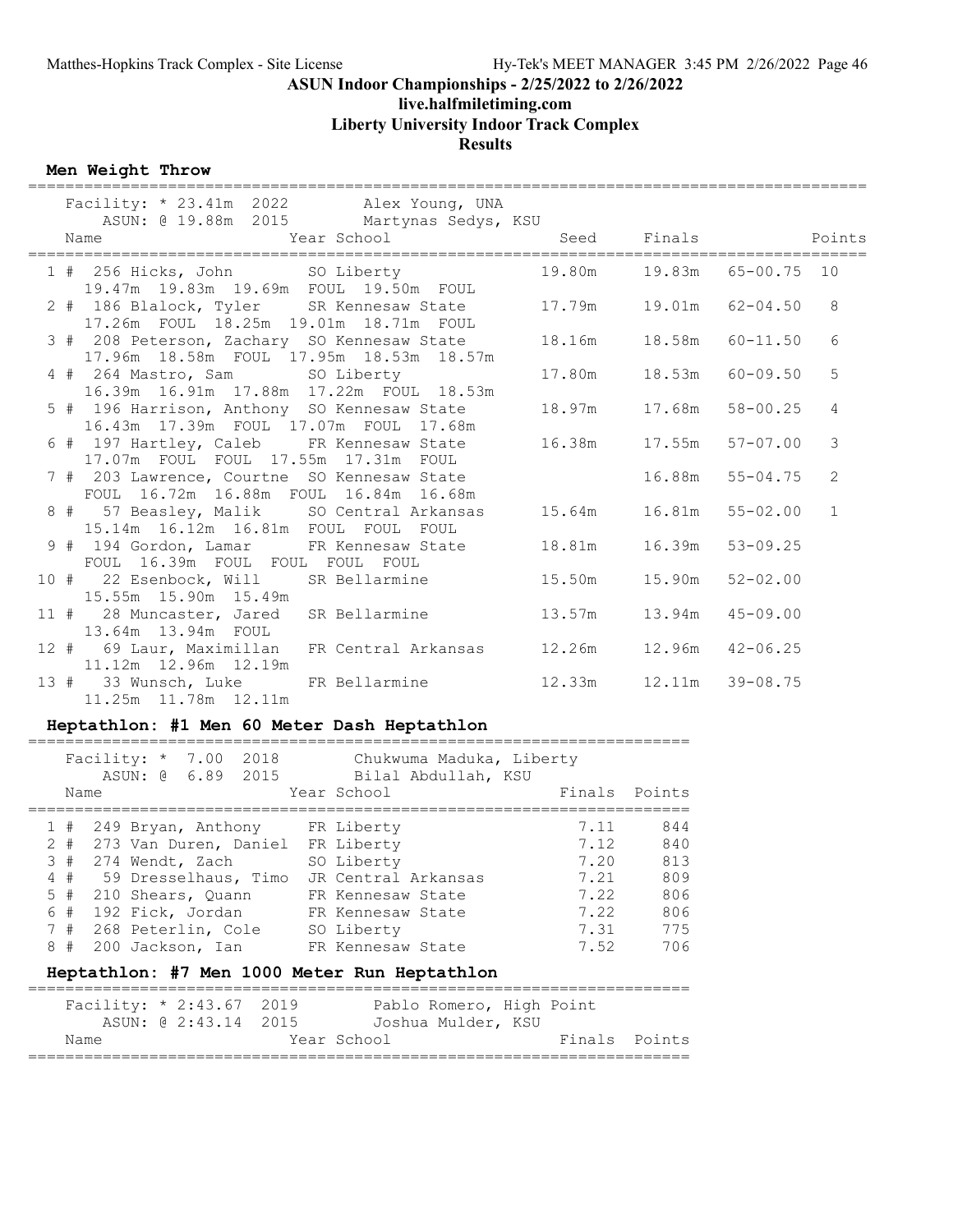=================================================================================

ASUN Indoor Championships - 2/25/2022 to 2/26/2022

#### live.halfmiletiming.com

Liberty University Indoor Track Complex

#### Results

#### ....Heptathlon: #7 Men 1000 Meter Run Heptathlon

 1 # 273 Van Duren, Daniel FR Liberty 2:56.53 699 33.508 (33.508) 1:09.561 (36.053) 1:46.214 (36.653) 2:23.584 (37.370) 2:56.521 (32.937)<br>2 # 192 Fick, Jordan 2 # 192 Fick, Jordan FR Kennesaw State 2:58.32 681 32.856 (32.856) 1:09.105 (36.249) 1:46.035 (36.930) 2:23.639 (37.604) 2:58.320 (34.681)<br>3 # 59 Dresselhaus, Ti 59 Dresselhaus, Timo JR Central Arkansas 3:10.24 567 34.094 (34.094) 1:10.491 (36.397) 1:48.415 (37.924) 2:30.420 (42.005) 3:10.240 (39.820) 4 # 200 Jackson, Ian FR Kennesaw State 3:10.52 565 37.271 (37.271) 1:16.643 (39.372) 1:56.993 (40.350) 2:37.675 (40.682) 3:10.515 (32.840) 5 # 210 Shears, Quann FR Kennesaw State 3:11.73 554 37.496 (37.496) 1:17.025 (39.529) 1:57.347 (40.322) 2:38.234 (40.887) 3:11.724 (33.490) 6 # 249 Bryan, Anthony FR Liberty 3:12.74 545 36.850 (36.850) 1:15.958 (39.108) 1:56.292 (40.334) 2:36.455 (40.163) 3:12.738 (36.283) 7 # 268 Peterlin, Cole SO Liberty 3:15.92 517 38.155 (38.155) 1:19.564 (41.409) 2:01.285 (41.721) 2:41.119 (39.834) 3:15.913 (34.794)<br>-- # 274 Wendt, Zach -- # 274 Wendt, Zach SO Liberty DNF 35.808 (35.808) 1:13.813 (38.005) 1:54.572 (40.759) 2:34.647 (40.075)

#### Heptathlon: #5 Men 60 Meter Hurdles Heptathlon ==========================================================================

|   |         | Facility: * |  | 7.95<br>ASUN: @ 8.04 2015 | 2021                     |                     | Jack Flood, Athletic Lab TC<br>Bilal Abdullah, KSU |        |                |           |
|---|---------|-------------|--|---------------------------|--------------------------|---------------------|----------------------------------------------------|--------|----------------|-----------|
|   | Name    |             |  |                           |                          | Year School         |                                                    | Finals |                | H# Points |
|   |         |             |  | 1 # 249 Bryan, Anthony    |                          | FR Liberty          |                                                    | 8.24   |                | 922       |
|   | $2 \pm$ |             |  | 268 Peterlin, Cole        |                          | SO Liberty          |                                                    | 8.32   | $\overline{1}$ | 903       |
|   | 3#      |             |  | 274 Wendt, Zach           |                          | SO Liberty          |                                                    | 8.47   | 2              | 867       |
|   |         |             |  |                           | 4 # 59 Dresselhaus, Timo | JR Central Arkansas |                                                    | 8.62   | 2              | 832       |
|   | 5#      |             |  | 192 Fick, Jordan          |                          | FR Kennesaw State   |                                                    | 8.66   | $\mathbf{1}$   | 823       |
|   | 6#      |             |  |                           | 273 Van Duren, Daniel    | FR Liberty          |                                                    | 8.70   | $\mathcal{L}$  | 813       |
|   | 7#      |             |  | 210 Shears, Quann         |                          | FR Kennesaw State   |                                                    | 9.15   | 1              | 713       |
| 8 | #       |             |  | 200 Jackson, Ian          |                          | FR Kennesaw State   |                                                    | 10.23  | $\mathcal{L}$  | 498       |

#### Heptathlon: #4 Men High Jump Heptathlon

| Facility: * 2.15m 2020<br>ASUN: @ 2.09m 2015 | Bilal Abdullah, KSU                                                                                                               | Romaine Beckford, South Plains Colleg     |        |
|----------------------------------------------|-----------------------------------------------------------------------------------------------------------------------------------|-------------------------------------------|--------|
| Name                                         | Year School                                                                                                                       | Finals                                    | Points |
| $X \cap$ $---$                               | 1 # 268 Peterlin, Cole SO Liberty<br>1.60 1.63 1.66 1.69 1.72 1.75 1.78 1.81 1.84 1.87 1.90<br>$0$ --- $0$ --- $0$ 0              | 1.90m 6-02.75<br>XO.<br>XO.<br>$\bigcirc$ | 714    |
|                                              | 2 # 59 Dresselhaus, Timo JR Central Arkansas<br>1.60 1.63 1.66 1.69 1.72 1.75 1.78 1.81 1.84 1.87 1.90<br>$\circ$<br>$---$        | $1.87m$ 6-01.50<br>XO XO XXO<br>XXX X     | 687    |
|                                              | 2 # 200 Jackson, Ian FR Kennesaw State 1.87m 6-01.50<br>1.60 1.63 1.66 1.69 1.72 1.75 1.78 1.81 1.84 1.87 1.90<br>XO<br>XO.<br>XΟ | XXX<br>∩<br>XO                            | 687    |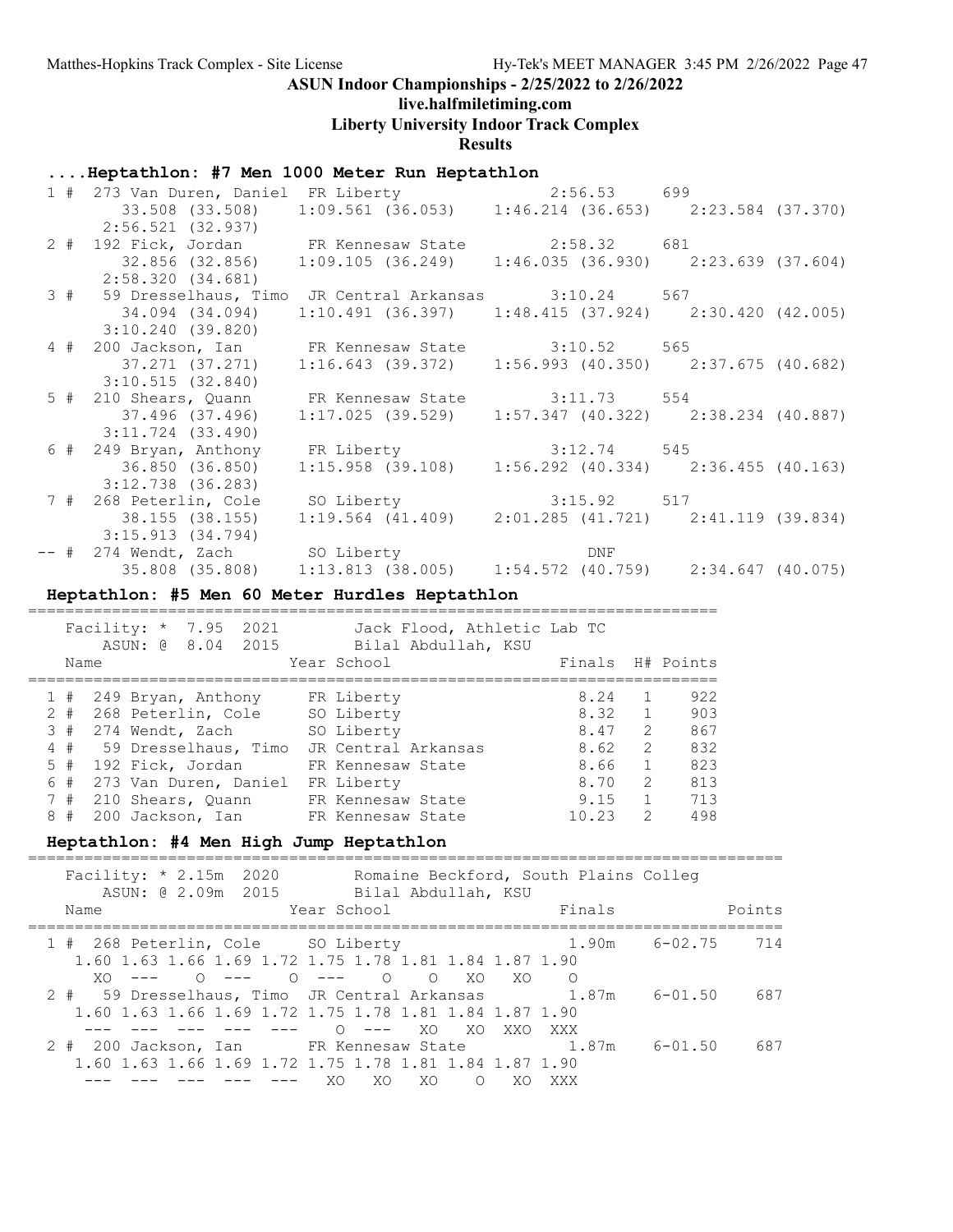# live.halfmiletiming.com

Liberty University Indoor Track Complex

### Results

# ....Heptathlon: #4 Men High Jump Heptathlon

| 2 # 274 Wendt, Zach SO Liberty          |                                                        | 1.87m | $6 - 01.50$ | 687 |
|-----------------------------------------|--------------------------------------------------------|-------|-------------|-----|
|                                         | 1.60 1.63 1.66 1.69 1.72 1.75 1.78 1.81 1.84 1.87 1.90 |       |             |     |
|                                         | XO<br>$\Omega$<br>∩<br>$\qquad \qquad - -$             | XXX   |             |     |
| 5 # 192 Fick, Jordan FR Kennesaw State  |                                                        | 1.84m | $6 - 00.50$ | 661 |
|                                         | 1.60 1.63 1.66 1.69 1.72 1.75 1.78 1.81 1.84 1.87      |       |             |     |
|                                         | XO<br>O XXX<br>$\circ$<br>$\circ$                      |       |             |     |
| 6 # 249 Bryan, Anthony FR Liberty       |                                                        | 1.78m | $5 - 10.00$ | 610 |
| 1.60 1.63 1.66 1.69 1.72 1.75 1.78 1.81 |                                                        |       |             |     |
| $\circ$ $\circ$ $\circ$ $\circ$         | $\Omega$<br>$\bigcirc$<br>XXX                          |       |             |     |
| 6 # 273 Van Duren, Daniel FR Liberty    |                                                        | 1.78m | $5 - 10.00$ | 610 |
| 1.60 1.63 1.66 1.69 1.72 1.75 1.78 1.81 |                                                        |       |             |     |
| $\bigcirc$                              | $\circ$<br>XO.<br>XXX                                  |       |             |     |
| 8 # 210 Shears, Ouann FR Kennesaw State |                                                        | 1.75m | $5 - 08.75$ | 585 |
| 1.60 1.63 1.66 1.69 1.72 1.75 1.78      |                                                        |       |             |     |
|                                         | XXX<br>XO                                              |       |             |     |

# Heptathlon: #6 Men Pole Vault Heptathlon

| Facility: * 5.00m 2021 Tyler Grob, Athletic Lab TC                                                                                    | ASUN: @ 5.30m 2008 Elliott Haynie, GWU                                                                                                                                   |                              |  |
|---------------------------------------------------------------------------------------------------------------------------------------|--------------------------------------------------------------------------------------------------------------------------------------------------------------------------|------------------------------|--|
|                                                                                                                                       |                                                                                                                                                                          |                              |  |
| 1 # 249 Bryan, Anthony FR Liberty 6.40m 14-05.25 731                                                                                  | 3.10 3.20 3.30 3.40 3.50 3.60 3.70 3.80 3.90 4.00 4.10 4.20 4.30 4.40 4.50 4.60<br>$\begin{tabular}{ll} \bf - - - & \bf - - - \\ \bf - - - & \bf - - - \\ \end{tabular}$ | --- --- --- 0 --- X0 --- XXX |  |
| 1 # 59 Dresselhaus, Timo JR Central Arkansas 4.40m 14-05.25 731                                                                       | 3.10 3.20 3.30 3.40 3.50 3.60 3.70 3.80 3.90 4.00 4.10 4.20 4.30 4.40 4.50<br>--- --- --- --- --- --- --- 0 --- 0 0 0 0 XO XXX                                           |                              |  |
| 1 # 192 Fick, Jordan FR Kennesaw State 4.40m 14-05.25 731                                                                             | 3.10 3.20 3.30 3.40 3.50 3.60 3.70 3.80 3.90 4.00 4.10 4.20 4.30 4.40 4.50<br>-- --- --- --- --- --- 0 --- 0 0 XXX                                                       |                              |  |
| 4 # 268 Peterlin, Cole SO Liberty 61.00m 13-01.50 617                                                                                 | 3.10 3.20 3.30 3.40 3.50 3.60 3.70 3.80 3.90 4.00 4.10 4.20<br>--- --- --- --- --- X-- 0 --- 0 0 --- XXX                                                                 |                              |  |
| 5 # 210 Shears, Quann FR Kennesaw State 3.70m 12-01.50 535<br>3.10 3.20 3.30 3.40 3.50 3.60 3.70 3.80<br>--- XO --- --- XO --- XO XXX |                                                                                                                                                                          |                              |  |
| 6 # 273 Van Duren, Daniel FR Liberty<br>3.10 3.20 3.30 3.40 3.50 3.60<br>--- 0 --- XO --- XXX                                         |                                                                                                                                                                          | $3.40m$ $11-01.75$ $457$     |  |
| - # 200 Jackson, Ian FR Kennesaw State<br>3.10<br>XXX                                                                                 |                                                                                                                                                                          | NH                           |  |
| -- # 274 Wendt, Zach SO Liberty<br>3.10 3.20 3.30 3.40 3.50 3.60 3.70 3.80 3.90                                                       | $-- ---$ XXX                                                                                                                                                             | NH                           |  |
| Heptathlon: #2 Men Long Jump Heptathlon                                                                                               | _________________________                                                                                                                                                |                              |  |

| Facility: * 7.11m 2017 |                    |  |             | Zach Davis, Liberty |  |        |        |
|------------------------|--------------------|--|-------------|---------------------|--|--------|--------|
|                        | ASUN: @ 7.10m 2018 |  |             | Paris Williams, KSU |  |        |        |
| Name                   |                    |  | Year School |                     |  | Finals | Points |
|                        |                    |  |             |                     |  |        |        |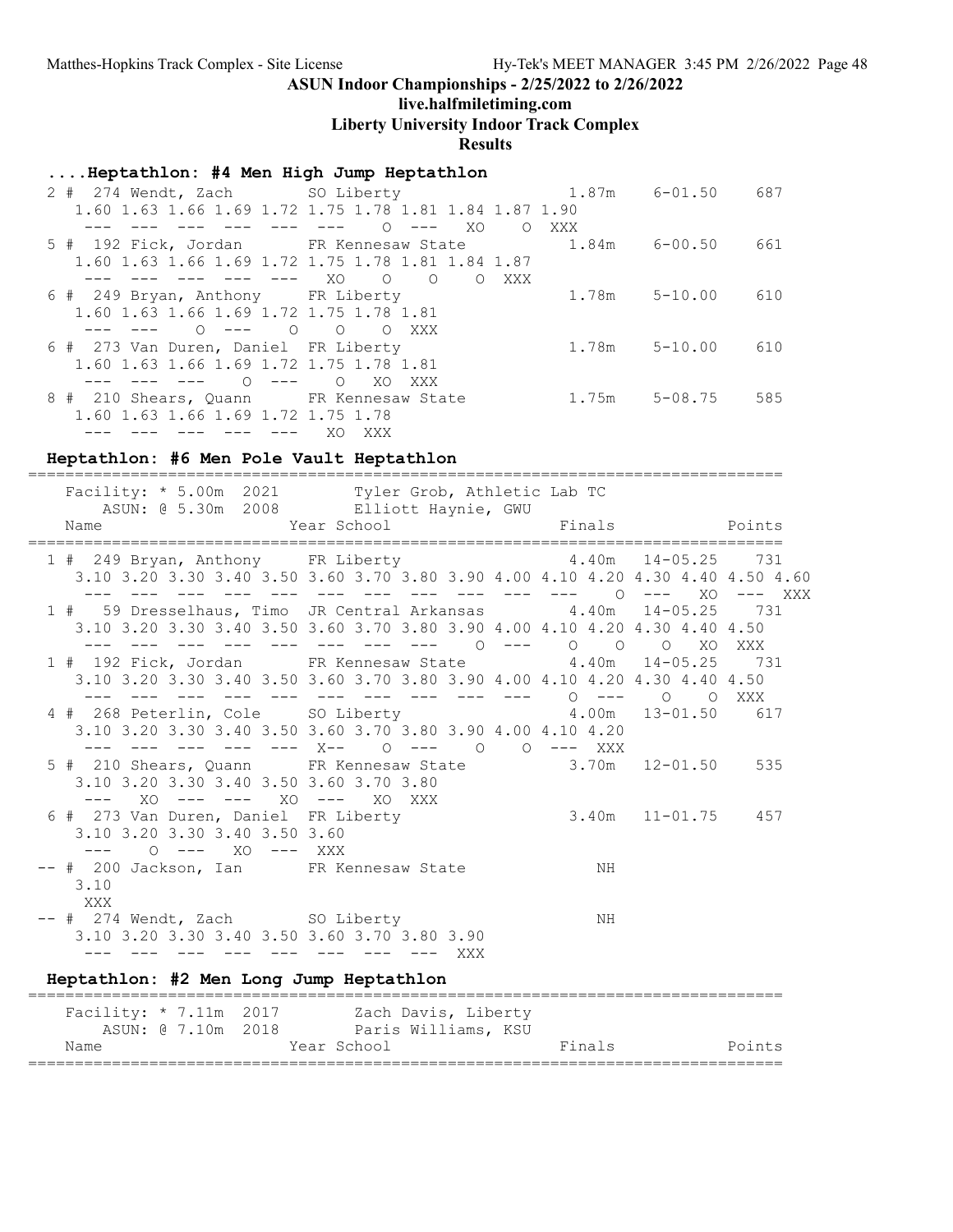#### live.halfmiletiming.com

Liberty University Indoor Track Complex

Results

#### ....Heptathlon: #2 Men Long Jump Heptathlon

| 1 # 249 Bryan, Anthony                       | FR Liberty        | 6.74m | $22 - 01.50$ | 753 |
|----------------------------------------------|-------------------|-------|--------------|-----|
| FOUL 6.74m 6.56m                             |                   |       |              |     |
| 2 # 59 Dresselhaus, Timo JR Central Arkansas |                   | 6.71m | $22 - 00.25$ | 746 |
| $6.01m$ $6.43m$ $6.71m$                      |                   |       |              |     |
| 3 # 192 Fick, Jordan                         | FR Kennesaw State | 6.68m | $21 - 11.00$ | 739 |
| FOUL 6.47m 6.68m                             |                   |       |              |     |
| 4 # 273 Van Duren, Daniel                    | FR Liberty        | 6.62m | $21 - 08.75$ | 725 |
| FOUL 6.33m 6.62m                             |                   |       |              |     |
| 5 # 210 Shears, Quann                        | FR Kennesaw State | 6.58m | $21 - 07.25$ | 716 |
| $6.52m$ $6.58m$ $6.43m$                      |                   |       |              |     |
| $6$ # 274 Wendt, Zach                        | SO Liberty        | 6.55m | $21 - 06.00$ | 709 |
| FOUL 6.40m 6.55m                             |                   |       |              |     |
| 7 # 200 Jackson, Ian                         | FR Kennesaw State | 6.11m | $20 - 00.50$ | 610 |
| FOUL 6.11m 6.00m                             |                   |       |              |     |
| 8 # 268 Peterlin, Cole                       | SO Liberty        | 5.66m | 18-07.00     | 514 |
| 5.66m FOUL PASS                              |                   |       |              |     |

#### Heptathlon: #3 Men Shot Put Heptathlon

| Facility: * 15.15m 2021 Dylan Cooper, Athletic Lab TC<br>ASUN: @ 15.10m 2009 Casey Strickland, KSU |                                                                                                                |                     |                            |
|----------------------------------------------------------------------------------------------------|----------------------------------------------------------------------------------------------------------------|---------------------|----------------------------|
| Name                                                                                               | Year School in the control of the control of the control of the control of the control of the control of the c | Finals              | Points                     |
| 1 # 59 Dresselhaus, Timo JR Central Arkansas<br>12.92m 13.23m 14.25m                               |                                                                                                                |                     | 14.25m  46-09.00<br>744    |
| 2 # 249 Bryan, Anthony FR Liberty<br>11.10m  11.83m  12.08m                                        |                                                                                                                |                     | 12.08m 39-07.75 611        |
| 3 # 273 Van Duren, Daniel<br>10.71m FOUL 11.99m                                                    | FR Liberty                                                                                                     | 11.99m              | 39-04.00<br>606            |
| 4 # 268 Peterlin, Cole SO Liberty<br>10.68m 10.70m 11.11m                                          |                                                                                                                |                     | $11.11m$ $36-05.50$<br>553 |
| 5 # 192 Fick, Jordan<br>10.81m 10.28m 10.62m                                                       | FR Kennesaw State                                                                                              | $10.81m$ $35-05.75$ | 534                        |
| 6 # 210 Shears, Quann<br>10.19m 9.55m 10.19m                                                       | FR Kennesaw State                                                                                              | 10.19m              | 497<br>33-05.25            |
| 7 # 200 Jackson, Ian FR Kennesaw State<br>$9.21m$ $9.82m$ $10.03m$                                 |                                                                                                                |                     | $10.03m$ $32-11.00$<br>487 |
| 8 # 274 Wendt, Zach<br>FOUL FOUL 9.47m                                                             | SO Liberty                                                                                                     |                     | 454<br>$9.47m$ $31-01.00$  |

#### Men Heptathlon

=================================================================================== Facility: \* 5608 2022 Dylan Cooper, Athletic Lab TC ASUN: @ 5600 2015 Bilal Abdullah, KSU Name The Year School Seed Finals H# Points =================================================================================== 1 # 59 Dresselhaus, Timo JR Central Arkansas 5116 5116 10<br>2 # 249 Bryan, Anthony FR Liberty 4961 5016 8 2 # 249 Bryan, Anthony FR Liberty 4961 5016 8 3 # 192 Fick, Jordan FR Kennesaw State 4932 4975 6 4 # 273 Van Duren, Daniel FR Liberty 4750 5 5 # 268 Peterlin, Cole SO Liberty 4593 4 6 # 210 Shears, Quann FR Kennesaw State 4814 4406 3 7 # 200 Jackson, Ian FR Kennesaw State 3553 2 8 # 274 Wendt, Zach SO Liberty 3530 1